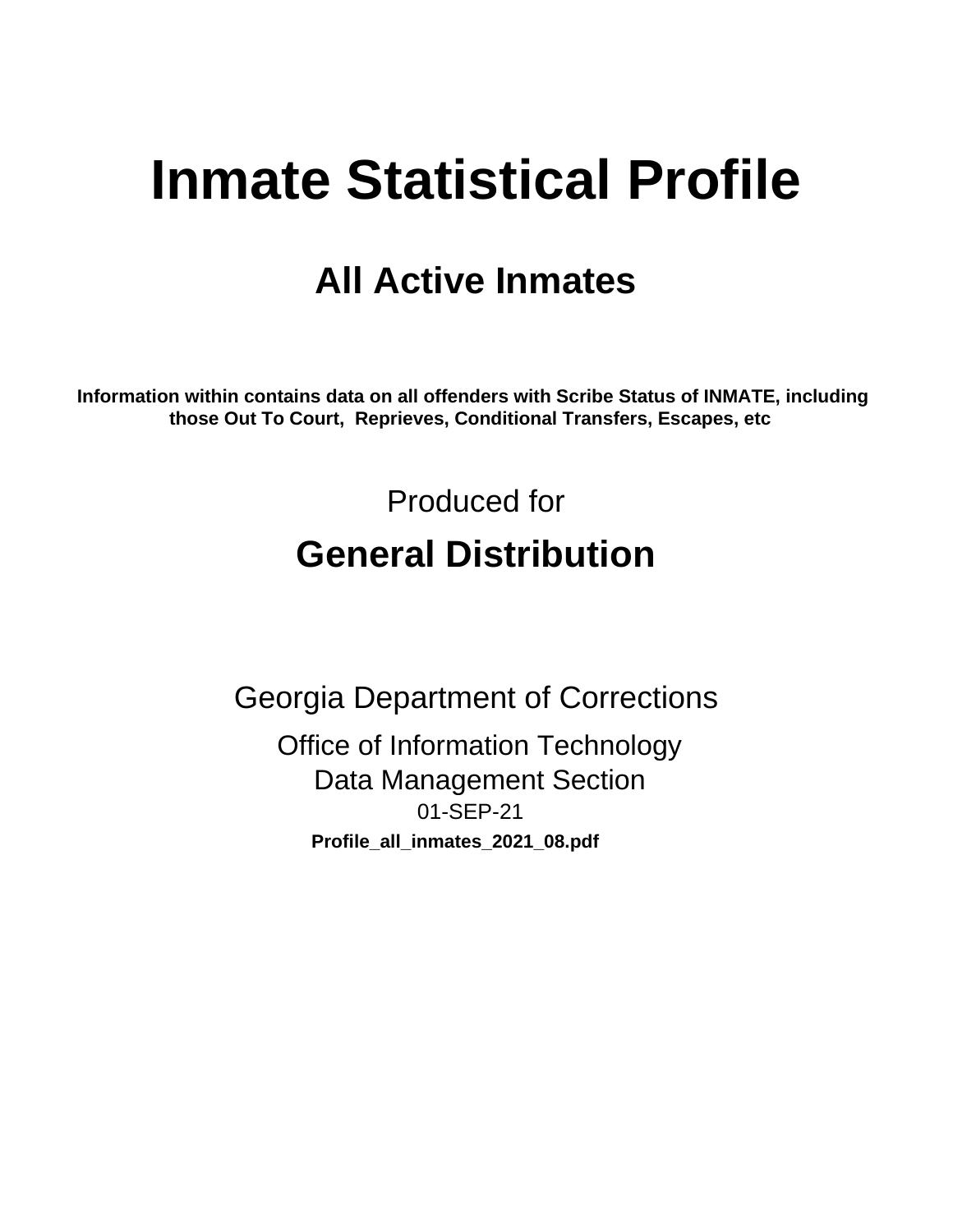### **Inmate Statistical Profile 01-SEP-21** Contents

**All Active Inmates** 

Produced for General Distribution

## **Table of Contents**

| <b>Demographic information</b>                                        |
|-----------------------------------------------------------------------|
| 4 Current age, broken out in ten year age groups                      |
| 5 Race group                                                          |
| 6 Marital status, self-reported at entry to prison                    |
| 7 Number of Inmates with Dependents, self-reported at entry to prison |
| 8 Religious affiliation, self-reported at entry to prison             |
| 9 Home county - self-reported at entry to prison                      |
| 14 Employment status before prison, self-reported at entry to prison  |
| 15 Age at admission                                                   |
| 17 Age at admission                                                   |
| 20 Height, measured at entry to prison                                |
| 22 Weight, measured at entry to prison                                |
| 23 Military service                                                   |
| <b>Correctional information</b>                                       |
| 24 Type of admission to prison                                        |
| 25 Current / last supervision level                                   |
| 26 Current / last institution type                                    |
| 27 Institution type - transitional centers                            |
| 28 Institution type - county prisons                                  |
| 30 Institution type - state prisons                                   |
| 32 Institution type - private prisons                                 |
| 33 Institution type - inmate boot camp                                |
| 34 Number of disciplinary reports                                     |
| 35 Number of transfers                                                |
| 36 Number of escapes                                                  |
| 37 Split sentence - Probation to follow                               |
| 38 Probable future release type of still active inmates               |
| 39 Time served in current (or last) institution                       |
| <b>Educational, psychological and physical information</b>            |
| 40 Highest grade level attained                                       |
| 41 Culture fair IQ scores                                             |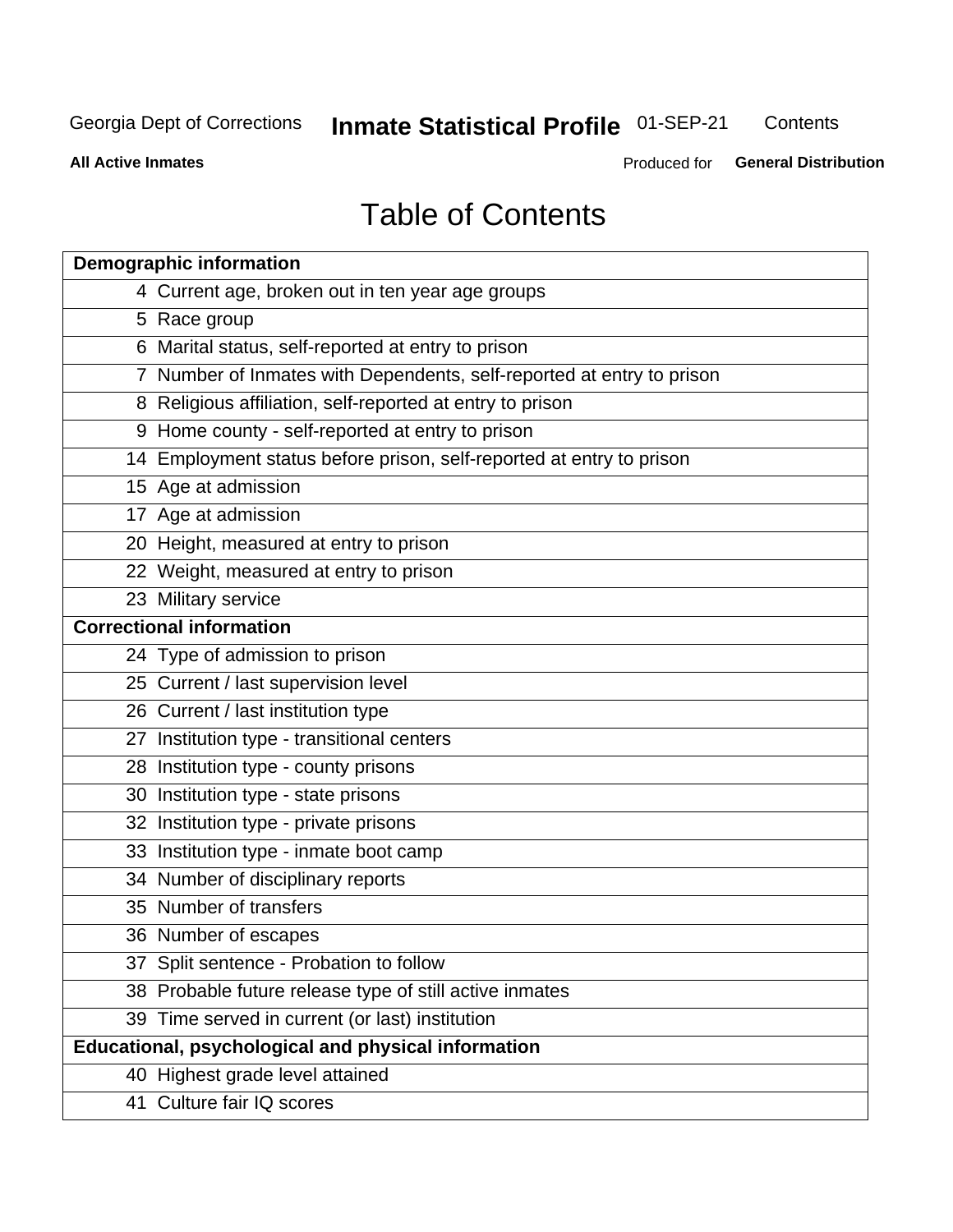## Inmate Statistical Profile 01-SEP-21

Contents

**All Active Inmates** 

Produced for General Distribution

## **Table of Contents**

| Educational, psychological and physical information              |
|------------------------------------------------------------------|
| 42 Wide Range Achievement Test (WRAT) reading score              |
| 43 Wide Range Achievement Test (WRAT) math score                 |
| 44 Wide Range Achievement Test (WRAT) spelling score             |
| 45 Current / last mental health treatment level                  |
| 46 PULHESDWIT medical scale - 'P' overall condition ('P'hysical) |
| 47 PULHESDWIT medical scale - 'U' upper body                     |
| 48 PULHESDWIT medical scale - 'L' lower body                     |
| 49 PULHESDWIT medical scale - 'H' hearing                        |
| 50 PULHESDWIT medical scale - 'E' vision                         |
| 51 PULHESDWIT medical scale -'S' psychiatric                     |
| 52 PULHESDWIT medical scale - 'D' dental                         |
| 53 PULHESDWIT medical scale - 'W' work ability                   |
| 54 PULHESDWIT medical scale - 'I' impairment                     |
| 55 PULHESDWIT medical scale - 'T' transportability               |
| <b>Crimes and criminal history information</b>                   |
| 56 Number of prior Georgia incarcerations                        |
| 57 Prison sentence in years                                      |
| 58 Primary offense, broken out into felonies vs misdemeanors     |
| 59 Primary offense, broken out into six broad crime categories   |
| 60 Primary offense, detailed offense code                        |
| 68 County of conviction of primary offense                       |
| 73 Circuit of conviction of primary offense                      |
| 75 Years served (jail + prison) in this incarceration            |
| <b>Medical information</b>                                       |
| 76 Results of most recent HIV test                               |
| 77 Results of most recent tuberculosis test                      |
| 78 Results of most recent syphilis test                          |
| 79 Results of most recent Hepatitis-C test                       |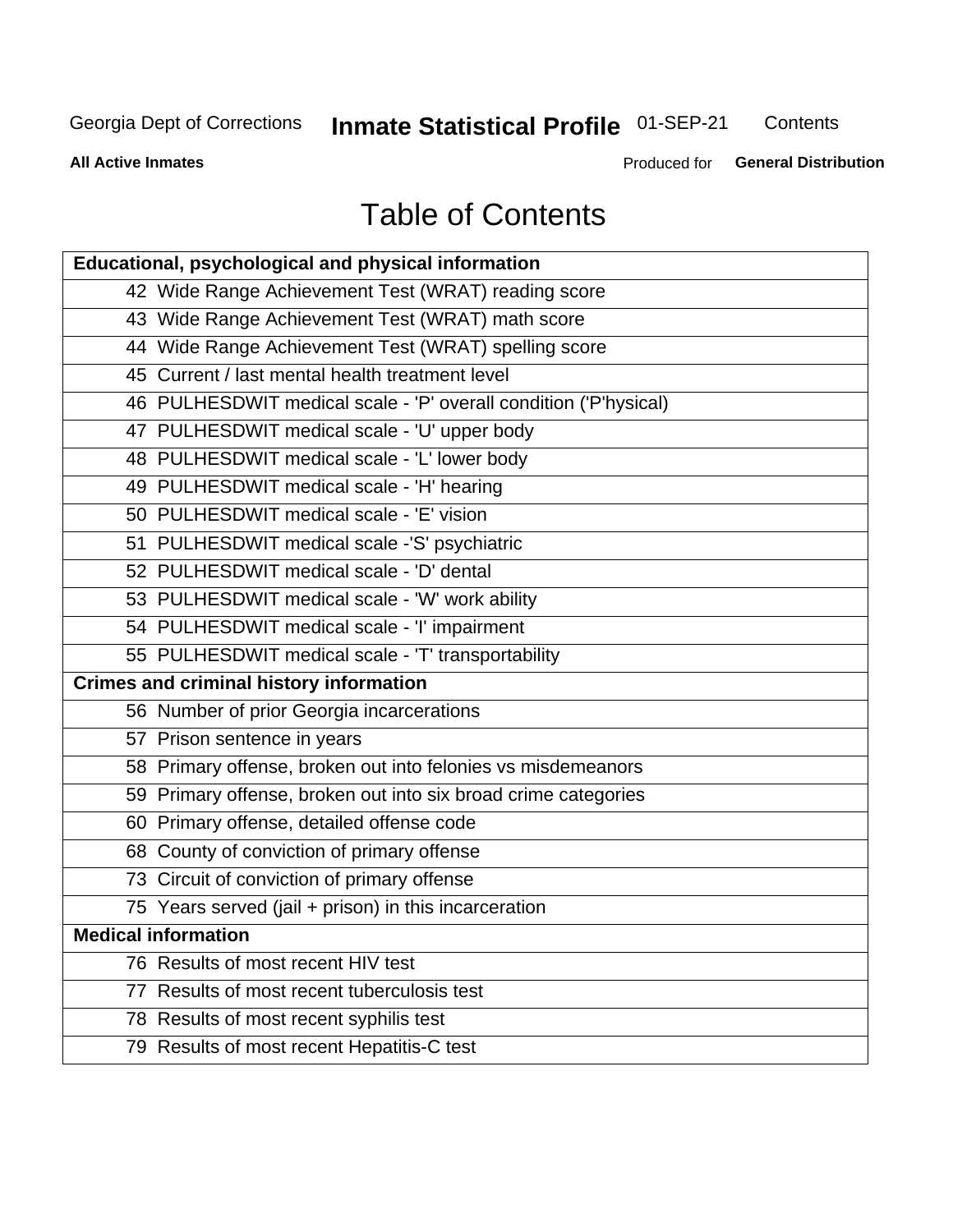### Inmate Statistical Profile 01-SEP-21 Page 4

## **All Active Inmates**

## Produced for General Distribution

## Current age, broken out in ten-year age groups

COL % - percent each COUNT is of its particular column

|                          | <b>Male</b>  |        |        | <b>Female</b> |          |       | <b>Total</b> |        |
|--------------------------|--------------|--------|--------|---------------|----------|-------|--------------|--------|
| <b>Current Age</b>       | <b>Count</b> | Col %  | Row %  | <b>Count</b>  | Col %    | Row % | <b>Total</b> | Col %  |
| <b>Teens (1-19)</b>      | 326          | 0.75%  | 96.45% | 12            | 0.40%    | 3.55% | 338          | 0.73%  |
| <b>Twenties (20-29)</b>  | 10,047       | 23.19% | 93.76% | 669           | 22.44%   | 6.24% | 10,716       | 23.14% |
| Thirties (30-39)         | 13,522       | 31.21% | 92.68% | 1,068         | 35.83%   | 7.32% | 14,590       | 31.51% |
| <b>Forties (40-49)</b>   | 9,818        | 22.66% | 93.14% | 723           | 24.25%   | 6.86% | 10,541       | 22.76% |
| <b>Fifties (50-59)</b>   | 6,135        | 14.16% | 94.27% | 373           | 12.51%   | 5.73% | 6,508        | 14.05% |
| <b>Sixties (60-69)</b>   | 2,780        | 6.42%  | 95.93% | 118           | $3.96\%$ | 4.07% | 2,898        | 6.26%  |
| Seventy + (70 and above) | 698          | 1.61%  | 97.49% | 18            | $0.60\%$ | 2.51% | 716          | 1.55%  |
| <b>Total Reported</b>    | 43,326       | 100%   | 93.56% | 2,981         | 100%     | 6.44% | 46,307       | 100%   |

| τeα<br><b>NOT</b> | 358    |       | <b>DEC</b><br>ააა |
|-------------------|--------|-------|-------------------|
| $F$ ntal          | 13 684 | 2,982 | 46,666            |

| <b>Mean</b><br>(average) | 39.62 | 38.44 | 39.54 |
|--------------------------|-------|-------|-------|
| Median (middle)          | 38    |       | 38    |
| Mode<br>(most frequent)  | 30    | vu    | 30    |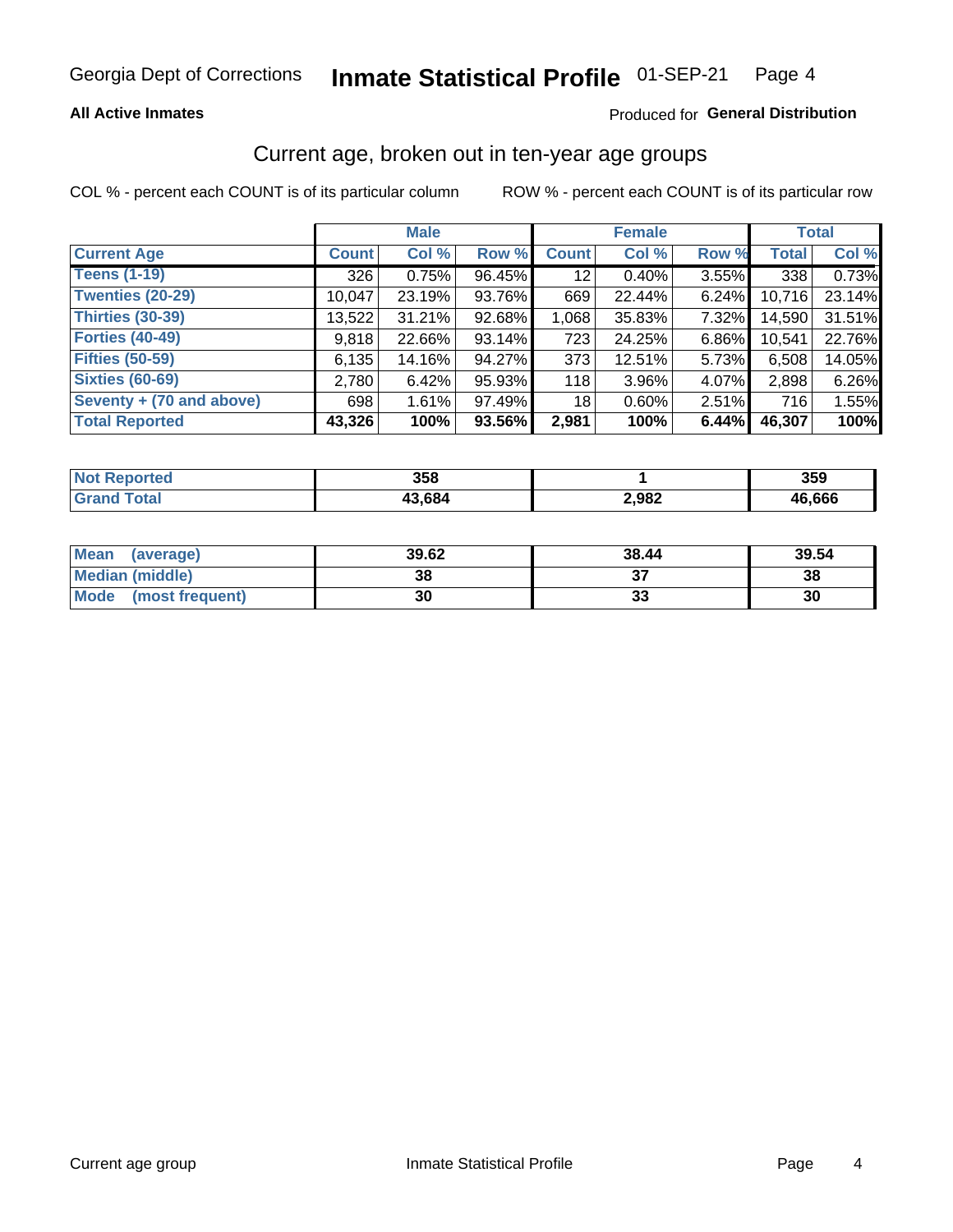### Inmate Statistical Profile 01-SEP-21 Page 5

**All Active Inmates** 

Produced for General Distribution

## Race group

COL % - percent each COUNT is of its particular column

|                                   |                 | <b>Male</b> |             |       | <b>Female</b> |          |              | <b>Total</b> |  |
|-----------------------------------|-----------------|-------------|-------------|-------|---------------|----------|--------------|--------------|--|
| <b>Race Group</b>                 | <b>Count</b>    | Col %       | Row % Count |       | Col %         | Row %    | <b>Total</b> | Col %        |  |
| <b>White</b>                      | 15,058          | 34.47%      | 89.52%      | 1,762 | 59.09%        | 10.48%   | 16,820       | 36.04%       |  |
| <b>Black</b><br>2                 | 26,567          | 60.82%      | 95.81%      | 1,161 | 38.93%        | 4.19%    | 27,728       | 59.42%       |  |
| <b>Other</b><br>5.                | 16              | .04%        | 94.12%      |       | .03%          | 5.88%    | 17           | .04%         |  |
| <b>Asian</b><br>6                 | 141             | $.32\%$     | 95.27%      |       | .23%          | 4.73%    | 148          | .32%         |  |
| <b>Unknown</b><br>9               | 5               | $.01\%$     | 100.00%     |       |               |          | 5            | .01%         |  |
| <b>Hispanic</b><br>10             | 1,877           | 4.30%       | 97.46%      | 49    | 1.64%         | 2.54%    | 1,926        | 4.13%        |  |
| <b>Native American</b><br>$12 \,$ | 20 <sub>1</sub> | $.05\%$     | 90.91%      | 2     | $.07\%$       | $9.09\%$ | 22           | .05%         |  |
| <b>Total Reported</b>             | 43,684          | 100%        | 93.61%      | 2,982 | 100%          | 6.39%    | 46,666       | 100%         |  |

| orted<br>NO.        |        |       |        |
|---------------------|--------|-------|--------|
| `otal<br><b>Gra</b> | 43,684 | 2,982 | 46,666 |

| IМ | - - -- |  |
|----|--------|--|
|    |        |  |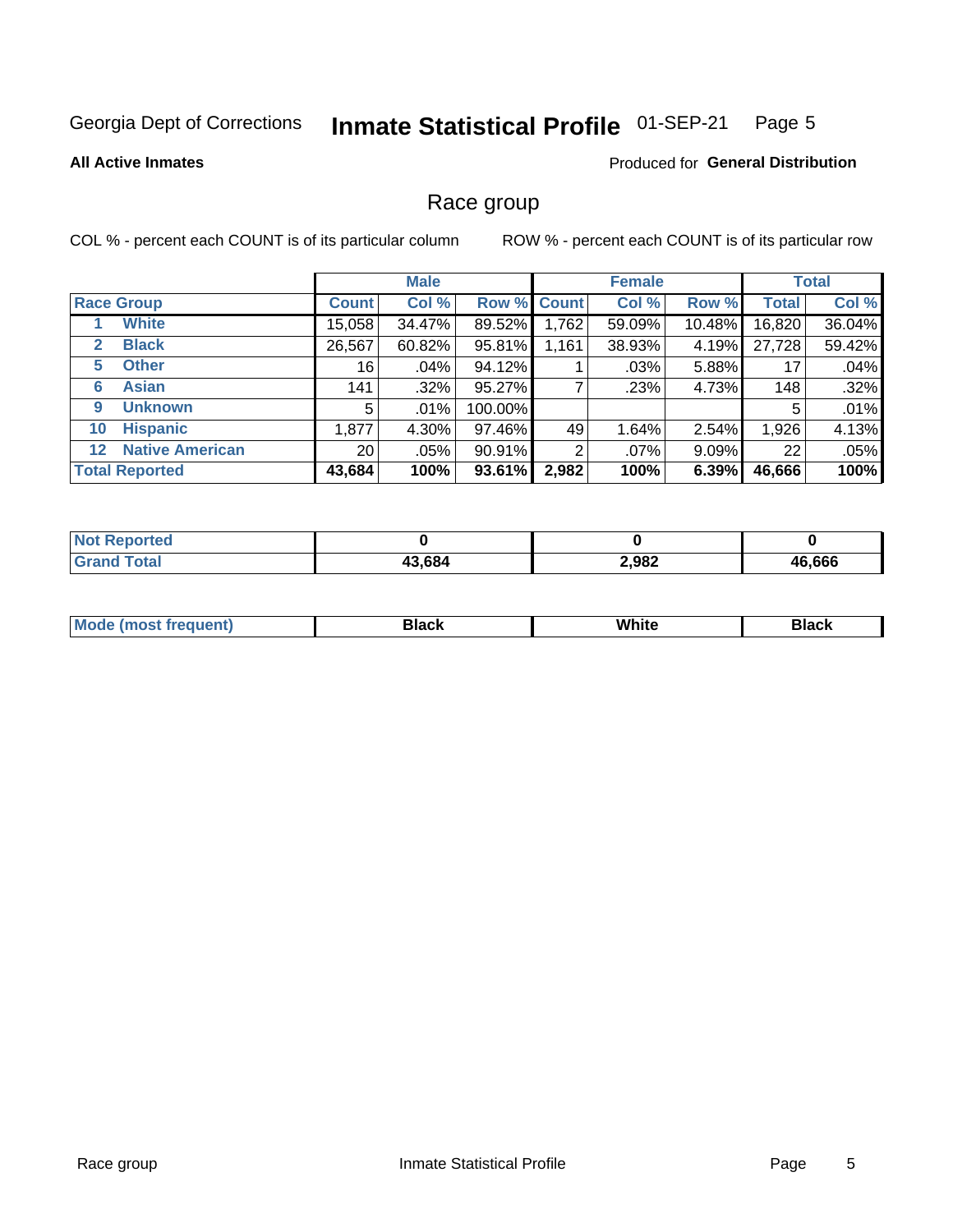### Inmate Statistical Profile 01-SEP-21 Page 6

**All Active Inmates** 

## Produced for General Distribution

## Marital status, self-reported at entry to prison

COL % - percent each COUNT is of its particular column

|                            | <b>Male</b>  |          |        |              | <b>Female</b> | <b>Total</b> |              |        |
|----------------------------|--------------|----------|--------|--------------|---------------|--------------|--------------|--------|
| <b>Marital Status</b>      | <b>Count</b> | Col %    | Row %  | <b>Count</b> | Col %         | Row %        | <b>Total</b> | Col %  |
| <b>Unknown</b><br>$\bf{0}$ | 1,662        | $3.80\%$ | 94.16% | 103          | 3.45%         | 5.84%        | 1,765        | 3.78%  |
| <b>Divorced</b><br>D       | 3,960        | $9.07\%$ | 90.45% | 418          | 14.02%        | 9.55%        | 4,378        | 9.38%  |
| <b>Married</b><br>М        | 5,552        | 12.71%   | 91.21% | 535          | 17.94%        | 8.79%        | 6,087        | 13.04% |
| <b>Separated</b><br>S.     | 1,361        | 3.12%    | 90.85% | 137          | 4.59%         | 9.15%        | 1,498        | 3.21%  |
| <b>Unmarried</b><br>U      | 30,648       | 70.16%   | 94.86% | 1,661        | 55.70%        | 5.14%        | 32,309       | 69.23% |
| <b>Widow</b><br>W          | 501          | 1.15%    | 79.65% | 128          | 4.29%         | 20.35%       | 629          | 1.35%  |
| <b>Total Reported</b>      | 43,684       | 100%     | 93.61% | 2,982        | 100%          | 6.39%        | 46,666       | 100%   |

| <b>NOT</b><br>тео |      |       |        |
|-------------------|------|-------|--------|
| $\sim$ 10         | .684 | 2,982 | 46.666 |

|--|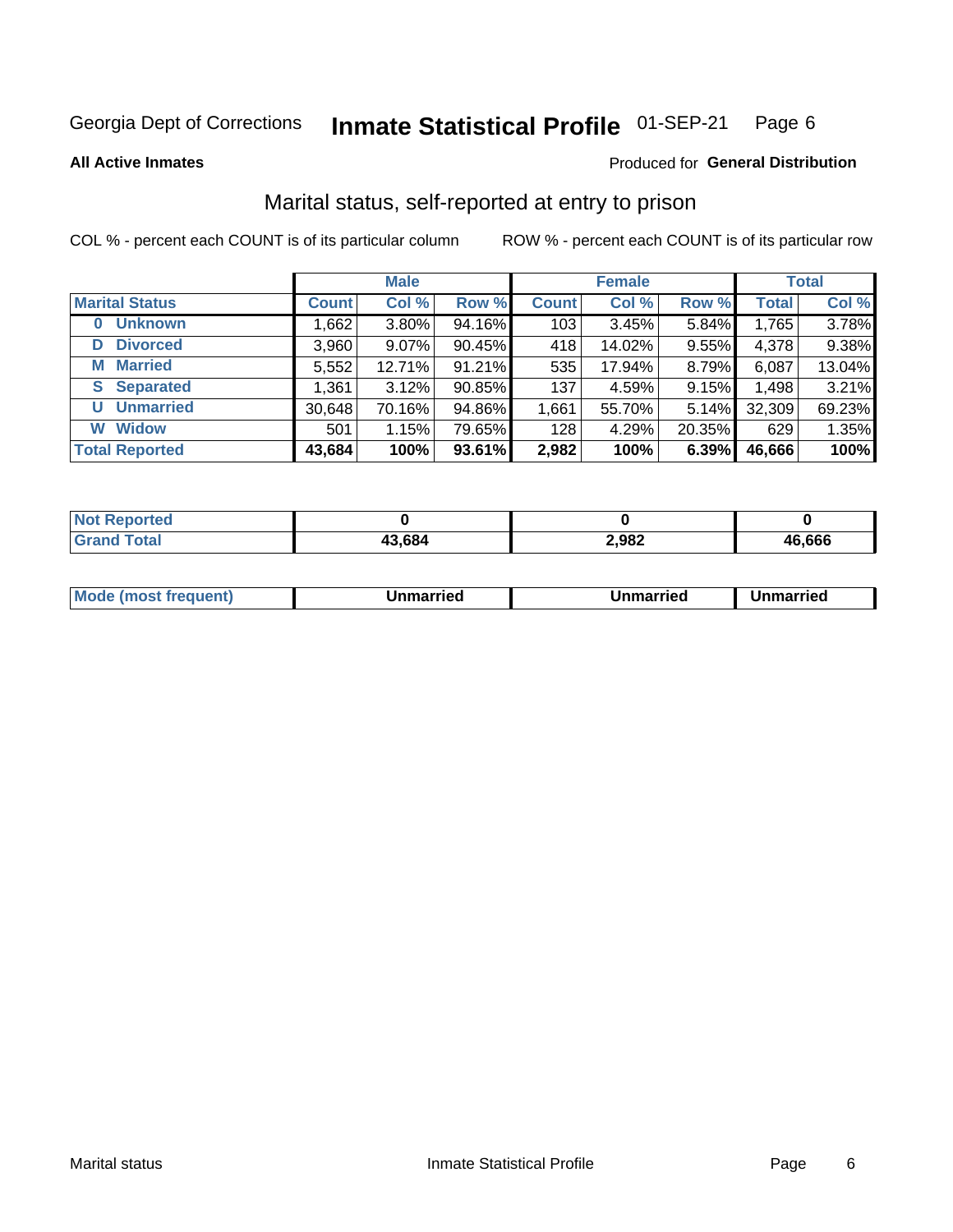### Inmate Statistical Profile 01-SEP-21 Page 7

## **All Active Inmates**

## Produced for General Distribution

## Number of Inmates with Dependents, Self-Reported at Entry to Prison

COL % - percent each COUNT is of its particular column

|                             |              | <b>Male</b> |         |              | <b>Female</b> |       |              | <b>Total</b> |
|-----------------------------|--------------|-------------|---------|--------------|---------------|-------|--------------|--------------|
| <b>Number of dependents</b> | <b>Count</b> | Col %       | Row %   | <b>Count</b> | Col %         | Row % | <b>Total</b> | Col %        |
| l 0                         | 13,328       | 36.65%      | 91.79%  | 1,192        | 45.24%        | 8.21% | 14,520       | 37.23%       |
|                             | 8,387        | 23.07%      | 94.75%  | 465          | 17.65%        | 5.25% | 8,852        | 22.70%       |
| $\overline{2}$              | 6,411        | 17.63%      | 93.58%  | 440          | 16.70%        | 6.42% | 6,851        | 17.57%       |
| $\overline{\mathbf{3}}$     | 3,840        | 10.56%      | 93.16%  | 282          | 10.70%        | 6.84% | 4,122        | 10.57%       |
| 4                           | 2,087        | 5.74%       | 93.25%  | 151          | 5.73%         | 6.75% | 2,238        | 5.74%        |
| 5                           | 1,068        | 2.94%       | 94.85%  | 58           | 2.20%         | 5.15% | 1,126        | 2.89%        |
| 6                           | 557          | 1.53%       | 96.03%  | 23           | 0.87%         | 3.97% | 580          | 1.49%        |
| 7                           | 264          | 0.73%       | 95.65%  | 12           | 0.46%         | 4.35% | 276          | 0.71%        |
| 8                           | 172          | 0.47%       | 96.09%  |              | 0.27%         | 3.91% | 179          | 0.46%        |
| 9                           | 79           | 0.22%       | 97.53%  | 2            | 0.08%         | 2.47% | 81           | 0.21%        |
| 10                          | 61           | 0.17%       | 95.31%  | 3            | 0.11%         | 4.69% | 64           | 0.16%        |
| Over 10                     | 107          | 0.29%       | 100.00% |              |               |       | 107          | 0.27%        |
| <b>Total Reported</b>       | 36,361       | 100%        | 93.24%  | 2,635        | 100%          | 6.76% | 38,996       | 100%         |

| 7,323 | 347   | 670.   |
|-------|-------|--------|
| 3.684 | 2,982 | 46,666 |

| Mean (average)          | . 53 | . 29 | 1.52 |
|-------------------------|------|------|------|
| <b>Median (middle)</b>  |      |      |      |
| Mode<br>(most frequent) |      |      |      |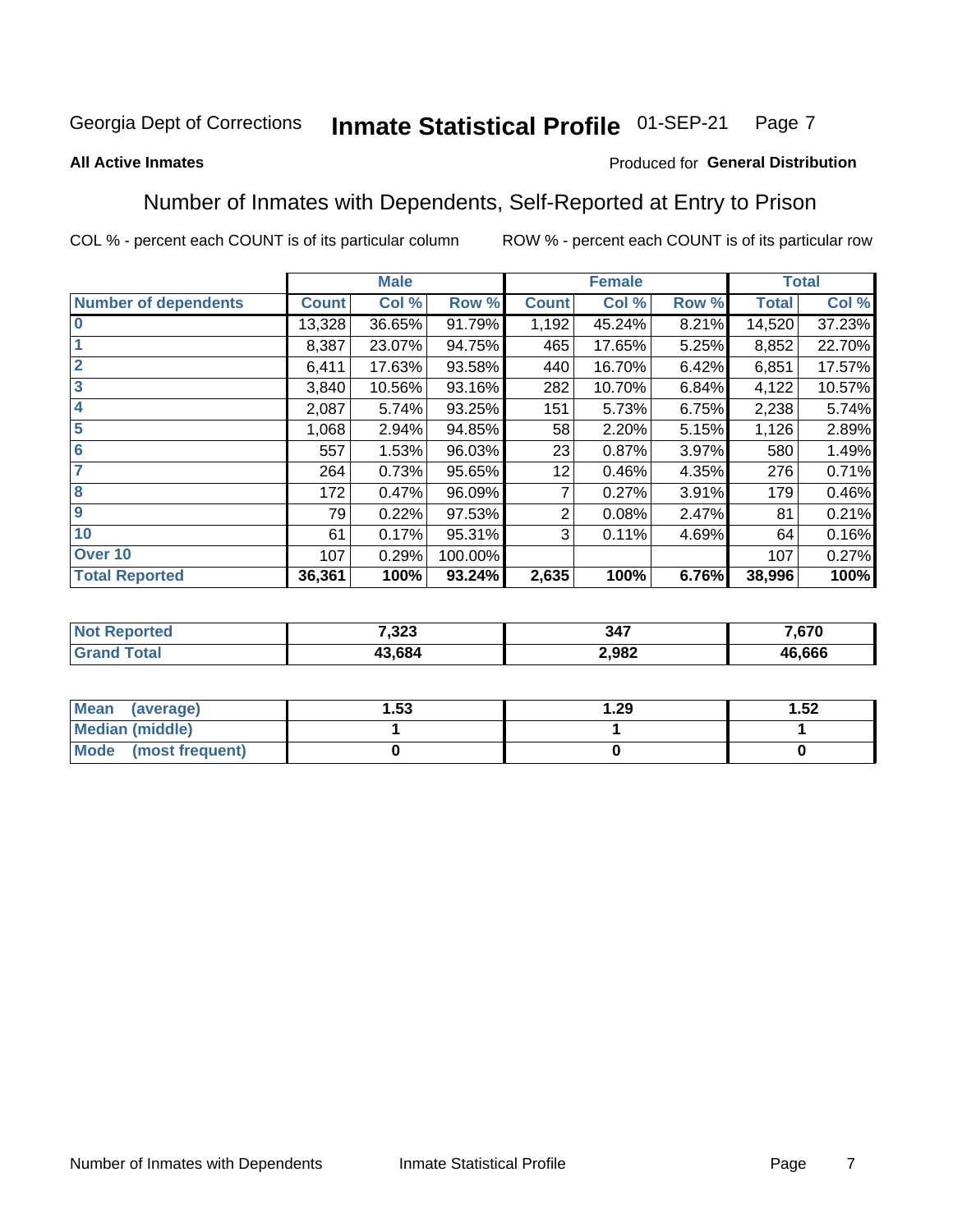### Inmate Statistical Profile 01-SEP-21 Page 8

### **All Active Inmates**

## Produced for General Distribution

## Religious affiliation, self-reported at entry to prison

COL % - percent each COUNT is of its particular column

|                         |                              |                         | <b>Male</b> |         |                         | <b>Female</b> |                  |                | <b>Total</b> |
|-------------------------|------------------------------|-------------------------|-------------|---------|-------------------------|---------------|------------------|----------------|--------------|
|                         | <b>Religious Affiliation</b> | <b>Count</b>            | Col %       | Row %   | <b>Count</b>            | Col %         | Row <sup>%</sup> | <b>Total</b>   | Col %        |
| $\overline{1}$          | <b>Islam</b>                 | 1,850                   | 8.07%       | 95.02%  | $\overline{97}$         | 3.82%         | 4.98%            | 1,947          | 7.64%        |
| $\overline{2}$          | <b>Catholic</b>              | 1,043                   | 4.55%       | 90.07%  | 115                     | 4.53%         | 9.93%            | 1,158          | 4.55%        |
| 3                       | <b>Baptist</b>               | 10,131                  | 44.17%      | 91.10%  | 990                     | 38.99%        | 8.90%            | 11,121         | 43.65%       |
| 4                       | <b>Methodist</b>             | 300                     | 1.31%       | 92.31%  | 25                      | .98%          | 7.69%            | 325            | 1.28%        |
| 5                       | <b>Episcopal</b>             | 32                      | .14%        | 88.89%  | $\overline{\mathbf{4}}$ | .16%          | 11.11%           | 36             | .14%         |
| $\overline{\bf{6}}$     | <b>Presbyterian</b>          | 57                      | .25%        | 93.44%  | $\overline{\mathbf{4}}$ | .16%          | 6.56%            | 61             | .24%         |
| 7                       | <b>Church Of God</b>         | 289                     | 1.26%       | 91.46%  | 27                      | 1.06%         | 8.54%            | 316            | 1.24%        |
| $\overline{\mathbf{8}}$ | <b>Holiness</b>              | 394                     | 1.72%       | 87.56%  | 56                      | 2.21%         | 12.44%           | 450            | 1.77%        |
| $\overline{9}$          | <b>Jewish</b>                | $\overline{75}$         | .33%        | 78.95%  | 20                      | .79%          | 21.05%           | 95             | .37%         |
| 10                      | <b>Anglican</b>              | 23                      | .10%        | 92.00%  | $\boldsymbol{2}$        | .08%          | 8.00%            | 25             | .10%         |
| $\overline{11}$         | <b>Greek Orthodox</b>        | 5                       | .02%        | 71.43%  | $\overline{2}$          | .08%          | 28.57%           | $\overline{7}$ | .03%         |
| 12                      | <b>Hindu</b>                 | 14                      | .06%        | 93.33%  | $\overline{1}$          | .04%          | 6.67%            | 15             | .06%         |
| 13                      | <b>Buddhist</b>              | 50                      | .22%        | 90.91%  | 5                       | .20%          | 9.09%            | 55             | .22%         |
| 14                      | <b>Taoist</b>                | $\overline{\mathbf{4}}$ | .02%        | 100.00% |                         |               |                  | 4              | .02%         |
| 15                      | <b>Shintoist</b>             | $\mathbf 1$             | .01%        | 100.00% |                         |               |                  | 1              | .01%         |
| 16                      | <b>Seventh Day Adventist</b> | 65                      | .28%        | 75.58%  | 21                      | .83%          | 24.42%           | 86             | .34%         |
| 17                      | <b>Jehovah Witness</b>       | 236                     | 1.03%       | 87.73%  | 33                      | 1.30%         | 12.27%           | 269            | 1.06%        |
| 18                      | <b>Latter Day Saints</b>     | 26                      | .11%        | 86.67%  | 4                       | .16%          | 13.33%           | 30             | .12%         |
| 19                      | Quaker                       | $\overline{2}$          | .01%        | 100.00% |                         |               |                  | $\overline{2}$ | .01%         |
| 20                      | <b>Other Prot</b>            | 1,189                   | 5.18%       | 98.35%  | 20                      | .79%          | 1.65%            | 1,209          | 4.75%        |
| 21                      | <b>Messianic Judaism</b>     | 57                      | .25%        | 28.22%  | 145                     | 5.71%         | 71.78%           | 202            | .79%         |
| 22                      | <b>Asatru-Odinism</b>        | $\overline{2}$          | .01%        | 66.67%  | 1                       | .04%          | 33.33%           | 3              | .01%         |
| 23                      | <b>Hebrew Israelite</b>      | $\overline{73}$         | .32%        | 92.41%  | $\,6$                   | .24%          | 7.59%            | 79             | .31%         |
| 24                      | <b>Nation Of Islam</b>       | 43                      | .19%        | 86.00%  | $\overline{7}$          | .28%          | 14.00%           | 50             | .20%         |
| 25                      | <b>Native American</b>       | $\overline{24}$         | .10%        | 100.00% |                         |               |                  | 24             | .09%         |
| 26                      | Pagan                        | 9                       | .04%        | 81.82%  | $\overline{2}$          | .08%          | 18.18%           | 11             | .04%         |
| 27                      | <b>Pentecostal</b>           | 90                      | .39%        | 72.58%  | 34                      | 1.34%         | 27.42%           | 124            | .49%         |
| 28                      | <b>Rastafari</b>             | 14                      | .06%        | 60.87%  | $\boldsymbol{9}$        | .35%          | 39.13%           | 23             | .09%         |
| 29                      | <b>Wiccan</b>                | 38                      | .17%        | 88.37%  | $\overline{5}$          | .20%          | 11.63%           | 43             | .17%         |
| 30                      | <b>No Religion</b>           | 1,428                   | 6.23%       | 88.09%  | 193                     | 7.60%         | 11.91%           | 1,621          | 6.36%        |
| 31                      | Christian -                  | 4,172                   | 18.19%      | 85.46%  | 710                     | 27.96%        | 14.54%           | 4,882          | 19.16%       |
|                         | <b>Unspecified</b>           |                         |             |         |                         |               |                  |                |              |
| 96                      | <b>None</b>                  | 1,202                   | 5.24%       | 99.92%  | 1                       | .04%          | .08%             | 1,203          | 4.72%        |
|                         | <b>Total Reported</b>        | 22,938                  | 100%        | 90.03%  | 2,539                   | 100%          | 9.97%            | 25,477         | 100%         |

| <b>orted</b> | 20,746     | 443   | ,189<br>- 14 |
|--------------|------------|-------|--------------|
|              | .684<br>ໍ່ | 2,982 | 46.666       |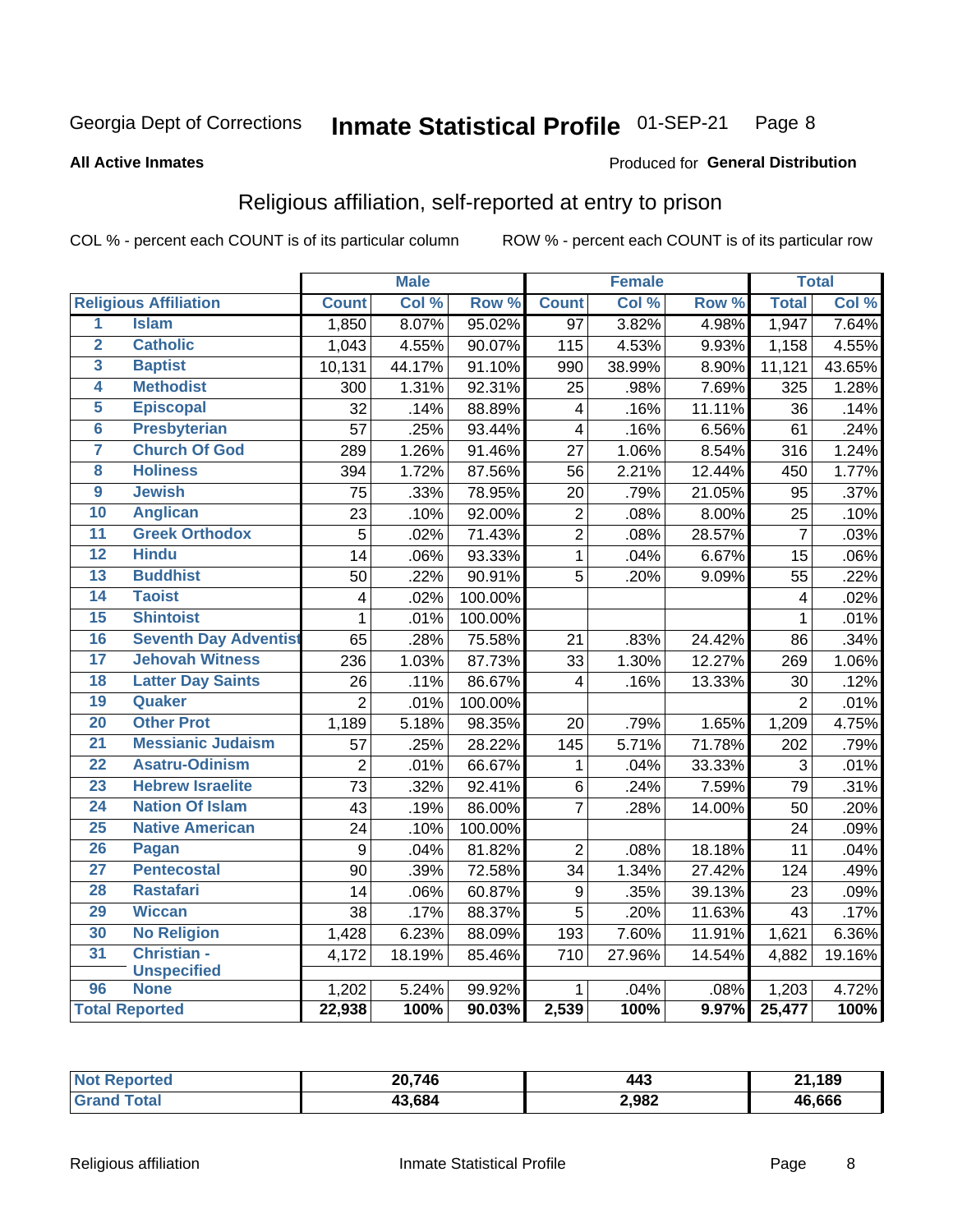#### Inmate Statistical Profile 01-SEP-21 Georgia Dept of Corrections Page 9

### **All Active Inmates**

## Produced for General Distribution

## Religious affiliation, self-reported at entry to prison

COL % - percent each COUNT is of its particular column ROW % - percent each COUNT is of its particular row

| <b>Mode (most frequent)</b> | 3aptist | aptist | Baptist |
|-----------------------------|---------|--------|---------|
|-----------------------------|---------|--------|---------|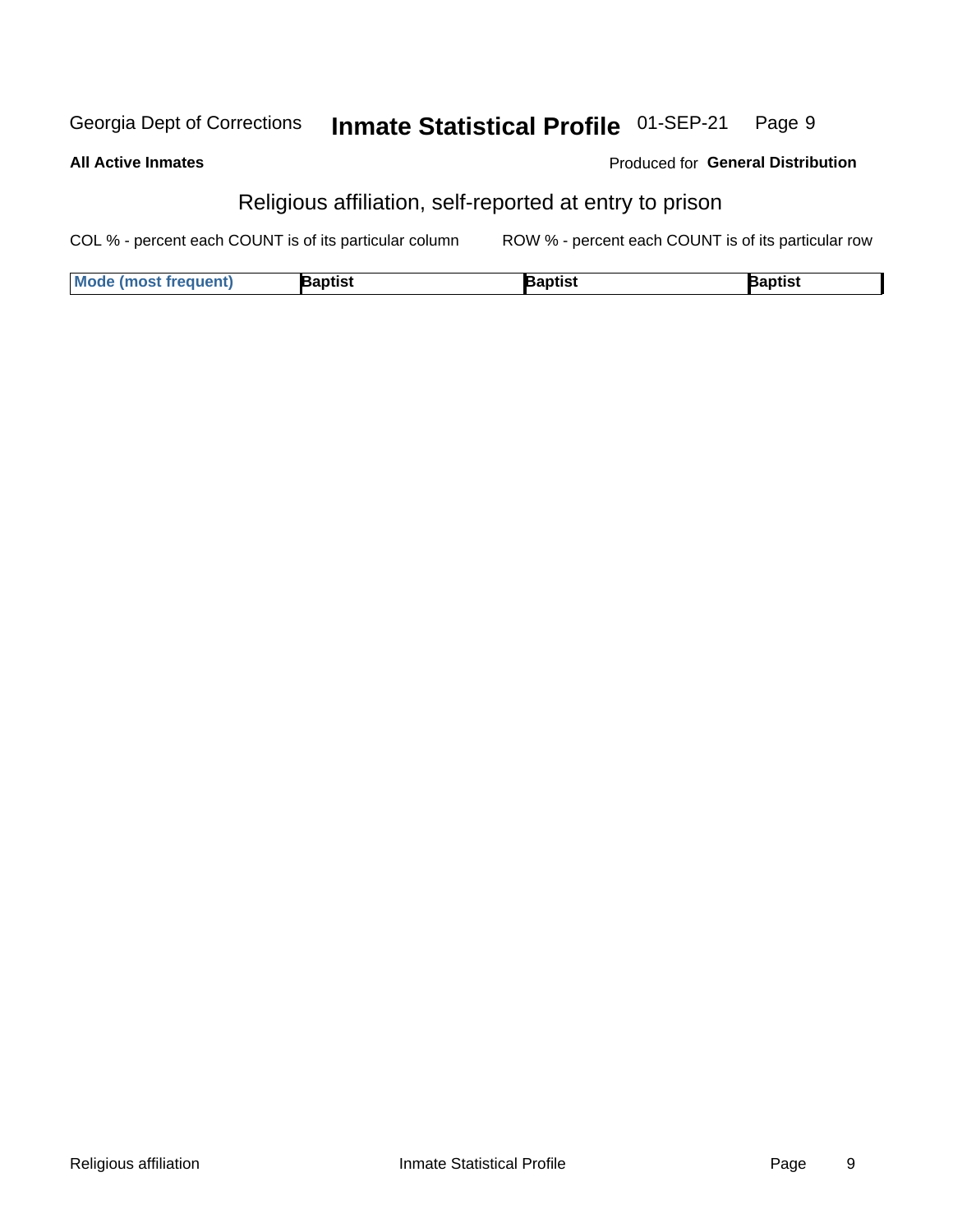### Inmate Statistical Profile 01-SEP-21 Page 9

### **All Active Inmates**

## **Produced for General Distribution**

## Home county, self-reported at entry to prison

COL % - percent each COUNT is of its particular column

|     |                             |              | <b>Male</b> |                  |                         | <b>Female</b> |        | <b>Total</b> |        |
|-----|-----------------------------|--------------|-------------|------------------|-------------------------|---------------|--------|--------------|--------|
|     | <b>Home County</b>          | <b>Count</b> | Col %       | Row <sup>%</sup> | <b>Count</b>            | Col %         | Row %  | <b>Total</b> | Col %  |
| 000 | <b>Unknown</b>              | 7,139        | 16.34%      | 93.44%           | 501                     | 16.80%        | 6.56%  | 7,640        | 16.37% |
| 001 | <b>Appling County</b>       | 109          | .25%        | 96.46%           | 4                       | .13%          | 3.54%  | 113          | .24%   |
| 002 | <b>Atkinson County</b>      | 36           | .08%        | 100.00%          |                         |               |        | 36           | .08%   |
| 003 | <b>Bacon County</b>         | 77           | .18%        | 95.06%           | 4                       | .13%          | 4.94%  | 81           | .17%   |
| 004 | <b>Baker County</b>         | 16           | .04%        | 94.12%           | $\mathbf{1}$            | .03%          | 5.88%  | 17           | .04%   |
| 005 | <b>Baldwin County</b>       | 246          | .56%        | 90.44%           | 26                      | .87%          | 9.56%  | 272          | .58%   |
| 006 | <b>Banks County</b>         | 78           | .18%        | 96.30%           | $\mathbf{3}$            | .10%          | 3.70%  | 81           | .17%   |
| 007 | <b>Barrow County</b>        | 270          | .62%        | 91.53%           | 25                      | .84%          | 8.47%  | 295          | .63%   |
| 008 | <b>Bartow County</b>        | 448          | 1.03%       | 89.60%           | 52                      | 1.74%         | 10.40% | 500          | 1.07%  |
| 009 | <b>Ben Hill County</b>      | 152          | .35%        | 95.00%           | $\bf 8$                 | .27%          | 5.00%  | 160          | .34%   |
| 010 | <b>Berrien County</b>       | 80           | .18%        | 95.24%           | $\overline{\mathbf{4}}$ | .13%          | 4.76%  | 84           | .18%   |
| 011 | <b>Bibb County</b>          | 977          | 2.24%       | 95.78%           | 43                      | 1.44%         | 4.22%  | 1,020        | 2.19%  |
| 012 | <b>Bleckley County</b>      | 62           | .14%        | 88.57%           | 8                       | .27%          | 11.43% | 70           | .15%   |
| 013 | <b>Brantley County</b>      | 78           | .18%        | 87.64%           | 11                      | .37%          | 12.36% | 89           | .19%   |
| 014 | <b>Brooks County</b>        | 159          | .36%        | 99.38%           | $\mathbf{1}$            | .03%          | .63%   | 160          | .34%   |
| 015 | <b>Bryan County</b>         | 60           | .14%        | 92.31%           | 5                       | .17%          | 7.69%  | 65           | .14%   |
| 016 | <b>Bulloch County</b>       | 278          | .64%        | 94.56%           | 16                      | .54%          | 5.44%  | 294          | .63%   |
| 017 | <b>Burke County</b>         | 159          | .36%        | 98.76%           | $\overline{2}$          | .07%          | 1.24%  | 161          | .35%   |
| 018 | <b>Butts County</b>         | 133          | .30%        | 91.72%           | 12                      | .40%          | 8.28%  | 145          | .31%   |
| 019 | <b>Calhoun County</b>       | 60           | .14%        | 90.91%           | $\,6$                   | .20%          | 9.09%  | 66           | .14%   |
| 020 | <b>Camden County</b>        | 108          | .25%        | 91.53%           | 10                      | .34%          | 8.47%  | 118          | .25%   |
| 021 | <b>Candler County</b>       | 73           | .17%        | 94.81%           | 4                       | .13%          | 5.19%  | 77           | .17%   |
| 022 | <b>Carroll County</b>       | 458          | 1.05%       | 92.71%           | 36                      | 1.21%         | 7.29%  | 494          | 1.06%  |
| 023 | <b>Catoosa County</b>       | 185          | .42%        | 94.39%           | 11                      | .37%          | 5.61%  | 196          | .42%   |
| 024 | <b>Charlton County</b>      | 33           | .08%        | 86.84%           | 5                       | .17%          | 13.16% | 38           | .08%   |
| 025 | <b>Chatham County</b>       | 1,288        | 2.95%       | 96.19%           | 51                      | 1.71%         | 3.81%  | 1,339        | 2.87%  |
| 026 | <b>Chattahoochee County</b> | 13           | .03%        | 92.86%           | 1                       | .03%          | 7.14%  | 14           | .03%   |
| 027 | <b>Chattooga County</b>     | 155          | .35%        | 89.60%           | 18                      | .60%          | 10.40% | 173          | .37%   |
| 028 | <b>Cherokee County</b>      | 337          | .77%        | 88.92%           | 42                      | 1.41%         | 11.08% | 379          | .81%   |
| 029 | <b>Clarke County</b>        | 405          | .93%        | 93.53%           | 28                      | .94%          | 6.47%  | 433          | .93%   |
| 030 | <b>Clay County</b>          | 23           | .05%        | 92.00%           | $\overline{2}$          | .07%          | 8.00%  | 25           | .05%   |
| 031 | <b>Clayton County</b>       | 1,226        | 2.81%       | 93.87%           | 80                      | 2.68%         | 6.13%  | 1,306        | 2.80%  |
| 032 | <b>Clinch County</b>        | 34           | .08%        | 91.89%           | 3                       | .10%          | 8.11%  | 37           | .08%   |
| 033 | <b>Cobb County</b>          | 1,309        | 3.00%       | 93.57%           | 90                      | 3.02%         | 6.43%  | 1,399        | 3.00%  |
| 034 | <b>Coffee County</b>        | 291          | .67%        | 94.48%           | 17                      | .57%          | 5.52%  | 308          | .66%   |
| 035 | <b>Colquitt County</b>      | 199          | .46%        | 94.31%           | 12                      | .40%          | 5.69%  | 211          | .45%   |
| 036 | <b>Columbia County</b>      | 238          | .54%        | 90.15%           | 26                      | .87%          | 9.85%  | 264          | .57%   |
| 037 | <b>Cook County</b>          | 107          | .24%        | 93.86%           | $\overline{7}$          | .23%          | 6.14%  | 114          | .24%   |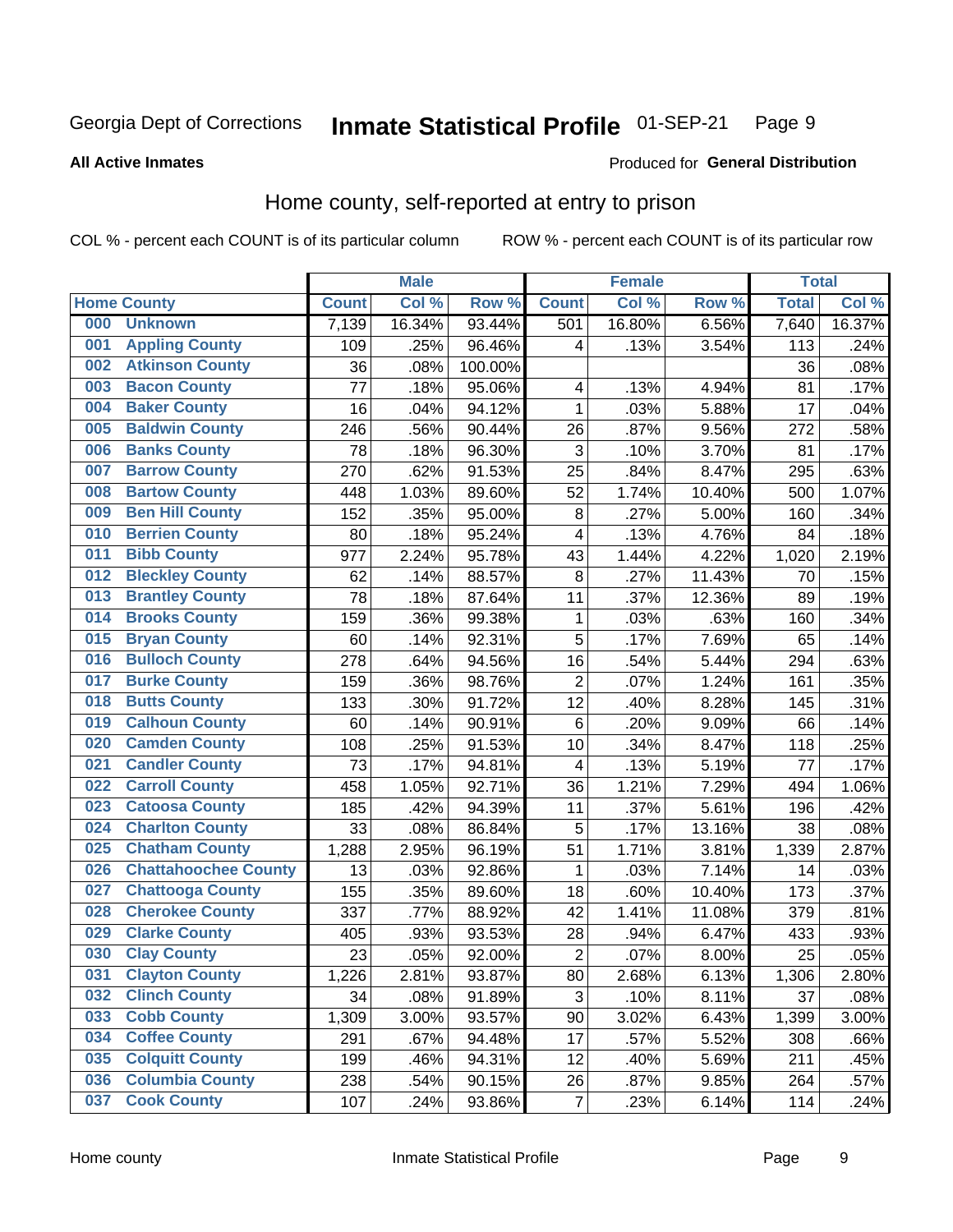### Inmate Statistical Profile 01-SEP-21 Page 10

**All Active Inmates** 

## Produced for General Distribution

## Home county, self-reported at entry to prison

COL % - percent each COUNT is of its particular column

|     |                         |              | <b>Male</b> |                  |                         | <b>Female</b> |                  | <b>Total</b>   |         |
|-----|-------------------------|--------------|-------------|------------------|-------------------------|---------------|------------------|----------------|---------|
|     | <b>Home County</b>      | <b>Count</b> | Col %       | Row <sup>%</sup> | <b>Count</b>            | Col %         | Row <sup>%</sup> | <b>Total</b>   | Col %   |
| 038 | <b>Coweta County</b>    | 405          | .93%        | 95.52%           | 19                      | .64%          | 4.48%            | 424            | $.91\%$ |
| 039 | <b>Crawford County</b>  | 36           | .08%        | 92.31%           | 3                       | .10%          | 7.69%            | 39             | .08%    |
| 040 | <b>Crisp County</b>     | 221          | .51%        | 94.85%           | 12                      | .40%          | 5.15%            | 233            | .50%    |
| 041 | <b>Dade County</b>      | 48           | .11%        | 87.27%           | $\overline{7}$          | .23%          | 12.73%           | 55             | .12%    |
| 042 | <b>Dawson County</b>    | 70           | .16%        | 90.91%           | $\overline{7}$          | .23%          | 9.09%            | 77             | .17%    |
| 043 | <b>Decatur County</b>   | 215          | .49%        | 95.98%           | 9                       | .30%          | 4.02%            | 224            | .48%    |
| 044 | <b>Dekalb County</b>    | 2,223        | 5.09%       | 95.65%           | 101                     | 3.39%         | 4.35%            | 2,324          | 4.98%   |
| 045 | <b>Dodge County</b>     | 91           | .21%        | 91.00%           | 9                       | .30%          | 9.00%            | 100            | .21%    |
| 046 | <b>Dooly County</b>     | 121          | .28%        | 98.37%           | $\overline{2}$          | .07%          | 1.63%            | 123            | .26%    |
| 047 | <b>Dougherty County</b> | 608          | 1.39%       | 95.75%           | 27                      | .91%          | 4.25%            | 635            | 1.36%   |
| 048 | <b>Douglas County</b>   | 490          | 1.12%       | 93.69%           | 33                      | 1.11%         | 6.31%            | 523            | 1.12%   |
| 049 | <b>Early County</b>     | 50           | .11%        | 92.59%           | 4                       | .13%          | 7.41%            | 54             | .12%    |
| 050 | <b>Echols County</b>    | 9            | .02%        | 100.00%          |                         |               |                  | 9              | .02%    |
| 051 | <b>Effingham County</b> | 164          | .38%        | 91.62%           | 15                      | .50%          | 8.38%            | 179            | .38%    |
| 052 | <b>Elbert County</b>    | 105          | .24%        | 95.45%           | 5                       | .17%          | 4.55%            | 110            | .24%    |
| 053 | <b>Emanuel County</b>   | 145          | .33%        | 94.16%           | 9                       | .30%          | 5.84%            | 154            | .33%    |
| 054 | <b>Evans County</b>     | 58           | .13%        | 90.63%           | $\,6$                   | .20%          | 9.38%            | 64             | .14%    |
| 055 | <b>Fannin County</b>    | 77           | .18%        | 91.67%           | $\overline{7}$          | .23%          | 8.33%            | 84             | .18%    |
| 056 | <b>Fayette County</b>   | 124          | .28%        | 91.18%           | 12                      | .40%          | 8.82%            | 136            | .29%    |
| 057 | <b>Floyd County</b>     | 600          | 1.37%       | 90.36%           | 64                      | 2.15%         | 9.64%            | 664            | 1.42%   |
| 058 | <b>Forsyth County</b>   | 177          | .41%        | 91.24%           | 17                      | .57%          | 8.76%            | 194            | .42%    |
| 059 | <b>Franklin County</b>  | 101          | .23%        | 92.66%           | 8                       | .27%          | 7.34%            | 109            | .23%    |
| 060 | <b>Fulton County</b>    | 3,812        | 8.73%       | 95.66%           | 173                     | 5.80%         | 4.34%            | 3,985          | 8.54%   |
| 061 | <b>Gilmer County</b>    | 81           | .19%        | 85.26%           | 14                      | .47%          | 14.74%           | 95             | .20%    |
| 062 | <b>Glascock County</b>  | 5            | .01%        | 71.43%           | $\overline{2}$          | .07%          | 28.57%           | $\overline{7}$ | .02%    |
| 063 | <b>Glynn County</b>     | 338          | .77%        | 94.68%           | 19                      | .64%          | 5.32%            | 357            | .77%    |
| 064 | <b>Gordon County</b>    | 253          | .58%        | 89.72%           | 29                      | .97%          | 10.28%           | 282            | .60%    |
| 065 | <b>Grady County</b>     | 103          | .24%        | 93.64%           | $\overline{7}$          | .23%          | 6.36%            | 110            | .24%    |
| 066 | <b>Greene County</b>    | 76           | .17%        | 93.83%           | $\overline{5}$          | .17%          | 6.17%            | 81             | .17%    |
| 067 | <b>Gwinnett County</b>  | 1,475        | 3.38%       | 93.77%           | 98                      | 3.29%         | 6.23%            | 1,573          | 3.37%   |
| 068 | <b>Habersham County</b> | 84           | .19%        | 84.00%           | 16                      | .54%          | 16.00%           | 100            | .21%    |
| 069 | <b>Hall County</b>      | 503          | 1.15%       | 91.45%           | 47                      | 1.58%         | 8.55%            | 550            | 1.18%   |
| 070 | <b>Hancock County</b>   | 41           | .09%        | 93.18%           | 3                       | .10%          | 6.82%            | 44             | .09%    |
| 071 | <b>Haralson County</b>  | 99           | .23%        | 92.52%           | 8                       | .27%          | 7.48%            | 107            | .23%    |
| 072 | <b>Harris County</b>    | 89           | .20%        | 94.68%           | $\overline{5}$          | .17%          | 5.32%            | 94             | .20%    |
| 073 | <b>Hart County</b>      | 127          | .29%        | 90.71%           | 13                      | .44%          | 9.29%            | 140            | .30%    |
| 074 | <b>Heard County</b>     | 42           | .10%        | 91.30%           | $\overline{\mathbf{4}}$ | .13%          | 8.70%            | 46             | .10%    |
| 075 | <b>Henry County</b>     | 573          | 1.31%       | 92.72%           | 45                      | 1.51%         | 7.28%            | 618            | 1.32%   |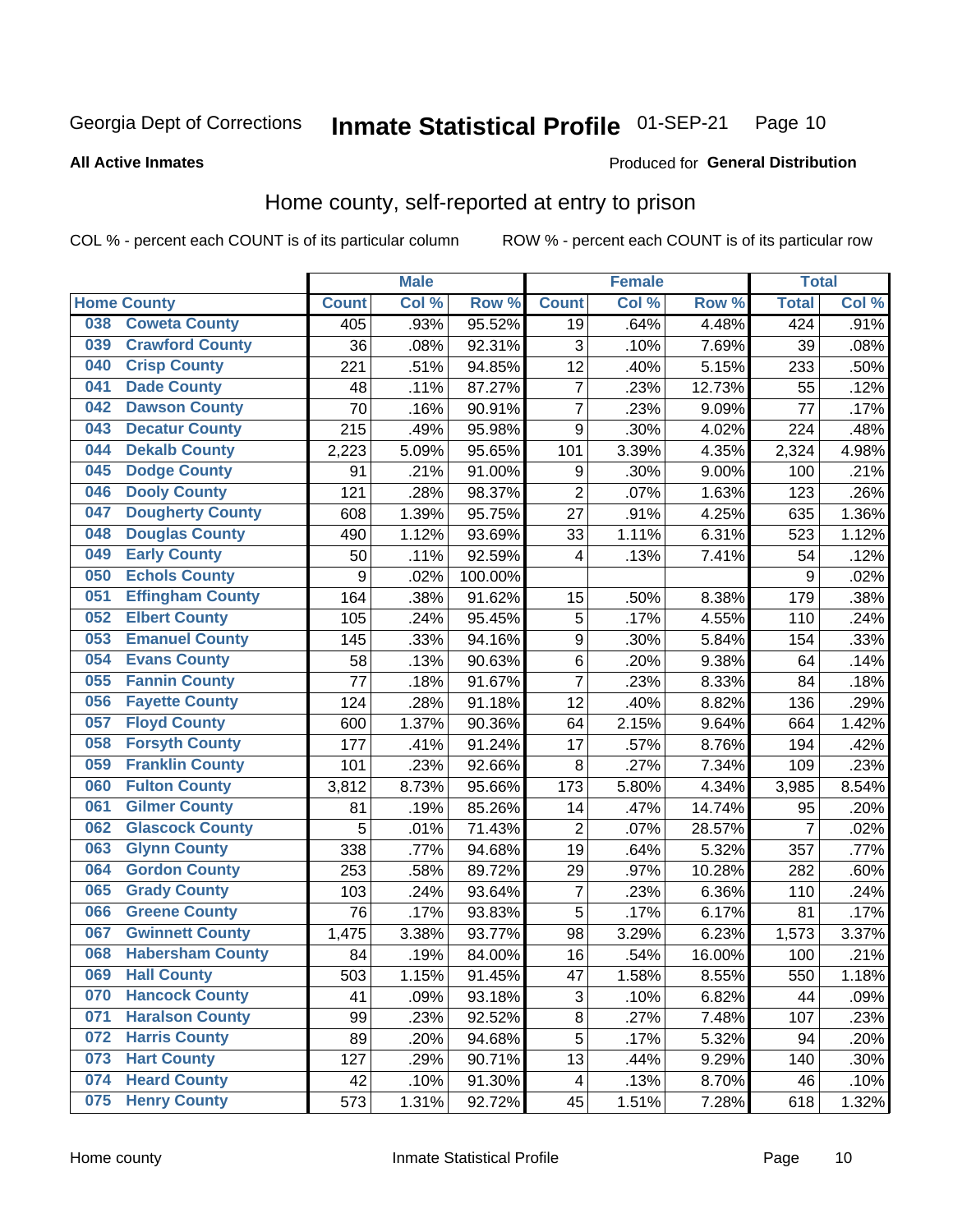### Inmate Statistical Profile 01-SEP-21 Page 11

### **All Active Inmates**

## **Produced for General Distribution**

## Home county, self-reported at entry to prison

COL % - percent each COUNT is of its particular column

|                  |                          |              | <b>Male</b> |        |                  | <b>Female</b> |                  | <b>Total</b> |       |
|------------------|--------------------------|--------------|-------------|--------|------------------|---------------|------------------|--------------|-------|
|                  | <b>Home County</b>       | <b>Count</b> | Col %       | Row %  | <b>Count</b>     | Col %         | Row <sup>%</sup> | <b>Total</b> | Col % |
| 076              | <b>Houston County</b>    | 525          | 1.20%       | 92.43% | 43               | 1.44%         | 7.57%            | 568          | 1.22% |
| 077              | <b>Irwin County</b>      | 52           | .12%        | 94.55% | 3                | .10%          | 5.45%            | 55           | .12%  |
| 078              | <b>Jackson County</b>    | 221          | .51%        | 89.84% | 25               | .84%          | 10.16%           | 246          | .53%  |
| 079              | <b>Jasper County</b>     | 72           | .16%        | 94.74% | 4                | .13%          | 5.26%            | 76           | .16%  |
| 080              | <b>Jeff Davis County</b> | 68           | .16%        | 90.67% | $\overline{7}$   | .23%          | 9.33%            | 75           | .16%  |
| 081              | <b>Jefferson County</b>  | 155          | .35%        | 92.81% | 12               | .40%          | 7.19%            | 167          | .36%  |
| 082              | <b>Jenkins County</b>    | 75           | .17%        | 94.94% | 4                | .13%          | 5.06%            | 79           | .17%  |
| 083              | <b>Johnson County</b>    | 35           | .08%        | 94.59% | $\overline{2}$   | .07%          | 5.41%            | 37           | .08%  |
| 084              | <b>Jones County</b>      | 78           | .18%        | 89.66% | $\boldsymbol{9}$ | .30%          | 10.34%           | 87           | .19%  |
| 085              | <b>Lamar County</b>      | 58           | .13%        | 90.63% | $\overline{6}$   | .20%          | 9.38%            | 64           | .14%  |
| 086              | <b>Lanier County</b>     | 76           | .17%        | 95.00% | 4                | .13%          | 5.00%            | 80           | .17%  |
| 087              | <b>Laurens County</b>    | 242          | .55%        | 93.44% | 17               | .57%          | 6.56%            | 259          | .56%  |
| 088              | <b>Lee County</b>        | 87           | .20%        | 90.63% | 9                | .30%          | 9.38%            | 96           | .21%  |
| 089              | <b>Liberty County</b>    | 164          | .38%        | 93.71% | 11               | .37%          | 6.29%            | 175          | .38%  |
| 090              | <b>Lincoln County</b>    | 30           | .07%        | 83.33% | $\,6$            | .20%          | 16.67%           | 36           | .08%  |
| 091              | <b>Long County</b>       | 35           | .08%        | 87.50% | 5                | .17%          | 12.50%           | 40           | .09%  |
| 092              | <b>Lowndes County</b>    | 368          | .84%        | 95.83% | 16               | .54%          | 4.17%            | 384          | .82%  |
| 093              | <b>Lumpkin County</b>    | 71           | .16%        | 88.75% | 9                | .30%          | 11.25%           | 80           | .17%  |
| 094              | <b>Macon County</b>      | 54           | .12%        | 84.38% | 10               | .34%          | 15.63%           | 64           | .14%  |
| 095              | <b>Madison County</b>    | 150          | .34%        | 94.34% | 9                | .30%          | 5.66%            | 159          | .34%  |
| 096              | <b>Marion County</b>     | 48           | .11%        | 88.89% | $\,6$            | .20%          | 11.11%           | 54           | .12%  |
| 097              | <b>Mcduffie County</b>   | 119          | .27%        | 92.25% | 10               | .34%          | 7.75%            | 129          | .28%  |
| 098              | <b>Mcintosh County</b>   | 56           | .13%        | 93.33% | 4                | .13%          | 6.67%            | 60           | .13%  |
| 099              | <b>Meriwether County</b> | 157          | .36%        | 94.01% | 10               | .34%          | 5.99%            | 167          | .36%  |
| 100              | <b>Miller County</b>     | 18           | .04%        | 90.00% | $\overline{2}$   | .07%          | 10.00%           | 20           | .04%  |
| 101              | <b>Mitchell County</b>   | 134          | .31%        | 93.06% | 10               | .34%          | 6.94%            | 144          | .31%  |
| 102              | <b>Monroe County</b>     | 100          | .23%        | 94.34% | $\,6$            | .20%          | 5.66%            | 106          | .23%  |
| 103              | <b>Montgomery County</b> | 74           | .17%        | 89.16% | 9                | .30%          | 10.84%           | 83           | .18%  |
| 104              | <b>Morgan County</b>     | 101          | .23%        | 92.66% | 8                | .27%          | 7.34%            | 109          | .23%  |
| 105              | <b>Murray County</b>     | 176          | .40%        | 88.89% | 22               | .74%          | 11.11%           | 198          | .42%  |
| 106              | <b>Muscogee County</b>   | 826          | 1.89%       | 95.71% | 37               | 1.24%         | 4.29%            | 863          | 1.85% |
| 107              | <b>Newton County</b>     | 469          | 1.07%       | 93.24% | 34               | 1.14%         | 6.76%            | 503          | 1.08% |
| 108              | <b>Oconee County</b>     | 44           | .10%        | 86.27% | 7                | .23%          | 13.73%           | 51           | .11%  |
| 109              | <b>Oglethorpe County</b> | 63           | .14%        | 95.45% | 3                | .10%          | 4.55%            | 66           | .14%  |
| 110              | <b>Paulding County</b>   | 278          | .64%        | 89.39% | 33               | 1.11%         | 10.61%           | 311          | .67%  |
| 111              | <b>Peach County</b>      | 90           | .21%        | 94.74% | 5                | .17%          | 5.26%            | 95           | .20%  |
| $\overline{112}$ | <b>Pickens County</b>    | 102          | .23%        | 90.27% | 11               | .37%          | 9.73%            | 113          | .24%  |
| 113              | <b>Pierce County</b>     | 82           | .19%        | 90.11% | $\boldsymbol{9}$ | .30%          | 9.89%            | 91           | .20%  |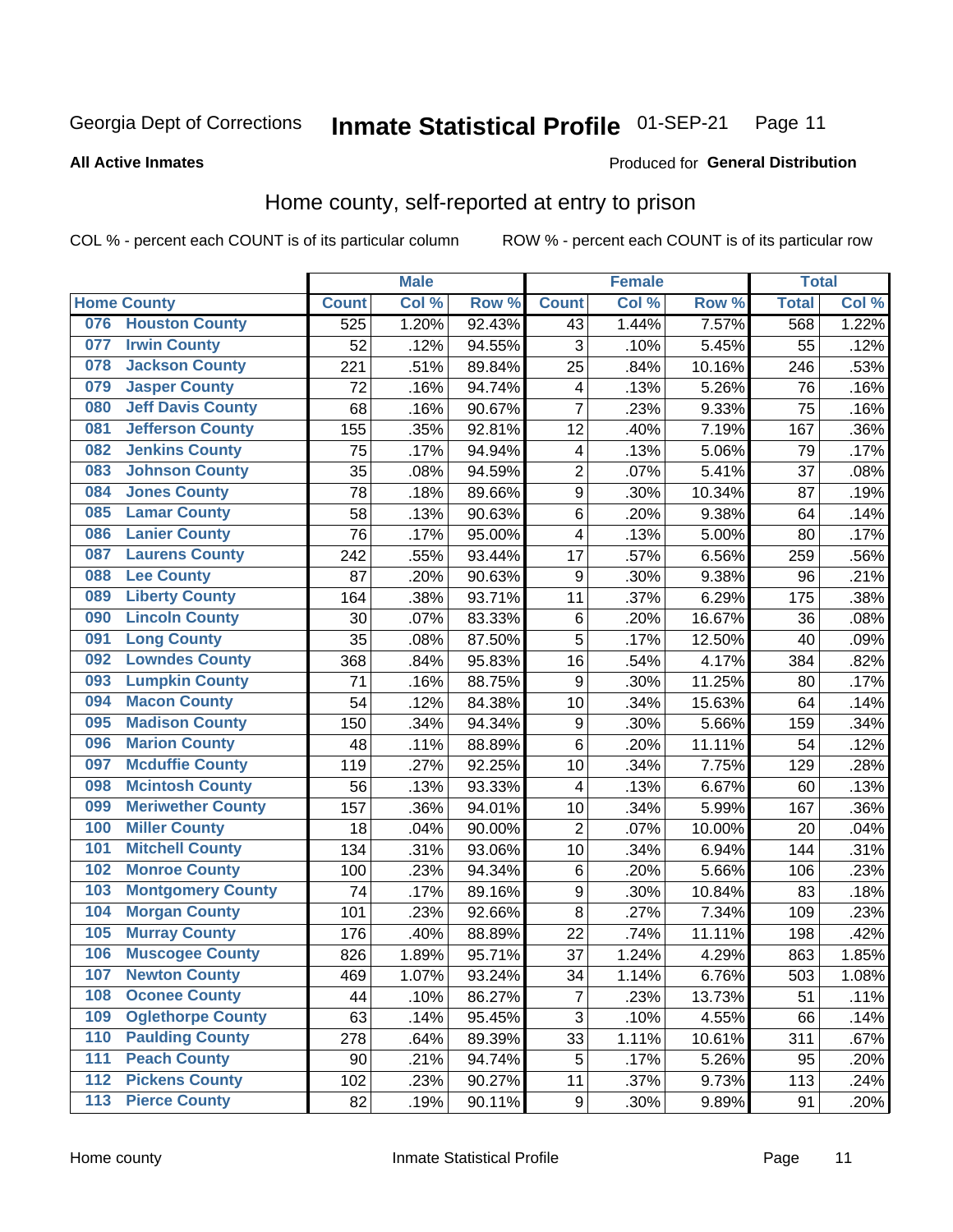### Inmate Statistical Profile 01-SEP-21 Page 12

## **All Active Inmates**

## Produced for General Distribution

## Home county, self-reported at entry to prison

COL % - percent each COUNT is of its particular column

|                  |                          |                | <b>Male</b> |         |                | <b>Female</b> |        | <b>Total</b>    |       |
|------------------|--------------------------|----------------|-------------|---------|----------------|---------------|--------|-----------------|-------|
|                  | <b>Home County</b>       | <b>Count</b>   | Col %       | Row %   | <b>Count</b>   | Col %         | Row %  | <b>Total</b>    | Col % |
| 114              | <b>Pike County</b>       | 35             | .08%        | 94.59%  | 2              | .07%          | 5.41%  | $\overline{37}$ | .08%  |
| $\overline{115}$ | <b>Polk County</b>       | 213            | .49%        | 89.87%  | 24             | .80%          | 10.13% | 237             | .51%  |
| 116              | <b>Pulaski County</b>    | 42             | .10%        | 84.00%  | 8              | .27%          | 16.00% | 50              | .11%  |
| 117              | <b>Putnam County</b>     | 124            | .28%        | 92.54%  | 10             | .34%          | 7.46%  | 134             | .29%  |
| 118              | <b>Quitman County</b>    | 12             | .03%        | 100.00% |                |               |        | 12              | .03%  |
| 119              | <b>Rabun County</b>      | 36             | .08%        | 78.26%  | 10             | .34%          | 21.74% | 46              | .10%  |
| 120              | <b>Randolph County</b>   | 47             | .11%        | 87.04%  | $\overline{7}$ | .23%          | 12.96% | 54              | .12%  |
| 121              | <b>Richmond County</b>   | 1,394          | 3.19%       | 95.22%  | 70             | 2.35%         | 4.78%  | 1,464           | 3.14% |
| 122              | <b>Rockdale County</b>   | 288            | .66%        | 93.20%  | 21             | .70%          | 6.80%  | 309             | .66%  |
| 123              | <b>Schley County</b>     | 14             | .03%        | 100.00% |                |               |        | 14              | .03%  |
| 124              | <b>Screven County</b>    | 89             | .20%        | 94.68%  | 5              | .17%          | 5.32%  | 94              | .20%  |
| 125              | <b>Seminole County</b>   | 60             | .14%        | 89.55%  | $\overline{7}$ | .23%          | 10.45% | 67              | .14%  |
| 126              | <b>Spalding County</b>   | 349            | .80%        | 94.58%  | 20             | .67%          | 5.42%  | 369             | .79%  |
| 127              | <b>Stephens County</b>   | 107            | .24%        | 89.92%  | 12             | .40%          | 10.08% | 119             | .26%  |
| 128              | <b>Stewart County</b>    | 25             | .06%        | 100.00% |                |               |        | 25              | .05%  |
| 129              | <b>Sumter County</b>     | 175            | .40%        | 97.22%  | 5              | .17%          | 2.78%  | 180             | .39%  |
| 130              | <b>Talbot County</b>     | 33             | .08%        | 100.00% |                |               |        | 33              | .07%  |
| 131              | <b>Taliaferro County</b> | $\overline{7}$ | .02%        | 100.00% |                |               |        | $\overline{7}$  | .02%  |
| 132              | <b>Tattnall County</b>   | 190            | .43%        | 95.96%  | 8              | .27%          | 4.04%  | 198             | .42%  |
| 133              | <b>Taylor County</b>     | 40             | .09%        | 88.89%  | 5              | .17%          | 11.11% | 45              | .10%  |
| 134              | <b>Telfair County</b>    | 72             | .16%        | 98.63%  | $\mathbf{1}$   | .03%          | 1.37%  | 73              | .16%  |
| 135              | <b>Terrell County</b>    | 65             | .15%        | 100.00% |                |               |        | 65              | .14%  |
| 136              | <b>Thomas County</b>     | 159            | .36%        | 98.15%  | $\sqrt{3}$     | .10%          | 1.85%  | 162             | .35%  |
| 137              | <b>Tift County</b>       | 240            | .55%        | 96.77%  | 8              | .27%          | 3.23%  | 248             | .53%  |
| 138              | <b>Toombs County</b>     | 225            | .52%        | 92.59%  | 18             | .60%          | 7.41%  | 243             | .52%  |
| 139              | <b>Towns County</b>      | 19             | .04%        | 73.08%  | $\overline{7}$ | .23%          | 26.92% | 26              | .06%  |
| 140              | <b>Treutlen County</b>   | 48             | .11%        | 92.31%  | $\overline{4}$ | .13%          | 7.69%  | 52              | .11%  |
| 141              | <b>Troup County</b>      | 419            | .96%        | 93.74%  | 28             | .94%          | 6.26%  | 447             | .96%  |
| 142              | <b>Turner County</b>     | 60             | .14%        | 95.24%  | 3              | .10%          | 4.76%  | 63              | .14%  |
| $\overline{143}$ | <b>Twiggs County</b>     | 39             | .09%        | 92.86%  | $\mathbf{3}$   | .10%          | 7.14%  | 42              | .09%  |
| 144              | <b>Union County</b>      | 79             | .18%        | 89.77%  | $\overline{9}$ | .30%          | 10.23% | 88              | .19%  |
| 145              | <b>Upson County</b>      | 127            | .29%        | 94.78%  | 7              | .23%          | 5.22%  | 134             | .29%  |
| 146              | <b>Walker County</b>     | 331            | .76%        | 89.22%  | 40             | 1.34%         | 10.78% | 371             | .80%  |
| 147              | <b>Walton County</b>     | 418            | .96%        | 91.27%  | 40             | 1.34%         | 8.73%  | 458             | .98%  |
| 148              | <b>Ware County</b>       | 211            | .48%        | 95.91%  | 9              | .30%          | 4.09%  | 220             | .47%  |
| 149              | <b>Warren County</b>     | 28             | .06%        | 90.32%  | 3              | .10%          | 9.68%  | 31              | .07%  |
| 150              | <b>Washington County</b> | 158            | .36%        | 93.49%  | 11             | .37%          | 6.51%  | 169             | .36%  |
| 151              | <b>Wayne County</b>      | 183            | .42%        | 91.04%  | 18             | .60%          | 8.96%  | 201             | .43%  |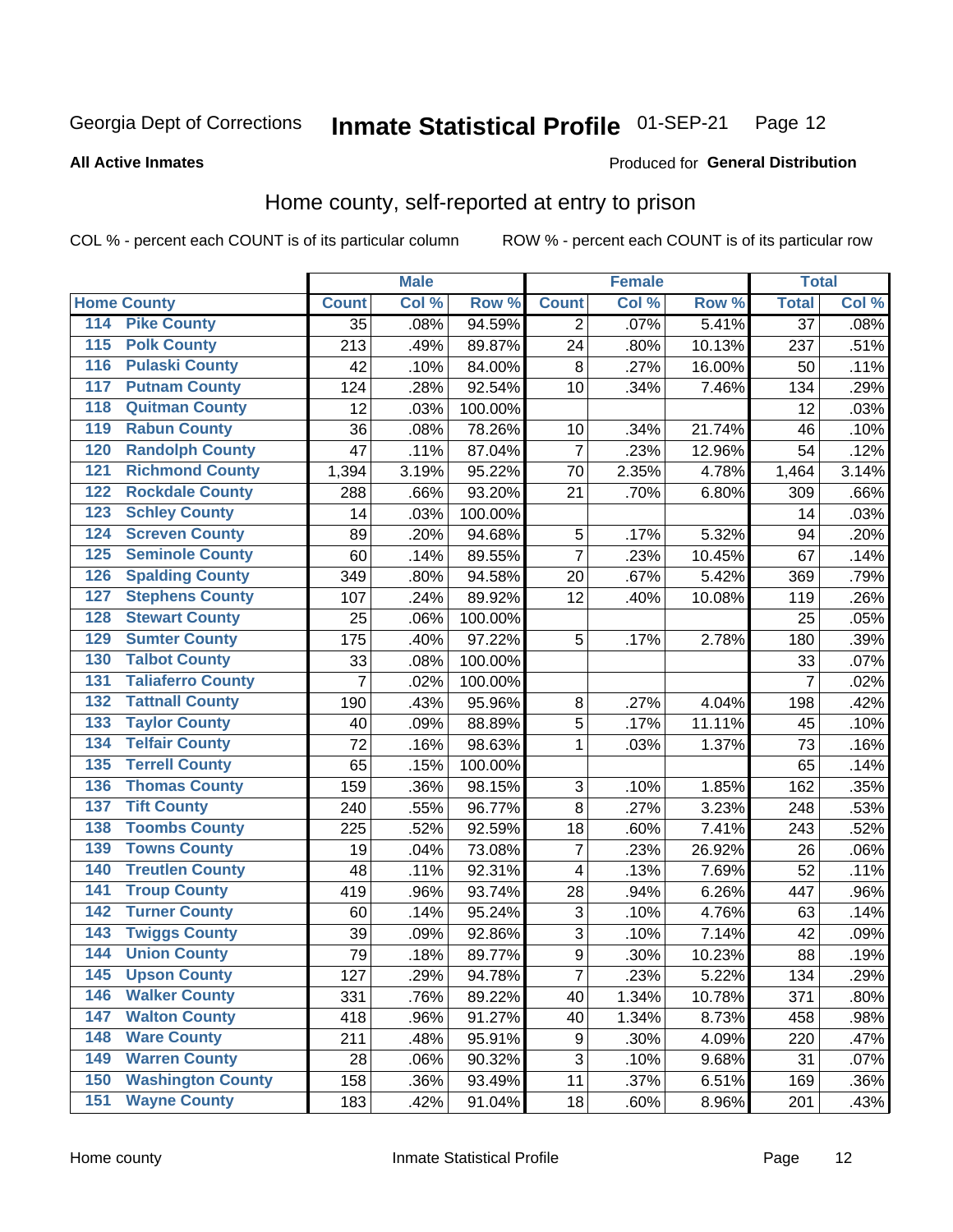### Inmate Statistical Profile 01-SEP-21 Page 13

### **All Active Inmates**

## Produced for General Distribution

## Home county, self-reported at entry to prison

COL % - percent each COUNT is of its particular column

|     |                             |              | <b>Male</b> |        |                | <b>Female</b> |        | <b>Total</b> |       |
|-----|-----------------------------|--------------|-------------|--------|----------------|---------------|--------|--------------|-------|
|     | <b>Home County</b>          | <b>Count</b> | Col %       | Row %  | <b>Count</b>   | Col %         | Row %  | <b>Total</b> | Col % |
| 152 | <b>Webster County</b>       | 3            | .01%        | 75.00% |                | .03%          | 25.00% | 4            | .01%  |
| 153 | <b>Wheeler County</b>       | 80           | .18%        | 97.56% | $\overline{2}$ | $.07\%$       | 2.44%  | 82           | .18%  |
| 154 | <b>White County</b>         | 70           | .16%        | 93.33% | 5              | .17%          | 6.67%  | 75           | .16%  |
| 155 | <b>Whitfield County</b>     | 515          | 1.18%       | 90.67% | 53             | 1.78%         | 9.33%  | 568          | 1.22% |
| 156 | <b>Wilcox County</b>        | 58           | .13%        | 96.67% | 2              | $.07\%$       | 3.33%  | 60           | .13%  |
| 157 | <b>Wilkes County</b>        | 58           | .13%        | 92.06% | 5              | .17%          | 7.94%  | 63           | .14%  |
| 158 | <b>Wilkinson County</b>     | 34           | .08%        | 91.89% | 3              | .10%          | 8.11%  | 37           | .08%  |
| 159 | <b>Worth County</b>         | 99           | .23%        | 93.40% | 7              | .23%          | 6.60%  | 106          | .23%  |
| 999 | <b>Other Custody/Out Of</b> | 115          | .26%        | 98.29% | $\overline{2}$ | .07%          | 1.71%  | 117          | .25%  |
|     | <b>State</b>                |              |             |        |                |               |        |              |       |
|     | <b>Total Rported</b>        | 43,684       | 100%        | 93.61% | 2,982          | 100%          | 6.39%  | 46,666       | 100%  |

| <b>NO</b><br>τeα |      |       |        |
|------------------|------|-------|--------|
|                  | .684 | 2,982 | 16.666 |

|  | Mode (most frequent) | <b>Fulton County</b> | <b>Fulton County</b> | <b>Fulton County</b> |
|--|----------------------|----------------------|----------------------|----------------------|
|--|----------------------|----------------------|----------------------|----------------------|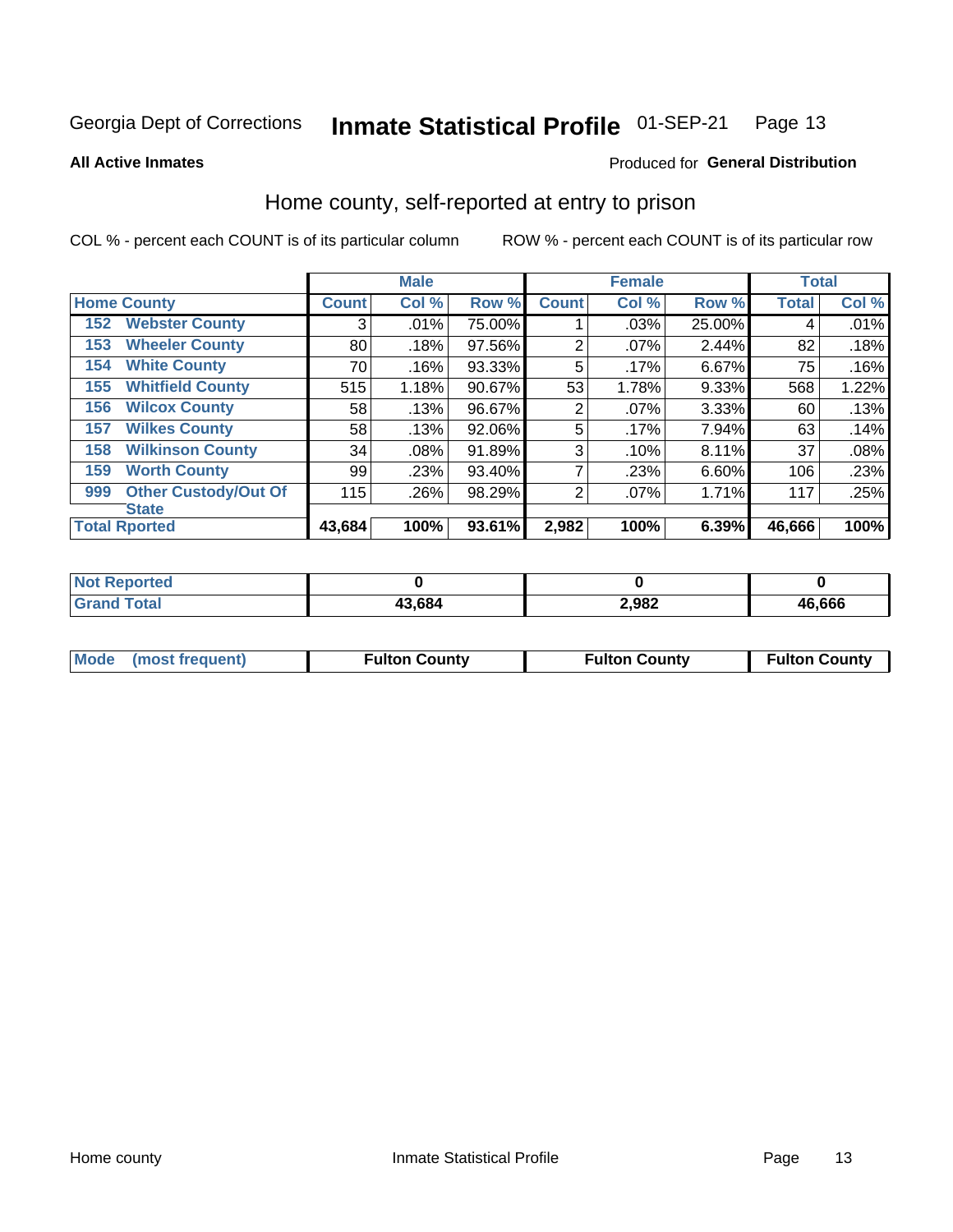### Inmate Statistical Profile 01-SEP-21 Page 14

## **All Active Inmates**

## Produced for General Distribution

## Employment status before prison, self-reported at entry to prison

COL % - percent each COUNT is of its particular column

|                           |         | <b>Male</b> |        |              | <b>Female</b> |        |        | <b>Total</b> |
|---------------------------|---------|-------------|--------|--------------|---------------|--------|--------|--------------|
| <b>Employment Status</b>  | Count l | Col %       | Row %  | <b>Count</b> | Col %         | Row %  | Total  | Col %        |
| <b>Full Time</b><br>01    | 11,440  | 44.93%      | 95.78% | 504          | 33.49%        | 4.22%  | 11,944 | 44.29%       |
| <b>Part Time</b><br>02    | 1,787   | 7.02%       | 93.71% | 120          | 7.97%         | 6.29%  | 1,907  | 7.07%        |
| Unempl $<$ 6M<br>03       | 1,669   | 6.55%       | 98.23% | 30           | 1.99%         | 1.77%  | 1,699  | 6.30%        |
| Unempl > 6M<br>04         | 6,050   | 23.76%      | 91.92% | 532          | 35.35%        | 8.08%  | 6,582  | 24.41%       |
| <b>Never Worked</b><br>05 | 2,800   | 11.00%      | 95.96% | 118          | 7.84%         | 4.04%  | 2,918  | 10.82%       |
| <b>Student</b><br>06      | 691     | 2.71%       | 95.57% | 32           | 2.13%         | 4.43%  | 723    | 2.68%        |
| <b>Incapable</b><br>07    | 1,025   | 4.03%       | 85.85% | 169          | 11.23%        | 14.15% | 1,194  | 4.43%        |
| <b>Total Reported</b>     | 25,462  | 100%        | 94.42% | 1,505        | 100%          | 5.58%  | 26,967 | 100%         |

| N <sub>of</sub><br>orted | 18.222<br>0. <i>LLL</i> | $\rightarrow -$<br>$\mathbf{r}$<br> | 19,699 |
|--------------------------|-------------------------|-------------------------------------|--------|
| ™otai                    | 13.684                  | 2,982                               | 46,666 |

| <b>Mode (most frequent)</b> | rull 1<br>the contract of the contract of the contract of the contract of the contract of the contract of the contract of | 6M | ïme<br>ιuι<br>the contract of the contract of the contract of the contract of the contract of the contract of the contract of |
|-----------------------------|---------------------------------------------------------------------------------------------------------------------------|----|-------------------------------------------------------------------------------------------------------------------------------|
|                             |                                                                                                                           |    |                                                                                                                               |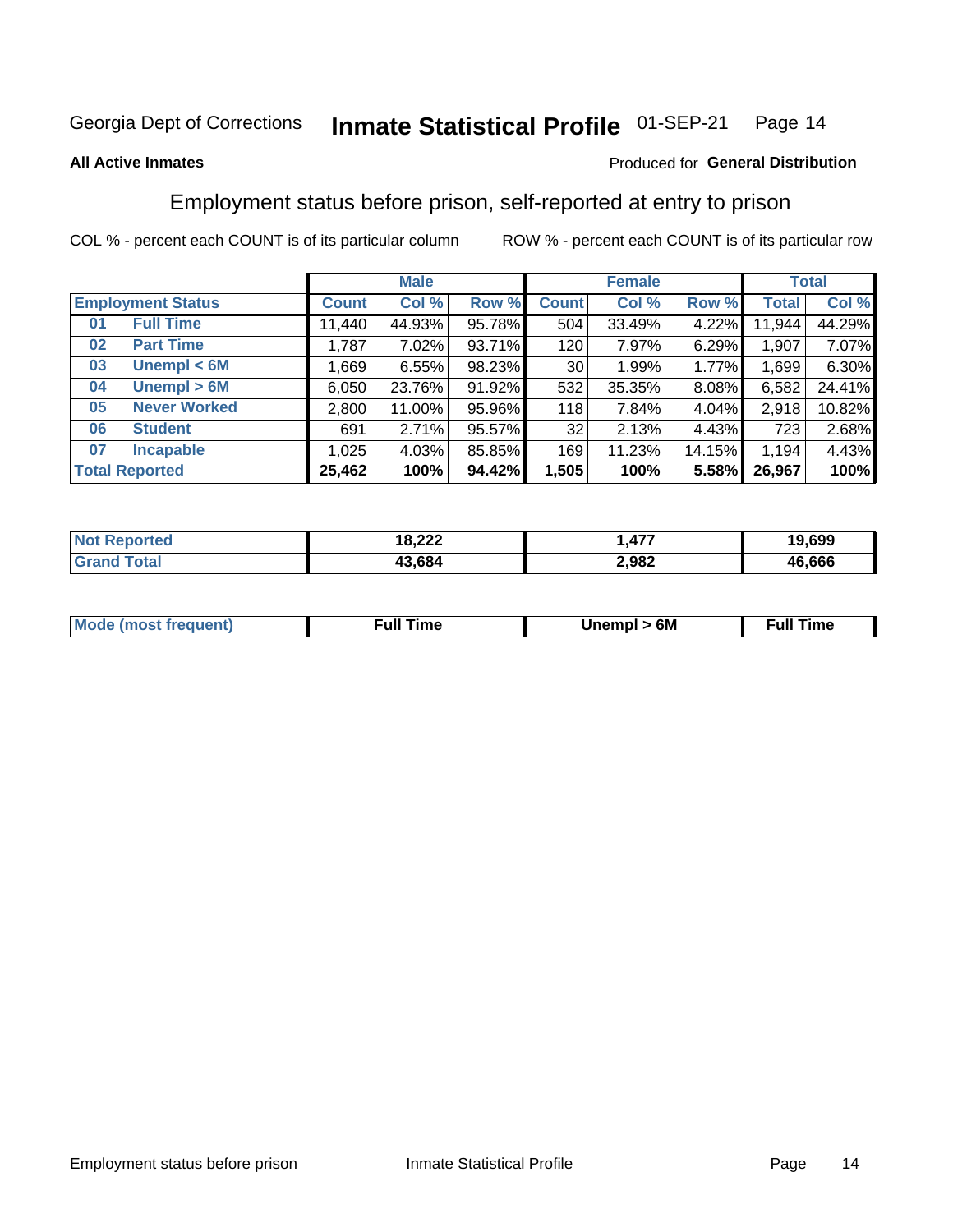### Inmate Statistical Profile 01-SEP-21 Page 15

## **All Active Inmates**

Produced for General Distribution

## Age at admission

COL % - percent each COUNT is of its particular column

|                         |                    | <b>Male</b> |         |                | <b>Female</b> |       |              | <b>Total</b> |
|-------------------------|--------------------|-------------|---------|----------------|---------------|-------|--------------|--------------|
| <b>Age At Admission</b> | <b>Count</b>       | Col %       | Row %   | <b>Count</b>   | Col %         | Row % | <b>Total</b> | Col %        |
| 13                      | $\mathbf 1$        | 0.01%       | 100.00% |                |               |       | 1            | 0.01%        |
| $\overline{14}$         | 5                  | 0.01%       | 100.00% |                |               |       | 5            | 0.01%        |
| 15                      | 30                 | 0.07%       | 100.00% |                |               |       | 30           | 0.06%        |
| 16                      | 115                | 0.26%       | 98.29%  | $\overline{2}$ | 0.07%         | 1.71% | 117          | 0.25%        |
| $\overline{17}$         | 530                | 1.21%       | 95.67%  | 24             | 0.80%         | 4.33% | 554          | 1.19%        |
| 18                      | 1,088              | 2.49%       | 96.97%  | 34             | 1.14%         | 3.03% | 1,122        | 2.40%        |
| 19                      | 1,544              | 3.53%       | 96.98%  | 48             | 1.61%         | 3.02% | 1,592        | 3.41%        |
| $\overline{20}$         | 1,714              | 3.92%       | 95.59%  | 79             | 2.65%         | 4.41% | 1,793        | 3.84%        |
| $\overline{21}$         | 1,735              | 3.97%       | 95.86%  | 75             | 2.52%         | 4.14% | 1,810        | 3.88%        |
| $\overline{22}$         | 1,771              | 4.05%       | 95.27%  | 88             | 2.95%         | 4.73% | 1,859        | 3.98%        |
| 23                      | 1,720              | 3.94%       | 94.98%  | 91             | 3.05%         | 5.02% | 1,811        | 3.88%        |
| $\overline{24}$         | 1,593              | 3.65%       | 92.78%  | 124            | 4.16%         | 7.22% | 1,717        | 3.68%        |
| $\overline{25}$         | 1,609              | 3.68%       | 94.15%  | 100            | 3.35%         | 5.85% | 1,709        | 3.66%        |
| $\overline{26}$         | 1,602              | 3.67%       | 93.09%  | 119            | 3.99%         | 6.91% | 1,721        | 3.69%        |
| $\overline{27}$         | 1,644              | 3.76%       | 93.89%  | 107            | 3.59%         | 6.11% | 1,751        | 3.75%        |
| 28                      | $\overline{1,513}$ | 3.46%       | 93.92%  | 98             | 3.29%         | 6.08% | 1,611        | 3.45%        |
| 29                      | 1,552              | 3.55%       | 94.23%  | 95             | 3.19%         | 5.77% | 1,647        | 3.53%        |
| 30                      | 1,527              | 3.50%       | 92.60%  | 122            | 4.09%         | 7.40% | 1,649        | 3.53%        |
| 31                      | 1,392              | 3.19%       | 92.25%  | 117            | 3.92%         | 7.75% | 1,509        | 3.23%        |
| $\overline{32}$         | 1,327              | 3.04%       | 92.47%  | 108            | 3.62%         | 7.53% | 1,435        | 3.08%        |
| 33                      | 1,298              | 2.97%       | 90.90%  | 130            | 4.36%         | 9.10% | 1,428        | 3.06%        |
| 34                      | 1,257              | 2.88%       | 91.89%  | 111            | 3.72%         | 8.11% | 1,368        | 2.93%        |
| 35                      | 1,225              | 2.80%       | 92.38%  | 101            | 3.39%         | 7.62% | 1,326        | 2.84%        |
| 36                      | 1,173              | 2.69%       | 93.47%  | 82             | 2.75%         | 6.53% | 1,255        | 2.69%        |
| $\overline{37}$         | 1,120              | 2.56%       | 93.26%  | 81             | 2.72%         | 6.74% | 1,201        | 2.57%        |
| 38                      | 1,062              | 2.43%       | 91.71%  | 96             | 3.22%         | 8.29% | 1,158        | 2.48%        |
| 39                      | 1,024              | 2.34%       | 92.09%  | 88             | 2.95%         | 7.91% | 1,112        | 2.38%        |
| 40                      | 969                | 2.22%       | 91.85%  | 86             | 2.88%         | 8.15% | 1,055        | 2.26%        |
| 41                      | 954                | 2.18%       | 92.08%  | 82             | 2.75%         | 7.92% | 1,036        | 2.22%        |
| 42                      | 816                | 1.87%       | 93.79%  | 54             | 1.81%         | 6.21% | 870          | 1.86%        |
| 43                      | 748                | 1.71%       | 93.62%  | 51             | 1.71%         | 6.38% | 799          | 1.71%        |
| 44                      | 671                | 1.54%       | 91.17%  | 65             | 2.18%         | 8.83% | 736          | 1.58%        |
| 45                      | 666                | 1.52%       | 93.02%  | 50             | 1.68%         | 6.98% | 716          | 1.53%        |
| 46                      | 620                | 1.42%       | 91.45%  | 58             | 1.95%         | 8.55% | 678          | 1.45%        |
| 47                      | 574                | 1.31%       | 91.69%  | 52             | 1.74%         | 8.31% | 626          | 1.34%        |
| 48                      | 594                | 1.36%       | 93.25%  | 43             | 1.44%         | 6.75% | 637          | 1.37%        |
| 49                      | 492                | 1.13%       | 93.36%  | 35             | 1.17%         | 6.64% | 527          | 1.13%        |
| 50                      | 470                | 1.08%       | 92.34%  | 39             | 1.31%         | 7.66% | 509          | 1.09%        |
| 51                      | 425                | 0.97%       | 93.61%  | 29             | 0.97%         | 6.39% | 454          | 0.97%        |
| 52                      | 411                | 0.94%       | 92.36%  | 34             | 1.14%         | 7.64% | 445          | 0.95%        |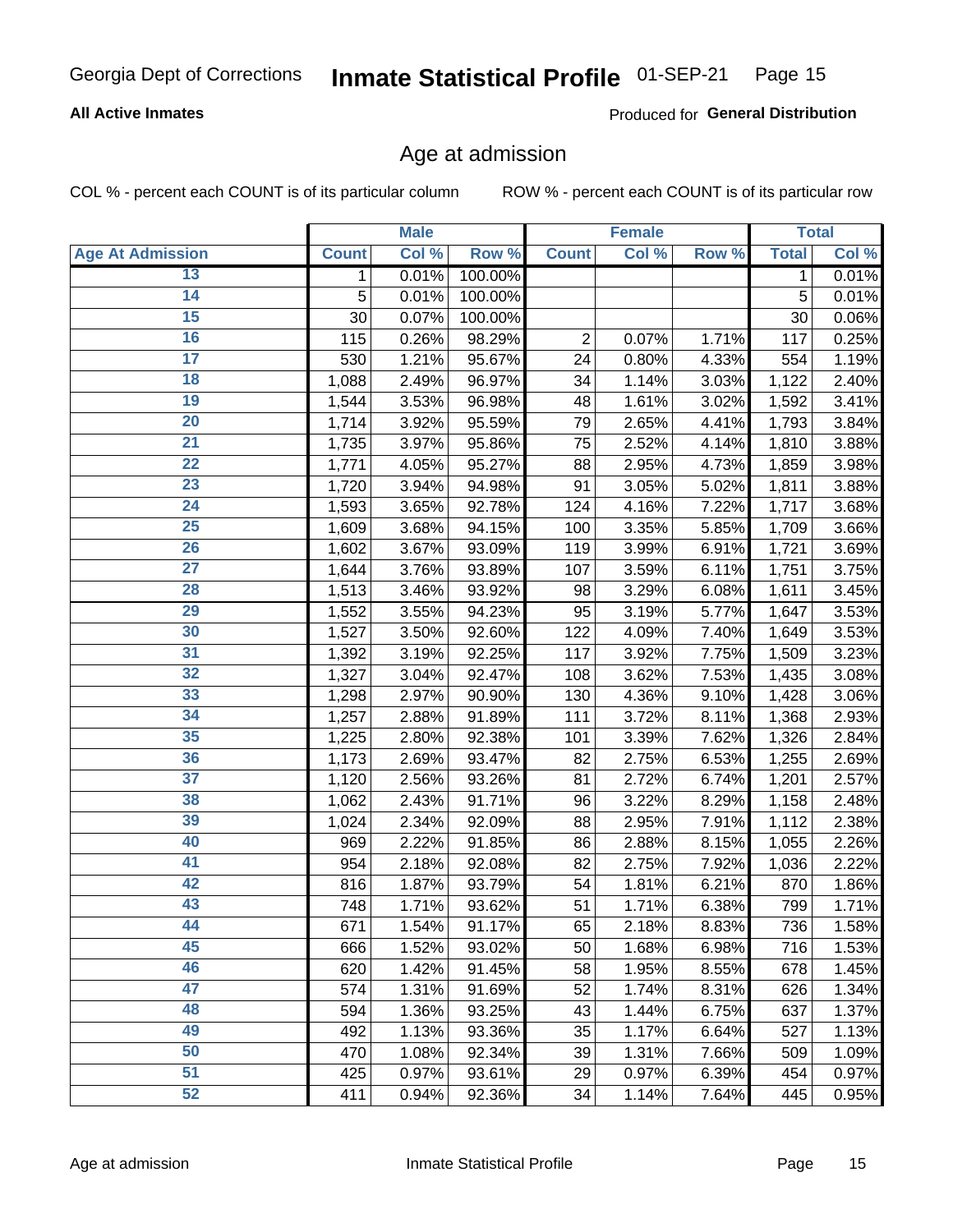## Inmate Statistical Profile 01-SEP-21 Page 16

## **All Active Inmates**

Produced for General Distribution

## Age at admission

COL % - percent each COUNT is of its particular column

|                         |                | <b>Male</b> |         |                 | <b>Female</b> |        |                | <b>Total</b> |
|-------------------------|----------------|-------------|---------|-----------------|---------------|--------|----------------|--------------|
| <b>Age At Admission</b> | <b>Count</b>   | Col %       | Row %   | <b>Count</b>    | Col %         | Row %  | <b>Total</b>   | Col %        |
| 53                      | 396            | 0.91%       | 93.62%  | 27              | 0.91%         | 6.38%  | 423            | 0.91%        |
| 54                      | 320            | 0.73%       | 93.57%  | 22              | 0.74%         | 6.43%  | 342            | 0.73%        |
| 55                      | 306            | 0.70%       | 93.58%  | 21              | 0.70%         | 6.42%  | 327            | 0.70%        |
| 56                      | 275            | 0.63%       | 92.28%  | 23              | 0.77%         | 7.72%  | 298            | 0.64%        |
| $\overline{57}$         | 262            | 0.60%       | 95.62%  | 12              | 0.40%         | 4.38%  | 274            | 0.59%        |
| 58                      | 260            | 0.60%       | 94.20%  | 16              | 0.54%         | 5.80%  | 276            | 0.59%        |
| 59                      | 223            | 0.51%       | 92.92%  | $\overline{17}$ | 0.57%         | 7.08%  | 240            | 0.51%        |
| 60                      | 183            | 0.42%       | 95.81%  | 8               | 0.27%         | 4.19%  | 191            | 0.41%        |
| 61                      | 151            | 0.35%       | 93.21%  | 11              | 0.37%         | 6.79%  | 162            | 0.35%        |
| 62                      | 143            | 0.33%       | 95.33%  | $\overline{7}$  | 0.23%         | 4.67%  | 150            | 0.32%        |
| 63                      | 101            | 0.23%       | 94.39%  | $\,6$           | 0.20%         | 5.61%  | 107            | 0.23%        |
| 64                      | 89             | 0.20%       | 97.80%  | $\overline{2}$  | 0.07%         | 2.20%  | 91             | 0.20%        |
| 65                      | 83             | 0.19%       | 100.00% |                 |               |        | 83             | 0.18%        |
| 66                      | 49             | 0.11%       | 94.23%  | $\mathbf{3}$    | 0.10%         | 5.77%  | 52             | 0.11%        |
| 67                      | 41             | 0.09%       | 95.35%  | $\overline{c}$  | 0.07%         | 4.65%  | 43             | 0.09%        |
| 68                      | 37             | 0.08%       | 92.50%  | 3               | 0.10%         | 7.50%  | 40             | 0.09%        |
| 69                      | 42             | 0.10%       | 97.67%  | 1               | 0.03%         | 2.33%  | 43             | 0.09%        |
| 70                      | 27             | 0.06%       | 100.00% |                 |               |        | 27             | 0.06%        |
| $\overline{71}$         | 21             | 0.05%       | 95.45%  | $\mathbf{1}$    | 0.03%         | 4.55%  | 22             | 0.05%        |
| $\overline{72}$         | 19             | 0.04%       | 95.00%  | $\mathbf 1$     | 0.03%         | 5.00%  | 20             | 0.04%        |
| $\overline{73}$         | 16             | 0.04%       | 100.00% |                 |               |        | 16             | 0.03%        |
| $\overline{74}$         | 9              | 0.02%       | 90.00%  | $\mathbf{1}$    | 0.03%         | 10.00% | 10             | 0.02%        |
| 75                      | 12             | 0.03%       | 100.00% |                 |               |        | 12             | 0.03%        |
| 76                      | $\overline{7}$ | 0.02%       | 100.00% |                 |               |        | $\overline{7}$ | 0.02%        |
| $\overline{77}$         | $\overline{5}$ | 0.01%       | 100.00% |                 |               |        | $\overline{5}$ | 0.01%        |
| 78                      | $\overline{6}$ | 0.01%       | 100.00% |                 |               |        | 6              | 0.01%        |
| 79                      | $\mathbf 1$    | 0.01%       | 100.00% |                 |               |        | $\mathbf{1}$   | 0.01%        |
| 80                      | 3              | 0.01%       | 100.00% |                 |               |        | 3              | 0.01%        |
| 81                      | 6              | 0.01%       | 100.00% |                 |               |        | 6              | 0.01%        |
| $\overline{82}$         | 4              | 0.01%       | 100.00% |                 |               |        | 4              | 0.01%        |
| 83                      | 3              | 0.01%       | 100.00% |                 |               |        | 3              | 0.01%        |
| 86                      | 1              | 0.01%       | 100.00% |                 |               |        | 1              | 0.01%        |
| 87                      | $\mathbf{1}$   | 0.01%       | 100.00% |                 |               |        | $\mathbf{1}$   | 0.01%        |
| <b>Total Reported</b>   | 43,683         | 100%        | 93.61%  | 2,982           | 100%          | 6.39%  | 46,665         | 100%         |

| тео |        |       |        |
|-----|--------|-------|--------|
|     | 43,684 | 2,982 | 46.666 |

|  | Mean | 33.10 | 34.38 |  |
|--|------|-------|-------|--|
|--|------|-------|-------|--|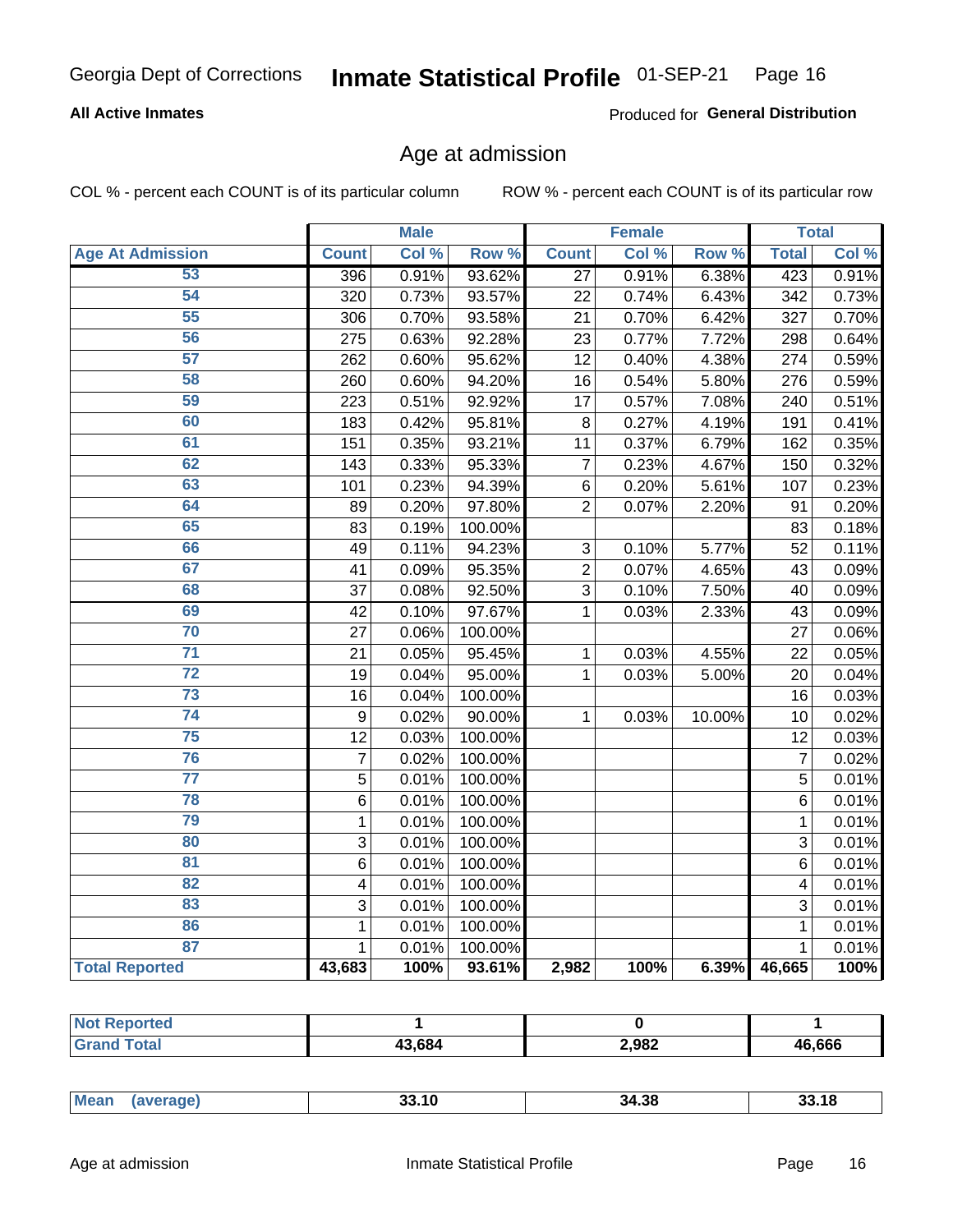## **All Active Inmates**

Produced for General Distribution

## Age at admission

Inmate Statistical Profile 01-SEP-21 Page 17

COL % - percent each COUNT is of its particular column

|                                  | <b>Male</b> | <b>Female</b> | Total    |
|----------------------------------|-------------|---------------|----------|
| MetiRap(aniektig)                |             | 33            | 2.       |
| <b>Gloaded Totadst frequent)</b> |             | 33            | າາ<br>LL |
|                                  |             |               |          |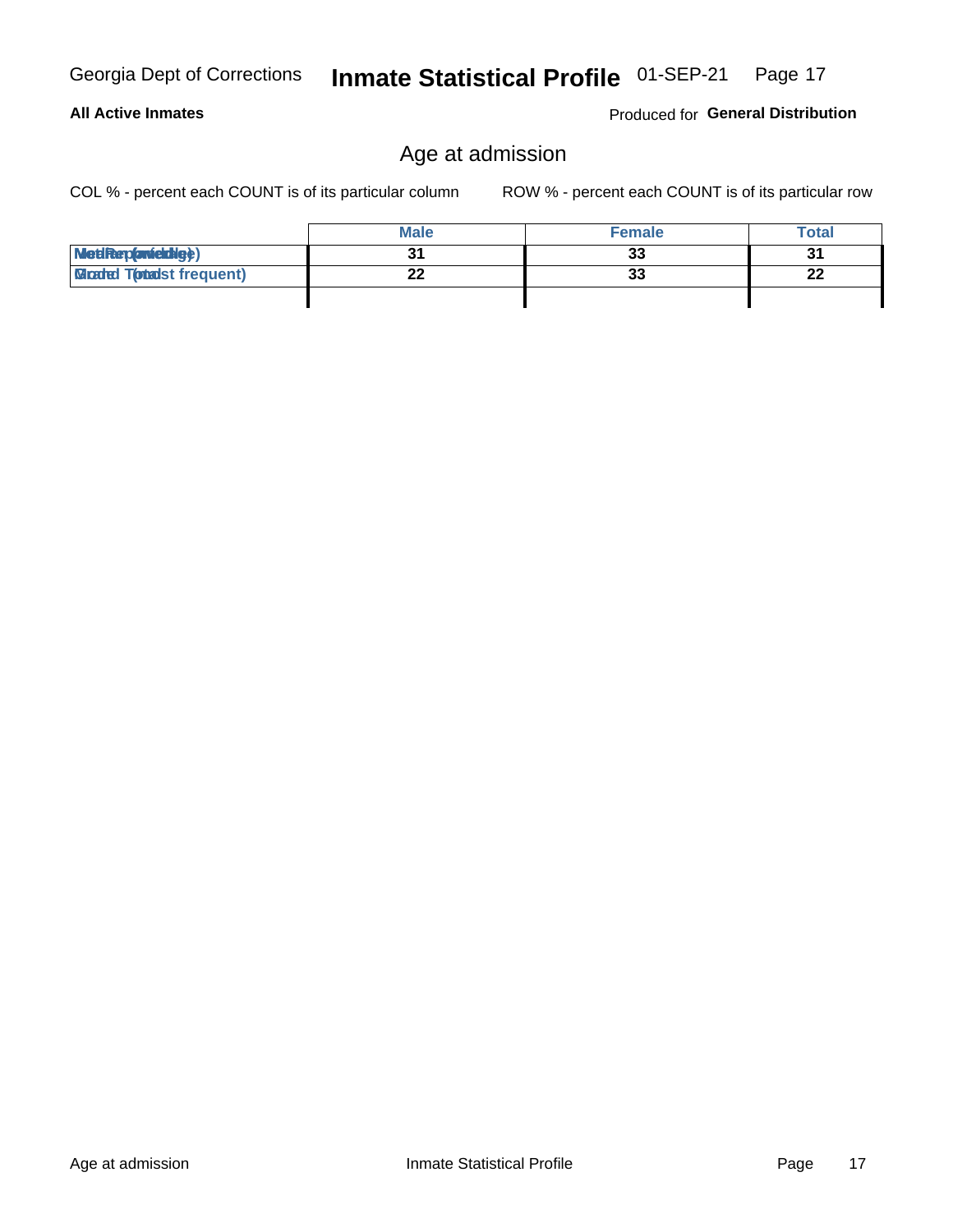### Inmate Statistical Profile 01-SEP-21 Page 20

## **All Active Inmates**

## Produced for General Distribution

## Height, measured at entry to prison

COL % - percent each COUNT is of its particular column

|                         |                | <b>Male</b> |         |                  | <b>Female</b> |         |                  | <b>Total</b>               |
|-------------------------|----------------|-------------|---------|------------------|---------------|---------|------------------|----------------------------|
| <b>Height</b>           | <b>Count</b>   | Col %       | Row %   | <b>Count</b>     | Col %         | Row %   | <b>Total</b>     | $\overline{\text{Col }^9}$ |
| $\overline{\mathbf{0}}$ | 549            | 1.26%       | 95.98%  | 23               | 0.77%         | 4.02%   | 572              | 1.23%                      |
| 4'02"                   | $\overline{2}$ | 0.01%       | 100.00% |                  |               |         | $\overline{2}$   | 0.01%                      |
| 4'03''                  | 3              | 0.01%       | 100.00% |                  |               |         | 3                | 0.01%                      |
| 4'04"                   | 1              | 0.01%       | 100.00% |                  |               |         | 1                | 0.01%                      |
| 4'05"                   | $\overline{2}$ | 0.01%       | 100.00% |                  |               |         | $\overline{2}$   | 0.01%                      |
| 4'06"                   | 3              | 0.01%       | 75.00%  | $\mathbf{1}$     | 0.03%         | 25.00%  | 4                | 0.01%                      |
| 4'07"                   |                |             |         | 1                | 0.03%         | 100.00% | 1                | 0.01%                      |
| 4'08"                   | 5              | 0.01%       | 55.56%  | 4                | 0.13%         | 44.44%  | $\boldsymbol{9}$ | 0.02%                      |
| 4'09"                   | 4              | 0.01%       | 30.77%  | $\boldsymbol{9}$ | 0.30%         | 69.23%  | 13               | 0.03%                      |
| 4'10"                   | 10             | 0.02%       | 55.56%  | 8                | 0.27%         | 44.44%  | 18               | 0.04%                      |
| 4'11''                  | 18             | 0.04%       | 21.69%  | 65               | 2.18%         | 78.31%  | 83               | 0.18%                      |
| 5'00''                  | 107            | 0.24%       | 51.44%  | 101              | 3.39%         | 48.56%  | 208              | 0.45%                      |
| 5'01"                   | 111            | 0.25%       | 39.93%  | 167              | 5.60%         | 60.07%  | 278              | 0.60%                      |
| 5'02"                   | 246            | 0.56%       | 44.01%  | 313              | 10.50%        | 55.99%  | 559              | 1.20%                      |
| 5'03''                  | 406            | 0.93%       | 50.56%  | 397              | 13.31%        | 49.44%  | 803              | 1.72%                      |
| 5'04"                   | 843            | 1.93%       | 66.07%  | 433              | 14.52%        | 33.93%  | 1,276            | 2.73%                      |
| 5'05"                   | 1,542          | 3.53%       | 81.46%  | 351              | 11.77%        | 18.54%  | 1,893            | 4.06%                      |
| 5'06''                  | 3,107          | 7.11%       | 89.51%  | 364              | 12.21%        | 10.49%  | 3,471            | 7.44%                      |
| 5'07"                   | 3,454          | 7.91%       | 92.08%  | 297              | 9.96%         | 7.92%   | 3,751            | 8.04%                      |
| 5'08''                  | 4,190          | 9.59%       | 95.71%  | 188              | 6.30%         | 4.29%   | 4,378            | 9.38%                      |
| 5'09''                  | 5,564          | 12.74%      | 97.46%  | 145              | 4.86%         | 2.54%   | 5,709            | 12.23%                     |
| 5'10''                  | 4,682          | 10.72%      | 98.73%  | 60               | 2.01%         | 1.27%   | 4,742            | 10.16%                     |
| 5'11''                  | 5,055          | 11.57%      | 99.53%  | 24               | 0.80%         | 0.47%   | 5,079            | 10.88%                     |
| 5'19''                  | 1              | 0.01%       | 100.00% |                  |               |         | 1                | 0.01%                      |
| 6'00''                  | 4,807          | 11.00%      | 99.61%  | 19               | 0.64%         | 0.39%   | 4,826            | 10.34%                     |
| 6'01''                  | 3,512          | 8.04%       | 99.77%  | 8                | 0.27%         | 0.23%   | 3,520            | 7.54%                      |
| 6'02"                   | 2,568          | 5.88%       | 99.96%  | 1                | 0.03%         | 0.04%   | 2,569            | 5.51%                      |
| 6'03''                  | 1,487          | 3.40%       | 99.87%  | $\overline{2}$   | 0.07%         | 0.13%   | 1,489            | 3.19%                      |
| 6'04"                   | 792            | 1.81%       | 99.87%  | $\mathbf{1}$     | 0.03%         | 0.13%   | 793              | 1.70%                      |
| 6'05"                   | 328            | 0.75%       | 100.00% |                  |               |         | 328              | 0.70%                      |
| 6'06''                  | 161            | 0.37%       | 100.00% |                  |               |         | 161              | 0.35%                      |
| 6'07"                   | 49             | 0.11%       | 100.00% |                  |               |         | 49               | 0.11%                      |
| 6'08''                  | 32             | 0.07%       | 100.00% |                  |               |         | 32               | 0.07%                      |
| 6'09''                  | 26             | 0.06%       | 100.00% |                  |               |         | 26               | 0.06%                      |
| 6'10''                  | 8              | 0.02%       | 100.00% |                  |               |         | 8                | 0.02%                      |
| 6'11''                  | 5              | 0.01%       | 100.00% |                  |               |         | 5                | 0.01%                      |
| 7'00"                   | 3              | 0.01%       | 100.00% |                  |               |         | 3                | 0.01%                      |
| 7'01''                  | 1              | 0.01%       | 100.00% |                  |               |         | 1                | $\overline{0.01\%}$        |
| <b>Total Reported</b>   | 43,684         | 100%        | 93.61%  | 2,982            | 100%          | 6.39%   | 46,666           | 100%                       |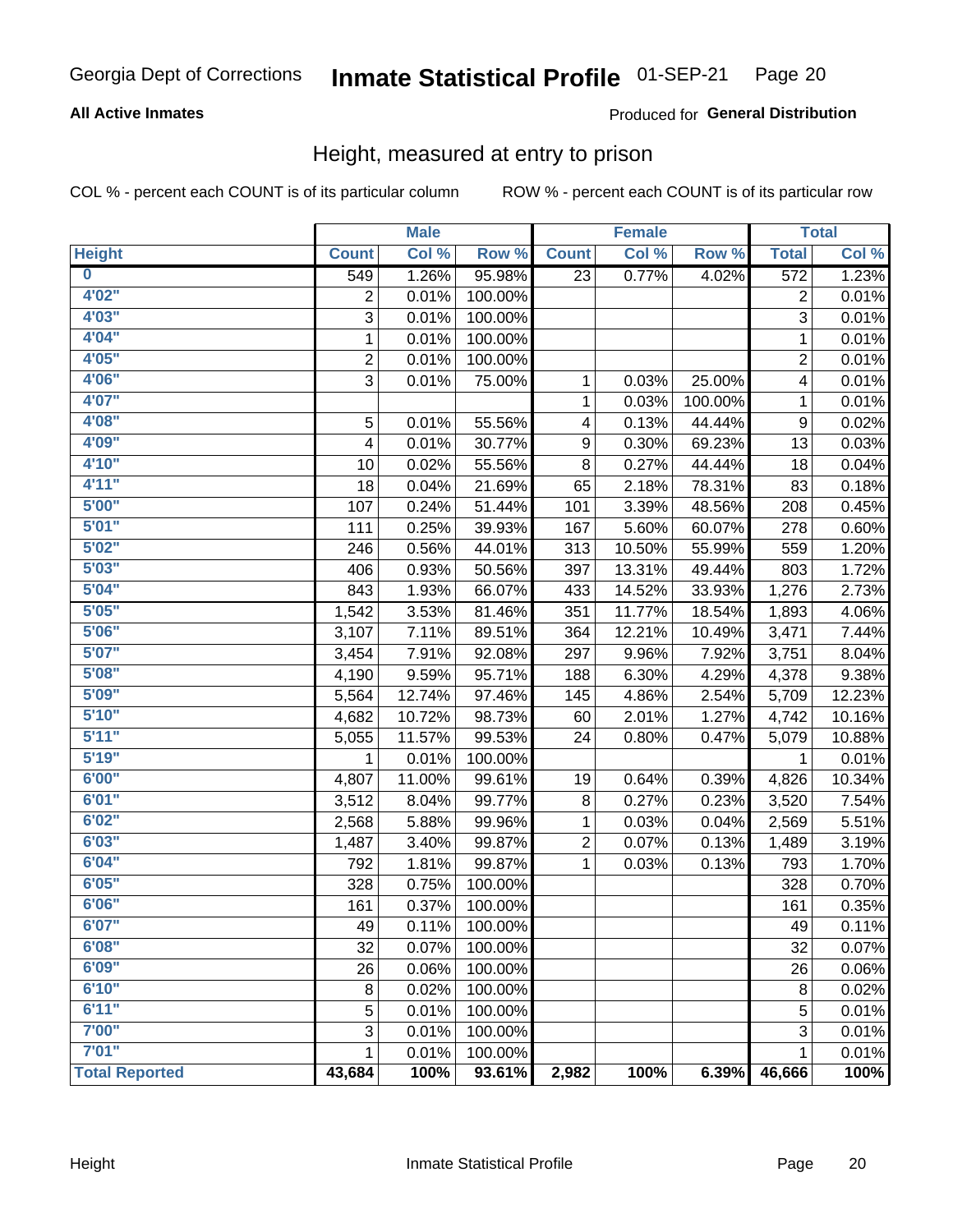## Inmate Statistical Profile 01-SEP-21 Page 21

## **All Active Inmates**

Produced for General Distribution

## Height, measured at entry to prison

COL % - percent each COUNT is of its particular column

|                     | <b>Male</b> | Female | $\tau$ otal |
|---------------------|-------------|--------|-------------|
| <b>Not Reported</b> |             |        |             |
| <b>Grand Total</b>  | 43,684      | 2,982  | 46,666      |

| <b>Mean</b> | erage) | 5'10" | 5'05" | <b>CIA AIL</b><br>. . |
|-------------|--------|-------|-------|-----------------------|
|             |        |       |       |                       |
| <b>Mode</b> |        | 5'09" | 5'04" | 5'09"                 |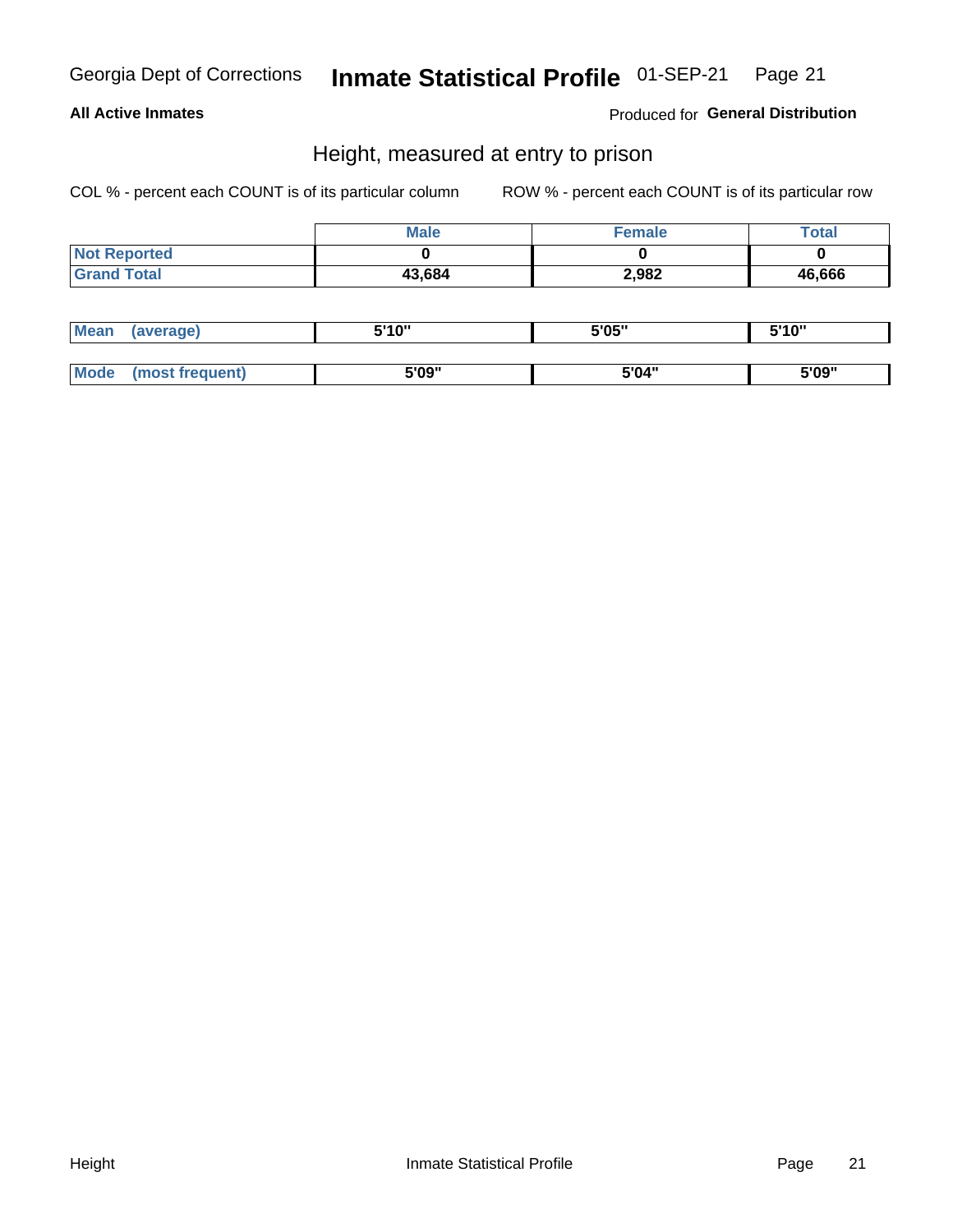#### Inmate Statistical Profile 01-SEP-21 Page 22

**All Active Inmates** 

Produced for General Distribution

## Weight, measured at entry to prison

COL % - percent each COUNT is of its particular column

| Col %<br>Col %<br>Row %<br><b>Total</b><br>Col %<br><b>Weight</b><br>Row %<br><b>Count</b><br><b>Count</b><br><b>Under 80 pounds</b><br>0.02%<br>100.00%<br>$\overline{9}$<br>9<br>80 - 89 pounds<br>1<br>100.00%<br>$\mathbf{1}$<br>0.01%<br>0.01%<br>90 - 99 pounds<br>3<br>$\overline{7}$<br>0.01%<br>42.86%<br>0.14%<br>57.14%<br>0.02%<br>4<br>100 - 109 pounds<br>33<br>0.08%<br>56.90%<br>25<br>0.85%<br>43.10%<br>0.13%<br>58<br>110 - 119 pounds<br>124<br>0.29%<br>66.67%<br>62<br>2.10%<br>33.33%<br>0.40%<br>186<br>120 - 129 pounds<br>1.11%<br>78.43%<br>132<br>612<br>1.33%<br>480<br>4.47%<br>21.57%<br>130 - 139 pounds<br>3.18%<br>86.85%<br>13.15%<br>3.43%<br>1,374<br>208<br>7.04%<br>1,582<br>140 - 149 pounds<br>6.38%<br>91.34%<br>8.84%<br>8.66%<br>6.54%<br>2,753<br>261<br>3,014<br>150 - 159 pounds<br>9.85%<br>9.82%<br>93.30%<br>10.29%<br>6.70%<br>4,236<br>304<br>4,540<br>160 - 169 pounds<br>12.56%<br>12.63%<br>94.16%<br>338<br>11.44%<br>5.84%<br>5,790<br>5,452<br>170 - 179 pounds<br>298<br>5.35%<br>12.08%<br>5,273<br>12.22%<br>94.65%<br>10.09%<br>5,571<br>180 - 189 pounds<br>10.02%<br>5.04%<br>12.74%<br>5,579<br>12.93%<br>94.96%<br>296<br>5,875<br>190 - 199 pounds<br>5.26%<br>8.76%<br>94.74%<br>210<br>7.11%<br>3,991<br>8.66%<br>3,781<br>200 - 209 pounds<br>5.43%<br>8.23%<br>3,588<br>8.31%<br>94.57%<br>206<br>6.97%<br>3,794<br>210 - 219 pounds<br>6.03%<br>95.91%<br>111<br>4.09%<br>2,712<br>5.88%<br>2,601<br>3.76%<br>220 - 229 pounds<br>5.26%<br>4.13%<br>5.10%<br>5.19%<br>2,271<br>94.90%<br>122<br>2,393<br>230 - 239 pounds<br>3.52%<br>94.35%<br>3.08%<br>5.65%<br>3.50%<br>1,521<br>91<br>1,612<br>240 - 249 pounds<br>67<br>2.27%<br>5.30%<br>2.74%<br>2.77%<br>94.70%<br>1,264<br>1,197<br>250 - 259 pounds<br>2.16%<br>93.38%<br>6.62%<br>2.16%<br>931<br>66<br>2.23%<br>997<br>260 - 269 pounds<br>1.30%<br>1.49%<br>7.26%<br>1.31%<br>562<br>92.74%<br>44<br>606<br>270 - 279 pounds<br>379<br>0.88%<br>93.58%<br>26<br>0.88%<br>6.42%<br>0.88%<br>405<br>280 - 289 pounds<br>326<br>94.22%<br>5.78%<br>346<br>0.76%<br>20<br>0.68%<br>0.75%<br>290 - 299 pounds<br>157<br>0.36%<br>94.58%<br>9<br>5.42%<br>0.36%<br>0.30%<br>166<br>300 - 309 pounds<br>0.40%<br>88.27%<br>11.73%<br>0.43%<br>173<br>23<br>0.78%<br>196<br>310 - 319 pounds<br>0.15%<br>86.84%<br>0.34%<br>13.16%<br>0.16%<br>66<br>10<br>76<br>320 - 329 pounds<br>82<br>0.19%<br>90.11%<br>$\boldsymbol{9}$<br>0.30%<br>9.89%<br>0.20%<br>91<br>330 - 339 pounds<br>43<br>0.10%<br>91.49%<br>4<br>0.14%<br>8.51%<br>47<br>0.10%<br>340 - 349 pounds<br>0.07%<br>34<br>0.08%<br>100.00%<br>34 |
|----------------------------------------------------------------------------------------------------------------------------------------------------------------------------------------------------------------------------------------------------------------------------------------------------------------------------------------------------------------------------------------------------------------------------------------------------------------------------------------------------------------------------------------------------------------------------------------------------------------------------------------------------------------------------------------------------------------------------------------------------------------------------------------------------------------------------------------------------------------------------------------------------------------------------------------------------------------------------------------------------------------------------------------------------------------------------------------------------------------------------------------------------------------------------------------------------------------------------------------------------------------------------------------------------------------------------------------------------------------------------------------------------------------------------------------------------------------------------------------------------------------------------------------------------------------------------------------------------------------------------------------------------------------------------------------------------------------------------------------------------------------------------------------------------------------------------------------------------------------------------------------------------------------------------------------------------------------------------------------------------------------------------------------------------------------------------------------------------------------------------------------------------------------------------------------------------------------------------------------------------------------------------------------------------------------------------------------------------------------------------------------------------------------------------------------------------------------------------------------------------------------------------------------------------------------------------------------------------------------------------------------------|
| 0.02%                                                                                                                                                                                                                                                                                                                                                                                                                                                                                                                                                                                                                                                                                                                                                                                                                                                                                                                                                                                                                                                                                                                                                                                                                                                                                                                                                                                                                                                                                                                                                                                                                                                                                                                                                                                                                                                                                                                                                                                                                                                                                                                                                                                                                                                                                                                                                                                                                                                                                                                                                                                                                                        |
|                                                                                                                                                                                                                                                                                                                                                                                                                                                                                                                                                                                                                                                                                                                                                                                                                                                                                                                                                                                                                                                                                                                                                                                                                                                                                                                                                                                                                                                                                                                                                                                                                                                                                                                                                                                                                                                                                                                                                                                                                                                                                                                                                                                                                                                                                                                                                                                                                                                                                                                                                                                                                                              |
|                                                                                                                                                                                                                                                                                                                                                                                                                                                                                                                                                                                                                                                                                                                                                                                                                                                                                                                                                                                                                                                                                                                                                                                                                                                                                                                                                                                                                                                                                                                                                                                                                                                                                                                                                                                                                                                                                                                                                                                                                                                                                                                                                                                                                                                                                                                                                                                                                                                                                                                                                                                                                                              |
|                                                                                                                                                                                                                                                                                                                                                                                                                                                                                                                                                                                                                                                                                                                                                                                                                                                                                                                                                                                                                                                                                                                                                                                                                                                                                                                                                                                                                                                                                                                                                                                                                                                                                                                                                                                                                                                                                                                                                                                                                                                                                                                                                                                                                                                                                                                                                                                                                                                                                                                                                                                                                                              |
|                                                                                                                                                                                                                                                                                                                                                                                                                                                                                                                                                                                                                                                                                                                                                                                                                                                                                                                                                                                                                                                                                                                                                                                                                                                                                                                                                                                                                                                                                                                                                                                                                                                                                                                                                                                                                                                                                                                                                                                                                                                                                                                                                                                                                                                                                                                                                                                                                                                                                                                                                                                                                                              |
|                                                                                                                                                                                                                                                                                                                                                                                                                                                                                                                                                                                                                                                                                                                                                                                                                                                                                                                                                                                                                                                                                                                                                                                                                                                                                                                                                                                                                                                                                                                                                                                                                                                                                                                                                                                                                                                                                                                                                                                                                                                                                                                                                                                                                                                                                                                                                                                                                                                                                                                                                                                                                                              |
|                                                                                                                                                                                                                                                                                                                                                                                                                                                                                                                                                                                                                                                                                                                                                                                                                                                                                                                                                                                                                                                                                                                                                                                                                                                                                                                                                                                                                                                                                                                                                                                                                                                                                                                                                                                                                                                                                                                                                                                                                                                                                                                                                                                                                                                                                                                                                                                                                                                                                                                                                                                                                                              |
|                                                                                                                                                                                                                                                                                                                                                                                                                                                                                                                                                                                                                                                                                                                                                                                                                                                                                                                                                                                                                                                                                                                                                                                                                                                                                                                                                                                                                                                                                                                                                                                                                                                                                                                                                                                                                                                                                                                                                                                                                                                                                                                                                                                                                                                                                                                                                                                                                                                                                                                                                                                                                                              |
|                                                                                                                                                                                                                                                                                                                                                                                                                                                                                                                                                                                                                                                                                                                                                                                                                                                                                                                                                                                                                                                                                                                                                                                                                                                                                                                                                                                                                                                                                                                                                                                                                                                                                                                                                                                                                                                                                                                                                                                                                                                                                                                                                                                                                                                                                                                                                                                                                                                                                                                                                                                                                                              |
|                                                                                                                                                                                                                                                                                                                                                                                                                                                                                                                                                                                                                                                                                                                                                                                                                                                                                                                                                                                                                                                                                                                                                                                                                                                                                                                                                                                                                                                                                                                                                                                                                                                                                                                                                                                                                                                                                                                                                                                                                                                                                                                                                                                                                                                                                                                                                                                                                                                                                                                                                                                                                                              |
|                                                                                                                                                                                                                                                                                                                                                                                                                                                                                                                                                                                                                                                                                                                                                                                                                                                                                                                                                                                                                                                                                                                                                                                                                                                                                                                                                                                                                                                                                                                                                                                                                                                                                                                                                                                                                                                                                                                                                                                                                                                                                                                                                                                                                                                                                                                                                                                                                                                                                                                                                                                                                                              |
|                                                                                                                                                                                                                                                                                                                                                                                                                                                                                                                                                                                                                                                                                                                                                                                                                                                                                                                                                                                                                                                                                                                                                                                                                                                                                                                                                                                                                                                                                                                                                                                                                                                                                                                                                                                                                                                                                                                                                                                                                                                                                                                                                                                                                                                                                                                                                                                                                                                                                                                                                                                                                                              |
|                                                                                                                                                                                                                                                                                                                                                                                                                                                                                                                                                                                                                                                                                                                                                                                                                                                                                                                                                                                                                                                                                                                                                                                                                                                                                                                                                                                                                                                                                                                                                                                                                                                                                                                                                                                                                                                                                                                                                                                                                                                                                                                                                                                                                                                                                                                                                                                                                                                                                                                                                                                                                                              |
|                                                                                                                                                                                                                                                                                                                                                                                                                                                                                                                                                                                                                                                                                                                                                                                                                                                                                                                                                                                                                                                                                                                                                                                                                                                                                                                                                                                                                                                                                                                                                                                                                                                                                                                                                                                                                                                                                                                                                                                                                                                                                                                                                                                                                                                                                                                                                                                                                                                                                                                                                                                                                                              |
|                                                                                                                                                                                                                                                                                                                                                                                                                                                                                                                                                                                                                                                                                                                                                                                                                                                                                                                                                                                                                                                                                                                                                                                                                                                                                                                                                                                                                                                                                                                                                                                                                                                                                                                                                                                                                                                                                                                                                                                                                                                                                                                                                                                                                                                                                                                                                                                                                                                                                                                                                                                                                                              |
|                                                                                                                                                                                                                                                                                                                                                                                                                                                                                                                                                                                                                                                                                                                                                                                                                                                                                                                                                                                                                                                                                                                                                                                                                                                                                                                                                                                                                                                                                                                                                                                                                                                                                                                                                                                                                                                                                                                                                                                                                                                                                                                                                                                                                                                                                                                                                                                                                                                                                                                                                                                                                                              |
|                                                                                                                                                                                                                                                                                                                                                                                                                                                                                                                                                                                                                                                                                                                                                                                                                                                                                                                                                                                                                                                                                                                                                                                                                                                                                                                                                                                                                                                                                                                                                                                                                                                                                                                                                                                                                                                                                                                                                                                                                                                                                                                                                                                                                                                                                                                                                                                                                                                                                                                                                                                                                                              |
|                                                                                                                                                                                                                                                                                                                                                                                                                                                                                                                                                                                                                                                                                                                                                                                                                                                                                                                                                                                                                                                                                                                                                                                                                                                                                                                                                                                                                                                                                                                                                                                                                                                                                                                                                                                                                                                                                                                                                                                                                                                                                                                                                                                                                                                                                                                                                                                                                                                                                                                                                                                                                                              |
|                                                                                                                                                                                                                                                                                                                                                                                                                                                                                                                                                                                                                                                                                                                                                                                                                                                                                                                                                                                                                                                                                                                                                                                                                                                                                                                                                                                                                                                                                                                                                                                                                                                                                                                                                                                                                                                                                                                                                                                                                                                                                                                                                                                                                                                                                                                                                                                                                                                                                                                                                                                                                                              |
|                                                                                                                                                                                                                                                                                                                                                                                                                                                                                                                                                                                                                                                                                                                                                                                                                                                                                                                                                                                                                                                                                                                                                                                                                                                                                                                                                                                                                                                                                                                                                                                                                                                                                                                                                                                                                                                                                                                                                                                                                                                                                                                                                                                                                                                                                                                                                                                                                                                                                                                                                                                                                                              |
|                                                                                                                                                                                                                                                                                                                                                                                                                                                                                                                                                                                                                                                                                                                                                                                                                                                                                                                                                                                                                                                                                                                                                                                                                                                                                                                                                                                                                                                                                                                                                                                                                                                                                                                                                                                                                                                                                                                                                                                                                                                                                                                                                                                                                                                                                                                                                                                                                                                                                                                                                                                                                                              |
|                                                                                                                                                                                                                                                                                                                                                                                                                                                                                                                                                                                                                                                                                                                                                                                                                                                                                                                                                                                                                                                                                                                                                                                                                                                                                                                                                                                                                                                                                                                                                                                                                                                                                                                                                                                                                                                                                                                                                                                                                                                                                                                                                                                                                                                                                                                                                                                                                                                                                                                                                                                                                                              |
|                                                                                                                                                                                                                                                                                                                                                                                                                                                                                                                                                                                                                                                                                                                                                                                                                                                                                                                                                                                                                                                                                                                                                                                                                                                                                                                                                                                                                                                                                                                                                                                                                                                                                                                                                                                                                                                                                                                                                                                                                                                                                                                                                                                                                                                                                                                                                                                                                                                                                                                                                                                                                                              |
|                                                                                                                                                                                                                                                                                                                                                                                                                                                                                                                                                                                                                                                                                                                                                                                                                                                                                                                                                                                                                                                                                                                                                                                                                                                                                                                                                                                                                                                                                                                                                                                                                                                                                                                                                                                                                                                                                                                                                                                                                                                                                                                                                                                                                                                                                                                                                                                                                                                                                                                                                                                                                                              |
|                                                                                                                                                                                                                                                                                                                                                                                                                                                                                                                                                                                                                                                                                                                                                                                                                                                                                                                                                                                                                                                                                                                                                                                                                                                                                                                                                                                                                                                                                                                                                                                                                                                                                                                                                                                                                                                                                                                                                                                                                                                                                                                                                                                                                                                                                                                                                                                                                                                                                                                                                                                                                                              |
|                                                                                                                                                                                                                                                                                                                                                                                                                                                                                                                                                                                                                                                                                                                                                                                                                                                                                                                                                                                                                                                                                                                                                                                                                                                                                                                                                                                                                                                                                                                                                                                                                                                                                                                                                                                                                                                                                                                                                                                                                                                                                                                                                                                                                                                                                                                                                                                                                                                                                                                                                                                                                                              |
|                                                                                                                                                                                                                                                                                                                                                                                                                                                                                                                                                                                                                                                                                                                                                                                                                                                                                                                                                                                                                                                                                                                                                                                                                                                                                                                                                                                                                                                                                                                                                                                                                                                                                                                                                                                                                                                                                                                                                                                                                                                                                                                                                                                                                                                                                                                                                                                                                                                                                                                                                                                                                                              |
|                                                                                                                                                                                                                                                                                                                                                                                                                                                                                                                                                                                                                                                                                                                                                                                                                                                                                                                                                                                                                                                                                                                                                                                                                                                                                                                                                                                                                                                                                                                                                                                                                                                                                                                                                                                                                                                                                                                                                                                                                                                                                                                                                                                                                                                                                                                                                                                                                                                                                                                                                                                                                                              |
|                                                                                                                                                                                                                                                                                                                                                                                                                                                                                                                                                                                                                                                                                                                                                                                                                                                                                                                                                                                                                                                                                                                                                                                                                                                                                                                                                                                                                                                                                                                                                                                                                                                                                                                                                                                                                                                                                                                                                                                                                                                                                                                                                                                                                                                                                                                                                                                                                                                                                                                                                                                                                                              |
| 350 - 359 pounds<br>43<br>0.10%<br>89.58%<br>5<br>0.17%<br>10.42%<br>0.10%<br>48                                                                                                                                                                                                                                                                                                                                                                                                                                                                                                                                                                                                                                                                                                                                                                                                                                                                                                                                                                                                                                                                                                                                                                                                                                                                                                                                                                                                                                                                                                                                                                                                                                                                                                                                                                                                                                                                                                                                                                                                                                                                                                                                                                                                                                                                                                                                                                                                                                                                                                                                                             |
| 360 - 369 pounds<br>19<br>100.00%<br>0.04%<br>0.04%<br>19                                                                                                                                                                                                                                                                                                                                                                                                                                                                                                                                                                                                                                                                                                                                                                                                                                                                                                                                                                                                                                                                                                                                                                                                                                                                                                                                                                                                                                                                                                                                                                                                                                                                                                                                                                                                                                                                                                                                                                                                                                                                                                                                                                                                                                                                                                                                                                                                                                                                                                                                                                                    |
| 370 - 379 pounds<br>15<br>0.03%<br>15<br>0.03%<br>100.00%                                                                                                                                                                                                                                                                                                                                                                                                                                                                                                                                                                                                                                                                                                                                                                                                                                                                                                                                                                                                                                                                                                                                                                                                                                                                                                                                                                                                                                                                                                                                                                                                                                                                                                                                                                                                                                                                                                                                                                                                                                                                                                                                                                                                                                                                                                                                                                                                                                                                                                                                                                                    |
| 380 - 389 pounds<br>13<br>0.03%<br>86.67%<br>$\overline{c}$<br>0.07%<br>13.33%<br>15<br>0.03%                                                                                                                                                                                                                                                                                                                                                                                                                                                                                                                                                                                                                                                                                                                                                                                                                                                                                                                                                                                                                                                                                                                                                                                                                                                                                                                                                                                                                                                                                                                                                                                                                                                                                                                                                                                                                                                                                                                                                                                                                                                                                                                                                                                                                                                                                                                                                                                                                                                                                                                                                |
| 390 - 399 pounds<br>$\overline{7}$<br>6<br>0.01%<br>85.71%<br>0.03%<br>14.29%<br>0.02%<br>1                                                                                                                                                                                                                                                                                                                                                                                                                                                                                                                                                                                                                                                                                                                                                                                                                                                                                                                                                                                                                                                                                                                                                                                                                                                                                                                                                                                                                                                                                                                                                                                                                                                                                                                                                                                                                                                                                                                                                                                                                                                                                                                                                                                                                                                                                                                                                                                                                                                                                                                                                  |
| 400 pounds and over<br>26<br>26<br>$0.06\%$<br>0.06%<br>100.00%                                                                                                                                                                                                                                                                                                                                                                                                                                                                                                                                                                                                                                                                                                                                                                                                                                                                                                                                                                                                                                                                                                                                                                                                                                                                                                                                                                                                                                                                                                                                                                                                                                                                                                                                                                                                                                                                                                                                                                                                                                                                                                                                                                                                                                                                                                                                                                                                                                                                                                                                                                              |
| <b>Total Reported</b><br>43,151<br>100%<br>93.59%<br>2,954<br>100%<br>6.41%<br>46,105<br>100.0%                                                                                                                                                                                                                                                                                                                                                                                                                                                                                                                                                                                                                                                                                                                                                                                                                                                                                                                                                                                                                                                                                                                                                                                                                                                                                                                                                                                                                                                                                                                                                                                                                                                                                                                                                                                                                                                                                                                                                                                                                                                                                                                                                                                                                                                                                                                                                                                                                                                                                                                                              |
|                                                                                                                                                                                                                                                                                                                                                                                                                                                                                                                                                                                                                                                                                                                                                                                                                                                                                                                                                                                                                                                                                                                                                                                                                                                                                                                                                                                                                                                                                                                                                                                                                                                                                                                                                                                                                                                                                                                                                                                                                                                                                                                                                                                                                                                                                                                                                                                                                                                                                                                                                                                                                                              |
| 533<br>561<br><b>Not Reported</b><br>28                                                                                                                                                                                                                                                                                                                                                                                                                                                                                                                                                                                                                                                                                                                                                                                                                                                                                                                                                                                                                                                                                                                                                                                                                                                                                                                                                                                                                                                                                                                                                                                                                                                                                                                                                                                                                                                                                                                                                                                                                                                                                                                                                                                                                                                                                                                                                                                                                                                                                                                                                                                                      |
| 43,684<br>2,982<br><b>Grand Total</b><br>46,666                                                                                                                                                                                                                                                                                                                                                                                                                                                                                                                                                                                                                                                                                                                                                                                                                                                                                                                                                                                                                                                                                                                                                                                                                                                                                                                                                                                                                                                                                                                                                                                                                                                                                                                                                                                                                                                                                                                                                                                                                                                                                                                                                                                                                                                                                                                                                                                                                                                                                                                                                                                              |
| 187<br>179<br>186                                                                                                                                                                                                                                                                                                                                                                                                                                                                                                                                                                                                                                                                                                                                                                                                                                                                                                                                                                                                                                                                                                                                                                                                                                                                                                                                                                                                                                                                                                                                                                                                                                                                                                                                                                                                                                                                                                                                                                                                                                                                                                                                                                                                                                                                                                                                                                                                                                                                                                                                                                                                                            |
| <b>Mean</b><br>(average)<br>172<br>180<br>180<br><b>Median (middle)</b>                                                                                                                                                                                                                                                                                                                                                                                                                                                                                                                                                                                                                                                                                                                                                                                                                                                                                                                                                                                                                                                                                                                                                                                                                                                                                                                                                                                                                                                                                                                                                                                                                                                                                                                                                                                                                                                                                                                                                                                                                                                                                                                                                                                                                                                                                                                                                                                                                                                                                                                                                                      |
| Mode (most frequent)<br>180<br>160<br>180                                                                                                                                                                                                                                                                                                                                                                                                                                                                                                                                                                                                                                                                                                                                                                                                                                                                                                                                                                                                                                                                                                                                                                                                                                                                                                                                                                                                                                                                                                                                                                                                                                                                                                                                                                                                                                                                                                                                                                                                                                                                                                                                                                                                                                                                                                                                                                                                                                                                                                                                                                                                    |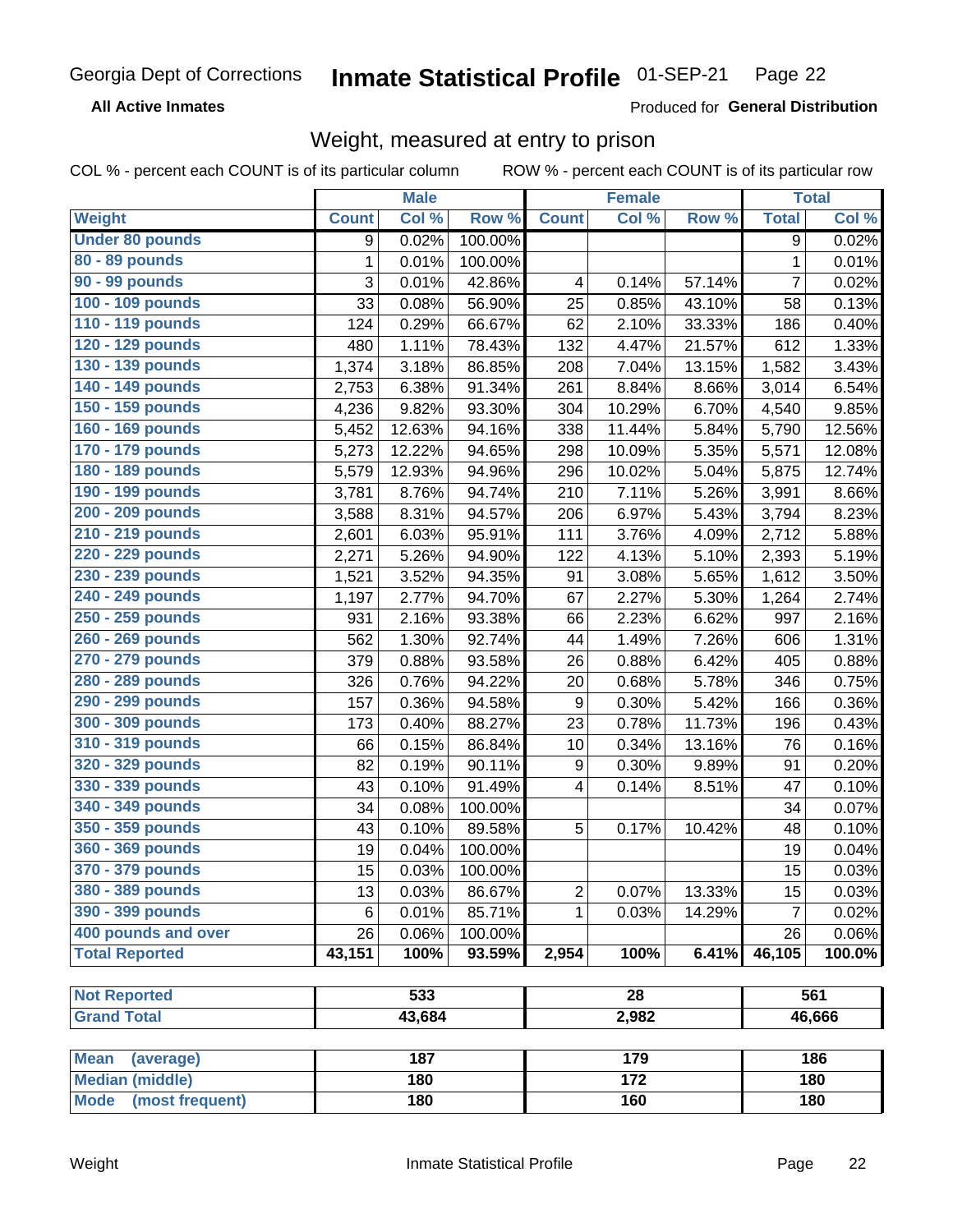### Inmate Statistical Profile 01-SEP-21 Page 23

**All Active Inmates** 

## Produced for General Distribution

## Veterans validated by Veteran's Administration

COL % - percent each COUNT is of its particular column

|                             |                 | <b>Male</b> |                    |    | <b>Female</b> |       |              | <b>Total</b> |
|-----------------------------|-----------------|-------------|--------------------|----|---------------|-------|--------------|--------------|
| <b>Military service</b>     | <b>Count</b>    | Col %       | <b>Row % Count</b> |    | Col %         | Row % | <b>Total</b> | Col %        |
| <b>Others</b><br>0          | 655             | 29.07%      | 97.33%             | 18 | 40.91%        | 2.67% | 673          | 29.30%       |
| <b>Air Force</b>            | 939             | 41.68%      | 98.02%             | 19 | 43.18%        | 1.98% | 958          | 41.71%       |
| <b>Army</b><br>$\mathbf{2}$ | 124             | 5.50%       | 99.20%             |    | 2.27%         | .80%  | 125          | 5.44%        |
| <b>Navy</b><br>3            | 306             | 13.58%      | 99.03%             | 3  | 6.82%         | .97%  | 309          | 13.45%       |
| <b>Marines</b><br>4         | 12 <sub>1</sub> | .53%        | 100.00%            |    |               |       | 12           | .52%         |
| <b>Coast Guard</b><br>5.    | 217             | 9.63%       | 98.64%             | 3  | 6.82%         | 1.36% | 220          | 9.58%        |
| <b>Total Reported</b>       | 2,253           | 100%        | 98.08%             | 44 | 100%          | 1.92% | 2,297        | 100%         |

| orted<br>Nt | ,431   | 2,938 | 1,369<br>аа  |
|-------------|--------|-------|--------------|
| 'otal       | .3.684 | 2,982 | 16.666<br>4Б |

| <b>Mode (most frequent)</b><br><b>Force</b><br><b>Force</b><br>orce<br>Aır |
|----------------------------------------------------------------------------|
|----------------------------------------------------------------------------|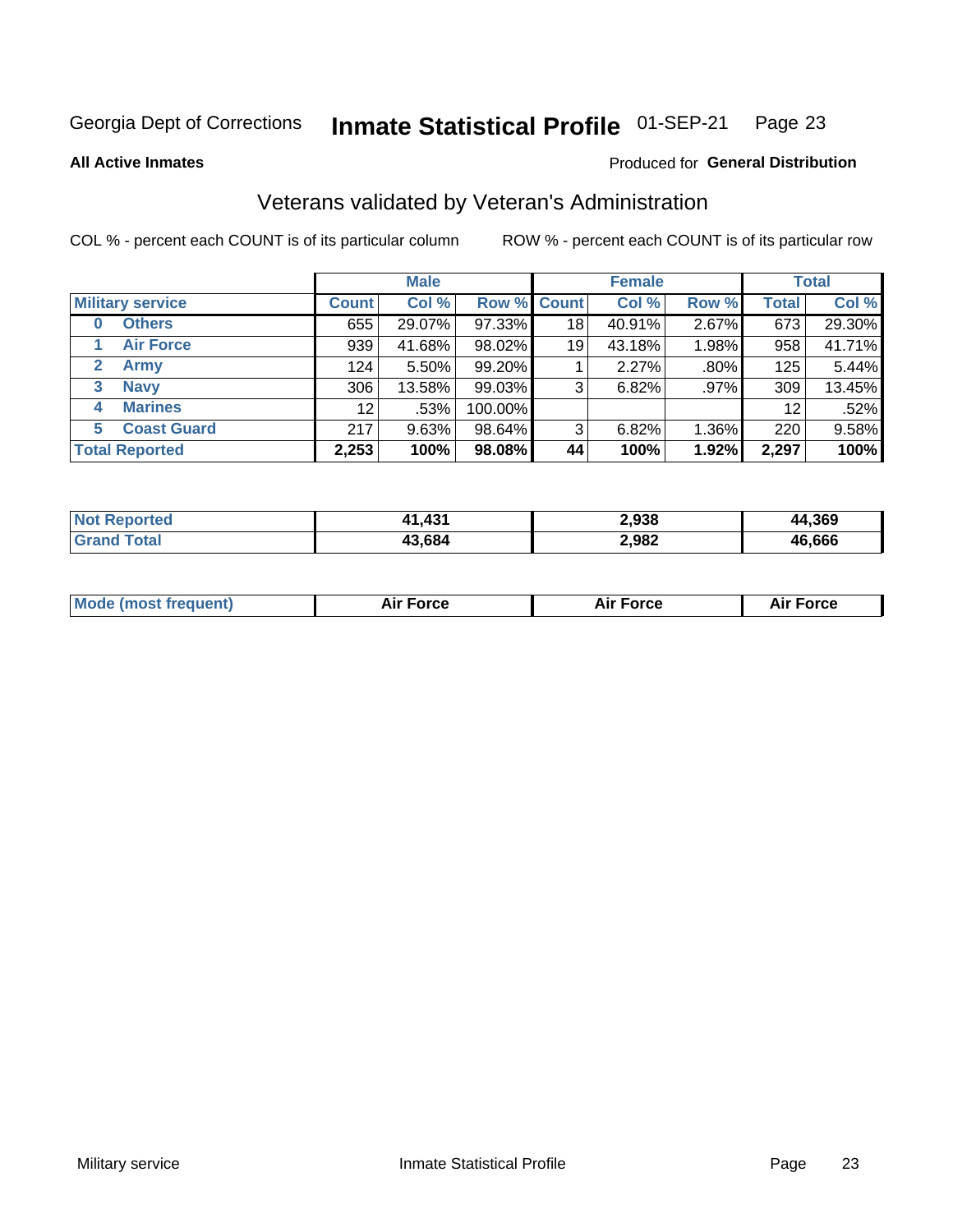### Inmate Statistical Profile 01-SEP-21 Page 24

**All Active Inmates** 

## Produced for General Distribution

## Type of admission to prison

COL % - percent each COUNT is of its particular column

|    |                                  |              | <b>Male</b> |                    |     | <b>Female</b> |       |              | <b>Total</b> |
|----|----------------------------------|--------------|-------------|--------------------|-----|---------------|-------|--------------|--------------|
|    | <b>Type of Admission</b>         | <b>Count</b> | Col %       | <b>Row % Count</b> |     | Col %         | Row % | <b>Total</b> | Col %        |
| 16 | <b>Population Redistribution</b> | 3            | .01%        | 100.00%            |     |               |       | 3            | .01%         |
| 27 | <b>Boot Camp Plus</b>            |              | .01%        | 100.00%            |     |               |       |              | .01%         |
| 28 | <b>Initial Assignment</b>        |              | .02%        | 100.00%            |     |               |       |              | .02%         |
| 52 | <b>New Sentence</b>              | 34,932       | 79.98%      | 93.67% 2,362       |     | 79.21%        | 6.33% | 37,294       | 79.93%       |
| 53 | <b>Probation Rev Partial</b>     | 1,844        | 4.22%       | 92.85%             | 142 | 4.76%         | 7.15% | 1,986        | 4.26%        |
| 54 | <b>Probation Rev Remainder</b>   | 2,795        | 6.40%       | 91.34%             | 265 | 8.89%         | 8.66% | 3,060        | 6.56%        |
| 55 | <b>Parole Rev New Sentence</b>   | 2,543        | 5.82%       | 94.85%             | 138 | 4.63%         | 5.15% | 2,681        | 5.75%        |
| 56 | <b>Parole Rev No New</b>         | 1,496        | 3.43%       | 95.23%             | 75  | 2.52%         | 4.77% | 1,571        | 3.37%        |
|    | <b>Sentence</b>                  |              |             |                    |     |               |       |              |              |
| 57 | <b>Released In Error</b>         | 8            | .02%        | 100.00%            |     |               |       | 8            | .02%         |
| 65 | <b>Return Appeal/Bond</b>        | 2            | .01%        | 100.00%            |     |               |       | 2            | .01%         |
| 67 | <b>Admit Fm Other Cust</b>       | 3            | .01%        | 100.00%            |     |               |       | 3            | .01%         |
| 69 | <b>New Sent/Par Rev Pnd</b>      |              | .01%        | 100.00%            |     |               |       |              | .01%         |
| 70 | <b>Life W/O Parole</b>           | 13           | .03%        | 100.00%            |     |               |       | 13           | .03%         |
| 72 | <b>Par Rev/Rsn Unknown</b>       | 23           | .05%        | 100.00%            |     |               |       | 23           | .05%         |
| 76 | <b>Par Rev/Revoc Center</b>      |              | .01%        | 100.00%            |     |               |       |              | .01%         |
| 82 | <b>Unknown</b>                   | 3            | .01%        | 100.00%            |     |               |       | 3            | .01%         |
|    | <b>Total Reported</b>            | 43,675       | 100%        | 93.61% 2,982       |     | 100%          | 6.39% | 46,657       | 100%         |

| Not Repu<br>жес      |        |       |              |
|----------------------|--------|-------|--------------|
| Total<br><b>Circ</b> | 13.684 | 2,982 | 16.666<br>46 |

| <b>Mode (most frequent)</b> | <b>New Sentence</b> | <b>New Sentence</b> | <b>New Sentence</b> |
|-----------------------------|---------------------|---------------------|---------------------|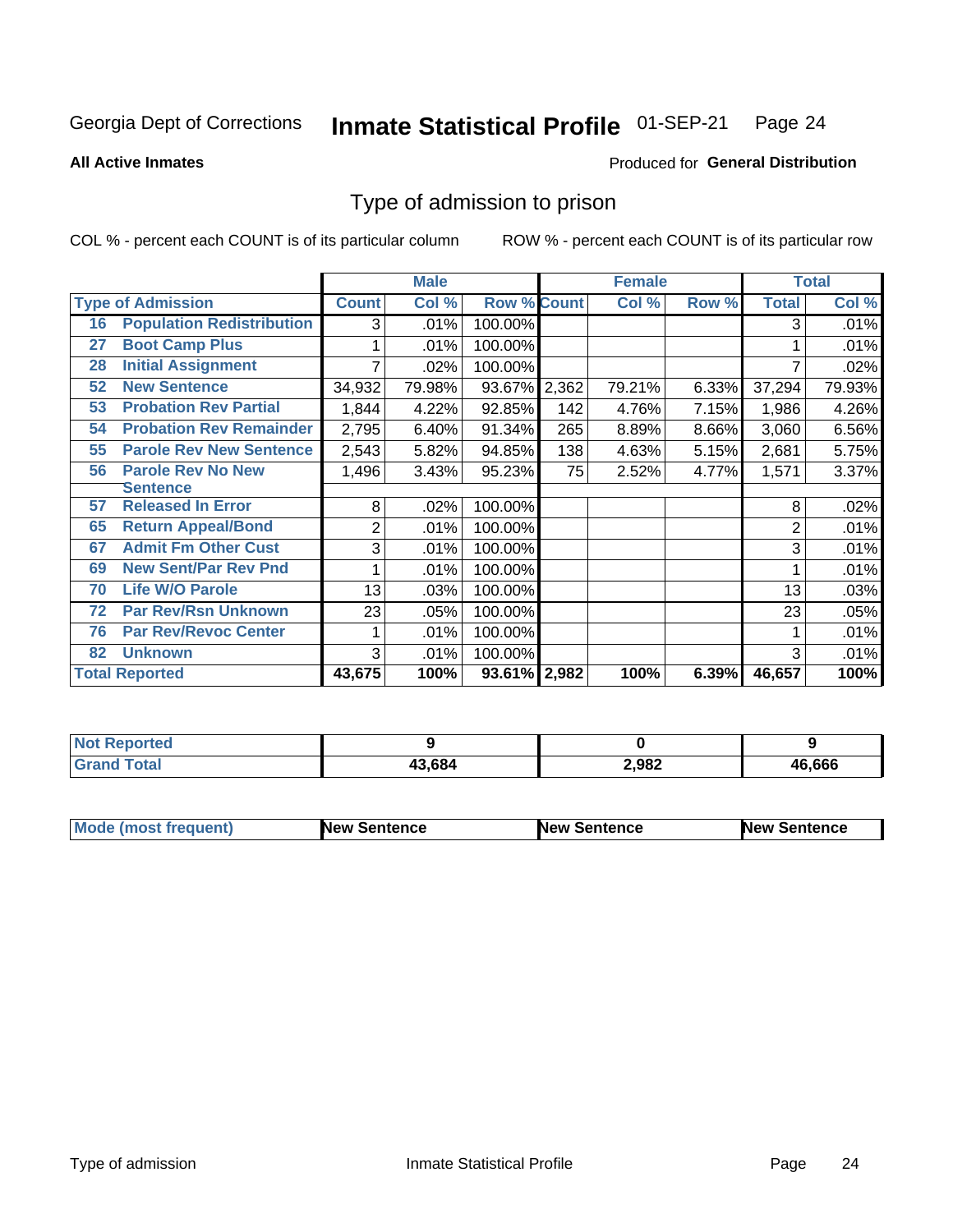### Inmate Statistical Profile 01-SEP-21 Page 25

**All Active Inmates** 

## Produced for General Distribution

## Current / last supervision level

COL % - percent each COUNT is of its particular column

|                        |              | <b>Male</b> |                    |       | <b>Female</b> |          |        | <b>Total</b> |
|------------------------|--------------|-------------|--------------------|-------|---------------|----------|--------|--------------|
| <b>Security Status</b> | <b>Count</b> | Col %       | <b>Row % Count</b> |       | Col %         | Row %    | Total  | Col %        |
| 3 Minimum              | 4,585        | 10.50%      | 80.38%             | 1,119 | 37.53%        | 19.62%   | 5.704  | 12.23%       |
| 4 Medium               | 28.960       | 66.31%      | 94.50%             | .687  | 56.57%        | $5.50\%$ | 30,647 | 65.69%       |
| 5 Close                | 10.128       | 23.19%      | 98.29%             | 176   | 5.90%         | 1.71%    | 10,304 | 22.09%       |
| <b>Total Reported</b>  | 43,673       | 100%        | 93.61%             | 2,982 | 100%          | $6.39\%$ | 46,655 | 100%         |

| <b>Still being diagnosed</b> |        |       |        |
|------------------------------|--------|-------|--------|
| <b>Not Reported</b>          |        |       |        |
| <b>Grand Total</b>           | 43,684 | 2,982 | 46,666 |

| M | м | M | - - - -<br>м |
|---|---|---|--------------|
|   |   |   |              |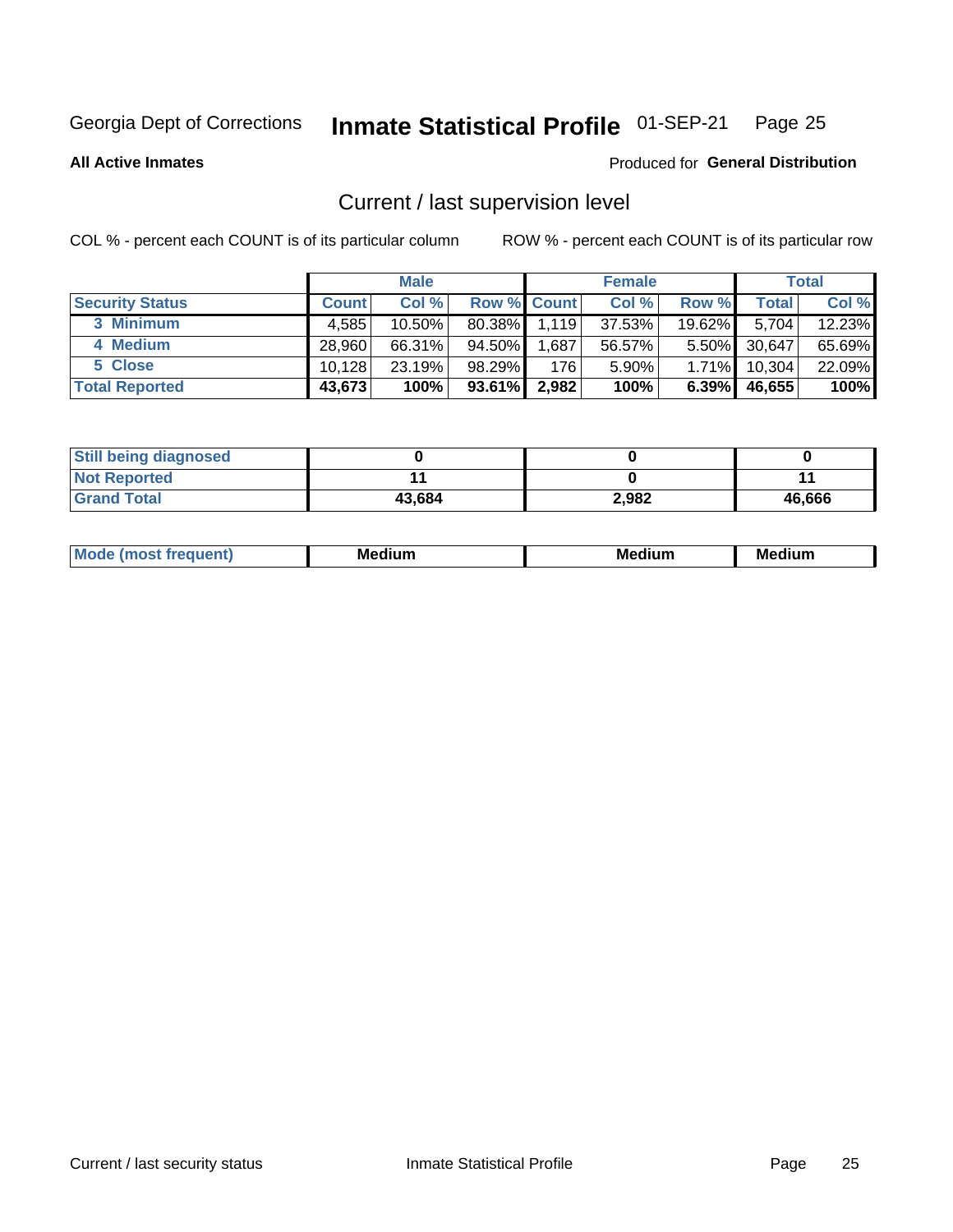### Inmate Statistical Profile 01-SEP-21 Page 26

**All Active Inmates** 

## Produced for General Distribution

## Current / last type of institution

COL % - percent each COUNT is of its particular column

|                                   |                | <b>Male</b> |             |       | <b>Female</b> |        |              | <b>Total</b> |
|-----------------------------------|----------------|-------------|-------------|-------|---------------|--------|--------------|--------------|
| <b>Type of Institution</b>        | <b>Count</b>   | Col %       | Row % Count |       | Col %         | Row %  | <b>Total</b> | Col %        |
| <b>County Ci</b>                  | 3,851          | 8.89%       | 99.97%      |       | .03%          | .03%   | 3,852        | 8.32%        |
| <b>Probation Detention Center</b> |                | $.01\%$     | 100.00%     |       |               |        |              | .01%         |
| <b>State Prison</b>               | 30,619         | 70.66%      | 91.82%      | 2,726 | 91.45%        | 8.18%  | 33,345       | 71.99%       |
| <b>Transitional Center</b>        | 1.6651         | 3.84%       | 86.81%      | 253   | 8.49%         | 13.19% | 1,918        | 4.14%        |
| <b>Private Prison</b>             | 7,190          | 16.59%      | 100.00%     |       |               |        | 7,190        | 15.52%       |
| <b>County Jail</b>                | 6              | $.01\%$     | 100.00%     |       |               |        | 6            | .01%         |
| <b>State Hospital</b>             | 3 <sup>1</sup> | $.01\%$     | 75.00%      |       | .03%          | 25.00% | 4            | .01%         |
| <b>Total Reported</b>             | 43,335         | 100%        | 93.56%      | 2,981 | 100%          | 6.44%  | 46,316       | 100%         |

| oorted<br>NOT |                  |       |              |
|---------------|------------------|-------|--------------|
| <b>otal</b>   | ハウ つつに<br>4ა,ააა | 2,981 | 16,316<br>Дh |

| <b>Mode (most frequent)</b> | <b>State Prison</b> | <b>State Prison</b> | <b>State Prison</b> |
|-----------------------------|---------------------|---------------------|---------------------|
|                             |                     |                     |                     |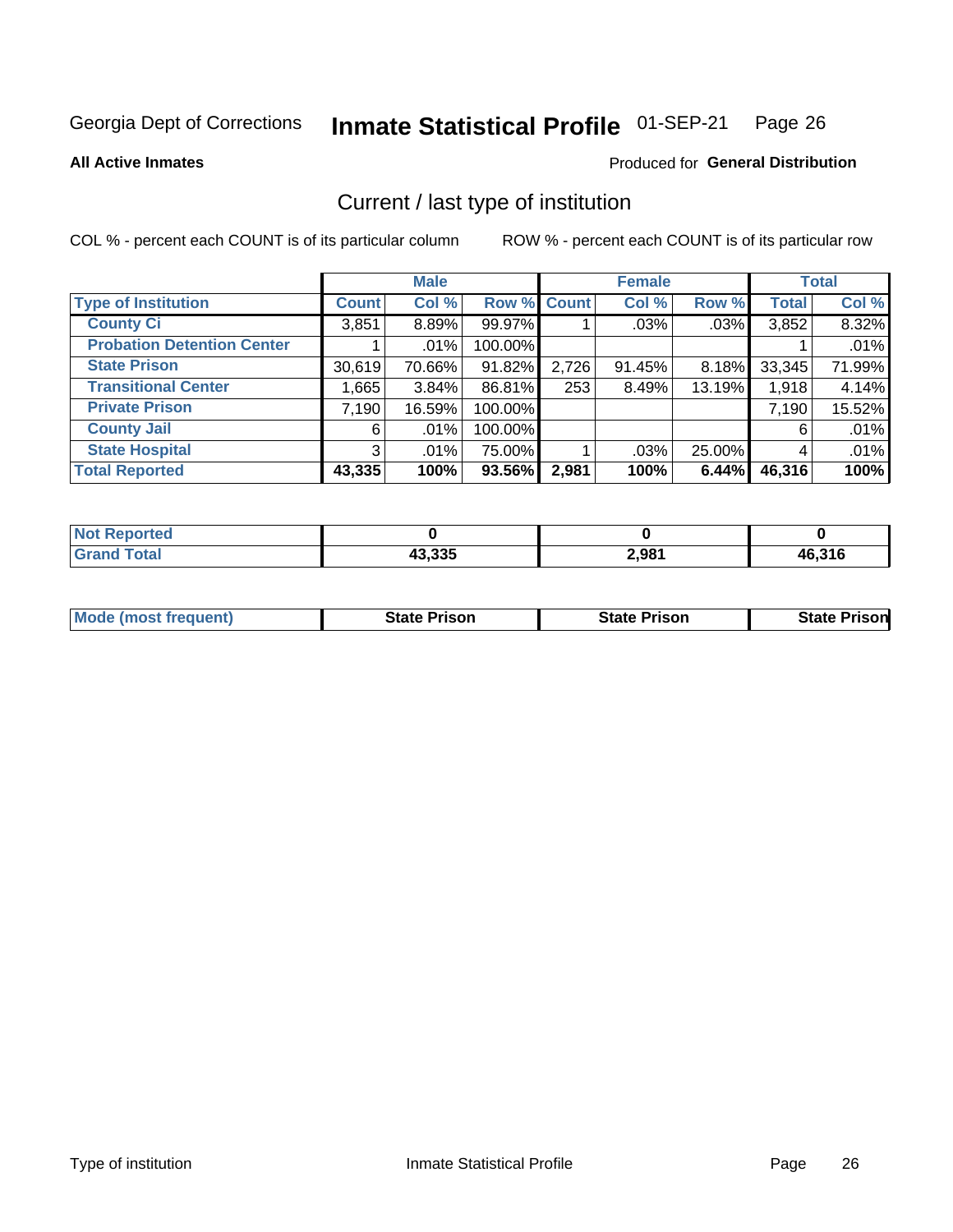### Inmate Statistical Profile 01-SEP-21 Page 27

Produced for General Distribution

### **All Active Inmates**

## Institution type - transitional centers

COL % - percent each COUNT is of its particular column

|                                          |              | <b>Male</b> |         |                | <b>Female</b> |         |              | <b>Total</b> |
|------------------------------------------|--------------|-------------|---------|----------------|---------------|---------|--------------|--------------|
| <b>Institution Type - Trans. Centers</b> | <b>Count</b> | Col %       | Row %   | <b>Count</b>   | Col %         | Row %   | <b>Total</b> | Col %        |
| <b>Albany Tc</b>                         |              | .06%        | 100.00% |                |               |         |              | .05%         |
| <b>Arrendale Tc</b>                      |              |             |         | 133            | 52.57%        | 100.00% | 133          | 6.93%        |
| <b>Atlanta Tc</b>                        | 236          | 14.17%      | 100.00% |                |               |         | 236          | 12.30%       |
| <b>Augusta Tc</b>                        | 199          | 11.95%      | 100.00% |                |               |         | 199          | 10.38%       |
| <b>Bacon Tc</b>                          | 48           | 2.88%       | 100.00% |                |               |         | 48           | 2.50%        |
| <b>Charles D. Hudson Tc</b>              | 155          | 9.31%       | 100.00% |                |               |         | 155          | 8.08%        |
| <b>Clayton Tc</b>                        | 227          | 13.63%      | 100.00% |                |               |         | 227          | 11.84%       |
| <b>Coastal Tc</b>                        |              | .06%        | 100.00% |                |               |         |              | .05%         |
| <b>Columbus Tc</b>                       | 126          | 7.57%       | 100.00% |                |               |         | 126          | 6.57%        |
| <b>Macon Tc</b>                          | 156          | 9.37%       | 100.00% |                |               |         | 156          | 8.13%        |
| <b>Macon Womens Tc</b>                   |              |             |         | $\overline{2}$ | .79%          | 100.00% | 2            | .10%         |
| <b>Metro Tc</b>                          |              |             |         | 118            | 46.64%        | 100.00% | 118          | 6.15%        |
| <b>Phillips Tc</b>                       | 186          | 11.17%      | 100.00% |                |               |         | 186          | 9.70%        |
| <b>Savannah Mens Tc</b>                  | 1            | .06%        | 100.00% |                |               |         |              | .05%         |
| <b>Smith Tc</b>                          | 172          | 10.33%      | 100.00% |                |               |         | 172          | 8.97%        |
| <b>Valdosta Tc</b>                       | 157          | 9.43%       | 100.00% |                |               |         | 157          | 8.19%        |
| <b>Total Reported</b>                    | 1,665        | 100%        | 86.81%  | 253            | 100%          | 13.19%  | 1,918        | 100%         |

| NOI<br><b>Reported</b> |      |            |       |
|------------------------|------|------------|-------|
| <b>c</b> otal          | ,665 | つにく<br>299 | 918،، |

| Mode (most frequent) | <b>Atlanta Tc</b> | <b>Arrendale Tc</b> | <b>Atlanta Tc</b> |
|----------------------|-------------------|---------------------|-------------------|
|                      |                   |                     |                   |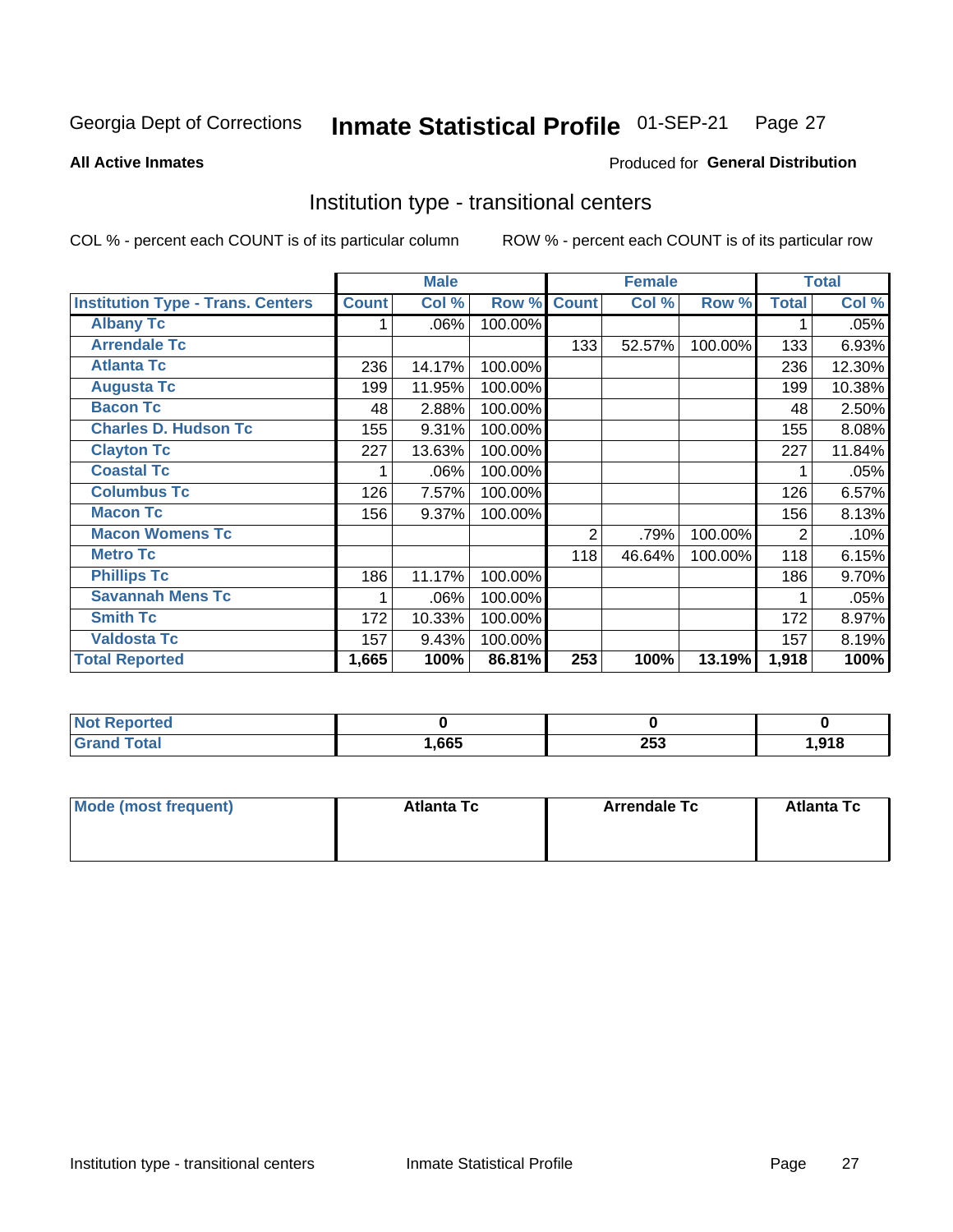### Inmate Statistical Profile 01-SEP-21 Page 28

### **All Active Inmates**

### Produced for General Distribution

## Institution type - county prisons

COL % - percent each COUNT is of its particular column

|                                          |                | <b>Male</b> |         |              | <b>Female</b> |       |                  | <b>Total</b> |
|------------------------------------------|----------------|-------------|---------|--------------|---------------|-------|------------------|--------------|
| <b>Institution Type - County Prisons</b> | <b>Count</b>   | Col %       | Row %   | <b>Count</b> | Col %         | Row % | <b>Total</b>     | Col %        |
| <b>Bulloch County Ci</b>                 | 134            | 3.48%       | 100.00% |              |               |       | $\overline{134}$ | 3.48%        |
| <b>Calhoun County Ci</b>                 | 1              | .03%        | 100.00% |              |               |       | 1                | .03%         |
| <b>Carroll County Ci</b>                 | 208            | 5.40%       | 100.00% |              |               |       | 208              | 5.40%        |
| <b>Chattooga County Ci</b>               | 1              | .03%        | 100.00% |              |               |       | 1                | .03%         |
| <b>Clarke County Ci</b>                  | 143            | 3.71%       | 100.00% |              |               |       | 143              | 3.71%        |
| <b>Clayton County Ci</b>                 | 176            | 4.57%       | 100.00% |              |               |       | 176              | 4.57%        |
| <b>Colquitt County Ci</b>                | 139            | 3.61%       | 100.00% |              |               |       | 139              | 3.61%        |
| <b>Coweta County Ci</b>                  | 193            | 5.01%       | 100.00% |              |               |       | 193              | 5.01%        |
| <b>Decatur County Ci</b>                 | 140            | 3.64%       | 100.00% |              |               |       | 140              | 3.63%        |
| <b>Effingham County Ci</b>               | 173            | 4.49%       | 100.00% |              |               |       | 173              | 4.49%        |
| <b>Floyd County Ci</b>                   | 320            | 8.31%       | 100.00% |              |               |       | 320              | 8.31%        |
| <b>Fulton County Ci</b>                  | 7              | .18%        | 100.00% |              |               |       | 7                | .18%         |
| <b>Gilmer County Ci</b>                  | $\overline{2}$ | .05%        | 100.00% |              |               |       | $\overline{2}$   | .05%         |
| <b>Grady County Ci</b>                   | $\overline{2}$ | .05%        | 100.00% |              |               |       | $\overline{2}$   | .05%         |
| <b>Gwinnett County Ci</b>                | 163            | 4.23%       | 100.00% |              |               |       | 163              | 4.23%        |
| <b>Hall County Ci</b>                    | 157            | 4.08%       | 100.00% |              |               |       | 157              | 4.08%        |
| <b>Hancock County Ci</b>                 | 1              | .03%        | 100.00% |              |               |       | 1                | .03%         |
| <b>Harris County Ci</b>                  | 139            | 3.61%       | 100.00% |              |               |       | 139              | 3.61%        |
| <b>Hart County Ci</b>                    | 4              | .10%        | 100.00% |              |               |       | 4                | .10%         |
| <b>Henry County Ci</b>                   | 1              | .03%        | 100.00% |              |               |       | 1                | .03%         |
| <b>Jackson County Ci</b>                 | 109            | 2.83%       | 100.00% |              |               |       | 109              | 2.83%        |
| Jefferson County Ci                      | 168            | 4.36%       | 100.00% |              |               |       | 168              | 4.36%        |
| <b>Meriwether County Ci</b>              | 1              | .03%        | 100.00% |              |               |       | 1                | .03%         |
| <b>Miller County Ci</b>                  | 1              | .03%        | 100.00% |              |               |       | 1                | .03%         |
| <b>Mitchell County Ci</b>                | 121            | 3.14%       | 100.00% |              |               |       | 121              | 3.14%        |
| <b>Morgan County Ci</b>                  | 1              | .03%        | 100.00% |              |               |       | 1                | .03%         |
| <b>Muscogee County Ci</b>                | 393            | 10.21%      | 100.00% |              |               |       | 393              | 10.20%       |
| <b>Richmond County Ci</b>                | 182            | 4.73%       | 100.00% |              |               |       | 182              | 4.72%        |
| <b>Screven County Ci</b>                 | 112            | 2.91%       | 100.00% |              |               |       | 112              | 2.91%        |
| <b>Spalding County Ci</b>                | 270            | 7.01%       | 100.00% |              |               |       | 270              | 7.01%        |
| <b>Stewart County Ci</b>                 | 1              | .03%        | 100.00% |              |               |       | 1                | .03%         |
| <b>Sumter County Ci</b>                  | 263            | 6.83%       | 100.00% |              |               |       | 263              | 6.83%        |
| <b>Terrell County Ci</b>                 | 111            | 2.88%       | 100.00% |              |               |       | 111              | 2.88%        |
| <b>Thomas County Ci</b>                  | 3              | .08%        | 100.00% |              |               |       | 3                | .08%         |
| <b>Tift County Ci</b>                    | $\overline{3}$ | .08%        | 100.00% |              |               |       | 3                | .08%         |
| <b>Upson County Ci</b>                   | 1              | .03%        | 100.00% |              |               |       | 1                | .03%         |
| <b>Walker County Ci</b>                  | $\mathfrak{S}$ | .08%        | 100.00% |              |               |       | 3                | .08%         |
| <b>Walton County Ci</b>                  | $\overline{2}$ | .05%        | 100.00% |              |               |       | $\overline{2}$   | .05%         |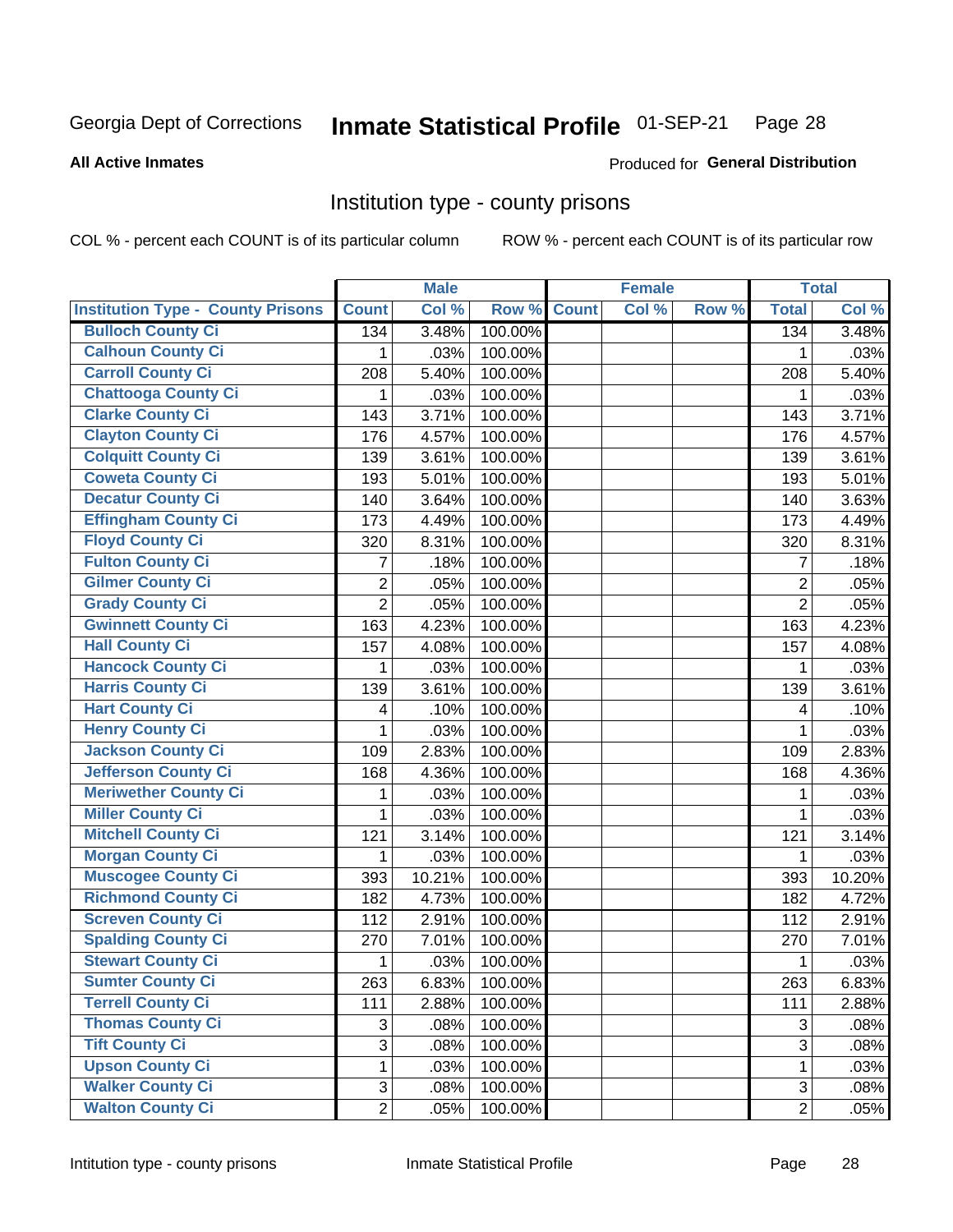### Inmate Statistical Profile 01-SEP-21 Page 29

**All Active Inmates** 

Produced for General Distribution

## Institution type - county prisons

COL % - percent each COUNT is of its particular column

|                                                    |        | <b>Male</b> |                    | <b>Female</b> |         |       | <b>Total</b> |
|----------------------------------------------------|--------|-------------|--------------------|---------------|---------|-------|--------------|
| <b>Institution Type - County Prisons   Count  </b> |        | Col%        | <b>Row % Count</b> | Col%          | Row %   | Total | Col %        |
| <b>Wilkes County Ci</b>                            | $\sim$ | $.05\%$     | 100.00%            |               |         |       | .05% l       |
| <b>Womens Ci</b>                                   |        |             |                    | 100.00%       | 100.00% |       | .03%         |
| <b>Total Reported</b>                              | 3,851  | 100%        | 99.97%             | 100%          | $.03\%$ | 3,852 | 100%         |

| <b>Reported</b> |                |       |
|-----------------|----------------|-------|
| <b>Fotal</b>    | 2Q54<br>. J.OJ | 3,852 |

| Mode (most frequent) | <b>Muscogee County Ci</b> | <b>Womens Ci</b> Muscogee County |
|----------------------|---------------------------|----------------------------------|
|----------------------|---------------------------|----------------------------------|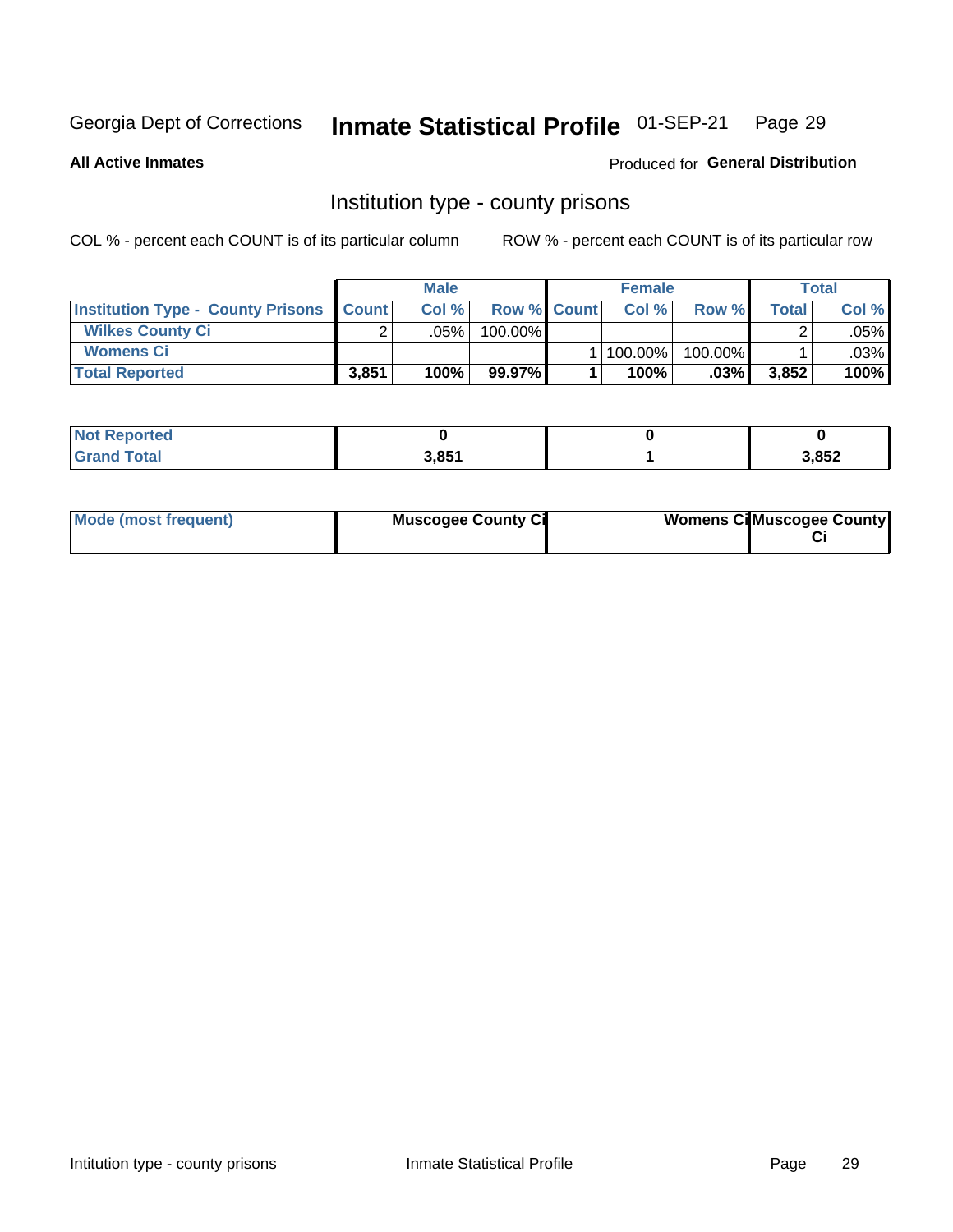### Inmate Statistical Profile 01-SEP-21 Page 30

### **All Active Inmates**

## Produced for General Distribution

## Institution type - state prisons

COL % - percent each COUNT is of its particular column

|                                         |                | <b>Male</b> |         |              | <b>Female</b> |         | <b>Total</b> |       |
|-----------------------------------------|----------------|-------------|---------|--------------|---------------|---------|--------------|-------|
| <b>Institution Type - State Prisons</b> | <b>Count</b>   | Col %       | Row %   | <b>Count</b> | Col %         | Row %   | <b>Total</b> | Col % |
| <b>Arrendale State Prison</b>           |                |             |         | 1,203        | 44.13%        | 100.00% | 1,203        | 3.61% |
| <b>Augusta State Med. Prison</b>        | 1,103          | 3.60%       | 100.00% |              |               |         | 1,103        | 3.31% |
| <b>Autry State Prison</b>               | 890            | 2.91%       | 100.00% |              |               |         | 890          | 2.67% |
| <b>Baldwin State Prison</b>             | 939            | 3.07%       | 100.00% |              |               |         | 939          | 2.82% |
| <b>Burruss Correctional Training</b>    | 657            | 2.15%       | 100.00% |              |               |         | 657          | 1.97% |
| <b>Ctr</b>                              |                |             |         |              |               |         |              |       |
| <b>Calhoun State Prison</b>             | 1,640          | 5.36%       | 100.00% |              |               |         | 1,640        | 4.92% |
| <b>Central State Prison</b>             | 941            | 3.07%       | 100.00% |              |               |         | 941          | 2.82% |
| <b>Chatham State Prison</b>             | 7              | .02%        | 100.00% |              |               |         | 7            | .02%  |
| <b>Coastal State Prison</b>             | 1,371          | 4.48%       | 100.00% |              |               |         | 1,371        | 4.11% |
| <b>Dodge State Prison</b>               | 1,166          | 3.81%       | 100.00% |              |               |         | 1,166        | 3.50% |
| <b>Dooly State Prison</b>               | 1,700          | 5.55%       | 100.00% |              |               |         | 1,700        | 5.10% |
| <b>Emanuel Womens Facility</b>          |                |             |         | 287          | 10.53%        | 100.00% | 287          | .86%  |
| <b>Ga Diag Class Prison</b>             | 2,624          | 8.57%       | 100.00% |              |               |         | 2,624        | 7.87% |
| <b>Ga State Prison</b>                  | 940            | 3.07%       | 100.00% |              |               |         | 940          | 2.82% |
| <b>Hancock State Prison</b>             | 912            | 2.98%       | 100.00% |              |               |         | 912          | 2.74% |
| <b>Hays State Prison</b>                | 966            | 3.15%       | 100.00% |              |               |         | 966          | 2.90% |
| <b>Helms Facility</b>                   | 15             | .05%        | 65.22%  | 8            | .29%          | 34.78%  | 23           | .07%  |
| <b>Johnson State Prison</b>             | 1,234          | 4.03%       | 100.00% |              |               |         | 1,234        | 3.70% |
| <b>Lee State Prison</b>                 | 558            | 1.82%       | 100.00% |              |               |         | 558          | 1.67% |
| <b>Long Unit</b>                        | 179            | .58%        | 100.00% |              |               |         | 179          | .54%  |
| <b>Lowndes Unit</b>                     | $\overline{7}$ | .02%        | 100.00% |              |               |         | 7            | .02%  |
| <b>Macon State Prison</b>               | 1,468          | 4.79%       | 100.00% |              |               |         | 1,468        | 4.40% |
| <b>Metro Reentry Facility</b>           | 174            | .57%        | 100.00% |              |               |         | 174          | .52%  |
| <b>Metro State Prison (W)</b>           |                |             |         | 1            | .04%          | 100.00% | 1            | .01%  |
| <b>Montgomery State Prison</b>          | 367            | 1.20%       | 100.00% |              |               |         | 367          | 1.10% |
| <b>Phillips State Prison</b>            | 844            | 2.76%       | 100.00% |              |               |         | 844          | 2.53% |
| <b>Pulaski State Prison</b>             |                |             |         | 947          | 34.74%        | 100.00% | 947          | 2.84% |
| <b>Putnam State Prison</b>              | 1              | .01%        | 100.00% |              |               |         | 1            | .01%  |
| <b>Rogers State Prison</b>              | 1,112          | 3.63%       | 100.00% |              |               |         | 1,112        | 3.33% |
| <b>Rutledge State Prison</b>            | 605            | 1.98%       | 100.00% |              |               |         | 605          | 1.81% |
| <b>Smith State Prison</b>               | 1,352          | 4.42%       | 100.00% |              |               |         | 1,352        | 4.05% |
| <b>Special Management Unit</b>          | 188            | .61%        | 100.00% |              |               |         | 188          | .56%  |
| <b>Telfair State Prison</b>             | 1,155          | 3.77%       | 100.00% |              |               |         | 1,155        | 3.46% |
| <b>Valdosta State Prison</b>            | 830            | 2.71%       | 100.00% |              |               |         | 830          | 2.49% |
| <b>Walker State Prison</b>              | 398            | 1.30%       | 100.00% |              |               |         | 398          | 1.19% |
| <b>Ware State Prison</b>                | 1,059          | 3.46%       | 100.00% |              |               |         | 1,059        | 3.18% |
| <b>Washington State Prison</b>          | 1,496          | 4.89%       | 100.00% |              |               |         | 1,496        | 4.49% |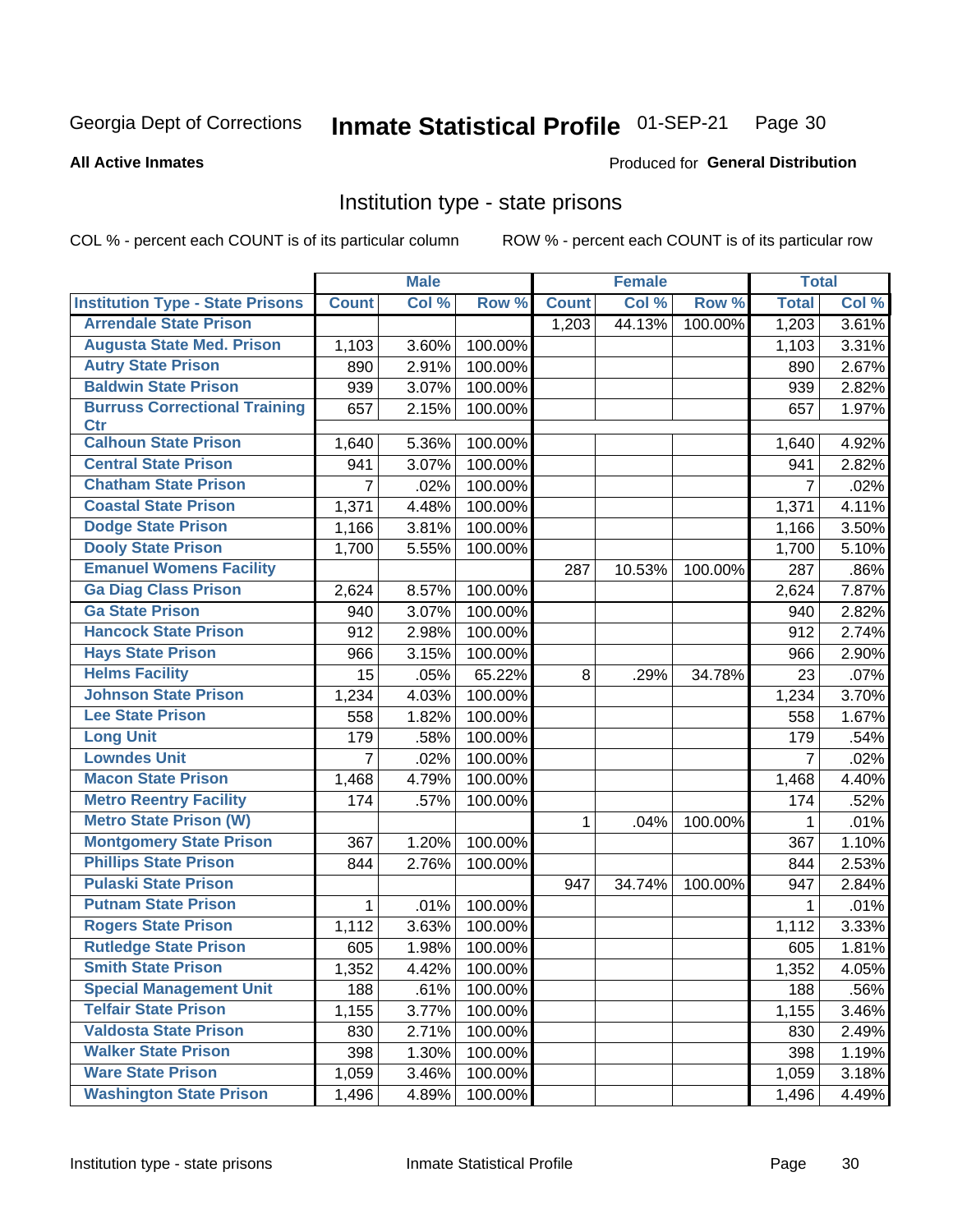### Inmate Statistical Profile 01-SEP-21 Page 31

**All Active Inmates** 

## Produced for General Distribution

## Institution type - state prisons

COL % - percent each COUNT is of its particular column

|                                         |              | <b>Male</b> |            |              | <b>Female</b> |         | Total        |         |
|-----------------------------------------|--------------|-------------|------------|--------------|---------------|---------|--------------|---------|
| <b>Institution Type - State Prisons</b> | <b>Count</b> | Col %       | Row %I     | <b>Count</b> | Col %         | Row %   | <b>Total</b> | Col %   |
| <b>Wayne State Prison</b>               |              | $.01\%$     | $100.00\%$ |              |               |         |              | $.01\%$ |
| <b>Whitworth Women'S Facility</b>       |              |             |            | 280          | $10.27\%$     | 100.00% | 280          | .84%    |
| <b>Wilcox State Prison</b>              | 1,720        | $5.62\%$    | $100.00\%$ |              |               |         | 1.720        | 5.16%   |
| <b>Total Reported</b>                   | 30,619       | 100%        | $91.82\%$  | 2.726        | 100%          | 8.18%   | 33,345       | 100%    |

| <b>Not Reported</b>  |                             |                               |                                       |
|----------------------|-----------------------------|-------------------------------|---------------------------------------|
| <b>Grand Total</b>   | 30.619                      | 2.726                         | 33,345                                |
| Mode (most frequent) | <b>Ga Diag Class Prison</b> | <b>Arrendale State Prison</b> | <b>Ga Diag Class</b><br><b>Prison</b> |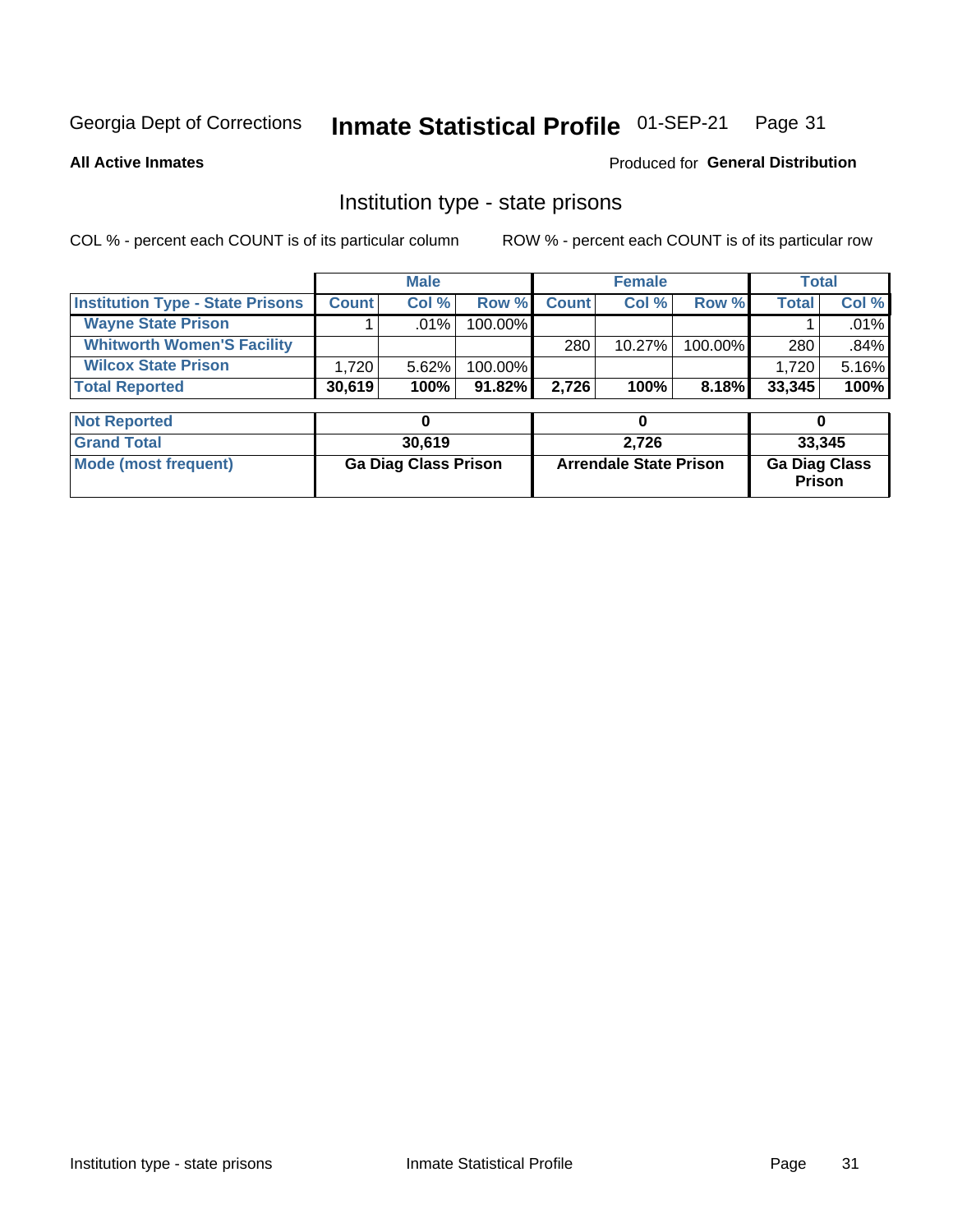### Inmate Statistical Profile 01-SEP-21 Page 32

**All Active Inmates** 

## Produced for General Distribution

## Institution type - private prisons

COL % - percent each COUNT is of its particular column

|                                           |              | <b>Male</b> |                    | <b>Female</b> |       |                    | <b>Total</b> |
|-------------------------------------------|--------------|-------------|--------------------|---------------|-------|--------------------|--------------|
| <b>Institution Type - Private Prisons</b> | <b>Count</b> | Col %       | <b>Row % Count</b> | Col %         | Row % | Total <sub>1</sub> | Col %        |
| <b>Coffee Corr Facility</b>               | 2.290        | 31.85%      | 100.00%            |               |       | 2,290              | 31.85%       |
| <b>Jenkins Corr Facility</b>              | 1,133        | 15.76%      | $100.00\%$         |               |       | 1,133              | 15.76%       |
| <b>Riverbend Corr Facility</b>            | 1.481        | $20.60\%$   | 100.00%            |               |       | 1,481              | 20.60%       |
| <b>Wheeler Corr Facility</b>              | 2,286        | 31.79%      | 100.00%            |               |       | 2,286              | 31.79%       |
| <b>Total Reported</b>                     | 7,190        | 100%        | 100%               |               | %     | 7,190              | 100%         |

| <b>Reported</b><br>' NOI |       |       |
|--------------------------|-------|-------|
| <b>Total</b>             | 7,190 | 7,190 |

| Mode (most frequent) | <b>Coffee Corr Facility</b> | <b>Null</b> | <b>Coffee Corr</b><br><b>Facility</b> |
|----------------------|-----------------------------|-------------|---------------------------------------|
|----------------------|-----------------------------|-------------|---------------------------------------|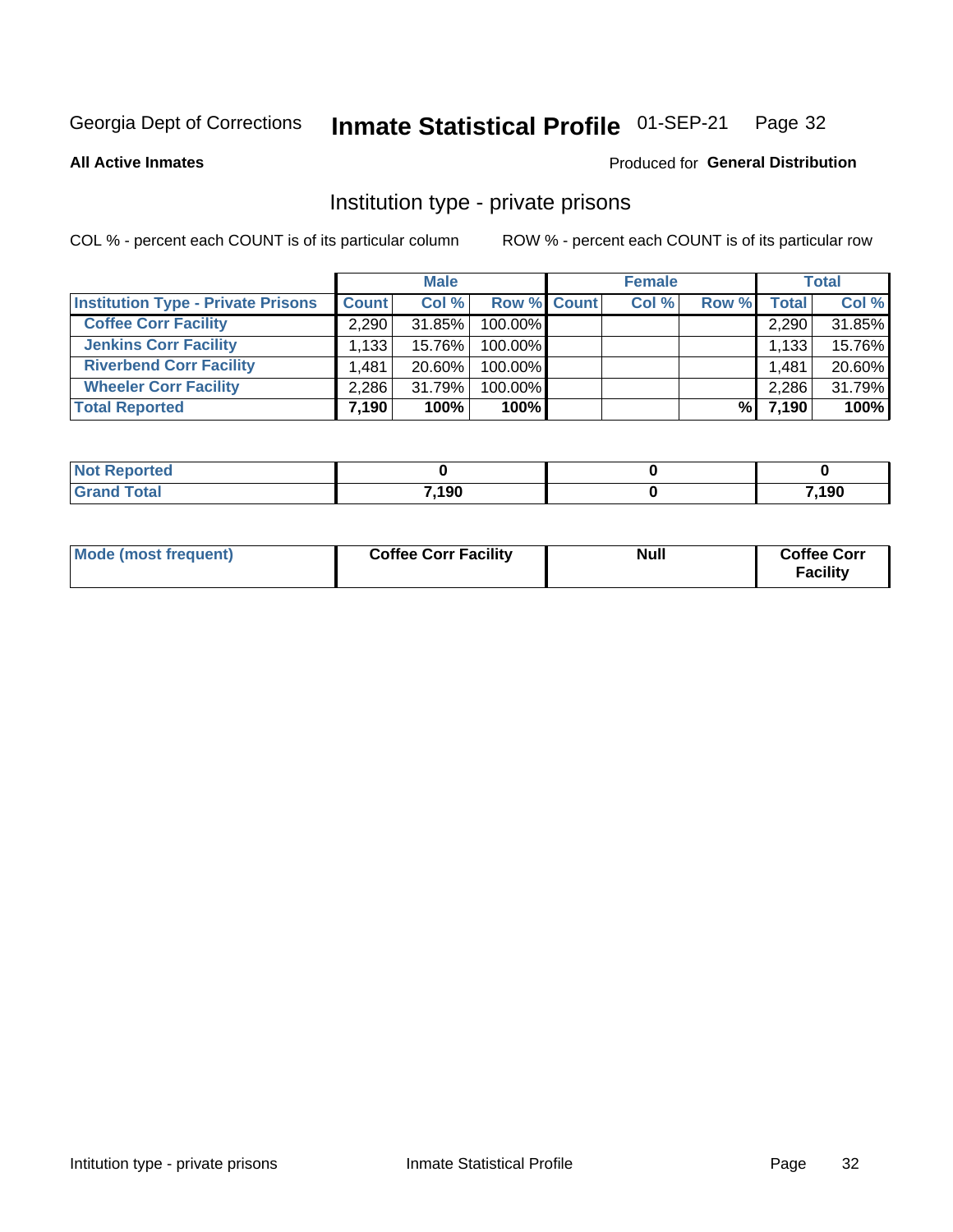### Inmate Statistical Profile 01-SEP-21 Page 33

**All Active Inmates** 

## Produced for General Distribution

## Institution type - inmate boot camp

COL % - percent each COUNT is of its particular column

|                                      |                  | <b>Male</b> |              |              | <b>Female</b> |             | <b>Total</b> |
|--------------------------------------|------------------|-------------|--------------|--------------|---------------|-------------|--------------|
| <b>Institution Type - Boot Camps</b> | <b>I</b> Count I | Col %       | <b>Row %</b> | <b>Count</b> | Col %         | Row % Total | Col %        |
| <b>Total Rported</b>                 |                  |             |              |              |               |             |              |

| <b>Not Reported</b>            |  |  |
|--------------------------------|--|--|
| <b>Total</b><br>C <sub>r</sub> |  |  |

| Mod<br>uamo | Nul.<br>$- - - - - -$ | <b>Null</b> | . .<br>uu.<br>------ |
|-------------|-----------------------|-------------|----------------------|
|             |                       |             |                      |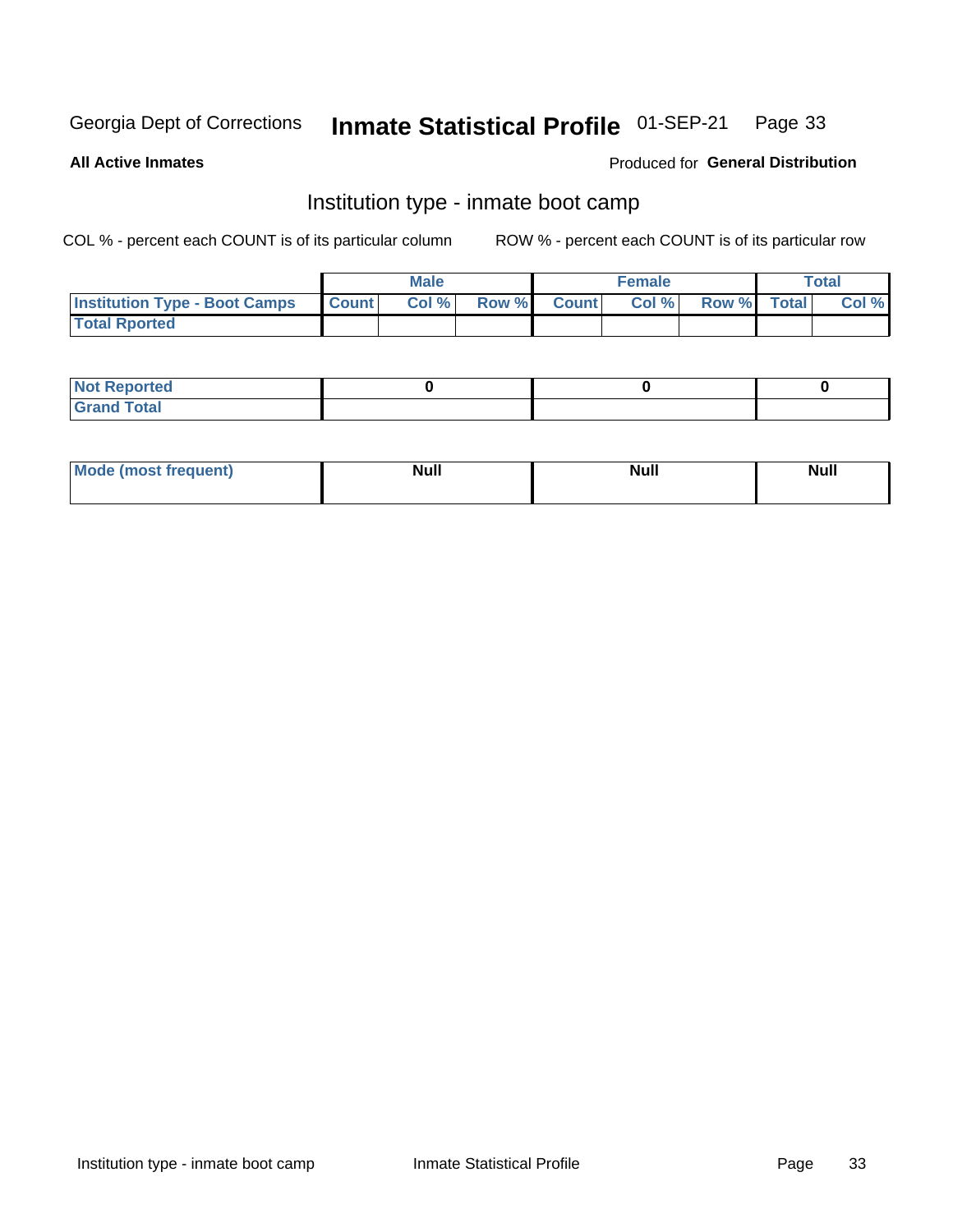### Inmate Statistical Profile 01-SEP-21 Page 34

### **All Active Inmates**

## **Produced for General Distribution**

## Number of disciplinary reports

COL % - percent each COUNT is of its particular column

|                                       |              | <b>Male</b> |             |       | <b>Female</b> |          |        | <b>Total</b> |
|---------------------------------------|--------------|-------------|-------------|-------|---------------|----------|--------|--------------|
| <b>Number of Disciplinary Reports</b> | <b>Count</b> | Col %       | Row % Count |       | Col %         | Row %    | Total  | Col %        |
| $\bf{0}$                              | 19,952       | 45.67%      | 91.23%      | 1,917 | 64.29%        | 8.77%    | 21,869 | 46.86%       |
|                                       | 5,198        | 11.90%      | 93.20%      | 379   | 12.71%        | $6.80\%$ | 5,577  | 11.95%       |
| $\mathbf{2}$                          | 3,223        | 7.38%       | 94.82%      | 176   | 5.90%         | 5.18%    | 3,399  | 7.28%        |
| 3                                     | 2,373        | 5.43%       | 95.26%      | 118   | 3.96%         | 4.74%    | 2,491  | 5.34%        |
|                                       | 1,845        | 4.22%       | 96.39%      | 69    | 2.31%         | 3.61%    | 1,914  | 4.10%        |
| 5                                     | 1,346        | 3.08%       | 96.21%      | 53    | 1.78%         | 3.79%    | 1,399  | 3.00%        |
| <b>More Than 5</b>                    | 9,747        | 22.31%      | 97.30%      | 270   | 9.05%         | 2.70%    | 10,017 | 21.47%       |
| <b>Total Reported</b>                 | 43,684       | 100%        | 93.61%      | 2,982 | 100%          | 6.39%    | 46,666 | 100%         |

| orted<br>NOT |        |       |        |
|--------------|--------|-------|--------|
| Total        | L3 684 | 2,982 | 46.666 |

| Mean (average)         | 4.92 | 2.16 | 4.75 |
|------------------------|------|------|------|
| <b>Median (middle)</b> |      |      |      |
| Mode (most frequent)   |      |      |      |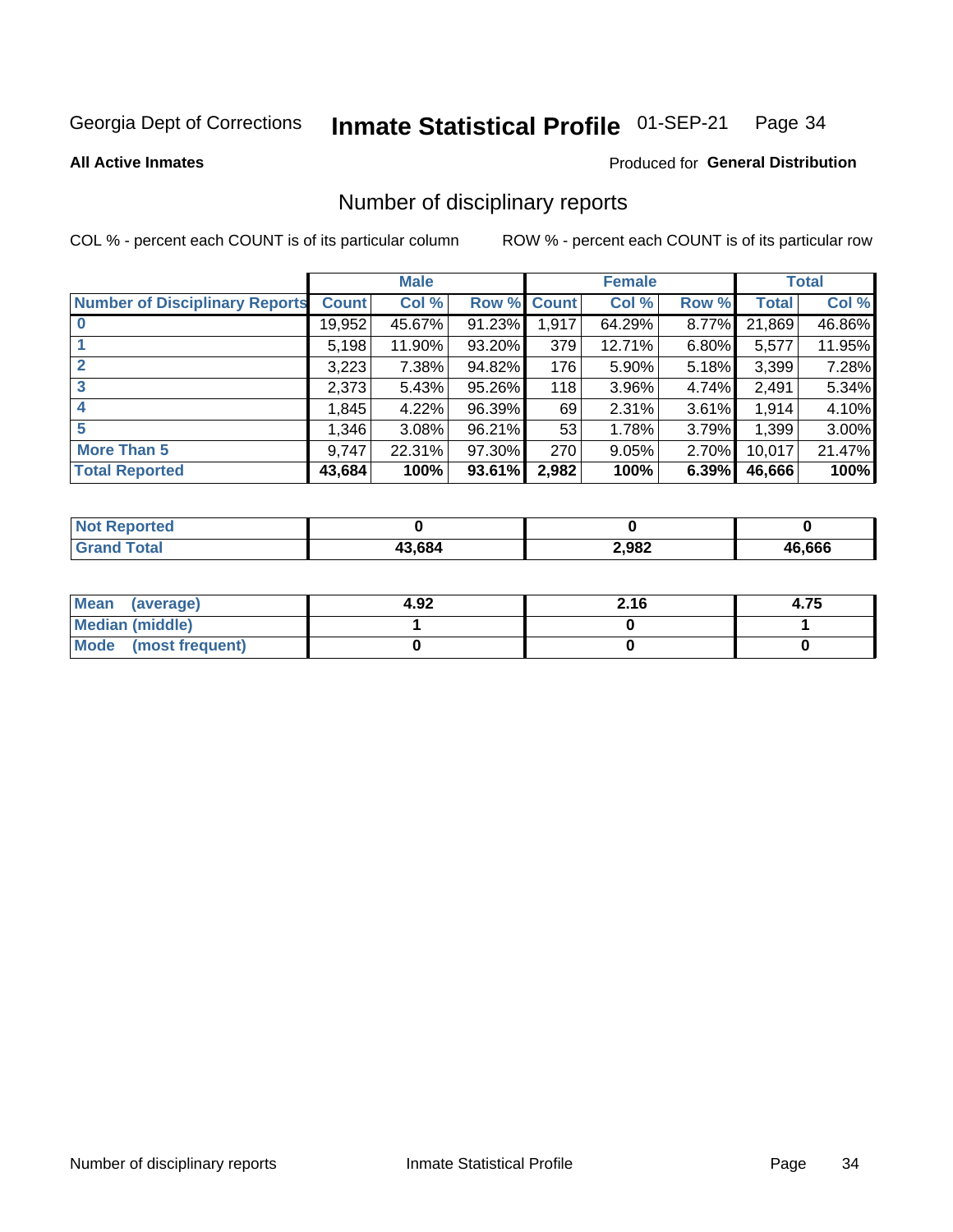### Inmate Statistical Profile 01-SEP-21 Page 35

## **All Active Inmates**

## **Produced for General Distribution**

## Number of transfers

COL % - percent each COUNT is of its particular column

|                            |         | <b>Male</b> |        |              | <b>Female</b> |          |              | <b>Total</b> |
|----------------------------|---------|-------------|--------|--------------|---------------|----------|--------------|--------------|
| <b>Number of Transfers</b> | Count l | Col %       | Row %  | <b>Count</b> | Col %         | Row %    | <b>Total</b> | Col %        |
|                            | 3,042   | $6.96\%$    | 80.86% | 720          | 24.14%        | 19.14%   | 3,762        | 8.06%        |
|                            | 14,151  | 32.39%      | 91.83% | 1,259        | 42.22%        | 8.17%    | 15,410       | 33.02%       |
| $\mathbf{2}$               | 6,758   | 15.47%      | 93.50% | 470          | 15.76%        | $6.50\%$ | 7,228        | 15.49%       |
| 3                          | 4,529   | 10.37%      | 95.67% | 205          | 6.87%         | 4.33%    | 4,734        | 10.14%       |
| 4                          | 2,998   | $6.86\%$    | 96.59% | 106          | 3.55%         | $3.41\%$ | 3,104        | 6.65%        |
| 5                          | 2,202   | 5.04%       | 96.62% | 77           | 2.58%         | 3.38%    | 2,279        | 4.88%        |
| <b>More Than 5</b>         | 10,004  | 22.90%      | 98.57% | 145          | 4.86%         | 1.43%    | 10,149       | 21.75%       |
| <b>Total Reported</b>      | 43,684  | 100%        | 93.61% | 2,982        | 100%          | 6.39%    | 46,666       | 100%         |

| <b>Not Reported</b> |        |       |        |
|---------------------|--------|-------|--------|
| Total               | 13.684 | 2,982 | 46.666 |

| Mean (average)       | 4.30 | 1.64 | 4.13 |
|----------------------|------|------|------|
| Median (middle)      |      |      |      |
| Mode (most frequent) |      |      |      |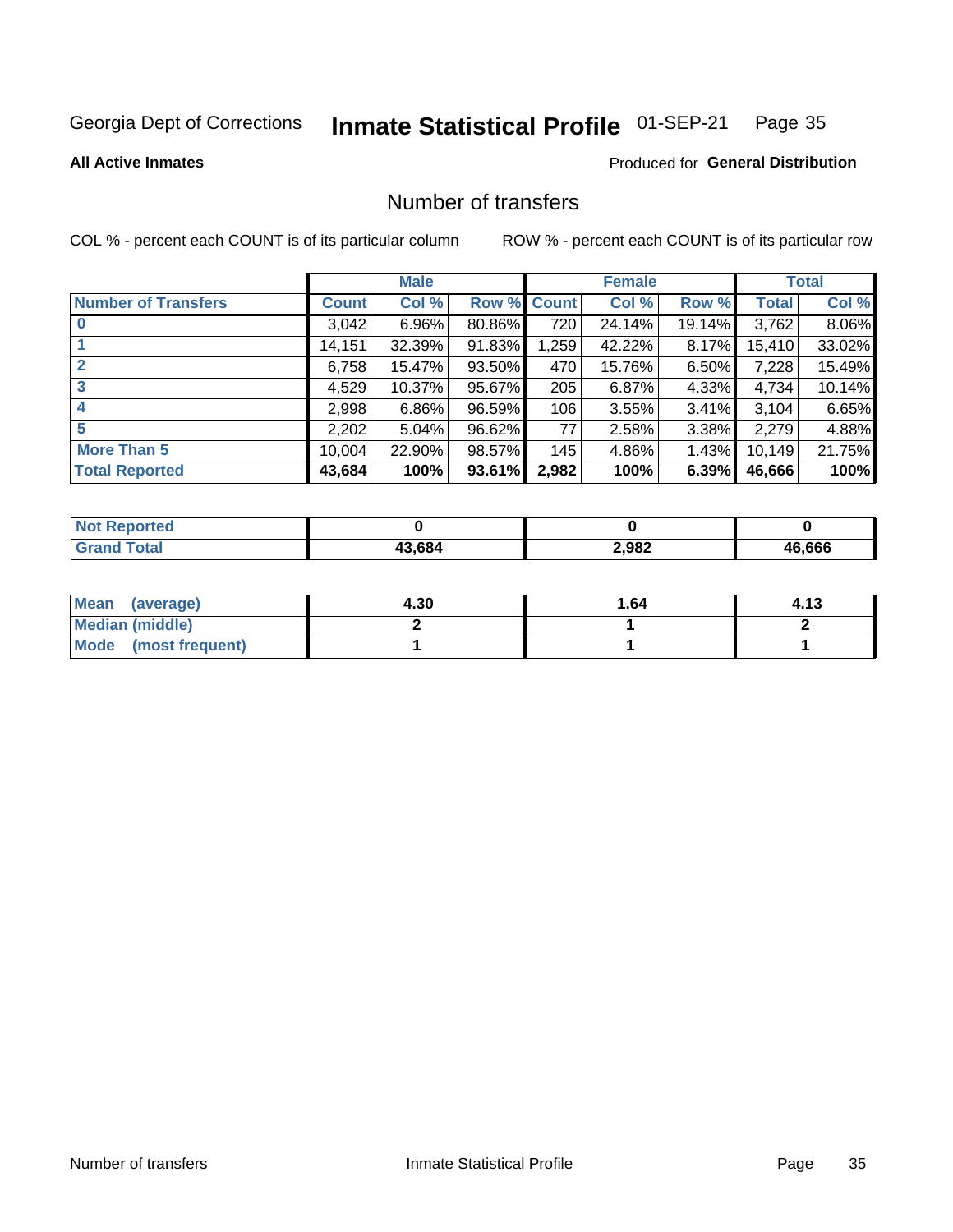### Inmate Statistical Profile 01-SEP-21 Page 36

**All Active Inmates** 

## Produced for General Distribution

## Number of escapes

COL % - percent each COUNT is of its particular column

|                          |              | <b>Male</b> |             |       | <b>Female</b> |       |        | <b>Total</b> |
|--------------------------|--------------|-------------|-------------|-------|---------------|-------|--------|--------------|
| <b>Number of Escapes</b> | <b>Count</b> | Col %       | Row % Count |       | Col %         | Row % | Total  | Col %        |
|                          | 43,087       | 98.63%      | 93.56%      | 2,968 | 99.53%        | 6.44% | 46,055 | 98.69%       |
|                          | 572          | 1.31%       | $97.61\%$   | 14    | 0.47%         | 2.39% | 586    | 1.26%        |
|                          | 21           | 0.05%       | 100.00%     |       |               |       | 21     | 0.05%        |
|                          | 3            | 0.01%       | 100.00%     |       |               |       | 3      | 0.01%        |
|                          |              | 0.01%       | $100.00\%$  |       |               |       |        | 0.01%        |
| <b>Total Reported</b>    | 43,684       | 100%        | 93.61%      | 2,982 | 100%          | 6.39% | 46,666 | 100.0%       |

| orteo |        |       |              |
|-------|--------|-------|--------------|
| Total | 43.684 | 2,982 | 16.666<br>Дh |

| Mean (average)         |  | .0 |
|------------------------|--|----|
| <b>Median (middle)</b> |  |    |
| Mode (most frequent)   |  |    |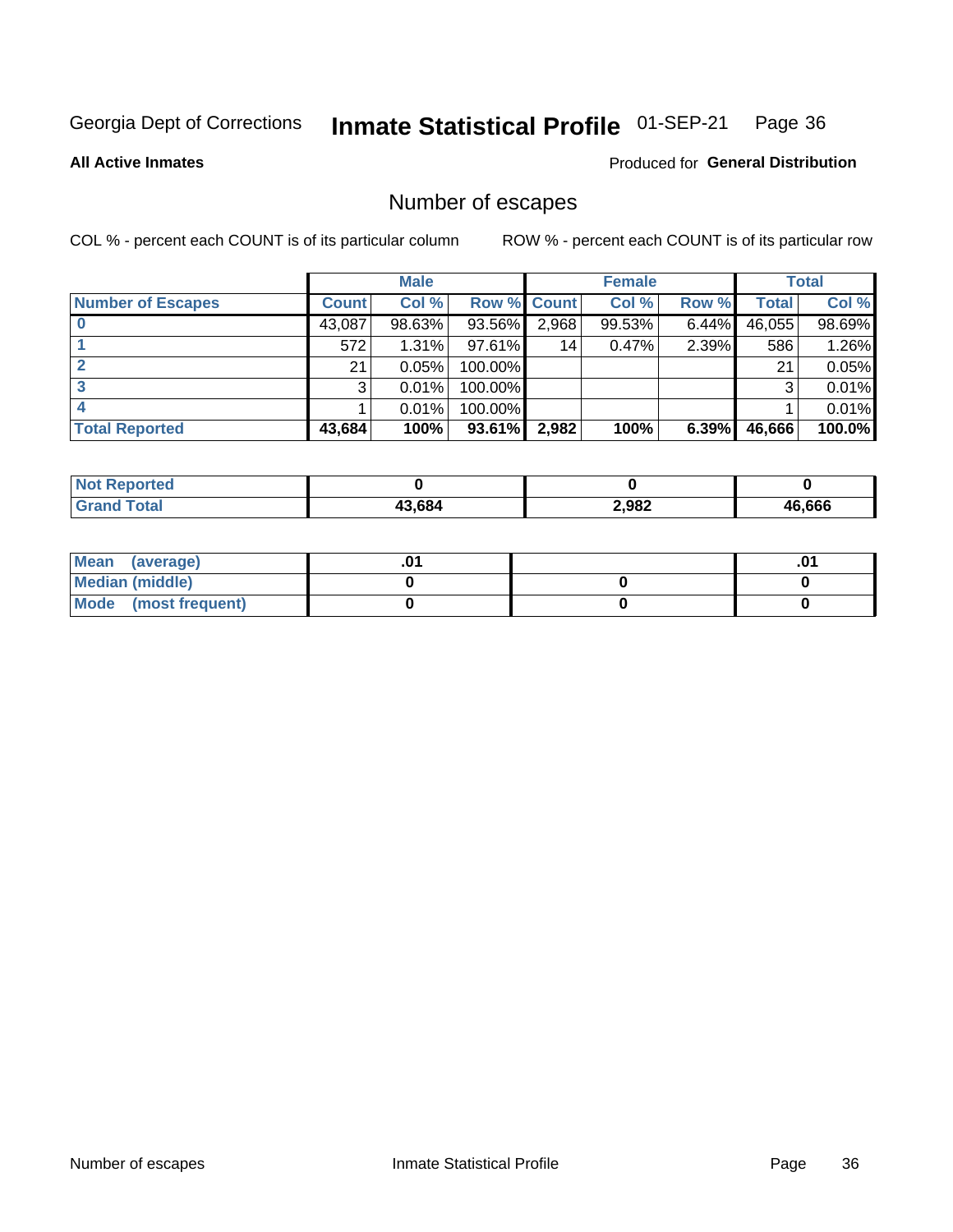### Inmate Statistical Profile 01-SEP-21 Page 37

**All Active Inmates** 

## Produced for General Distribution

## Split sentences - Probation to follow

COL % - percent each COUNT is of its particular column

|                            |              | <b>Male</b> |                    |     | <b>Female</b> |          |              | <b>Total</b> |
|----------------------------|--------------|-------------|--------------------|-----|---------------|----------|--------------|--------------|
| <b>Probation to follow</b> | <b>Count</b> | Col%        | <b>Row % Count</b> |     | Col %         | Row %    | Total        | Col %        |
| <b>Yes</b>                 | 32.410       | 74.19%      | $93.59\%$ 2,220    |     | 74.45%        |          | 6.41% 34,630 | 74.21%       |
| <b>No</b>                  | 11.274       | 25.81%      | 93.67%             | 762 | 25.55%        | $6.33\%$ | 12,036       | 25.79%       |
| <b>Total Reported</b>      | 43,684       | 100%        | $93.61\%$ 2,982    |     | 100%          | $6.39\%$ | 46.666       | 100%         |

| $\sim$ | .666<br>684<br>2,982<br>$\overline{A}$ |  |
|--------|----------------------------------------|--|
|--------|----------------------------------------|--|

| $Moo$<br>requent<br>′es<br>Yes<br><b>YAC</b><br>. |
|---------------------------------------------------|
|---------------------------------------------------|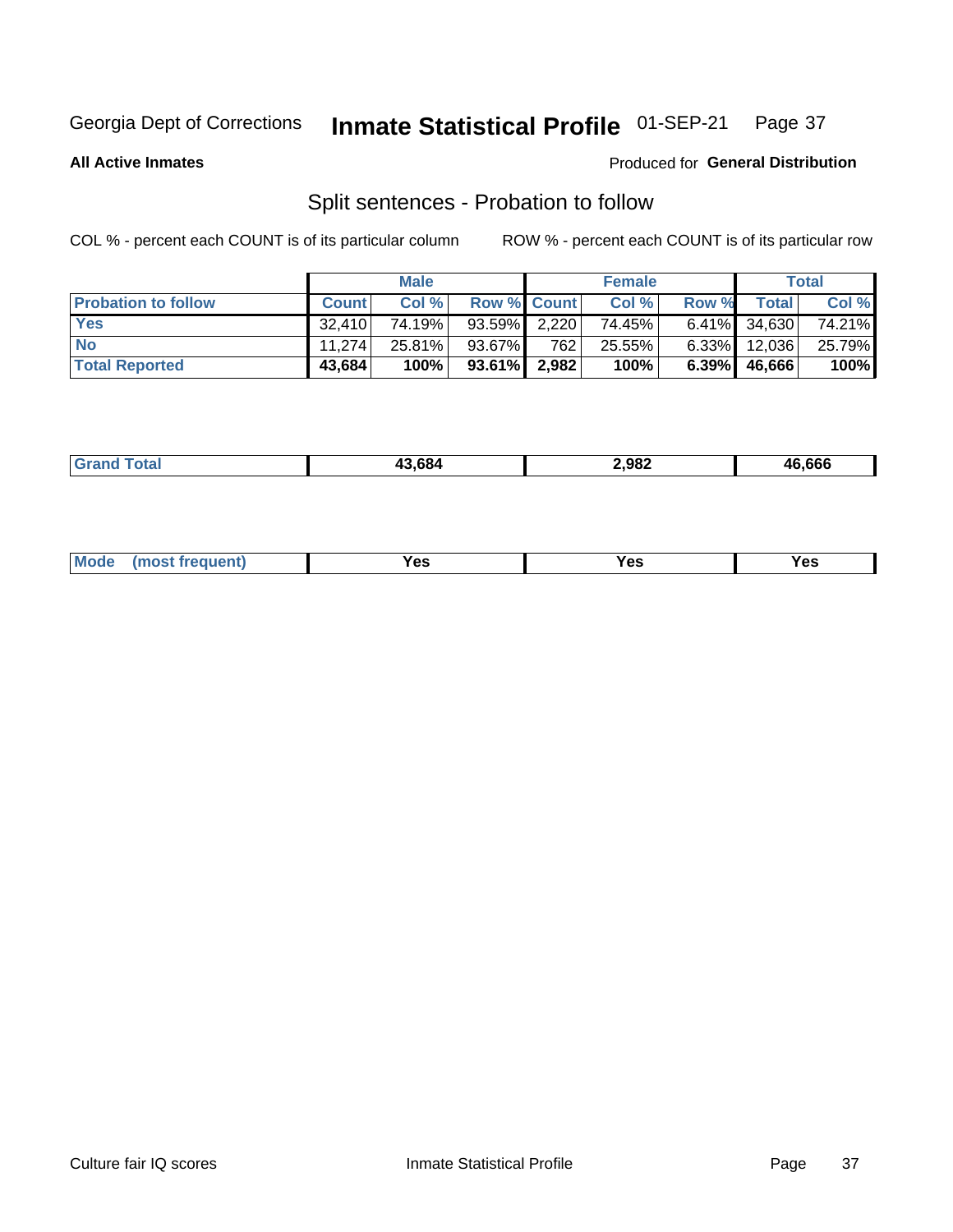### Inmate Statistical Profile 01-SEP-21 Page 38

**All Active Inmates** 

## Produced for General Distribution

# Probable future release type of still active inmates

COL % - percent each COUNT is of its particular column

|                                         |              | <b>Male</b> |                    |     | <b>Female</b> |          | <b>Total</b> |        |
|-----------------------------------------|--------------|-------------|--------------------|-----|---------------|----------|--------------|--------|
| <b>Probable Future Release Type</b>     | <b>Count</b> | Col %       | <b>Row % Count</b> |     | Col %         | Row %    | <b>Total</b> | Col %  |
| <b>Paroled with probation to follow</b> | 17,900       | 41.84%      | 92.76% 1,397       |     | 48.86%        | 7.24%    | 19,297       | 42.28% |
| Paroled w/o probation to follow         | 5,060        | 11.83%      | 91.80%             | 452 | 15.81%        | 8.20%    | 5,512        | 12.08% |
| <b>Maxout with probation to follow</b>  | 12,518       | 29.26%      | 94.70%             | 701 | 24.52%        | 5.30%    | 13,219       | 28.96% |
| <b>Maxout w/o probation to follow</b>   | 1,685        | $3.94\%$    | 94.82%             | 92  | 3.22%         | $5.18\%$ | 1,777        | 3.89%  |
| Life, LWOP or death sentence            | 5,618        | 13.13%      | 96.28%             | 217 | 7.59%         | $3.72\%$ | 5,835        | 12.78% |
| <b>Total Reported</b>                   | 42,781       | 100%        | $93.74\%$   2,859  |     | 100%          | $6.26\%$ | 45,640       | 100%   |

| eleased     |                |       |        |
|-------------|----------------|-------|--------|
| <b>otal</b> | 10 70 A<br>- - | 2,859 | 45,640 |

| Mode (most frequent) | <b>PAR with PROB follow</b> | <b>PAR with PROB follow</b> | <b>PAR with PROB</b><br>follow |
|----------------------|-----------------------------|-----------------------------|--------------------------------|
|                      |                             |                             |                                |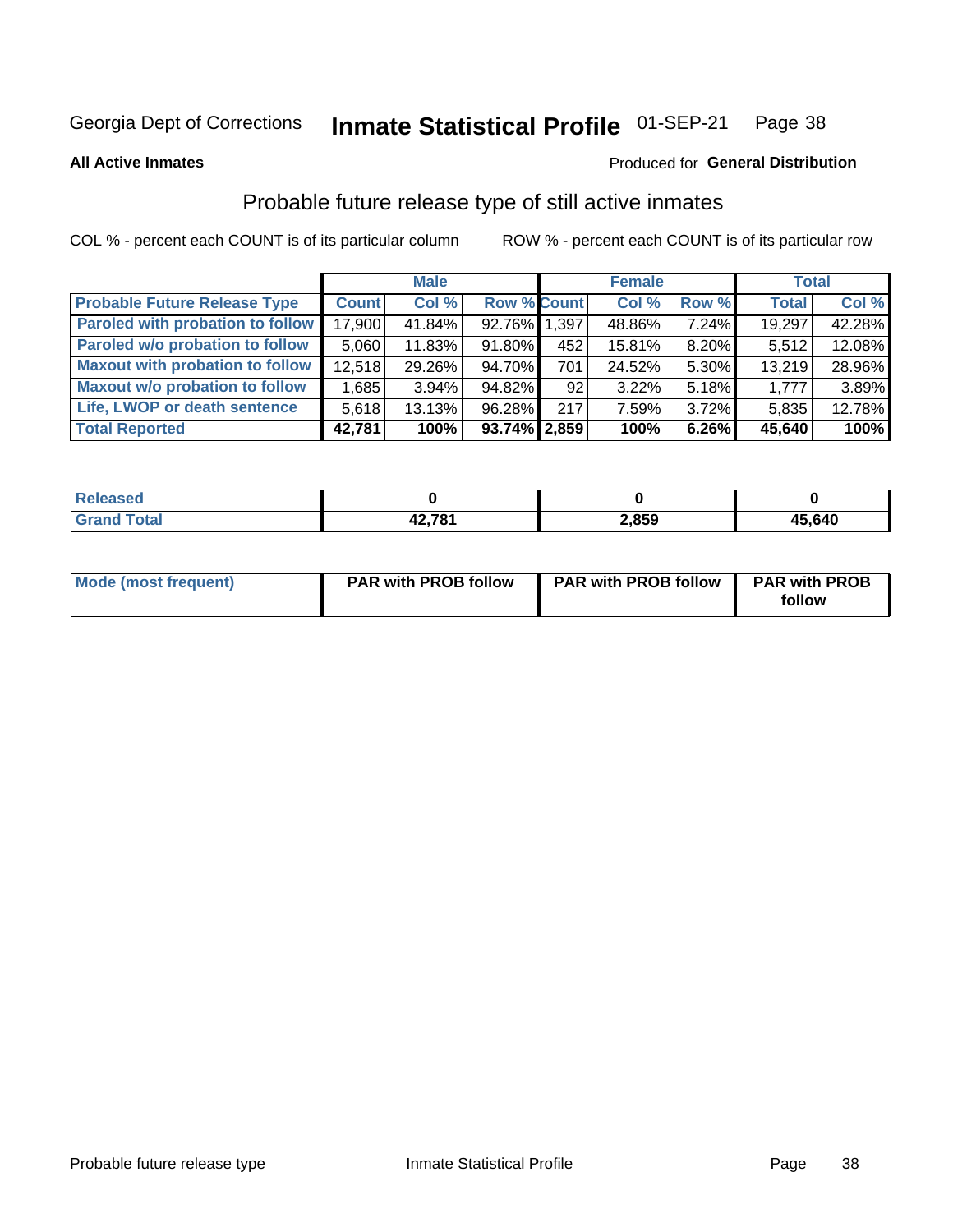## **All Active Inmates**

## **Produced for General Distribution**

# Time served in current (or last) institution

COL % - percent each COUNT is of its particular column

|                            | <b>Male</b>  |        |        | <b>Female</b> |        |        | <b>Total</b> |        |
|----------------------------|--------------|--------|--------|---------------|--------|--------|--------------|--------|
| <b>Time In Institution</b> | <b>Count</b> | Col %  | Row %  | <b>Count</b>  | Col %  | Row %  | <b>Total</b> | Col %  |
| 0 to 3 months              | 9,965        | 22.81% | 92.46% | 813           | 27.26% | 7.54%  | 10,778       | 23.10% |
| 3.01 to 6 months           | 3,630        | 8.31%  | 93.97% | 233           | 7.81%  | 6.03%  | 3,863        | 8.28%  |
| 6.01 to 9 months           | 3,515        | 8.05%  | 92.84% | 271           | 9.09%  | 7.16%  | 3,786        | 8.11%  |
| 9.01 to 12 months          | 1,644        | 3.76%  | 93.14% | 121           | 4.06%  | 6.86%  | 1,765        | 3.78%  |
| 12.01 to 18 months         | 3,129        | 7.16%  | 93.32% | 224           | 7.51%  | 6.68%  | 3,353        | 7.19%  |
| <b>18.01 to 24 months</b>  | 4,940        | 11.31% | 95.44% | 236           | 7.91%  | 4.56%  | 5,176        | 11.09% |
| $2.01$ to 3 years          | 6,010        | 13.76% | 94.60% | 343           | 11.50% | 5.40%  | 6,353        | 13.61% |
| $3.01$ to 4 years          | 3,512        | 8.04%  | 94.36% | 210           | 7.04%  | 5.64%  | 3,722        | 7.98%  |
| 4.01 to 5 years            | 2,111        | 4.83%  | 94.79% | 116           | 3.89%  | 5.21%  | 2,227        | 4.77%  |
| 5.01 to 6 years            | 1,468        | 3.36%  | 94.89% | 79            | 2.65%  | 5.11%  | 1,547        | 3.32%  |
| 6.01 to 7 years            | 1,179        | 2.70%  | 94.70% | 66            | 2.21%  | 5.30%  | 1,245        | 2.67%  |
| 7.01 to 8 years            | 624          | 1.43%  | 92.31% | 52            | 1.74%  | 7.69%  | 676          | 1.45%  |
| 8.01 to 9 years            | 409          | 0.94%  | 89.89% | 46            | 1.54%  | 10.11% | 455          | 0.98%  |
| 9.01 to 10 years           | 318          | 0.73%  | 92.44% | 26            | 0.87%  | 7.56%  | 344          | 0.74%  |
| Over 10 years              | 1,230        | 2.82%  | 89.39% | 146           | 4.90%  | 10.61% | 1,376        | 2.95%  |
| <b>Total Reported</b>      | 43,684       | 100%   | 93.61% | 2,982         | 100%   | 6.39%  | 46,666       | 100.0% |

| <b>NOT</b> |        |       |        |
|------------|--------|-------|--------|
|            | .3.684 | 2,982 | 46.666 |

| <b>Mean</b><br>(average) | 34 months | 29 months | 34 months |
|--------------------------|-----------|-----------|-----------|
| Median (middle)          | 18 months | 13 months | 18 months |
| Mode (most frequent)     | 0 months  | months    | 1 months  |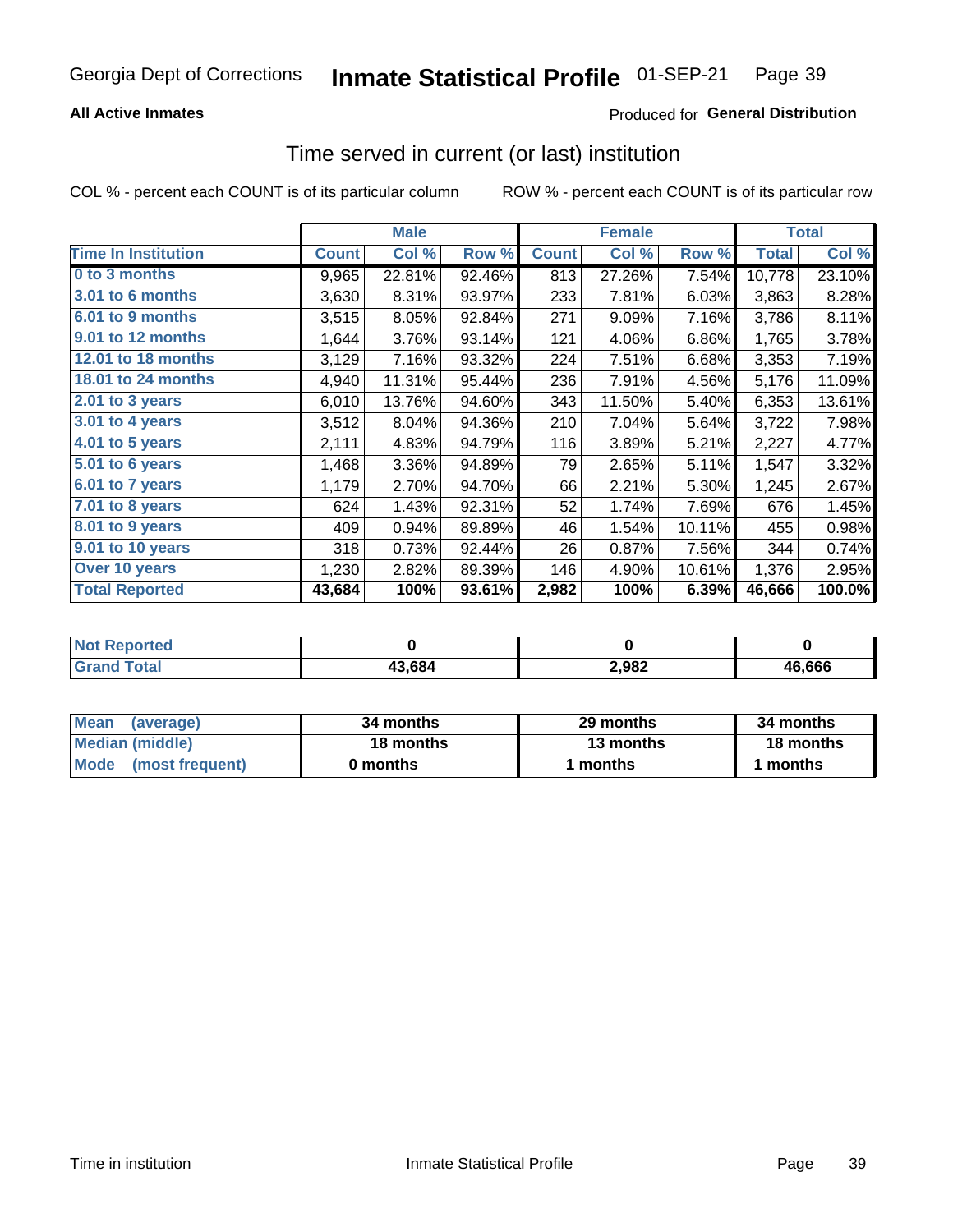### Inmate Statistical Profile 01-SEP-21 Page 40

### **All Active Inmates**

### Produced for General Distribution

## Highest grade level attained

COL % - percent each COUNT is of its particular column

|                              |                 | <b>Male</b> |         |                | <b>Female</b> |        |                 | <b>Total</b> |
|------------------------------|-----------------|-------------|---------|----------------|---------------|--------|-----------------|--------------|
| <b>Grade Level</b>           | <b>Count</b>    | Col %       | Row %   | <b>Count</b>   | Col %         | Row %  | <b>Total</b>    | Col %        |
| No school at all             | $\overline{12}$ | 0.04%       | 100.00% |                |               |        | $\overline{12}$ | 0.04%        |
| <b>Grade 1</b>               | 13              | 0.04%       | 100.00% |                |               |        | 13              | 0.04%        |
| <b>Grade 2</b>               | 25              | 0.08%       | 100.00% |                |               |        | 25              | 0.08%        |
| Grade 3                      | 44              | 0.15%       | 97.78%  | $\mathbf{1}$   | 0.06%         | 2.22%  | 45              | 0.14%        |
| Grade 4                      | 62              | 0.21%       | 95.38%  | 3              | 0.19%         | 4.62%  | 65              | 0.21%        |
| Grade 5                      | 76              | 0.26%       | 95.00%  | 4              | 0.26%         | 5.00%  | 80              | 0.26%        |
| Grade 6                      | 271             | 0.91%       | 97.48%  | $\overline{7}$ | 0.45%         | 2.52%  | 278             | 0.89%        |
| <b>Grade 7</b>               | 524             | 1.76%       | 95.27%  | 26             | 1.67%         | 4.73%  | 550             | 1.76%        |
| Grade 8                      | 1,937           | 6.52%       | 95.32%  | 95             | 6.12%         | 4.68%  | 2,032           | 6.50%        |
| Grade 9                      | 3,661           | 12.32%      | 96.57%  | 130            | 8.37%         | 3.43%  | 3,791           | 12.13%       |
| Grade 10                     | 4,907           | 16.52%      | 96.77%  | 164            | 10.56%        | 3.23%  | 5,071           | 16.22%       |
| Grade 11                     | 4,814           | 16.20%      | 95.93%  | 204            | 13.14%        | 4.07%  | 5,018           | 16.05%       |
| <b>Grade 12 or GED</b>       | 10,632          | 35.78%      | 94.49%  | 620            | 39.92%        | 5.51%  | 11,252          | 35.99%       |
| <b>Some tech school</b>      | 203             | 0.68%       | 85.29%  | 35             | 2.25%         | 14.71% | 238             | 0.76%        |
| <b>Completed tech school</b> | 216             | 0.73%       | 85.04%  | 38             | 2.45%         | 14.96% | 254             | 0.81%        |
| College, 1 year              | 836             | 2.81%       | 92.38%  | 69             | 4.44%         | 7.62%  | 905             | 2.89%        |
| College, 2 year              | 892             | 3.00%       | 90.65%  | 92             | 5.92%         | 9.35%  | 984             | 3.15%        |
| College, 3 year              | 220             | 0.74%       | 86.61%  | 34             | 2.19%         | 13.39% | 254             | 0.81%        |
| <b>Bachelor's degree</b>     | 286             | 0.96%       | 92.56%  | 23             | 1.48%         | 7.44%  | 309             | 0.99%        |
| <b>Master's degree</b>       | 56              | 0.19%       | 91.80%  | 5              | 0.32%         | 8.20%  | 61              | 0.20%        |
| Ph.D. degree                 | 5               | 0.02%       | 83.33%  | 1              | 0.06%         | 16.67% | 6               | 0.02%        |
| Law degree                   | 10              | 0.03%       | 90.91%  | $\mathbf{1}$   | 0.06%         | 9.09%  | 11              | 0.04%        |
| <b>Some medical school</b>   | 1               | 0.01%       | 50.00%  | 1              | 0.06%         | 50.00% | $\overline{2}$  | 0.01%        |
| <b>Medical degree</b>        | 7               | 0.02%       | 100.00% |                |               |        | $\overline{7}$  | 0.02%        |
|                              | 1               | 0.01%       | 100.00% |                |               |        | 1               | 0.01%        |
| <b>Total Reported</b>        | 29,711          | 100%        | 95.03%  | 1,553          | 100%          | 4.97%  | 31,264          | 100.0%       |

| ,,,,,,<br>. | ,429  | .102          |
|-------------|-------|---------------|
| 13.684      | 2,982 | <b>46 666</b> |

| <b>Mean</b><br>(average) | 10.86           | 11.40           | 10.88           |  |
|--------------------------|-----------------|-----------------|-----------------|--|
| Median (middle)          | Grade 11        | Grade 12 or GED | Grade 11        |  |
| Mode<br>(most frequent)  | Grade 12 or GED | Grade 12 or GED | Grade 12 or GED |  |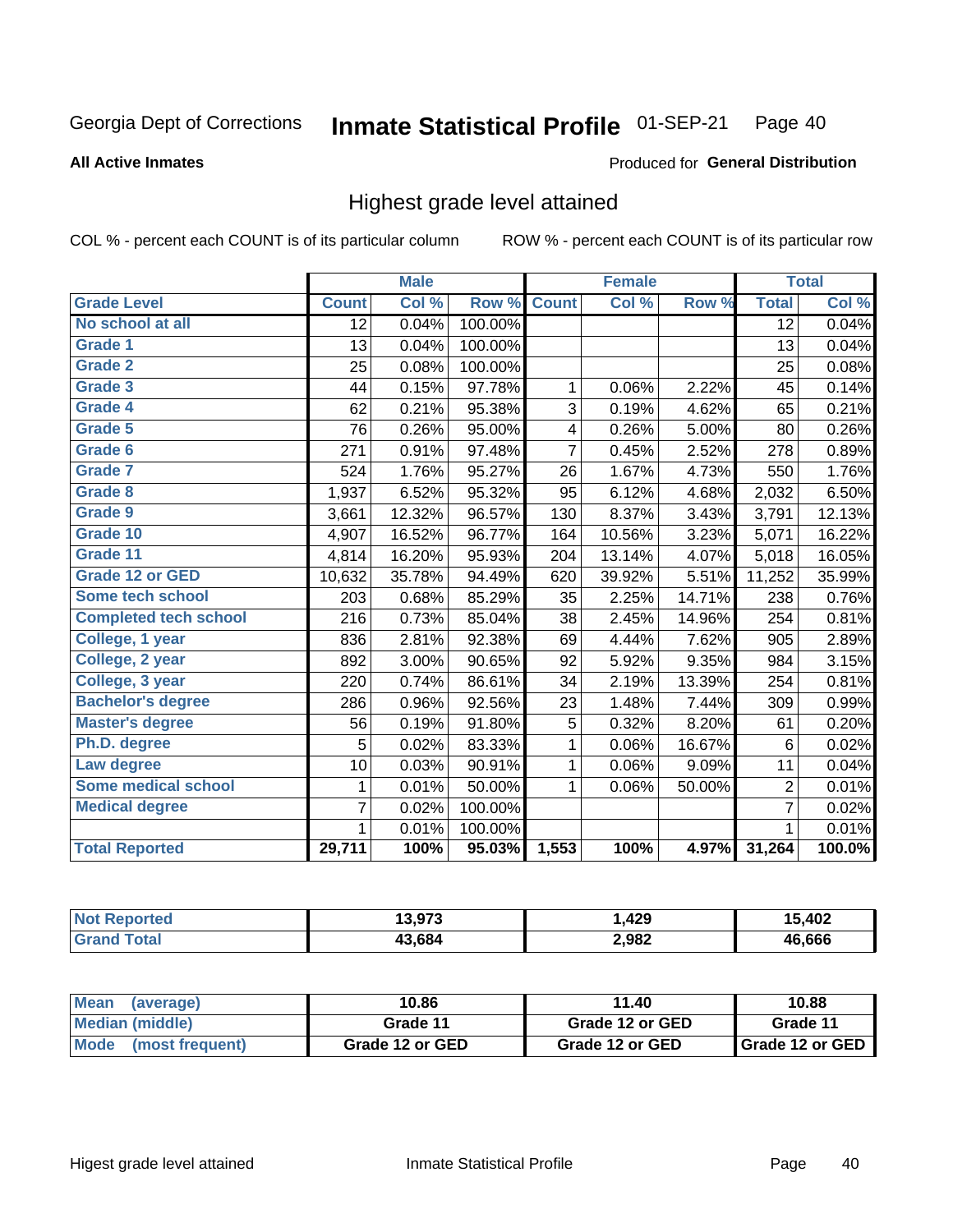### Inmate Statistical Profile 01-SEP-21 Page 41

### **All Active Inmates**

## **Produced for General Distribution**

# Culture fair IQ scores

COL % - percent each COUNT is of its particular column

|                       |                 | <b>Male</b> |        |                 | <b>Female</b> |          |              | <b>Total</b> |
|-----------------------|-----------------|-------------|--------|-----------------|---------------|----------|--------------|--------------|
| <b>IQ Scores</b>      | <b>Count</b>    | Col %       | Row %  | <b>Count</b>    | Col %         | Row %    | <b>Total</b> | Col %        |
| $60 - 69$             | 900             | $2.40\%$    | 93.65% | 61              | 2.39%         | $6.35\%$ | 961          | 2.40%        |
| $70 - 79$             | 2,545           | 6.79%       | 93.43% | 179             | 7.01%         | $6.57\%$ | 2,724        | 6.81%        |
| $80 - 89$             | 5,474           | 14.61%      | 89.55% | 639             | 25.03%        | 10.45%   | 6,113        | 15.27%       |
| $90 - 99$             | 10,237          | 27.32%      | 91.53% | 947             | 37.09%        | 8.47%    | 11,184       | 27.94%       |
| $100 - 109$           | 10,366          | 27.66%      | 96.13% | 417             | 16.33%        | 3.87%    | 10,783       | 26.94%       |
| $110 - 119$           | 6,562           | 17.51%      | 97.50% | 168             | 6.58%         | 2.50%    | 6,730        | 16.81%       |
| $120 - 129$           | 1,338           | $3.57\%$    | 93.70% | 90 <sub>1</sub> | 3.53%         | $6.30\%$ | 1,428        | 3.57%        |
| $130 - 139$           | 50 <sub>1</sub> | 0.13%       | 58.14% | 36              | 1.41%         | 41.86%   | 86           | 0.21%        |
| 140 & Up              |                 | 0.01%       | 5.88%  | 16              | 0.63%         | 94.12%   | 17           | 0.04%        |
| <b>Total Reported</b> | 37,473          | 100%        | 93.62% | 2,553           | 100%          | 6.38%    | 40,026       | 100%         |

| <b>Not Reported</b>         | 5,572  | 296   | 5,868  |
|-----------------------------|--------|-------|--------|
| <b>Not Valid (under 60)</b> | 639    | 133   | 772    |
| <b>Grand Total</b>          | 43,684 | 2,982 | 46,666 |

| <b>Mean</b><br>(average) | 98  | 95 | 98 |
|--------------------------|-----|----|----|
| <b>Median (middle)</b>   | 99  | 94 | 99 |
| Mode<br>(most frequent)  | 101 | 92 | 99 |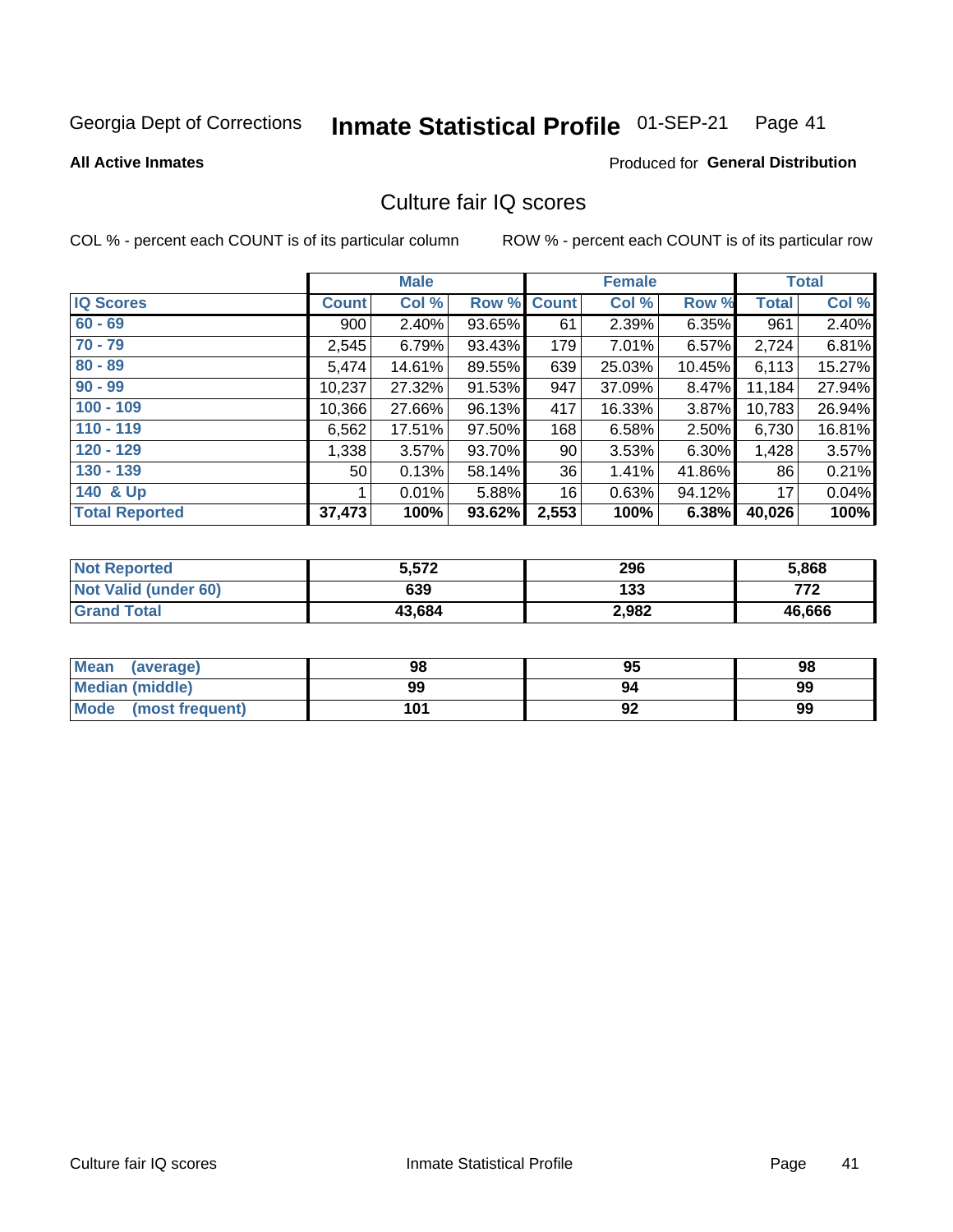### Inmate Statistical Profile 01-SEP-21 Page 42

**All Active Inmates** 

## Produced for General Distribution

# Wide Range Achievement Test (WRAT) reading score

COL % - percent each COUNT is of its particular column

|                           |              | <b>Male</b> |        |              | <b>Female</b> |        |              | <b>Total</b> |
|---------------------------|--------------|-------------|--------|--------------|---------------|--------|--------------|--------------|
| <b>WRAT Reading Score</b> | <b>Count</b> | Col %       | Row %  | <b>Count</b> | Col %         | Row %  | <b>Total</b> | Col %        |
| $0.1$ to $0.9$            | 751          | 1.88%       | 99.08% | 7            | 0.26%         | 0.92%  | 758          | 1.78%        |
| 1.0 to 1.9                | 756          | 1.89%       | 99.21% | 6            | 0.22%         | 0.79%  | 762          | 1.79%        |
| 2.0 to 2.9                | 1,386        | 3.47%       | 98.09% | 27           | 1.01%         | 1.91%  | 1,413        | 3.32%        |
| 3.0 to 3.9                | 2,509        | 6.28%       | 96.65% | 87           | 3.24%         | 3.35%  | 2,596        | 6.09%        |
| 4.0 to 4.9                | 2,885        | 7.22%       | 94.68% | 162          | 6.03%         | 5.32%  | 3,047        | 7.15%        |
| 5.0 to 5.9                | 3,326        | 8.33%       | 95.33% | 163          | 6.07%         | 4.67%  | 3,489        | 8.19%        |
| 6.0 to 6.9                | 3,462        | 8.67%       | 95.14% | 177          | 6.59%         | 4.86%  | 3,639        | 8.54%        |
| 7.0 to 7.9                | 1,886        | 4.72%       | 95.69% | 85           | 3.16%         | 4.31%  | 1,971        | 4.62%        |
| 8.0 to 8.9                | 3,343        | 8.37%       | 94.92% | 179          | 6.66%         | 5.08%  | 3,522        | 8.26%        |
| 9.0 to 9.9                | 1,671        | 4.18%       | 94.51% | 97           | 3.61%         | 5.49%  | 1,768        | 4.15%        |
| 10.0 to 10.9              | 2,495        | 6.25%       | 93.06% | 186          | 6.92%         | 6.94%  | 2,681        | 6.29%        |
| 11.0 to 11.9              | 2,698        | 6.76%       | 89.55% | 315          | 11.73%        | 10.45% | 3,013        | 7.07%        |
| 12.0 to 12.9              | 12,291       | 30.78%      | 91.56% | 1,133        | 42.18%        | 8.44%  | 13,424       | 31.50%       |
| 13                        | 475          | 1.19%       | 88.45% | 62           | 2.31%         | 11.55% | 537          | 1.26%        |
| <b>Total Reported</b>     | 39,934       | 100%        | 93.70% | 2,686        | 100%          | 6.30%  | 42,620       | 100.0%       |

| orted<br>NO1 | 3,750  | 296   | .046   |
|--------------|--------|-------|--------|
| ota          | 13.684 | 2,982 | 46.666 |

| Mean (average)         | 8.65 | 10.09 | 8.74 |
|------------------------|------|-------|------|
| <b>Median (middle)</b> | 8.9  | 11.6  | 9.2  |
| Mode (most frequent)   | 12.9 | 12.9  | 12.9 |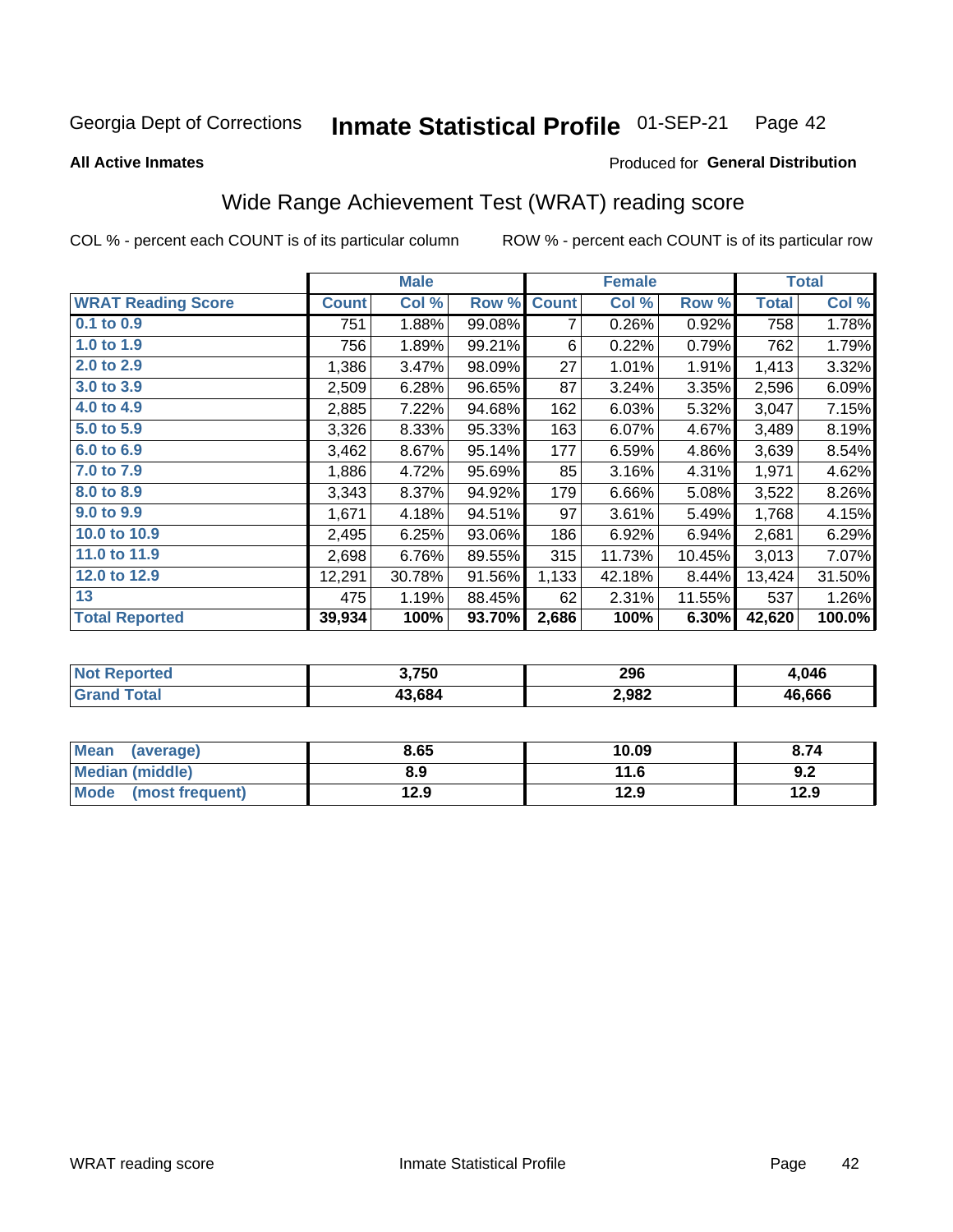### Inmate Statistical Profile 01-SEP-21 Page 43

**All Active Inmates** 

## Produced for General Distribution

# Wide Range Achievement Test (WRAT) math score

COL % - percent each COUNT is of its particular column

|                              |              | <b>Male</b> |        |              | <b>Female</b> |        |              | <b>Total</b> |
|------------------------------|--------------|-------------|--------|--------------|---------------|--------|--------------|--------------|
| <b>WRAT Mathematic Score</b> | <b>Count</b> | Col %       | Row %  | <b>Count</b> | Col %         | Row %  | <b>Total</b> | Col %        |
| $0.1$ to $0.9$               | 240          | 0.60%       | 99.59% | 1            | 0.04%         | 0.41%  | 241          | 0.57%        |
| 1.0 to 1.9                   | 478          | 1.20%       | 97.15% | 14           | 0.52%         | 2.85%  | 492          | 1.15%        |
| 2.0 to 2.9                   | 1,079        | 2.70%       | 96.17% | 43           | 1.60%         | 3.83%  | 1,122        | 2.63%        |
| 3.0 to 3.9                   | 2,876        | 7.20%       | 97.79% | 65           | 2.42%         | 2.21%  | 2,941        | 6.90%        |
| 4.0 to 4.9                   | 5,256        | 13.16%      | 93.97% | 337          | 12.54%        | 6.03%  | 5,593        | 13.12%       |
| 5.0 to 5.9                   | 6,656        | 16.66%      | 93.44% | 467          | 17.38%        | 6.56%  | 7,123        | 16.71%       |
| 6.0 to 6.9                   | 7,207        | 18.04%      | 92.53% | 582          | 21.66%        | 7.47%  | 7,789        | 18.27%       |
| 7.0 to 7.9                   | 3,197        | 8.00%       | 94.11% | 200          | 7.44%         | 5.89%  | 3,397        | 7.97%        |
| 8.0 to 8.9                   | 3,455        | 8.65%       | 91.50% | 321          | 11.95%        | 8.50%  | 3,776        | 8.86%        |
| 9.0 to 9.9                   | 2,309        | 5.78%       | 93.75% | 154          | 5.73%         | 6.25%  | 2,463        | 5.78%        |
| 10.0 to 10.9                 | 1,028        | 2.57%       | 98.94% | 11           | 0.41%         | 1.06%  | 1,039        | 2.44%        |
| 11.0 to 11.9                 | 927          | 2.32%       | 89.83% | 105          | 3.91%         | 10.17% | 1,032        | 2.42%        |
| 12.0 to 12.9                 | 5,184        | 12.98%      | 93.34% | 370          | 13.77%        | 6.66%  | 5,554        | 13.03%       |
| 13                           | 54           | 0.14%       | 76.06% | 17           | 0.63%         | 23.94% | 71           | 0.17%        |
| <b>Total Reported</b>        | 39,946       | 100%        | 93.70% | 2,687        | 100%          | 6.30%  | 42,633       | 100.0%       |

| 'Not<br><b>Reported</b> | 3,738  | 295   | 1.033  |
|-------------------------|--------|-------|--------|
| 'otal                   | 13,684 | 2,982 | 46.666 |

| <b>Mean</b><br>(average) | 7.04 | 7.47 | 7.07 |
|--------------------------|------|------|------|
| Median (middle)          | כ.ס  | 6.9  | ხ.მ  |
| Mode<br>(most frequent)  | 12.9 | 12.9 | 12.9 |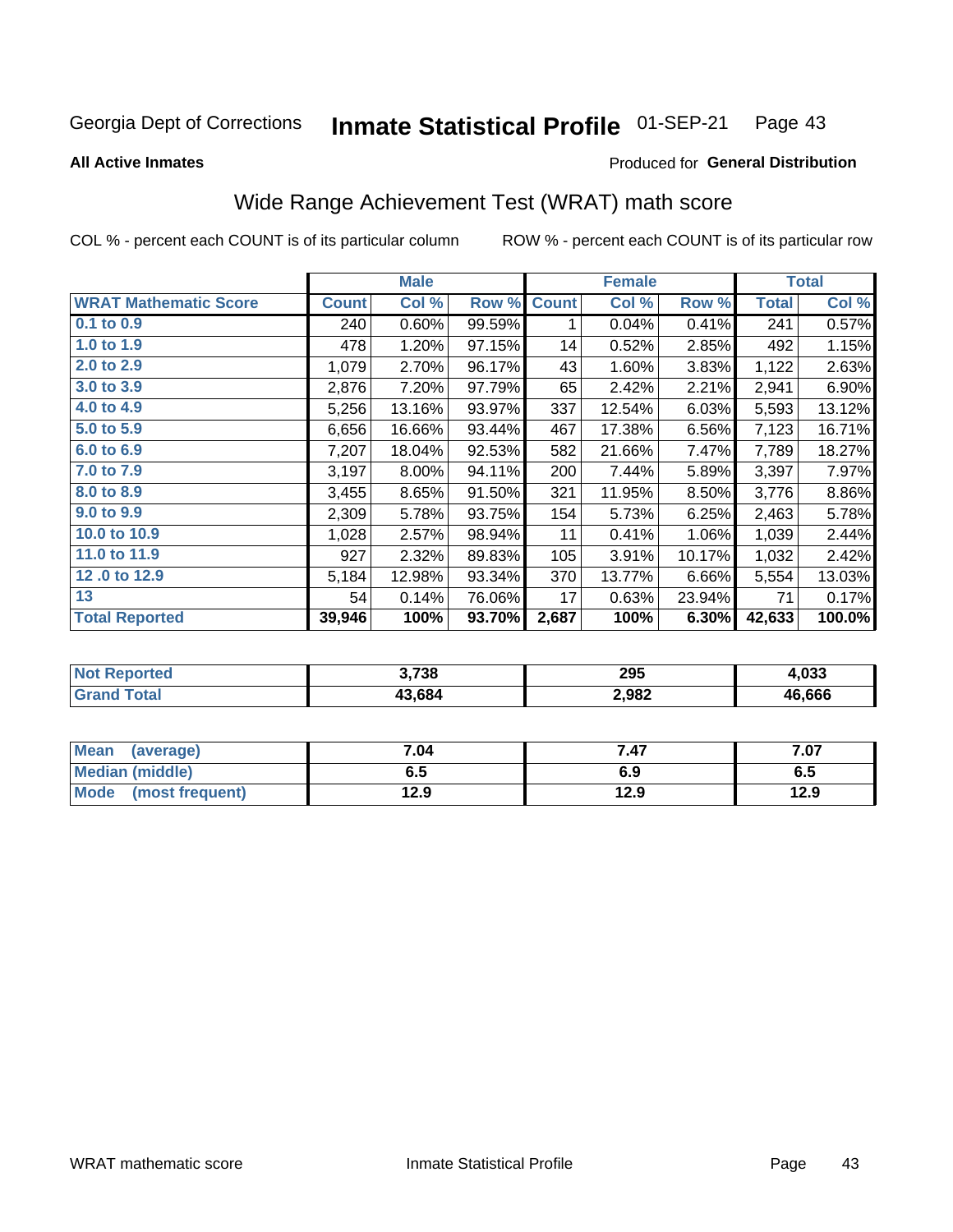### Inmate Statistical Profile 01-SEP-21 Page 44

### **All Active Inmates**

## Produced for General Distribution

# Wide Range Achievement Test (WRAT) spelling score

COL % - percent each COUNT is of its particular column

|                            |              | <b>Male</b> |        |              | <b>Female</b> |        |              | <b>Total</b> |
|----------------------------|--------------|-------------|--------|--------------|---------------|--------|--------------|--------------|
| <b>WRAT Spelling Score</b> | <b>Count</b> | Col %       | Row %  | <b>Count</b> | Col %         | Row %  | <b>Total</b> | Col %        |
| $0.1$ to $0.9$             | 801          | 2.00%       | 98.89% | 9            | 0.33%         | 1.11%  | 810          | 1.90%        |
| 1.0 to 1.9                 | 1,164        | 2.91%       | 98.98% | 12           | 0.45%         | 1.02%  | 1,176        | 2.76%        |
| 2.0 to 2.9                 | 2,272        | 5.69%       | 98.70% | 30           | 1.12%         | 1.30%  | 2,302        | 5.40%        |
| 3.0 to 3.9                 | 3,250        | 8.13%       | 98.34% | 55           | 2.05%         | 1.66%  | 3,305        | 7.75%        |
| 4.0 to 4.9                 | 2,854        | 7.14%       | 96.94% | 90           | 3.35%         | 3.06%  | 2,944        | 6.90%        |
| 5.0 to 5.9                 | 3,262        | 8.16%       | 94.94% | 174          | 6.48%         | 5.06%  | 3,436        | 8.06%        |
| 6.0 to 6.9                 | 3,734        | 9.35%       | 95.35% | 182          | 6.77%         | 4.65%  | 3,916        | 9.18%        |
| 7.0 to 7.9                 | 3,481        | 8.71%       | 94.80% | 191          | 7.11%         | 5.20%  | 3,672        | 8.61%        |
| 8.0 to 8.9                 | 3,536        | 8.85%       | 94.70% | 198          | 7.37%         | 5.30%  | 3,734        | 8.76%        |
| 9.0 to 9.9                 | 2,051        | 5.13%       | 94.39% | 122          | 4.54%         | 5.61%  | 2,173        | 5.10%        |
| 10.0 to 10.9               | 1,925        | 4.82%       | 93.22% | 140          | 5.21%         | 6.78%  | 2,065        | 4.84%        |
| 11.0 to 11.9               | 2,494        | 6.24%       | 89.84% | 282          | 10.49%        | 10.16% | 2,776        | 6.51%        |
| 12.0 to 12.9               | 8,908        | 22.30%      | 88.42% | 1,167        | 43.43%        | 11.58% | 10,075       | 23.63%       |
| 13                         | 223          | 0.56%       | 86.43% | 35           | 1.30%         | 13.57% | 258          | 0.61%        |
| <b>Total Reported</b>      | 39,955       | 100%        | 93.70% | 2,687        | 100%          | 6.30%  | 42,642       | 100.0%       |

| 'Tet.<br>NO | 3,729  | 295   | 1.024  |
|-------------|--------|-------|--------|
|             | 13.684 | 2,982 | 46.666 |

| Mean<br>(average)      | 7.83 | 10.11 | 7.97 |
|------------------------|------|-------|------|
| <b>Median (middle)</b> | .    | 11.6  | .    |
| Mode (most frequent)   | 12.9 | 12.9  | 12.9 |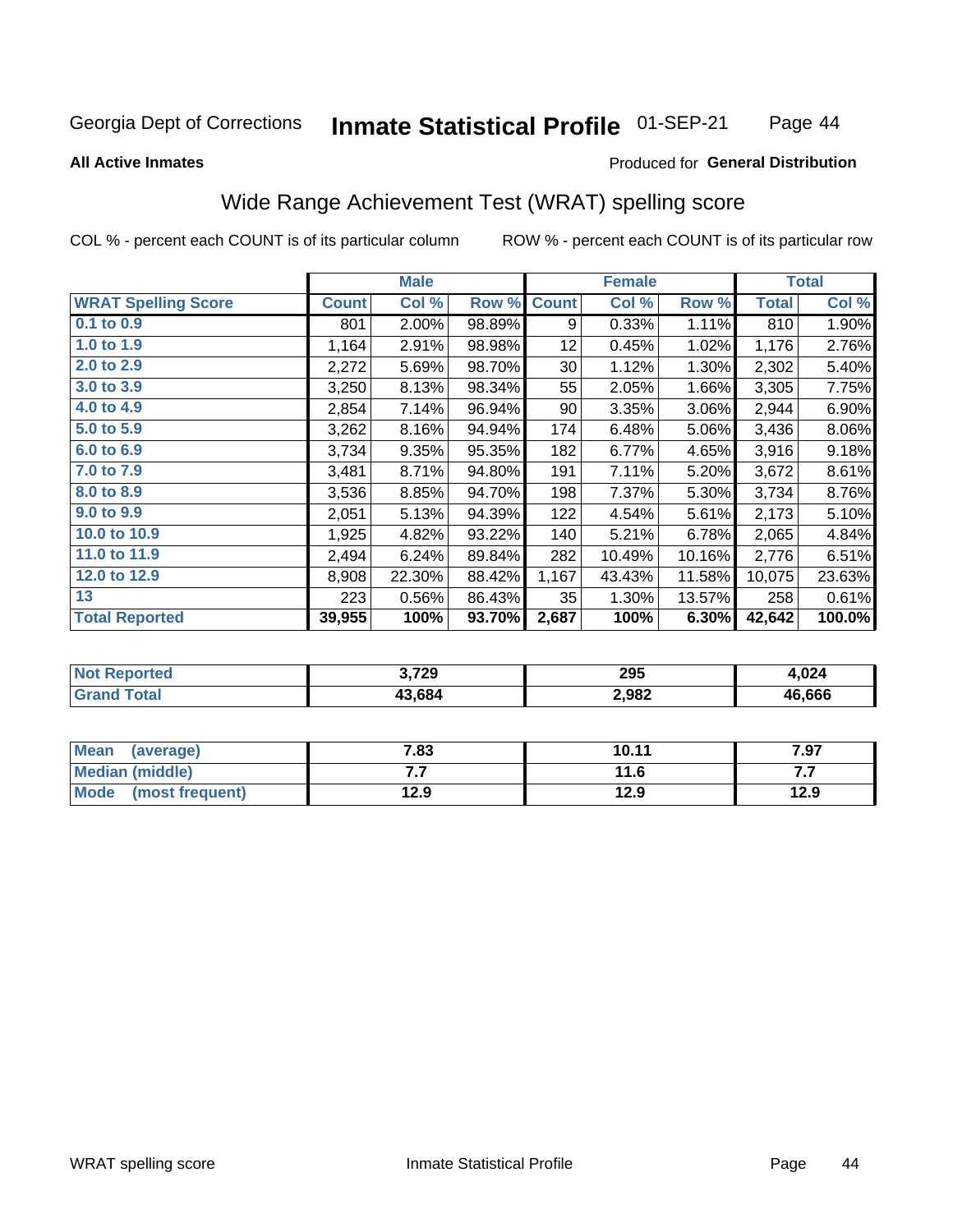### Inmate Statistical Profile 01-SEP-21 Page 45

**All Active Inmates** 

## Produced for General Distribution

# Current / last mental health treatment level

COL % - percent each COUNT is of its particular column

|                                    |              | <b>Male</b> |         |              | <b>Female</b> |        |              | <b>Total</b> |
|------------------------------------|--------------|-------------|---------|--------------|---------------|--------|--------------|--------------|
| <b>Mental Health Treatment Lev</b> | <b>Count</b> | Col %       | Row %   | <b>Count</b> | Col %         | Row %  | <b>Total</b> | Col %        |
| 1 No problem at current time       | 7,513        | 46.59%      | 92.89%  | 575          | 23.23%        | 7.11%  | 8,088        | 43.48%       |
| <b>2 Receiving outpatient</b>      | 6,930        | 42.97%      | 78.89%  | 1,854        | 74.91%        | 21.11% | 8,784        | 47.22%       |
| <b>Treatment</b>                   |              |             |         |              |               |        |              |              |
| 3 Inpatient, moderate              | 1,324        | 8.21%       | 97.35%  | 36           | 1.45%         | 2.65%  | 1,360        | 7.31%        |
| <b>Treatment</b>                   |              |             |         |              |               |        |              |              |
| 4 Inpatient, intensive             | 317          | 1.97%       | 96.94%  | 10           | 0.40%         | 3.06%  | 327          | 1.76%        |
| Treatment                          |              |             |         |              |               |        |              |              |
| 5 Undergoing crisis                | 41           | 0.25%       | 100.00% |              |               |        | 41           | 0.22%        |
| <b>stabilization</b>               |              |             |         |              |               |        |              |              |
| <b>6 Hospital for criminally</b>   |              | 0.01%       | 100.00% |              |               |        |              | 0.01%        |
| <b>Tinsane</b>                     |              |             |         |              |               |        |              |              |
| <b>Total Evaluated</b>             | 16, 126      | 100%        | 86.69%  | 2,475        | 100%          | 13.31% | 18,601       | 100%         |

| Never had MH evaluation | 27,558 | 507   | 28,065 |
|-------------------------|--------|-------|--------|
| <b>Grand Total</b>      | 43,684 | 2,982 | 46,666 |

| <b>Median (middle)</b>         | <b>Receiving outpatient</b><br>treatment | <b>Receiving outpatient</b><br>treatment | <b>Receiving</b><br>outpatient<br>treatment |  |
|--------------------------------|------------------------------------------|------------------------------------------|---------------------------------------------|--|
| <b>Mode</b><br>(most frequent) | No problem at current time               | <b>Receiving outpatient</b><br>treatment | Receiving<br>outpatient<br>treatment        |  |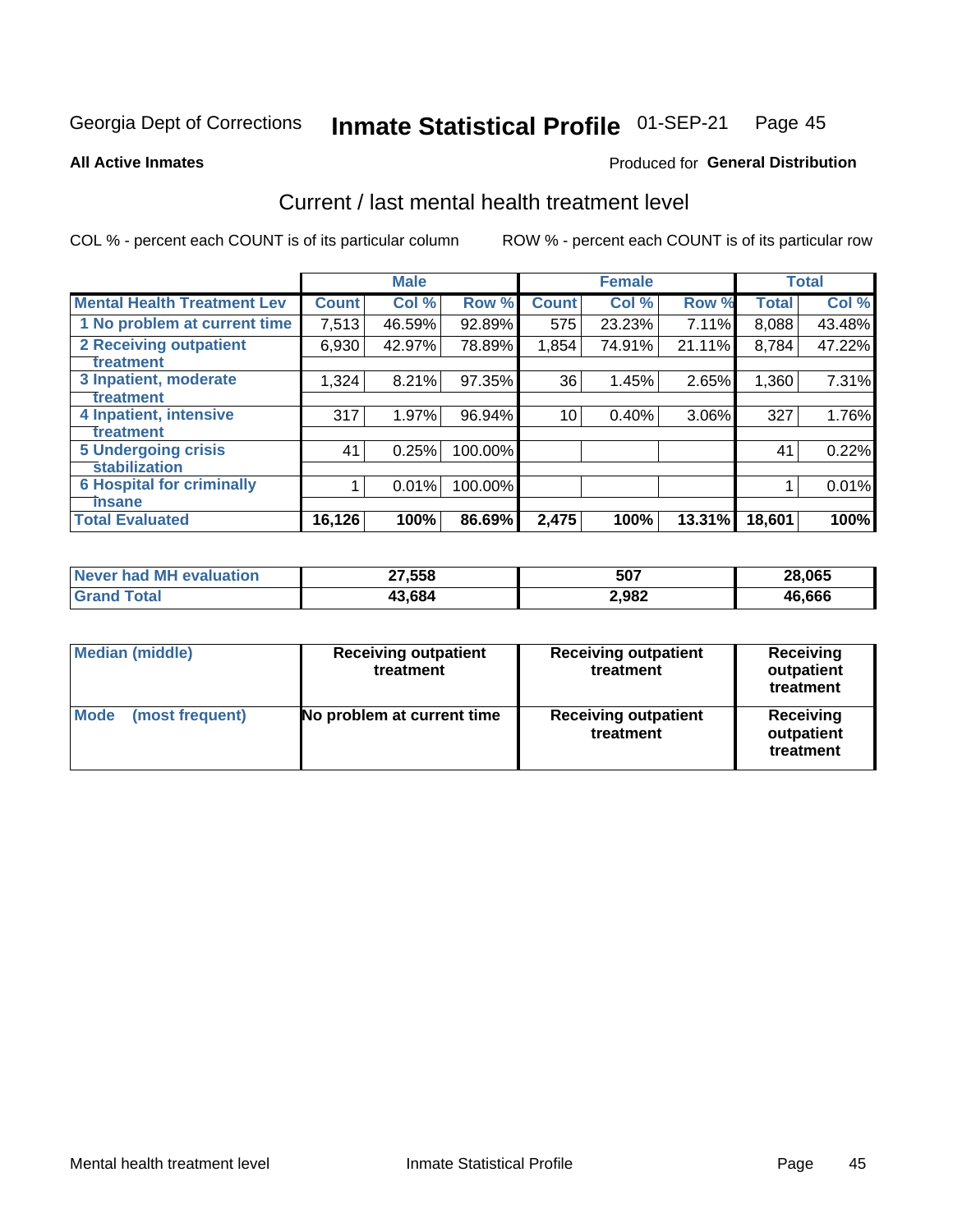## **All Active Inmates**

## Produced for General Distribution

# PULHESDWIT medical scale - 'P' overall condition ('P'hysical)

COL % - percent each COUNT is of its particular column

|                                        | <b>Male</b> |        |                  |                           |        |               | <b>Total</b>              |
|----------------------------------------|-------------|--------|------------------|---------------------------|--------|---------------|---------------------------|
| <b>Count</b>                           | Col %       |        | <b>Count</b>     | Col %                     | Row %  | <b>Total</b>  | Col %                     |
| 28,764                                 | 73.09%      | 94.18% | 1,777            | 67.23%                    | 5.82%  | 30,541        | 72.72%                    |
| 9,794                                  | 24.89%      |        | 787              | 29.78%                    | 7.44%  | 10,581        | 25.19%                    |
|                                        |             |        |                  |                           |        |               |                           |
| 728                                    | 1.85%       |        | 61               | 2.31%                     |        | 789           | 1.88%                     |
|                                        |             |        |                  |                           |        |               |                           |
| 4 Significant problems requiring<br>64 | 0.16%       |        |                  | 0.26%                     |        | 71            | 0.17%                     |
|                                        |             |        |                  |                           |        |               |                           |
| 4                                      | 0.01%       |        |                  | 0.04%                     | 20.00% | 5             | 0.01%                     |
|                                        |             |        |                  |                           |        |               |                           |
|                                        |             |        | 10               | 0.38%                     |        | 10            | 0.02%                     |
| 39,354                                 | 100%        | 93.71% | 2,643            | 100%                      | 6.29%  | 41,997        | 100%                      |
|                                        |             |        | 92.56%<br>90.14% | Row %<br>92.27%<br>80.00% |        | <b>Female</b> | 7.73%<br>9.86%<br>100.00% |

| тес | . 220<br>1.JJU | 339   | ,669   |
|-----|----------------|-------|--------|
|     | 200            | 2,982 | 46.666 |

| Mode | (most frequent) | 1 No medical illness | 1 No medical illness | 1 No medical<br>illness |
|------|-----------------|----------------------|----------------------|-------------------------|
|------|-----------------|----------------------|----------------------|-------------------------|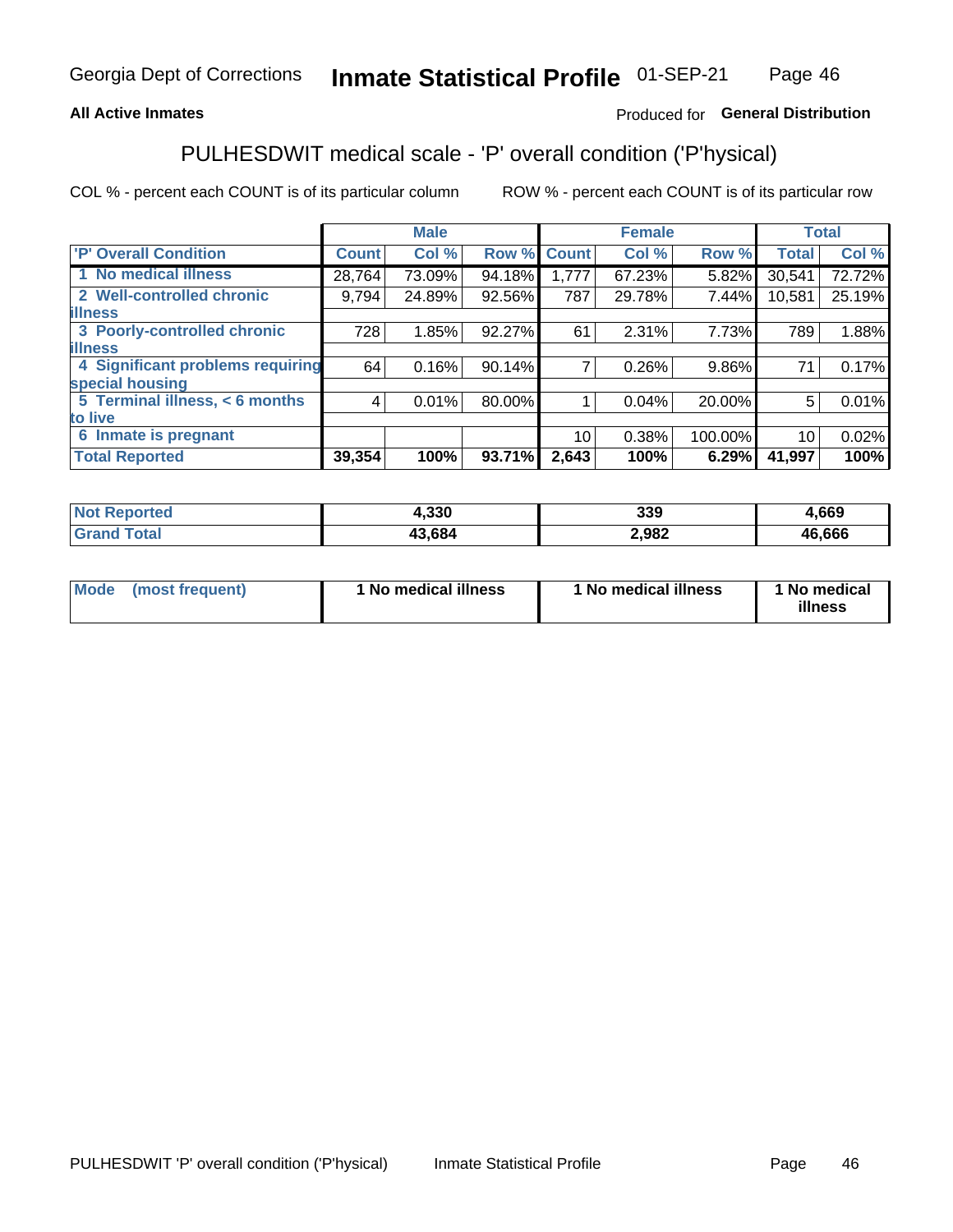## **All Active Inmates**

## Produced for General Distribution

# PULHESDWIT medical scale - 'U' upper body

COL % - percent each COUNT is of its particular column

|                              |              | <b>Male</b> |         |              | <b>Female</b> |        |              | <b>Total</b> |
|------------------------------|--------------|-------------|---------|--------------|---------------|--------|--------------|--------------|
| <b>U' Upper Body</b>         | <b>Count</b> | Col %       | Row %   | <b>Count</b> | Col %         | Row %  | <b>Total</b> | Col %        |
| 1 Upper bones, joints,       | 37,386       | 95.58%      | 93.70%  | 2,514        | 95.12%        | 6.30%  | 39,900       | 95.55%       |
| muscles all OK               |              |             |         |              |               |        |              |              |
| 2 One or both arms minimally | 1,526        | 3.90%       | 93.62%  | 104          | 3.93%         | 6.38%  | 1,630        | 3.90%        |
| limited                      |              |             |         |              |               |        |              |              |
| 3 One or both arms           | 173          | 0.44%       | 88.72%  | 22           | 0.83%         | 11.28% | 195          | 0.47%        |
| <b>moderately limited</b>    |              |             |         |              |               |        |              |              |
| 4 One arm disabled,          | 28           | 0.07%       | 90.32%  | 3            | 0.11%         | 9.68%  | 31           | 0.07%        |
| paralyzed, or amputated      |              |             |         |              |               |        |              |              |
| 5 Both arms disabled,        |              | 0.01%       | 100.00% |              |               |        |              | 0.01%        |
| paralyzed, or amputated      |              |             |         |              |               |        |              |              |
| <b>Total Reported</b>        | 39,114       | 100%        | 93.67%  | 2,643        | 100%          | 6.33%  | 41,757       | 100%         |

| <b>Not Reported</b> | 4,570  | 339   | 4,909  |
|---------------------|--------|-------|--------|
| Total<br>' Grand    | 43,684 | 2,982 | 46,666 |

|  | Mode (most frequent) | 1 Upper bones, joints,<br>muscles all OK | 1 Upper bones, joints,<br>muscles all OK | 1 Upper bones,<br>ljoints, muscles all<br>ΟK |
|--|----------------------|------------------------------------------|------------------------------------------|----------------------------------------------|
|--|----------------------|------------------------------------------|------------------------------------------|----------------------------------------------|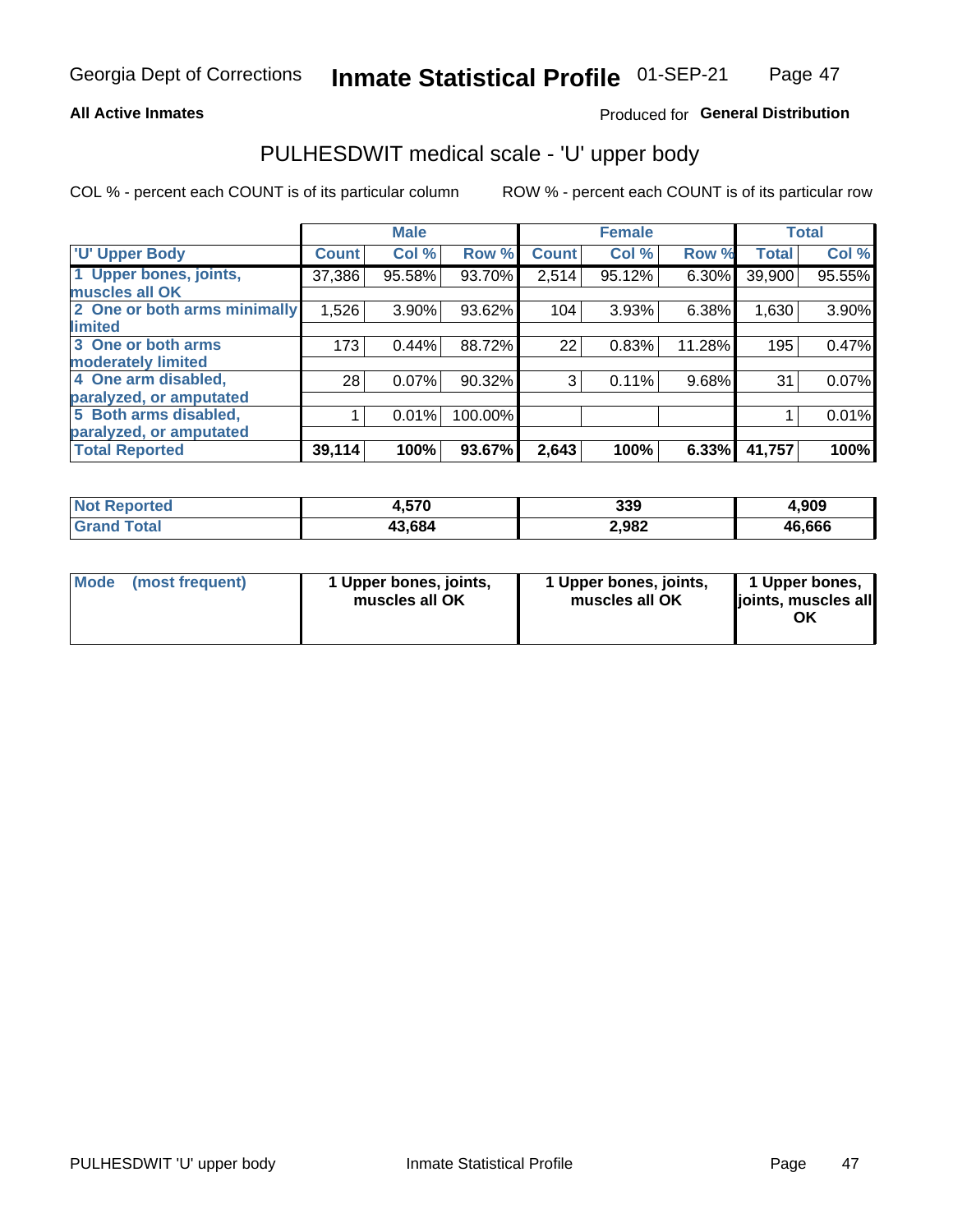## **All Active Inmates**

## Produced for General Distribution

## PULHESDWIT medical scale - 'L' lower body

COL % - percent each COUNT is of its particular column

|                                |              | <b>Male</b> |         |              | <b>Female</b> |       |              | <b>Total</b> |
|--------------------------------|--------------|-------------|---------|--------------|---------------|-------|--------------|--------------|
| 'L' Lower Body                 | <b>Count</b> | Col %       | Row %   | <b>Count</b> | Col %         | Row % | <b>Total</b> | Col %        |
| 1 Lower bones, joints,         | 35,468       | 90.68%      | 93.63%  | 2,414        | 91.37%        | 6.37% | 37,882       | 90.72%       |
| muscles all OK                 |              |             |         |              |               |       |              |              |
| 2 One or both legs minimally   | 3,020        | 7.72%       | 94.05%  | 191          | 7.23%         | 5.95% | 3,211        | 7.69%        |
| limited                        |              |             |         |              |               |       |              |              |
| 3 One or both legs             | 519          | 1.33%       | 94.36%  | 31           | 1.17%         | 5.64% | 550          | 1.32%        |
| moderately limited             |              |             |         |              |               |       |              |              |
| 4 One leg disabled, paralyzed, | 90           | 0.23%       | 93.75%  | 6            | 0.23%         | 6.25% | 96           | 0.23%        |
| or amputated                   |              |             |         |              |               |       |              |              |
| 5 Both legs disabled,          | 17           | 0.04%       | 100.00% |              |               |       | 17           | 0.04%        |
| paralyzed, or amputated        |              |             |         |              |               |       |              |              |
| <b>Total Reported</b>          | 39,114       | 100%        | 93.67%  | 2,642        | 100%          | 6.33% | 41,756       | 100%         |

| <b>Not Reported</b> | 4,570  | 340   | 4,910  |
|---------------------|--------|-------|--------|
| Total<br>' Grand    | 43,684 | 2,982 | 46,666 |

| Mode (most frequent) | 1 Lower bones, joints,<br>muscles all OK | 1 Lower bones, joints,<br>muscles all OK | 1 Lower bones,<br>joints, muscles all<br>ΟK |
|----------------------|------------------------------------------|------------------------------------------|---------------------------------------------|
|----------------------|------------------------------------------|------------------------------------------|---------------------------------------------|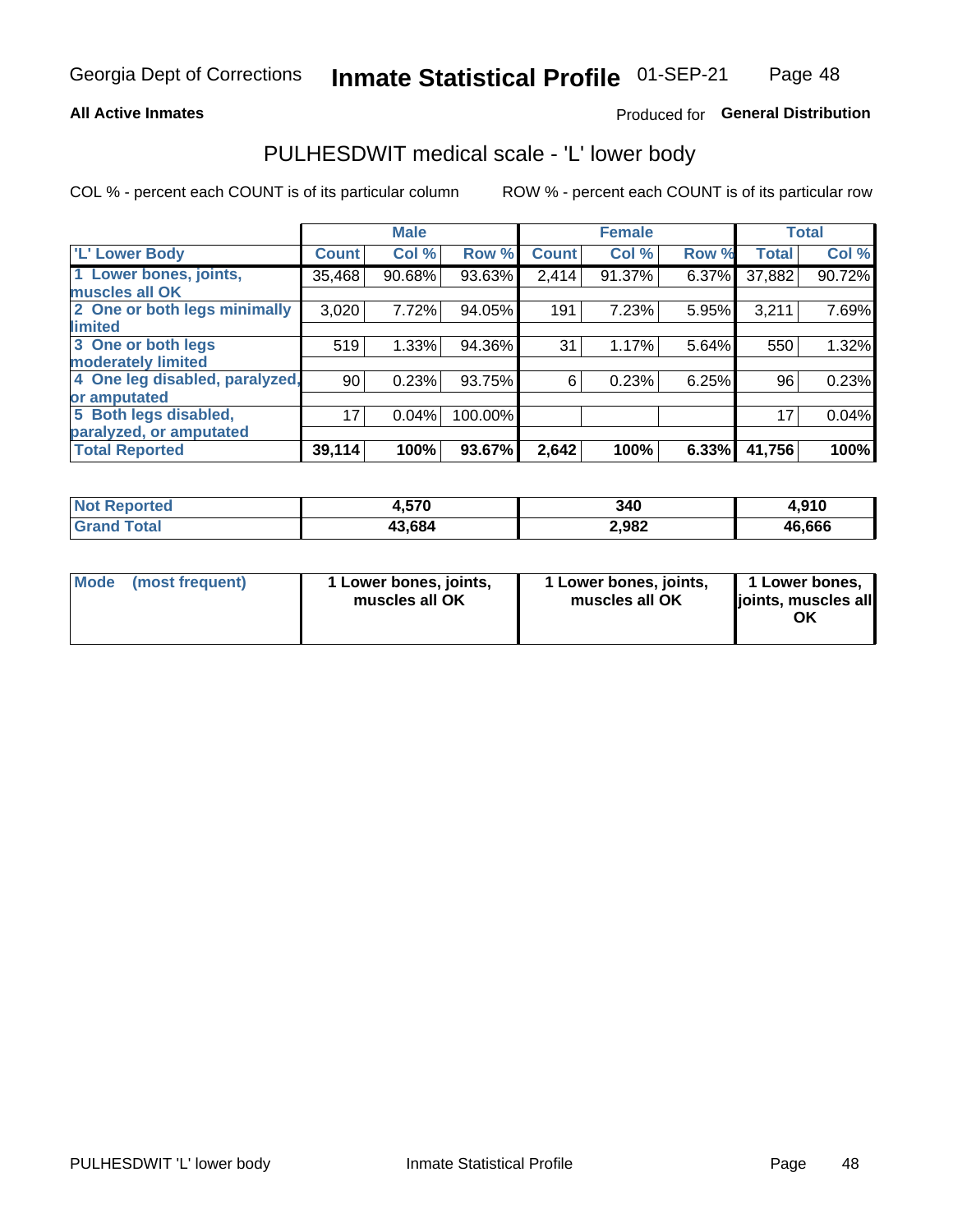## **All Active Inmates**

## Produced for General Distribution

## PULHESDWIT medical scale - 'H' hearing

COL % - percent each COUNT is of its particular column

|                                |                 | <b>Male</b> |             |       | <b>Female</b> |       | <b>Total</b> |        |
|--------------------------------|-----------------|-------------|-------------|-------|---------------|-------|--------------|--------|
| <b>'H' Hearing</b>             | <b>Count</b>    | Col %       | Row % Count |       | Col %         | Row % | <b>Total</b> | Col %  |
| 1 Normal hearing both ears     | 38,494          | 98.50%      | 93.67%      | 2,600 | 98.45%        | 6.33% | 41,094       | 98.49% |
| 2 Some loss in one ear with    | 449             | 1.15%       | 92.58%      | 36    | 1.36%         | 7.42% | 485          | 1.16%  |
| other OK, or mild loss in both |                 |             |             |       |               |       |              |        |
| 3 Total loss in one ear with   | 92 <sub>1</sub> | 0.24%       | 96.84%      | 3     | 0.11%         | 3.16% | 95           | 0.23%  |
| mild loss in other             |                 |             |             |       |               |       |              |        |
| 4 Severe loss in both ears     | 27              | 0.07%       | 93.10%      | 2     | 0.08%         | 6.90% | 29           | 0.07%  |
| 5 Total loss in both ears,     | 19              | 0.05%       | 100.00%     |       |               |       | 19           | 0.05%  |
| requiring special housing      |                 |             |             |       |               |       |              |        |
| <b>Total Reported</b>          | 39,081          | 100%        | 93.67%      | 2,641 | 100%          | 6.33% | 41,722       | 100%   |

| morted       | co2<br>טט, | эл.   | .944   |
|--------------|------------|-------|--------|
| <b>Total</b> | 43.684     | 2,982 | 46,666 |

| Mode (most frequent) | 1 Normal hearing both ears 1 Normal hearing both ears 1 Normal hearing |           |
|----------------------|------------------------------------------------------------------------|-----------|
|                      |                                                                        | both ears |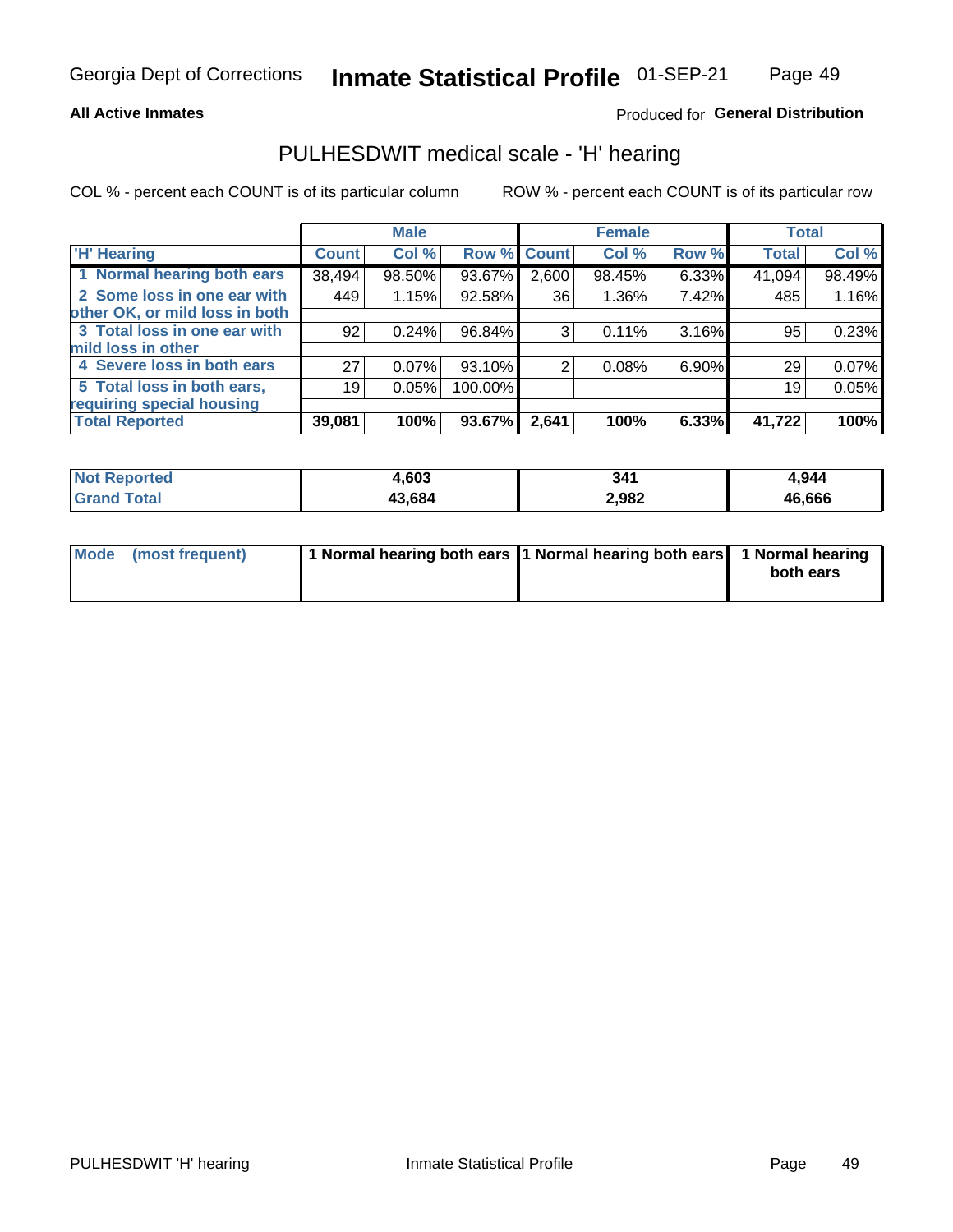## **All Active Inmates**

## Produced for General Distribution

## PULHESDWIT medical scale - 'E' vision

COL % - percent each COUNT is of its particular column

|                                 |              | <b>Male</b> |        |              | <b>Female</b> |        |              | <b>Total</b> |
|---------------------------------|--------------|-------------|--------|--------------|---------------|--------|--------------|--------------|
| 'E' Vision                      | <b>Count</b> | Col %       | Row %  | <b>Count</b> | Col %         | Row %  | <b>Total</b> | Col %        |
| 1 Correctable to 20/40 in both  | 29,590       | 76.25%      | 95.75% | 1,312        | 49.85%        | 4.25%  | 30,902       | 74.57%       |
| eyes                            |              |             |        |              |               |        |              |              |
| 2 Correctable to 20/70 in one   | 8,108        | 20.89%      | 88.62% | 1,041        | 39.55%        | 11.38% | 9,149        | 22.08%       |
| eye, may be blind in other      |              |             |        |              |               |        |              |              |
| 3 Correctable to 20/200 in one  | 947          | 2.44%       | 80.46% | 230          | 8.74%         | 19.54% | 1,177        | 2.84%        |
| eye, may be blind in other      |              |             |        |              |               |        |              |              |
| 4 One eye not correctable to    | 143          | 0.37%       | 74.87% | 48           | 1.82%         | 25.13% | 191          | 0.46%        |
| 20/200, other may be blind      |              |             |        |              |               |        |              |              |
| 5 Blind in both eyes, requiring | 19           | 0.05%       | 95.00% |              | 0.04%         | 5.00%  | 20           | 0.05%        |
| special housing                 |              |             |        |              |               |        |              |              |
| <b>Total Reported</b>           | 38,807       | 100%        | 93.65% | 2,632        | 100%          | 6.35%  | 41,439       | 100%         |

| Reported<br><b>Not</b>  | - 077  | 350   | 5,227  |
|-------------------------|--------|-------|--------|
| $T$ otal $\blacksquare$ | 43,684 | 2,982 | 46,666 |

| Mode (most frequent) | 1 Correctable to 20/40 in both<br>eves | 1 Correctable to 20/40 in   1 Correctable to  <br>both eyes | 20/40 in both eyes |
|----------------------|----------------------------------------|-------------------------------------------------------------|--------------------|
|                      |                                        |                                                             |                    |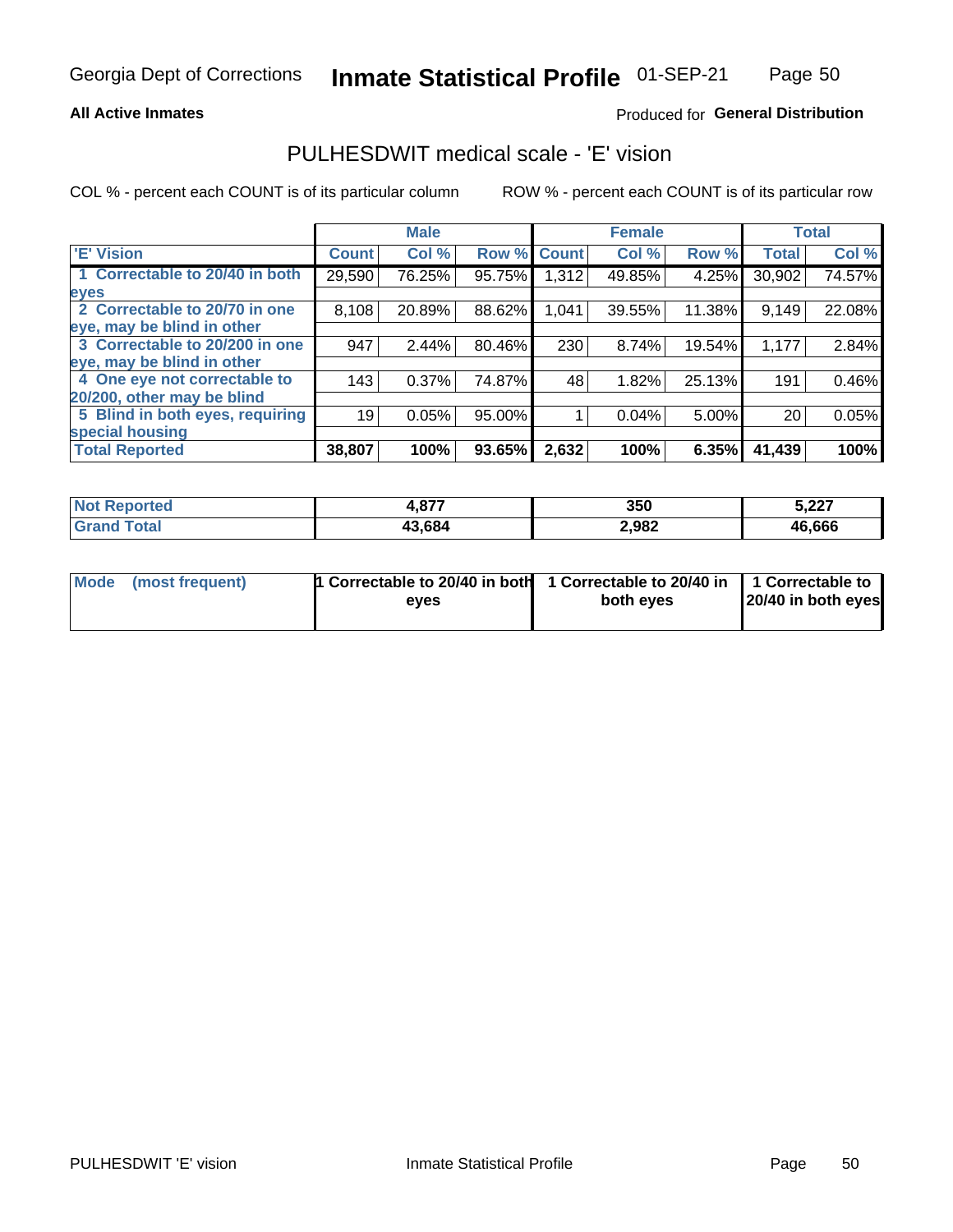## **All Active Inmates**

## Produced for General Distribution

# PULHESDWIT medical scale - 'S' pSychiatric

COL % - percent each COUNT is of its particular column

|                                        |              | <b>Male</b> |         |              | <b>Female</b> |        |              | <b>Total</b> |
|----------------------------------------|--------------|-------------|---------|--------------|---------------|--------|--------------|--------------|
| 'S' pSychiatric                        | <b>Count</b> | Col %       | Row %   | <b>Count</b> | Col %         | Row %  | <b>Total</b> | Col %        |
| 1 No impairment or disorders           | 34,003       | 89.16%      | 97.51%  | 868          | 34.47%        | 2.49%  | 34,871       | 85.77%       |
| 2 Stable, or in remission, or          | 3,434        | $9.00\%$    | 67.80%  | 1,631        | 64.77%        | 32.20% | 5,065        | 12.46%       |
| mild impairment or retardation         |              |             |         |              |               |        |              |              |
| 3 Requires moderate inpatient          | 557          | $1.46\%$    | 97.55%  | 14           | $0.56\%$      | 2.45%  | 571          | 1.40%        |
| treatment                              |              |             |         |              |               |        |              |              |
| 4 Requires intensive inpatient         | 137          | $0.36\%$    | 96.48%  | 5            | 0.20%         | 3.52%  | 142          | 0.35%        |
| treatment                              |              |             |         |              |               |        |              |              |
| <b>5 Requires Crisis Stabilization</b> | 6            | 0.02%       | 100.00% |              |               |        | 6            | 0.01%        |
| Unit (CSU) inpatient care              |              |             |         |              |               |        |              |              |
| <b>6 Severe disorders require</b>      |              | 0.01%       | 100.00% |              |               |        |              | 0.01%        |
| psychiatric hospitalization            |              |             |         |              |               |        |              |              |
| <b>Total Reported</b>                  | 38,138       | 100%        | 93.81%  | 2,518        | 100%          | 6.19%  | 40,656       | 100%         |

| <b>Not Reported</b>   | 5.546  | 464   | 6,010  |
|-----------------------|--------|-------|--------|
| <b>Total</b><br>Grand | 43,684 | 2,982 | 46,666 |

| Mode | (most frequent) | <b>1 No impairment or disorders</b> 2 Stable, or in remission, 1 No impairment or |                       |           |
|------|-----------------|-----------------------------------------------------------------------------------|-----------------------|-----------|
|      |                 |                                                                                   | or mild impairment or | disorders |
|      |                 |                                                                                   | retardation           |           |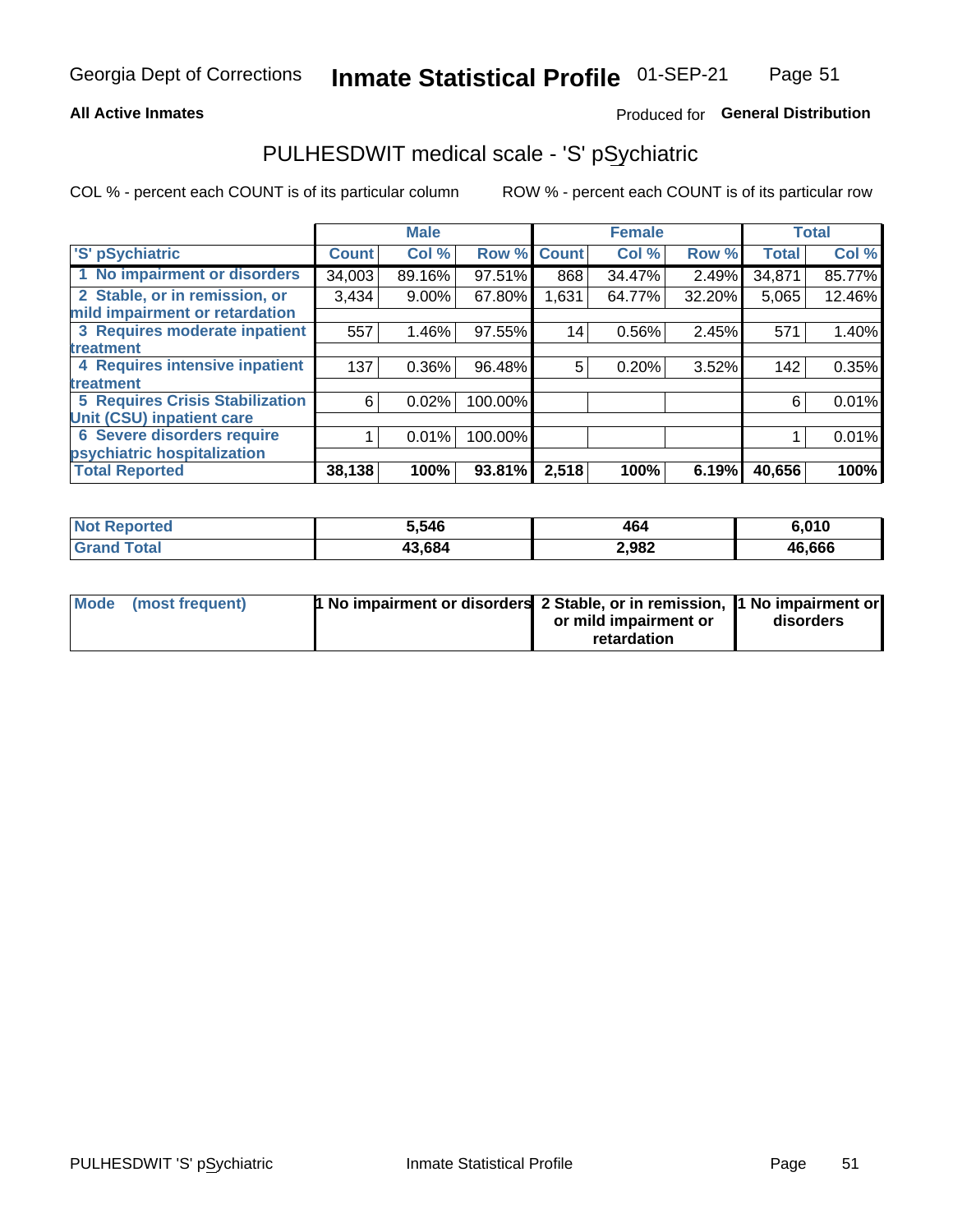## **All Active Inmates**

## Produced for General Distribution

# PULHESDWIT medical scale - 'D' dental

COL % - percent each COUNT is of its particular column

|                                 |                 | <b>Male</b> |           |              | <b>Female</b> |          |              | <b>Total</b> |
|---------------------------------|-----------------|-------------|-----------|--------------|---------------|----------|--------------|--------------|
| <b>D'</b> Dental                | <b>Count</b>    | Col %       | Row %     | <b>Count</b> | Col %         | Row %    | <b>Total</b> | Col %        |
| 1 Minimal routine dental health | 22,178          | 60.71%      | 90.86%    | 2,230        | 88.00%        | $9.14\%$ | 24,408       | $62.48\%$    |
| <b>needs</b>                    |                 |             |           |              |               |          |              |              |
| 2 Moderate cavities and/or gum  | 12,527          | 34.29%      | 98.17%    | 234          | 9.23%         | 1.83%    | 12,761       | 32.66%       |
| disease                         |                 |             |           |              |               |          |              |              |
| 3 Extensive gum disease         | 1,809           | 4.95%       | 96.33%    | 69           | 2.72%         | 3.67%    | 1,878        | 4.81%        |
| and/or widespread decay         |                 |             |           |              |               |          |              |              |
| 4 Urgent need for dental        | 20 <sub>1</sub> | 0.05%       | $95.24\%$ |              | 0.04%         | 4.76%    | 21           | 0.05%        |
| <b>services</b>                 |                 |             |           |              |               |          |              |              |
| <b>Total Reported</b>           | 36,534          | 100%        | 93.51%    | 2,534        | 100%          | 6.49%    | 39,068       | 100%         |

| Reported<br>NO. | ,150   | 448   | 7,598  |
|-----------------|--------|-------|--------|
| 'otal           | 13,684 | 2,982 | 46.666 |

| <b>Mode</b> | (most frequent) | <b>Minimal routine dental</b><br>health needs | 1 Minimal routine dental   1 Minimal routine  <br>health needs | dental health<br>needs |
|-------------|-----------------|-----------------------------------------------|----------------------------------------------------------------|------------------------|
|-------------|-----------------|-----------------------------------------------|----------------------------------------------------------------|------------------------|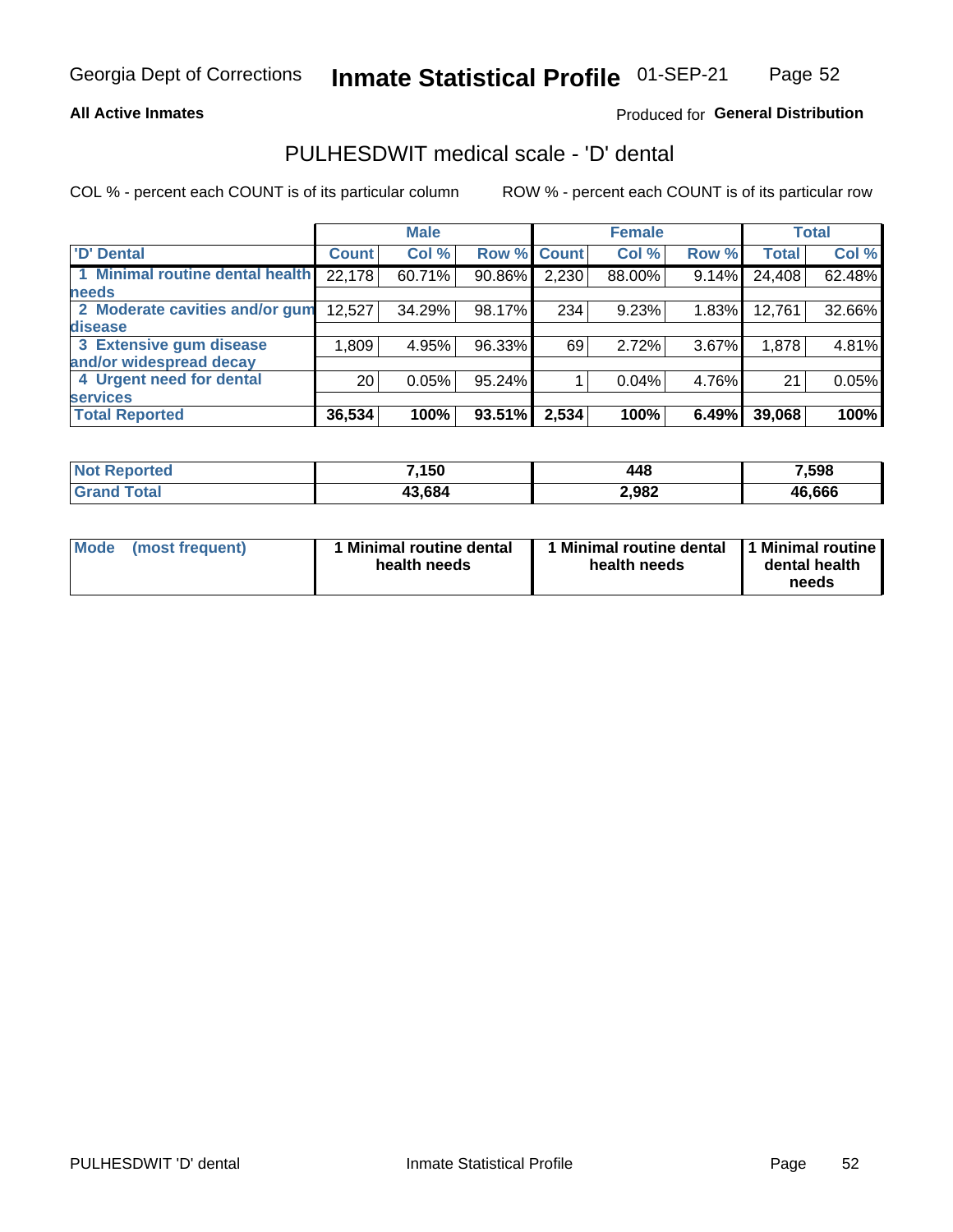## **All Active Inmates**

## Produced for General Distribution

## PULHESDWIT medical scale - 'W' work ability

COL % - percent each COUNT is of its particular column

|                                 |              | <b>Male</b> |        |             | <b>Female</b> |       |              | <b>Total</b> |
|---------------------------------|--------------|-------------|--------|-------------|---------------|-------|--------------|--------------|
| <b>W' work ability</b>          | <b>Count</b> | Col %       |        | Row % Count | Col %         | Row % | <b>Total</b> | Col %        |
| 1 Unrestricted work or activity | 33,312       | 85.21%      | 93.57% | 2,290       | 86.64%        | 6.43% | 35,602       | 85.30%       |
| 2 Minor restrictions on type of | 4,590        | 11.74%      | 94.10% | 288         | 10.90%        | 5.90% | 4,878        | 11.69%       |
| <b>work</b>                     |              |             |        |             |               |       |              |              |
| 3 Moderate restrictions on type | 824          | 2.11%       | 95.48% | 39          | 1.48%         | 4.52% | 863          | 2.07%        |
| lof work                        |              |             |        |             |               |       |              |              |
| 4 Major restrictions on type of | 271          | 0.69%       | 94.10% | 17          | 0.64%         | 5.90% | 288          | 0.69%        |
| <b>work</b>                     |              |             |        |             |               |       |              |              |
| 5 Cannot work under any         | 99           | 0.25%       | 91.67% | 9           | 0.34%         | 8.33% | 108          | 0.26%        |
| <b>circumstances</b>            |              |             |        |             |               |       |              |              |
| <b>Total Reported</b>           | 39,096       | 100%        | 93.67% | 2,643       | 100%          | 6.33% | 41,739       | 100.0%       |

| <b>Not Reported</b>   | 4,588  | 339   | 4,927  |
|-----------------------|--------|-------|--------|
| <b>Total</b><br>Grand | 43,684 | 2,982 | 46,666 |

| Mode (most frequent) | 1 Unrestricted work or | 1 Unrestricted work or | 1 Unrestricted   |
|----------------------|------------------------|------------------------|------------------|
|                      | activity               | activity               | work or activity |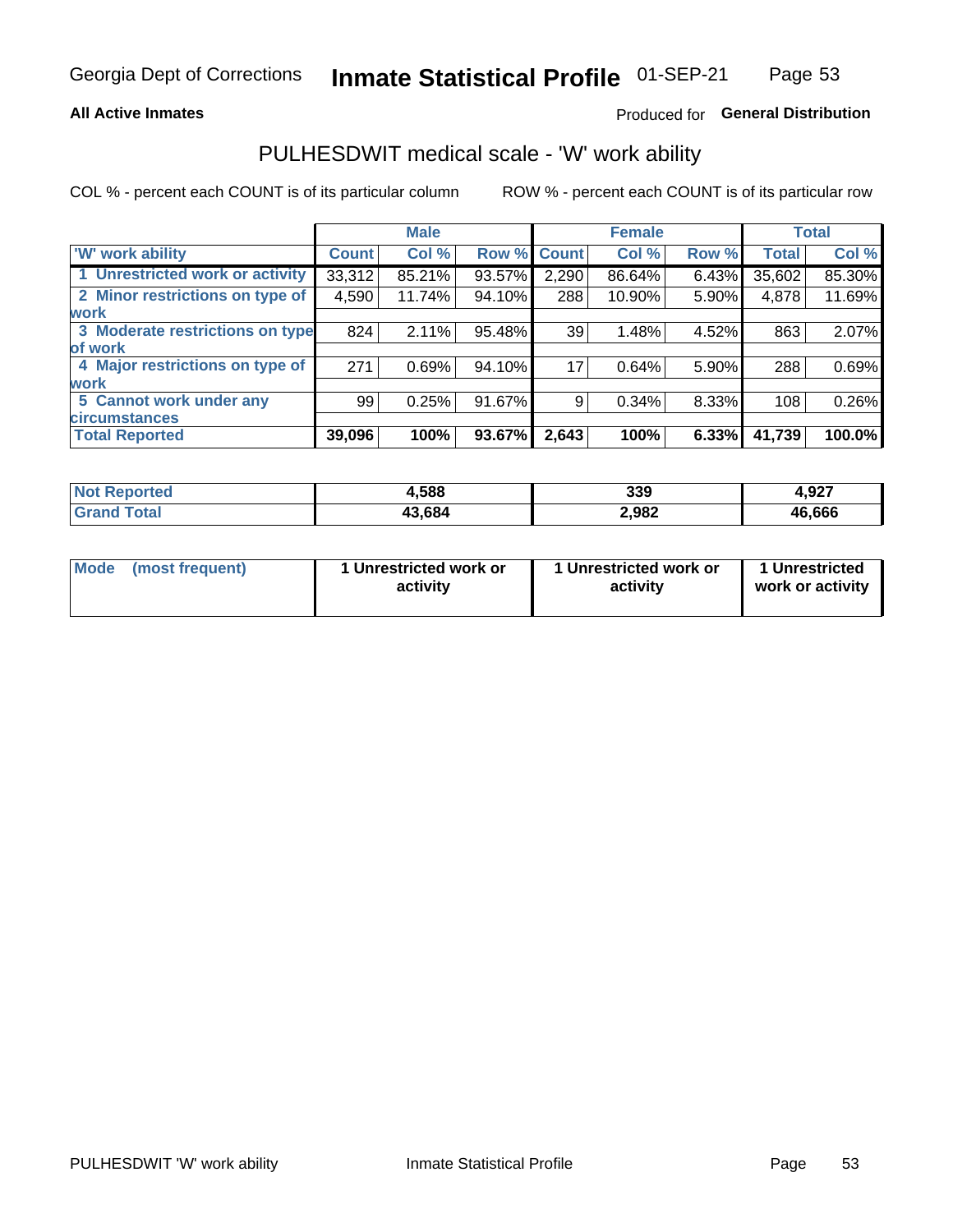## **All Active Inmates**

## Produced for General Distribution

# PULHESDWIT medical scale - 'I' impairment

COL % - percent each COUNT is of its particular column

|                                                              |              | <b>Male</b> |        |                    | <b>Female</b> |       |              | <b>Total</b> |
|--------------------------------------------------------------|--------------|-------------|--------|--------------------|---------------|-------|--------------|--------------|
| <b>T' Impairment</b>                                         | <b>Count</b> | Col %       |        | <b>Row % Count</b> | Col %         | Row % | <b>Total</b> | Col %        |
| 1 No impairments or<br>disabilities                          | 38,699       | 98.99%      | 93.65% | 2,625              | 99.36%        | 6.35% | 41,324       | 99.02%       |
| 2 Wheelchair-bound but<br>otherwise OK                       | 225          | 0.58%       | 96.98% | 7                  | 0.26%         | 3.02% | 232          | 0.56%        |
| <b>3 Needs low-level Assisted</b><br>Living (level I)        | 52           | 0.13%       | 98.11% |                    | 0.04%         | 1.89% | 53           | 0.13%        |
| 4 Needs moderate Assisted<br>Living (level II)               | 26           | 0.07%       | 96.30% |                    | 0.04%         | 3.70% | 27           | $0.06\%$     |
| <b>5 Needs maximal Assisted</b><br><b>Living (level III)</b> | 91           | 0.23%       | 91.92% | 8                  | 0.30%         | 8.08% | 99           | 0.24%        |
| <b>Total Reported</b>                                        | 39,093       | 100%        | 93.67% | 2,642              | 100%          | 6.33% | 41,735       | $100.0\%$    |

| Not I<br>Reported | 4,591  | 340   | 4,931  |
|-------------------|--------|-------|--------|
| Гоtal             | 43.684 | 2,982 | 46,666 |

| Mode | (most frequent) | 1 No impairments or<br>disabilities | 1 No impairments or<br>disabilities | 1 No impairments<br>or disabilities |
|------|-----------------|-------------------------------------|-------------------------------------|-------------------------------------|
|------|-----------------|-------------------------------------|-------------------------------------|-------------------------------------|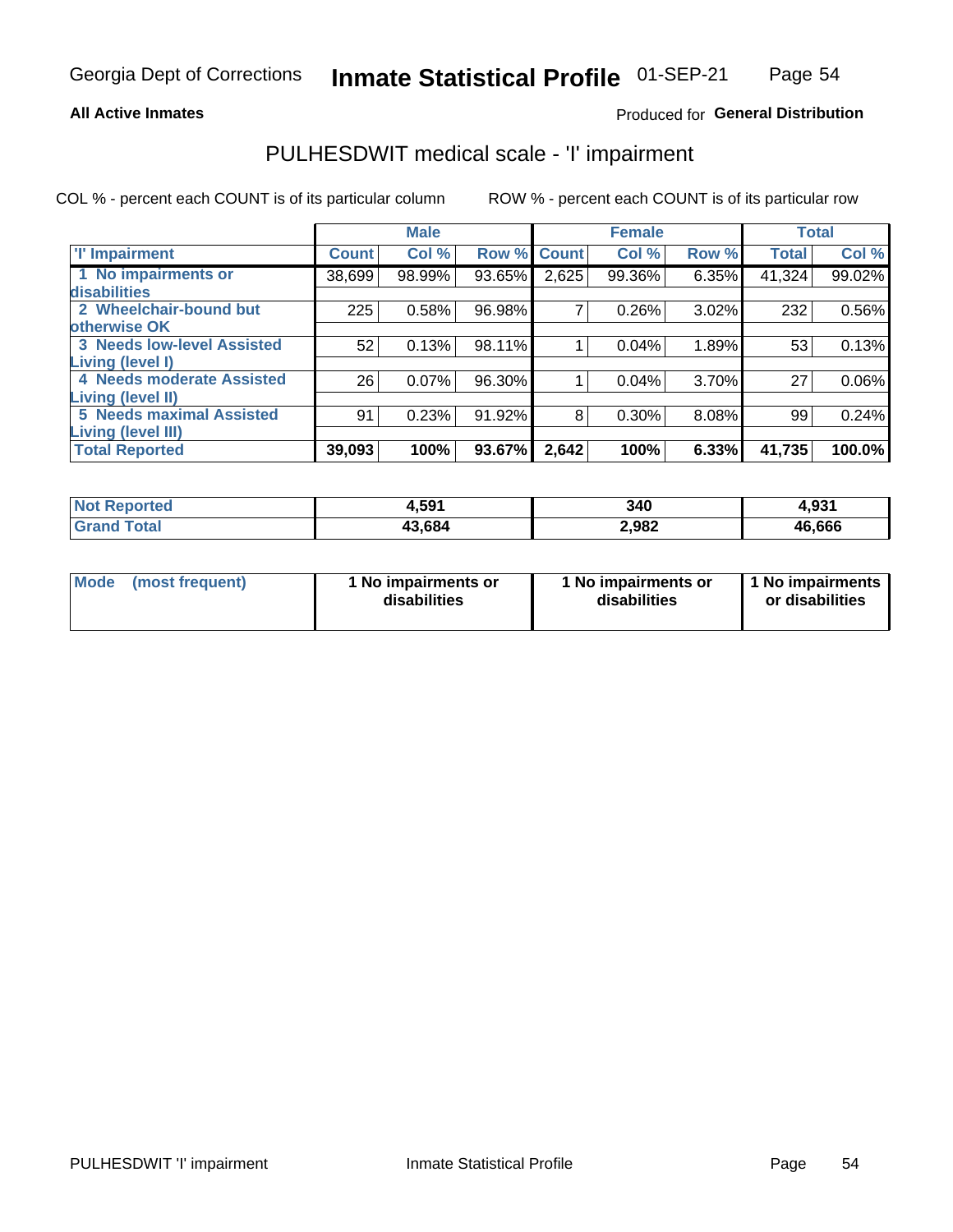## **All Active Inmates**

## Produced fo General Distribution

# PULHESDWIT medical scale - 'T' transportability

COL % - percent each COUNT is of its particular column

|                              |              | <b>Male</b> |        |                | <b>Female</b> |        |              | <b>Total</b> |
|------------------------------|--------------|-------------|--------|----------------|---------------|--------|--------------|--------------|
| <b>T' Transportability</b>   | <b>Count</b> | Col %       | Row %  | <b>Count</b>   | Col %         | Row %  | <b>Total</b> | Col %        |
| 1 Can be transported in any  | 39,031       | 99.17%      | 93.70% | 2,623          | 99.51%        | 6.30%  | 41,654       | 99.19%       |
| ordinary approved vehicle    |              |             |        |                |               |        |              |              |
| 2 Wheelchair-bound, not      | 88           | 0.22%       | 98.88% |                | 0.04%         | 1.12%  | 89           | 0.21%        |
| needing special vehicle      |              |             |        |                |               |        |              |              |
| 3 Wheelchair-bound, requires | 24           | 0.06%       | 92.31% | $\overline{2}$ | 0.08%         | 7.69%  | 26           | $0.06\%$     |
| special vehicle              |              |             |        |                |               |        |              |              |
| 4 Needs specially-equipped   | 4            | 0.01%       | 66.67% | 2              | 0.08%         | 33.33% | 6            | 0.01%        |
| medical vehicle              |              |             |        |                |               |        |              |              |
| <b>5 Requires ambulance</b>  | 211          | 0.54%       | 96.35% | 8              | 0.30%         | 3.65%  | 219          | 0.52%        |
| transport                    |              |             |        |                |               |        |              |              |
| <b>Total Reported</b>        | 39,358       | 100%        | 93.72% | 2,636          | 100%          | 6.28%  | 41,994       | 100%         |

| eported     | 1,326  | 346   | 1,672  |
|-------------|--------|-------|--------|
| <b>otal</b> | 43.684 | 2,982 | 46,666 |

|  | Mode (most frequent) | 1 Can be transported in any 1 Can be transported in any<br>ordinary approved vehicle   ordinary approved vehicle   transported in any |  | 1 Can be<br>  ordinary approved  <br>vehicle |
|--|----------------------|---------------------------------------------------------------------------------------------------------------------------------------|--|----------------------------------------------|
|--|----------------------|---------------------------------------------------------------------------------------------------------------------------------------|--|----------------------------------------------|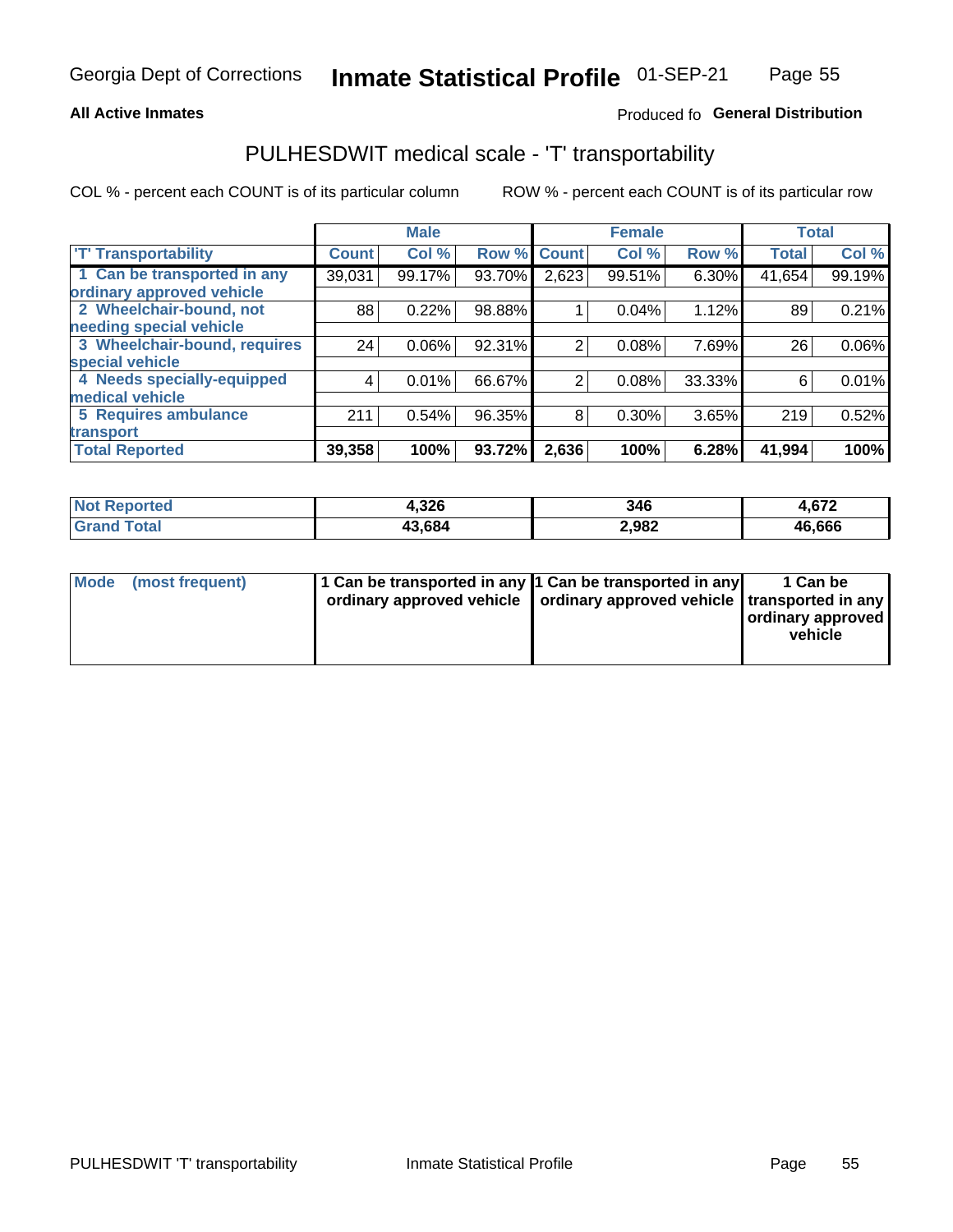### Inmate Statistical Profile 01-SEP-21 Page 56

**All Active Inmates** 

### Produced for General Distribution

## Number of prior Georgia incarcerations

COL % - percent each COUNT is of its particular column

|                                       |              | <b>Male</b> |             |       | <b>Female</b> |          |        | <b>Total</b> |
|---------------------------------------|--------------|-------------|-------------|-------|---------------|----------|--------|--------------|
| <b>Num of Prior GA Incarcerations</b> | <b>Count</b> | Col %       | Row % Count |       | Col %         | Row %    | Total  | Col %        |
|                                       | 24,368       | 55.78%      | 91.89%      | 2,150 | 72.10%        | 8.11%    | 26,518 | 56.83%       |
|                                       | 8,026        | 18.37%      | 94.83%      | 438   | 14.69%        | 5.17%    | 8,464  | 18.14%       |
| $\overline{2}$                        | 4,594        | 10.52%      | 95.93%      | 195   | 6.54%         | 4.07%    | 4,789  | 10.26%       |
| 3                                     | 2,871        | 6.57%       | 97.16%      | 84    | 2.82%         | 2.84%    | 2,955  | 6.33%        |
| $\boldsymbol{4}$                      | 1,564        | 3.58%       | 96.60%      | 55    | 1.84%         | $3.40\%$ | 1,619  | 3.47%        |
| 5                                     | 978          | 2.24%       | 97.70%      | 23    | 0.77%         | 2.30%    | 1,001  | 2.15%        |
| <b>More Than 5</b>                    | 1,283        | 2.94%       | 97.20%      | 37    | 1.24%         | 2.80%    | 1,320  | 2.83%        |
| <b>Total Reported</b>                 | 43,684       | 100%        | 93.61%      | 2,982 | 100%          | 6.39%    | 46,666 | 100.0%       |

| <b>Not</b><br>Reported  |        |       |        |
|-------------------------|--------|-------|--------|
| Total<br><b>'</b> Gran⊾ | 13,684 | 2,982 | 46,666 |

| Mean (average)       | 06.، | .56 | 1.03 |
|----------------------|------|-----|------|
| Median (middle)      |      |     |      |
| Mode (most frequent) |      |     |      |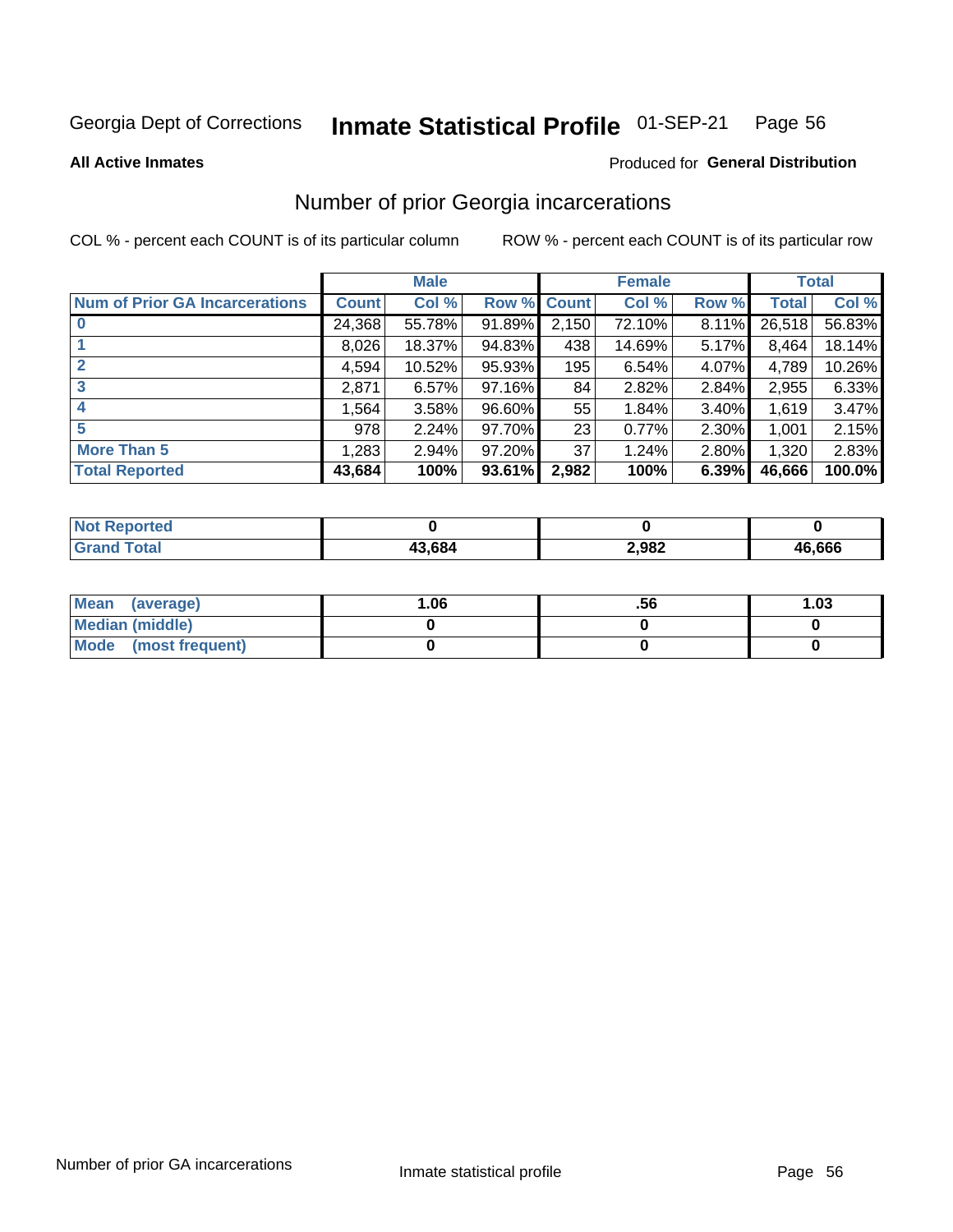#### Inmate Statistical Profile 01-SEP-21 Page 57

**All Active Inmates** 

## Produced for General Distribution

## Prison sentence in years

COL % - percent each COUNT is of its particular column

ROW % - percent each COUNT is of its particular row

|                                 |              | <b>Male</b> |         |              | <b>Female</b> |       |              | <b>Total</b> |
|---------------------------------|--------------|-------------|---------|--------------|---------------|-------|--------------|--------------|
| <b>Prison Sentence In Years</b> | <b>Count</b> | Col %       | Row %   | <b>Count</b> | Col %         | Row % | <b>Total</b> | Col %        |
| $0 - 1$                         | 483          | 1.11%       | 91.83%  | 43           | 1.44%         | 8.17% | 526          | 1.13%        |
| $1.1 - 2$                       | 553          | 1.27%       | 92.79%  | 43           | 1.44%         | 7.21% | 596          | 1.28%        |
| $2.1 - 3$                       | 835          | 1.91%       | 90.08%  | 92           | 3.09%         | 9.92% | 927          | 1.99%        |
| $3.1 - 4$                       | 790          | 1.81%       | 92.72%  | 62           | 2.08%         | 7.28% | 852          | 1.83%        |
| $4.1 - 5$                       | 1,293        | 2.96%       | 90.17%  | 141          | 4.73%         | 9.83% | 1,434        | 3.07%        |
| $5.1 - 6$                       | 833          | 1.91%       | 91.84%  | 74           | 2.48%         | 8.16% | 907          | 1.94%        |
| $6.1 - 7$                       | 794          | 1.82%       | 92.33%  | 66           | 2.21%         | 7.67% | 860          | 1.84%        |
| $7.1 - 8$                       | 896          | 2.05%       | 91.34%  | 85           | 2.85%         | 8.66% | 981          | 2.10%        |
| $8.1 - 9$                       | 988          | 2.26%       | 93.83%  | 65           | 2.18%         | 6.17% | 1,053        | 2.26%        |
| $9.1 - 10$                      | 2,437        | 5.58%       | 90.97%  | 242          | 8.12%         | 9.03% | 2,679        | 5.74%        |
| $10.1 - 12$                     | 1,630        | 3.73%       | 91.11%  | 159          | 5.33%         | 8.89% | 1,789        | 3.83%        |
| $12.1 - 15$                     | 3,885        | 8.89%       | 92.83%  | 300          | 10.06%        | 7.17% | 4,185        | 8.97%        |
| $15.1 - 20$                     | 8,193        | 18.76%      | 93.67%  | 554          | 18.58%        | 6.33% | 8,747        | 18.74%       |
| 20.1 - Over                     | 11,218       | 25.68%      | 94.67%  | 631          | 21.16%        | 5.33% | 11,849       | 25.39%       |
| <b>Life</b>                     | 7,178        | 16.43%      | 95.17%  | 364          | 12.21%        | 4.83% | 7,542        | 16.16%       |
| <b>Life Without Parole</b>      | 1,611        | 3.69%       | 96.41%  | 60           | 2.01%         | 3.59% | 1,671        | 3.58%        |
| <b>Death</b>                    | 38           | 0.09%       | 97.44%  |              | 0.03%         | 2.56% | 39           | 0.08%        |
| <b>Youthful Offenders</b>       | 29           | 0.07%       | 100.00% |              |               |       | 29           | 0.06%        |
| <b>Total Reported</b>           | 43,684       | 100%        | 93.61%  | 2,982        | 100%          | 6.39% | 46,666       | 100%         |

| ported<br><b>NOT</b> |       |       |        |
|----------------------|-------|-------|--------|
|                      | 3.684 | 2,982 | 46,666 |

### **Determinate (numeric) sentences only**

| <b>Mean</b> | <b>_</b> _.u | 20.07 | 26.05 |
|-------------|--------------|-------|-------|
|             |              |       |       |

All sentences (including determinate), with life, life without parole, and death sentences figured at 45 years

| $\sim$ $\sim$ $\sim$<br>Me:<br>39.70<br>$\sim$ $\sim$ $\sim$<br>. .<br>__ |  |  |  |
|---------------------------------------------------------------------------|--|--|--|
|                                                                           |  |  |  |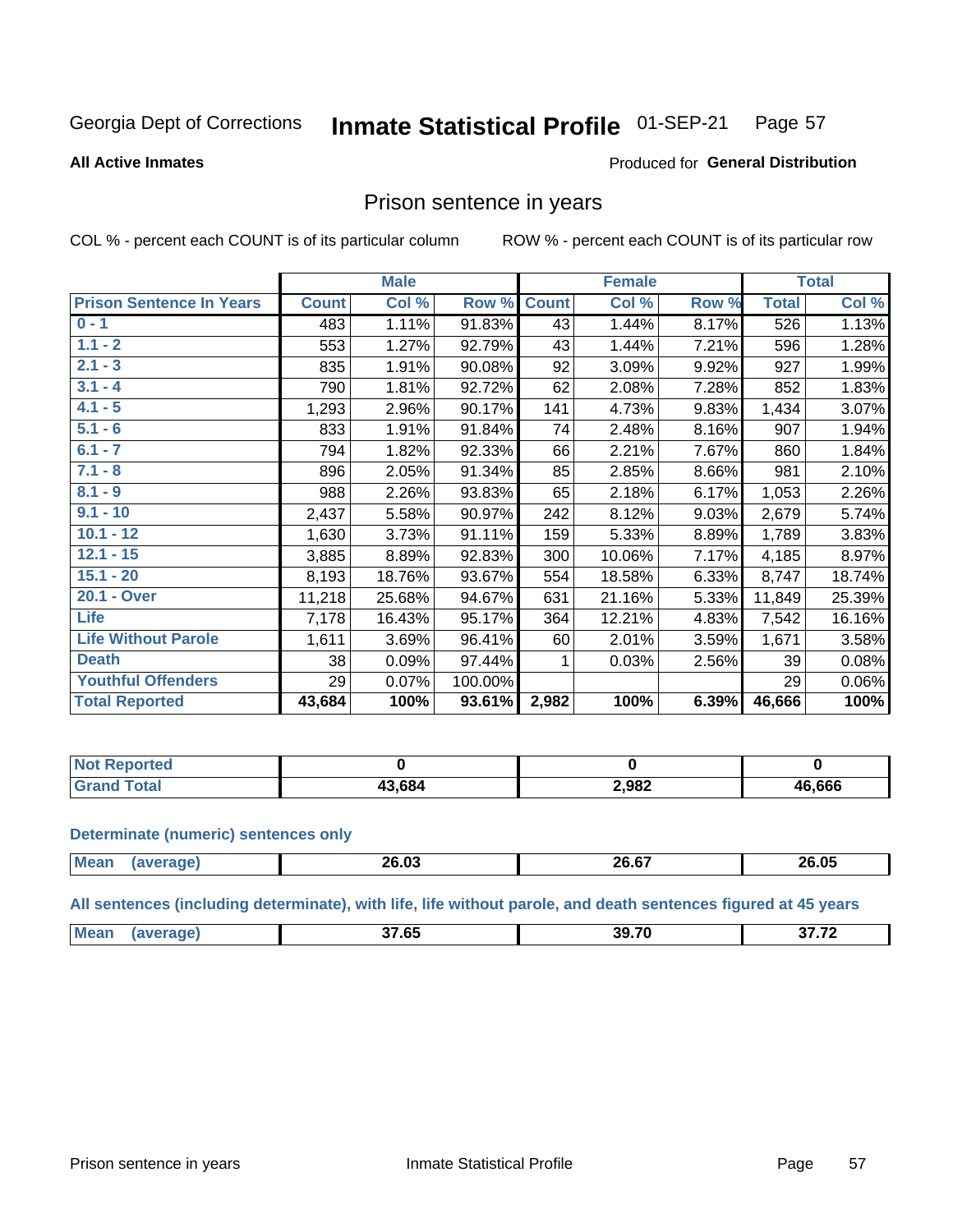#### Inmate Statistical Profile 01-SEP-21 Page 58

### **All Active Inmates**

## Produced for General Distribution

## Primary offense, broken out into felonies vs misdemeanors

COL % - percent each COUNT is of its particular column

|                                  |              | <b>Male</b> |                    |       | <b>Female</b> |          | Total        |        |
|----------------------------------|--------------|-------------|--------------------|-------|---------------|----------|--------------|--------|
| <b>Felonies and Misdemeanors</b> | <b>Count</b> | Col %       | <b>Row % Count</b> |       | Col %         | Row %    | <b>Total</b> | Col %  |
| <b>Felonies</b>                  | 43,433       | 99.75%      | $93.60\%$          | 2.971 | 99.90%        | 6.40%    | 46.404       | 99.75% |
| <b>Misdemeanors</b>              | 111          | .25%        | 97.37%             |       | .10%          | $2.63\%$ | 114          | .25%   |
| <b>Total Reported</b>            | 43,544       | 100%        | $93.61\%$          | 2,974 | 100%          | 6.39%    | 46.518       | 100%   |

| <b>Not</b><br>Reported | 40،   |        | 48     |
|------------------------|-------|--------|--------|
| ™otai<br>Gran          | 3.684 | 13,552 | 46,666 |

| Mo | ____ | 11 C.S<br>. | onies<br>. |
|----|------|-------------|------------|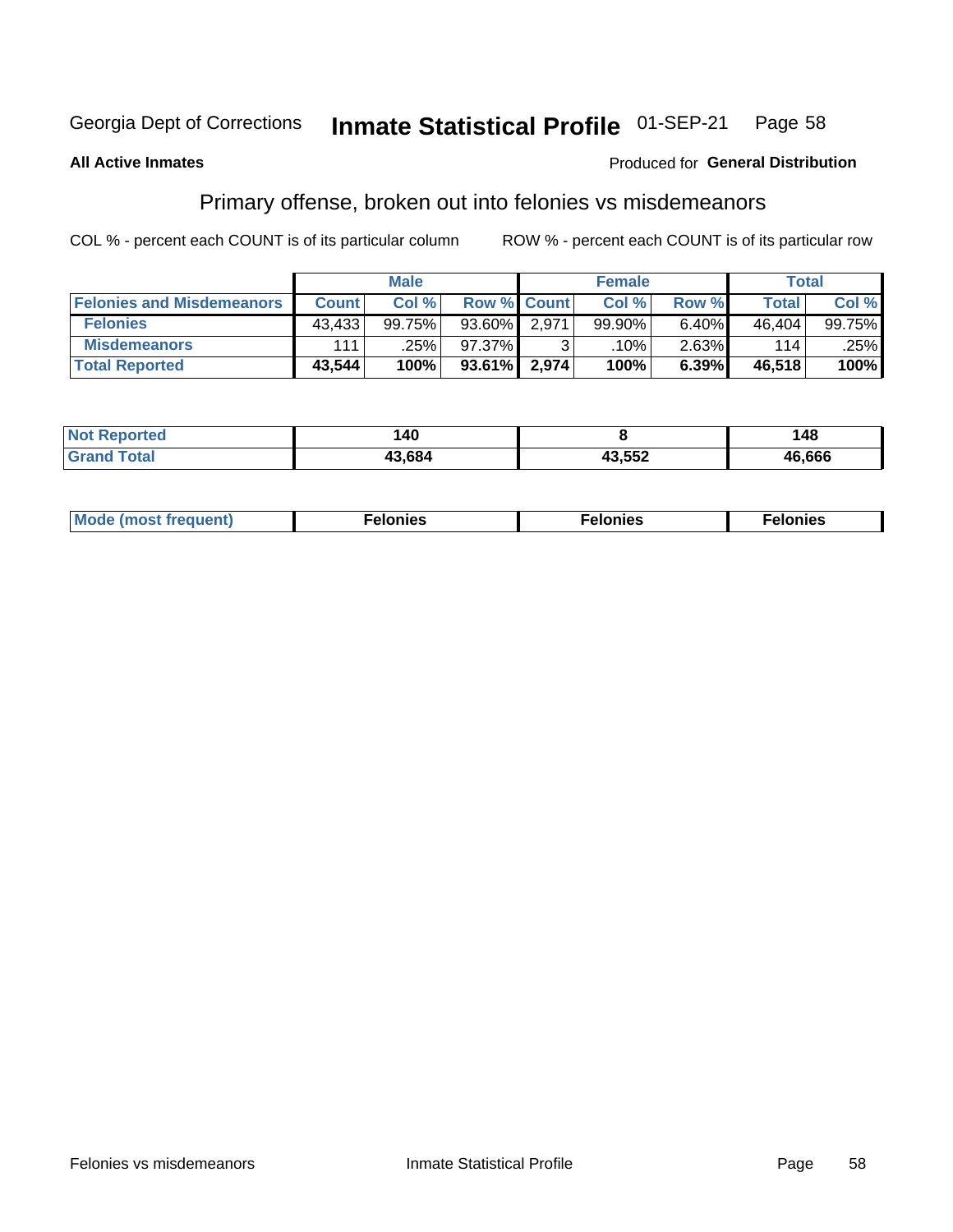#### Inmate Statistical Profile 01-SEP-21 Page 59

**All Active Inmates** 

## Produced for General Distribution

## Primary offense, broken out into six broad crime categories

COL % - percent each COUNT is of its particular column

|                         |                  | <b>Male</b>  |          |        | <b>Female</b>   |          |        | <b>Total</b> |        |  |
|-------------------------|------------------|--------------|----------|--------|-----------------|----------|--------|--------------|--------|--|
| <b>Crime Categories</b> |                  | <b>Count</b> | Col %    |        | Row % Count     | Col %    | Row %  | <b>Total</b> | Col %  |  |
|                         | <b>Violent</b>   | 24,214       | 55.56%   | 93.98% | 1,552           | 52.06%   | 6.02%  | 25,766       | 55.34% |  |
| $\mathbf{2}$            | <b>Sex Crime</b> | 7,966        | 18.28%   | 98.54% | 118             | $3.96\%$ | 1.46%  | 8,084        | 17.36% |  |
| 3                       | <b>Property</b>  | 5,279        | 12.11%   | 91.65% | 481             | 16.14%   | 8.35%  | 5,760        | 12.37% |  |
| 4                       | <b>Drug</b>      | 3,930        | $9.02\%$ | 85.73% | 654             | 21.94%   | 14.27% | 4,584        | 9.85%  |  |
| 5                       | <b>Habit/DUI</b> | 74           | $.17\%$  | 88.10% | 10 <sup>1</sup> | .34%     | 11.90% | 84           | .18%   |  |
| 6                       | <b>Other</b>     | 2,115        | 4.85%    | 92.72% | 166             | 5.57%    | 7.28%  | 2,281        | 4.90%  |  |
| <b>Total Reported</b>   |                  | 43,578       | 100%     | 93.6%  | 2,981           | 100%     | 6.4%   | 46,559       | 100%   |  |

| Reported<br>Not I | 106    |       | 107    |
|-------------------|--------|-------|--------|
| Гоtal             | 43,684 | 2,982 | 46,666 |

| M | $\overline{\phantom{a}}$<br>- --<br>100011 | .<br><b>VIOIGIIL</b> | 1.91311 |
|---|--------------------------------------------|----------------------|---------|
|   |                                            |                      |         |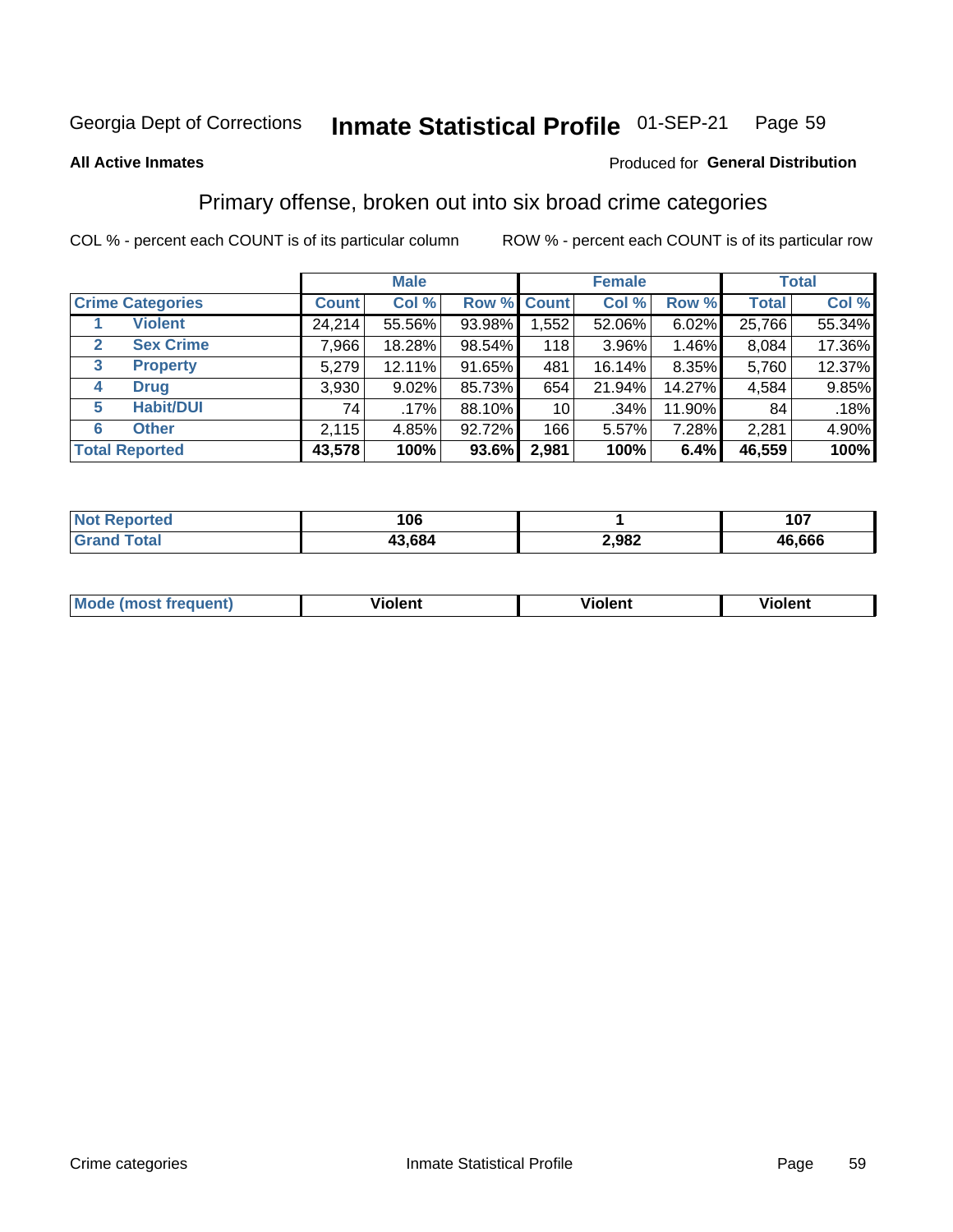### Inmate Statistical Profile 01-SEP-21 Page 60

**All Active Inmates** 

## Produced for General Distribution

# Primary offense, detailed offense code

COL % - percent each COUNT is of its particular column

|                                            |                | <b>Male</b> |         |                         | <b>Female</b> |         |                  | <b>Total</b> |
|--------------------------------------------|----------------|-------------|---------|-------------------------|---------------|---------|------------------|--------------|
| <b>Primary Offense</b>                     | <b>Count</b>   | Col %       | Row %   | <b>Count</b>            | Col %         | Row %   | <b>Total</b>     | Col %        |
| <b>Abuse Neglect Elder/Disab (2812)</b>    | 21             | .05%        | 70.00%  | 9                       | .30%          | 30.00%  | 30               | $.06\%$      |
| Agg Aslt W Intnt To Rape (2095)            | 70             | .16%        | 100.00% |                         |               |         | 70               | .15%         |
| <b>Agg Sex Battery Atmpt (2099)</b>        | 3              | .01%        | 100.00% |                         |               |         | 3                | .01%         |
| <b>Aggrav Assault (1302)</b>               | 4,702          | 10.79%      | 94.70%  | 263                     | 8.82%         | 5.30%   | 4,965            | 10.66%       |
| <b>Aggrav Assault Peace Ofcr</b><br>(1314) | 355            | .81%        | 94.92%  | 19                      | .64%          | 5.08%   | 374              | .80%         |
| <b>Aggrav Battery (1305)</b>               | 1,184          | 2.72%       | 93.08%  | 88                      | 2.95%         | 6.92%   | 1,272            | 2.73%        |
| <b>Aggrav Battery Peace Ofcr</b><br>(1315) | 22             | .05%        | 91.67%  | $\overline{2}$          | .07%          | 8.33%   | 24               | .05%         |
| <b>Aggrav Ch Molest Atmpt (2096)</b>       | 4              | .01%        | 100.00% |                         |               |         | 4                | .01%         |
| <b>Aggrav Child Molestation (2021)</b>     | 1,262          | 2.90%       | 98.52%  | 19                      | .64%          | 1.48%   | 1,281            | 2.75%        |
| <b>Aggrav Cruelty To Animals</b>           | 12             | .03%        | 85.71%  | $\overline{2}$          | .07%          | 14.29%  | 14               | .03%         |
| (2972)                                     |                |             |         |                         |               |         |                  |              |
| <b>Aggrav Sexual Battery (2009)</b>        | 233            | .53%        | 99.15%  | $\overline{2}$          | .07%          | .85%    | 235              | .50%         |
| <b>Aggrav Sodomy (2003)</b>                | 227            | .52%        | 98.70%  | $\overline{3}$          | .10%          | 1.30%   | 230              | .49%         |
| <b>Aggrav Stalking (1321)</b>              | 272            | .62%        | 96.80%  | 9                       | .30%          | 3.20%   | 281              | .60%         |
| <b>Aggravated Assault On 65+</b><br>(1304) | 3              | .01%        | 100.00% |                         |               |         | 3                | .01%         |
| <b>Alter Id (1506)</b>                     | 1              | .01%        | 100.00% |                         |               |         | 1                | .01%         |
| <b>Armed Robbery (1902)</b>                | 5,143          | 11.80%      | 96.38%  | 193                     | 6.47%         | 3.62%   | 5,336            | 11.46%       |
| Arson 1st Degree (1401)                    | 57             | .13%        | 86.36%  | 9                       | .30%          | 13.64%  | 66               | .14%         |
| <b>Arson 2nd Degree (1402)</b>             | 9              | .02%        | 100.00% |                         |               |         | 9                | .02%         |
| <b>Arson 3rd Degree (1403)</b>             | $\sqrt{3}$     | .01%        | 100.00% |                         |               |         | 3                | .01%         |
| <b>Atmpt Aggrav Assault (1303)</b>         | 5              | .01%        | 83.33%  | 1                       | .03%          | 16.67%  | 6                | .01%         |
| <b>Atmpt Aggrav Sodomy (2093)</b>          | 4              | .01%        | 100.00% |                         |               |         | 4                | .01%         |
| <b>Atmpt Armed Robbery (1992)</b>          | 72             | .17%        | 94.74%  | $\overline{\mathbf{4}}$ | .13%          | 5.26%   | 76               | .16%         |
| <b>Atmpt Burglary (1690)</b>               | 10             | .02%        | 90.91%  | 1                       | .03%          | 9.09%   | 11               | .02%         |
| <b>Atmpt Child Molestation (2094)</b>      | 28             | .06%        | 100.00% |                         |               |         | 28               | .06%         |
| <b>Atmpt Cruelty To Children (2802)</b>    | 1              | .01%        | 100.00% |                         |               |         | 1                | .01%         |
| <b>Atmpt Finan Ident Frd (7014)</b>        | $\overline{2}$ | .01%        | 100.00% |                         |               |         | $\overline{2}$   | .01%         |
| <b>Atmpt Forgery (1790)</b>                |                |             |         | 1                       | .03%          | 100.00% | $\mathbf{1}$     | .01%         |
| <b>Atmpt Kidnap (1390)</b>                 | $\mathbf{3}$   | .01%        | 75.00%  | 1                       | .03%          | 25.00%  | 4                | .01%         |
| <b>Atmpt Murder (1190)</b>                 | 161            | .37%        | 93.60%  | 11                      | .37%          | 6.40%   | $\overline{172}$ | .37%         |
| Atmpt Rape (2091)                          | 43             | .10%        | 97.73%  |                         | .03%          | 2.27%   | 44               | .09%         |
| <b>Atmpt Robbery (1991)</b>                | 14             | .03%        | 100.00% |                         |               |         | 14               | .03%         |
| <b>Atmpt Sodomy (2092)</b>                 | 1              | .01%        | 100.00% |                         |               |         | 1                | .01%         |
| <b>Atmpt Theft By Taking (1812)</b>        | 3              | .01%        | 100.00% |                         |               |         | 3                | .01%         |
| <b>Atmpt Viol Substance Act (4090)</b>     | $\overline{7}$ | .02%        | 87.50%  | 1                       | .03%          | 12.50%  | 8                | .02%         |
| <b>Att/Consprcy Commt C/S/Of</b><br>(4134) | 22             | .05%        | 95.65%  | 1.                      | .03%          | 4.35%   | 23               | .05%         |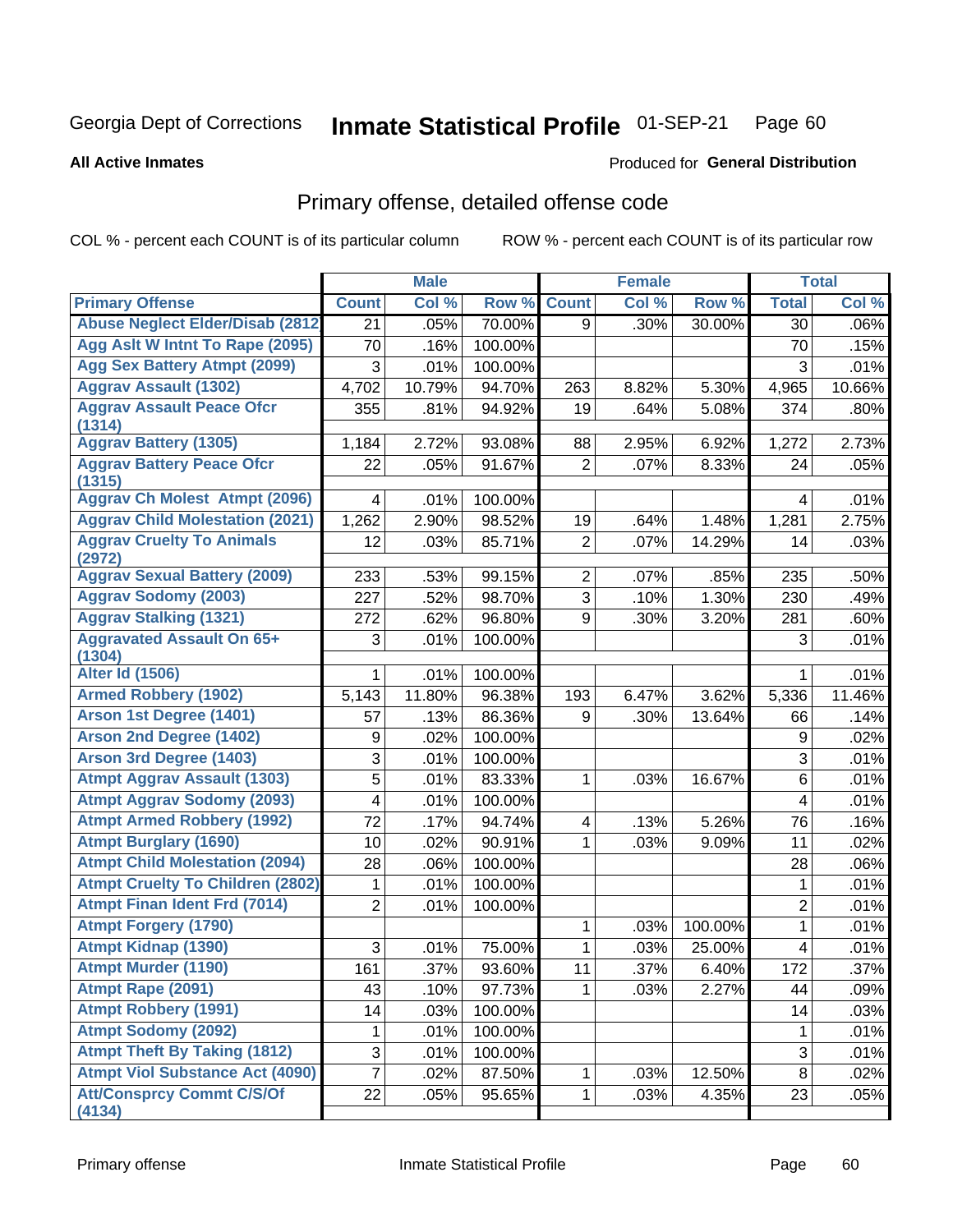### Inmate Statistical Profile 01-SEP-21 Page 61

**All Active Inmates** 

## **Produced for General Distribution**

# Primary offense, detailed offense code

COL % - percent each COUNT is of its particular column

|                                           |                | <b>Male</b> |         |                | <b>Female</b> |        |                | <b>Total</b> |
|-------------------------------------------|----------------|-------------|---------|----------------|---------------|--------|----------------|--------------|
| <b>Primary Offense</b>                    | <b>Count</b>   | Col %       | Row %   | <b>Count</b>   | Col %         | Row %  | <b>Total</b>   | Col %        |
| <b>Bad Checks (1704)</b>                  | $\overline{2}$ | .01%        | 100.00% |                |               |        | 2              | .01%         |
| <b>Bail Jumping (2511)</b>                | 1              | .01%        | 100.00% |                |               |        | 1              | .01%         |
| <b>Bestiality (2004)</b>                  | 1              | .01%        | 100.00% |                |               |        | 1              | .01%         |
| <b>Bigamy (2007)</b>                      | 3              | .01%        | 100.00% |                |               |        | 3              | .01%         |
| <b>Bribery Govt Officer (2301)</b>        | 3              | .01%        | 100.00% |                |               |        | 3              | .01%         |
| Burg 1st Aft 6/30/12 (1611)               | 1,613          | 3.70%       | 94.16%  | 100            | 3.35%         | 5.84%  | 1,713          | 3.68%        |
| Burg 2nd Aft 6/30/12 (1612)               | 613            | 1.41%       | 96.99%  | 19             | .64%          | 3.01%  | 632            | 1.36%        |
| <b>Burg Bef 7/1/12 (1601)</b>             | 1,198          | 2.75%       | 98.36%  | 20             | .67%          | 1.64%  | 1,218          | 2.62%        |
| <b>Carjacking Attempted (1912)</b>        | 1              | .01%        | 100.00% |                |               |        | 1              | .01%         |
| <b>Carry Pistl Without Licns (2903)</b>   | 1              | .01%        | 100.00% |                |               |        | 1              | .01%         |
| <b>Carry Weapon At School (2915)</b>      | 1              | .01%        | 100.00% |                |               |        | 1              | .01%         |
| <b>Child Molestation (2019)</b>           | 2,311          | 5.30%       | 98.05%  | 46             | 1.54%         | 1.95%  | 2,357          | 5.06%        |
| <b>Chop Shop Violation (5003)</b>         | 1              | .01%        | 100.00% |                |               |        | 1              | .01%         |
| <b>Cnspire Traffic Cntrl Sub (4130)</b>   | $\overline{2}$ | .01%        | 100.00% |                |               |        | $\overline{2}$ | .01%         |
| <b>Computer Pornography (1760)</b>        | 104            | .24%        | 99.05%  | 1              | .03%          | .95%   | 105            | .23%         |
| <b>Computer Theft (1761)</b>              | 1              | .01%        | 100.00% |                |               |        | 1              | .01%         |
| <b>Conceal Death Of Another (1125)</b>    | 13             | .03%        | 86.67%  | $\overline{2}$ | .07%          | 13.33% | 15             | .03%         |
| <b>Conspiracy (9901)</b>                  | 22             | .05%        | 95.65%  | 1              | .03%          | 4.35%  | 23             | .05%         |
| Crim Use W/Alt Id Mark (7010)             | 3              | .01%        | 100.00% |                |               |        | 3              | .01%         |
| <b>Crml Atmpt Felony (7027)</b>           | 26             | .06%        | 92.86%  | $\overline{2}$ | .07%          | 7.14%  | 28             | .06%         |
| Crmnl Atmpt (9905)                        | $\overline{2}$ | .01%        | 100.00% |                |               |        | $\overline{2}$ | .01%         |
| Crmnl Damage 1st Degree (1501)            | 16             | .04%        | 94.12%  | $\mathbf{1}$   | .03%          | 5.88%  | 17             | .04%         |
| <b>Crmnl Damage 2nd Degree</b><br>(1502)  | 70             | .16%        | 89.74%  | 8              | .27%          | 10.26% | 78             | .17%         |
| <b>Crmnl Interfere Govt Prop (2613)</b>   | 20             | .05%        | 100.00% |                |               |        | 20             | .04%         |
| <b>Crmnl Solicitation (9910)</b>          | 1              | .01%        | 100.00% |                |               |        | 1              | .01%         |
| <b>Cruelty To Children (2801)</b>         | 247            | .57%        | 78.41%  | 68             | 2.28%         | 21.59% | 315            | .68%         |
| <b>Cruelty To Elder Person (2811)</b>     | 11             | .03%        | 64.71%  | 6              | .20%          | 35.29% | 17             | .04%         |
| <b>Damage Destroy Secr Prop</b><br>(1504) | 1              | .01%        | 100.00% |                |               |        | 1              | .01%         |
| <b>Distr Mat Depict Nudity (2102)</b>     | 1              | .01%        | 100.00% |                |               |        | 1              | $.01\%$      |
| Dogfighting (2718)                        | $\overline{2}$ | .01%        | 100.00% |                |               |        | $\overline{2}$ | .01%         |
| Drv W/ Improp Veh Reg (7013)              | 4              | .01%        | 100.00% |                |               |        | 4              | .01%         |
| <b>Drv W/Susp License (7011)</b>          | $\overline{2}$ | .01%        | 100.00% |                |               |        | 2              | .01%         |
| <b>Drvng Habtl Violator (5004)</b>        | 5              | .01%        | 100.00% |                |               |        | 5              | .01%         |
| Eavesdrop & Surveillance (3001)           | 1              | .01%        | 100.00% |                |               |        | 1              | .01%         |
| <b>Entering Vehicle (1880)</b>            | 63             | .14%        | 95.45%  | 3              | .10%          | 4.55%  | 66             | .14%         |
| <b>Entice Child Attempted (2090)</b>      | $\overline{c}$ | .01%        | 100.00% |                |               |        | $\overline{2}$ | .01%         |
| <b>Enticing Child-Indec Purp (2020)</b>   | 65             | .15%        | 92.86%  | 5 <sup>1</sup> | .17%          | 7.14%  | 70             | .15%         |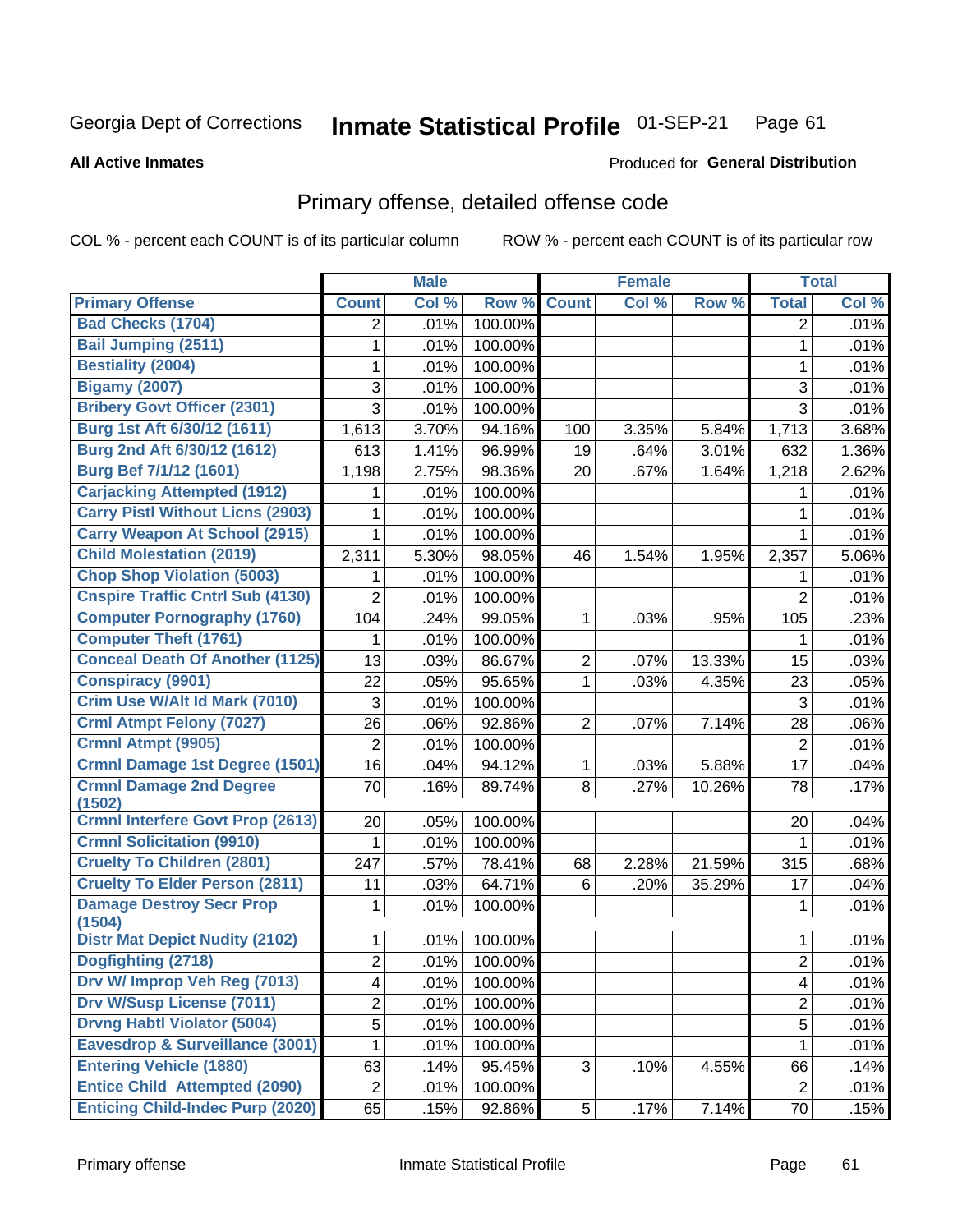### Inmate Statistical Profile 01-SEP-21 Page 62

### **All Active Inmates**

## **Produced for General Distribution**

## Primary offense, detailed offense code

COL % - percent each COUNT is of its particular column

|                                            |                | <b>Male</b> |         |                | <b>Female</b> |         |                           | <b>Total</b> |
|--------------------------------------------|----------------|-------------|---------|----------------|---------------|---------|---------------------------|--------------|
| <b>Primary Offense</b>                     | <b>Count</b>   | Col %       | Row %   | <b>Count</b>   | Col %         | Row %   | <b>Total</b>              | Col %        |
| <b>Escape (2501)</b>                       | 19             | .04%        | 90.48%  | $\overline{2}$ | .07%          | 9.52%   | 21                        | .05%         |
| <b>Exploit Disabled/Elder (7022)</b>       | 13             | .03%        | 50.00%  | 13             | .44%          | 50.00%  | 26                        | .06%         |
| <b>False Certificates (2311)</b>           | 1              | .01%        | 100.00% |                |               |         | 1                         | .01%         |
| <b>False Imprisonment (1308)</b>           | 155            | .36%        | 96.88%  | 5              | .17%          | 3.13%   | 160                       | .34%         |
| <b>False Statements Govt (2408)</b>        | 11             | .03%        | 78.57%  | $\overline{3}$ | .10%          | 21.43%  | 14                        | .03%         |
| <b>False Swearing (2402)</b>               | 1              | .01%        | 50.00%  | 1              | .03%          | 50.00%  | $\overline{2}$            | .01%         |
| <b>False Swearng Writtn Stmt</b><br>(2205) |                |             |         | 1              | .03%          | 100.00% | $\mathbf 1$               | .01%         |
| <b>Family Violence Battery (1301)</b>      | 133            | .31%        | 99.25%  | 1              | .03%          | .75%    | 134                       | .29%         |
| Feticide (1121)                            | $\overline{2}$ | .01%        | 100.00% |                |               |         | $\overline{2}$            | .01%         |
| <b>Feticide By Vehicle (1118)</b>          | $\overline{7}$ | .02%        | 100.00% |                |               |         | $\overline{7}$            | .02%         |
| <b>Financial Identity Fraud (1756)</b>     | 48             | .11%        | 82.76%  | 10             | .34%          | 17.24%  | 58                        | .12%         |
| <b>Fleeing/Eluding Police (2316)</b>       | 388            | .89%        | 93.49%  | 27             | .91%          | 6.51%   | 415                       | .89%         |
| Forg 1st Aft 6/30/12 (1711)                | 81             | .19%        | 76.42%  | 25             | .84%          | 23.58%  | 106                       | .23%         |
| Forg 1st Bef 7/1/12 (1701)                 | 65             | .15%        | 76.47%  | 20             | .67%          | 23.53%  | 85                        | .18%         |
| Forg 2nd Aft 6/30/12 (1712)                | 29             | .07%        | 78.38%  | 8              | .27%          | 21.62%  | 37                        | .08%         |
| Forg 2nd Bef 7/1/12 (1702)                 | 1              | .01%        | 100.00% |                |               |         | 1                         | .01%         |
| Forg 3rd Aft 6/30/12 (1713)                | 31             | .07%        | 70.45%  | 13             | .44%          | 29.55%  | 44                        | .09%         |
| Forg 4th Aft 6/30/12 (1714)                | 10             | .02%        | 71.43%  | 4              | .13%          | 28.57%  | 14                        | .03%         |
| <b>Forgery Credit Card (1752)</b>          | 1              | .01%        | 100.00% |                |               |         | 1                         | .01%         |
| <b>Fraudulent Access Compute</b><br>(1796) |                |             |         | 1              | .03%          | 100.00% | $\mathbf{1}$              | .01%         |
| <b>Fraudulent Credit Card (1753)</b>       | 37             | .08%        | 75.51%  | 12             | .40%          | 24.49%  | 49                        | .11%         |
| <b>Gang Participation (9914)</b>           | 47             | .11%        | 97.92%  | 1              | .03%          | 2.08%   | 48                        | .10%         |
| <b>Guard Line W/Weapon/Drugs</b><br>(2963) | 13             | .03%        | 52.00%  | 12             | .40%          | 48.00%  | 25                        | .05%         |
| <b>Habit Traf Viol/Impaired (5005)</b>     | 1              | .01%        | 100.00% |                |               |         | 1                         | .01%         |
| <b>Habit Traf Viol/Other (5006)</b>        | 3              | .01%        | 75.00%  | $\mathbf{1}$   | .03%          | 25.00%  | 4                         | .01%         |
| <b>Hijacking Motor Vehicle (1911)</b>      | 46             | .11%        | 97.87%  | $\mathbf 1$    | .03%          | 2.13%   | 47                        | .10%         |
| <b>Hindering Appreh Or Pun (2503)</b>      | 1              | .01%        | 33.33%  | $\overline{2}$ | .07%          | 66.67%  | 3                         | .01%         |
| Hit-Run W/Injury/Fatality (5007)           | 40             | .09%        | 85.11%  | $\overline{7}$ | .23%          | 14.89%  | 47                        | .10%         |
| Home Invasion 1st Degree (7007)            | 21             | .05%        | 91.30%  | $\overline{2}$ | .07%          | 8.70%   | 23                        | .05%         |
| <b>Home Invasion 2nd Degree</b><br>(7008)  | $\overline{2}$ | .01%        | 100.00% |                |               |         | $\overline{c}$            | .01%         |
| <b>Homicide By Vessel (1124)</b>           | 40             | .09%        | 85.11%  | 7 <sup>1</sup> | .23%          | 14.89%  | 47                        | .10%         |
| <b>Illegal Attm To Obt Drugs (4011)</b>    |                |             |         | $\mathbf{1}$   | .03%          | 100.00% | 1                         | .01%         |
| <b>Illegal Poss/Manf Liquor (4010)</b>     | 1              | .01%        | 100.00% |                |               |         | $\mathbf{1}$              | .01%         |
| <b>Impersonating Officer (2405)</b>        | 3              | .01%        | 100.00% |                |               |         | $\ensuremath{\mathsf{3}}$ | .01%         |
| <b>Impersonation (2404)</b>                | $\overline{3}$ | .01%        | 100.00% |                |               |         | 3                         | .01%         |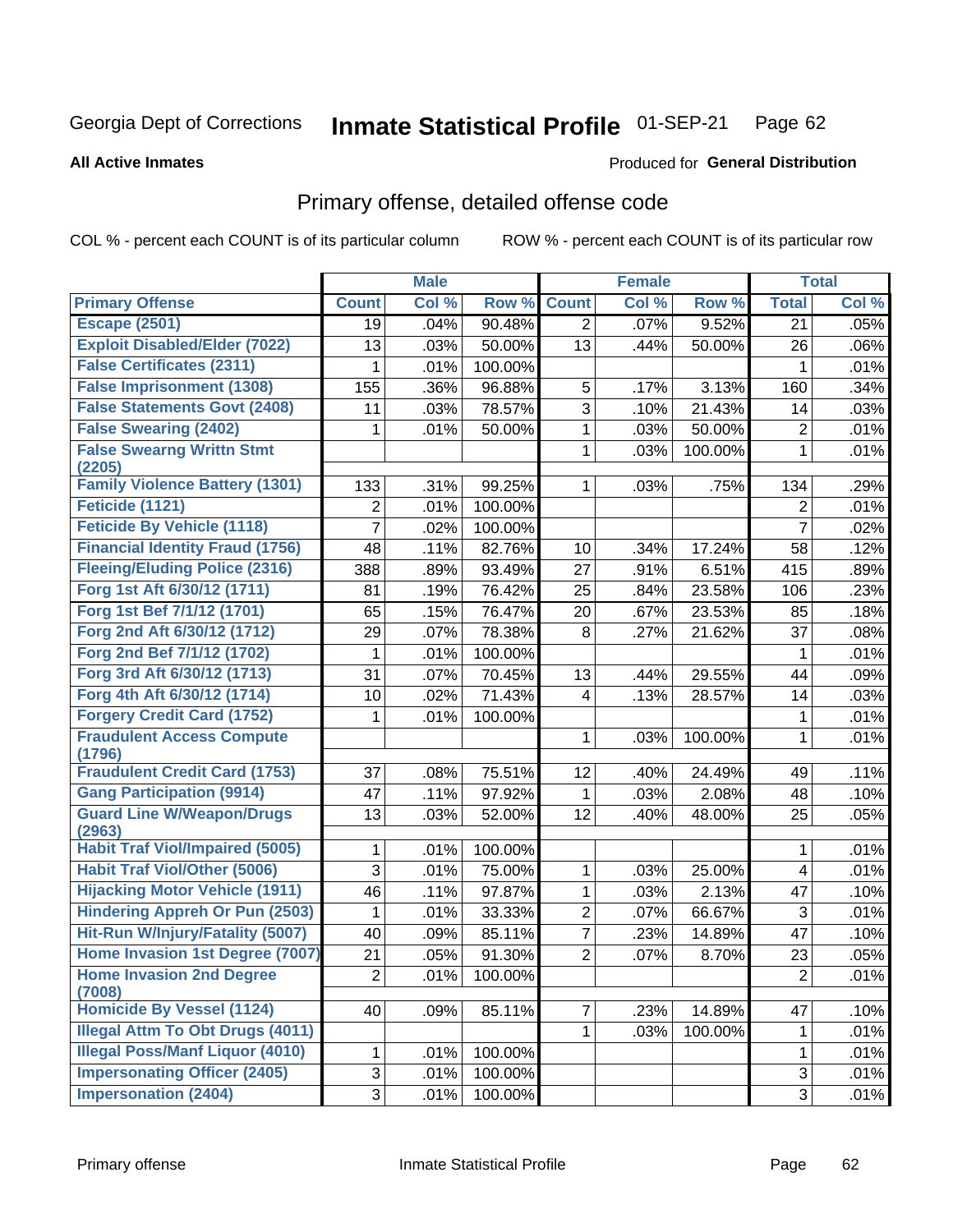### Inmate Statistical Profile 01-SEP-21 Page 63

**All Active Inmates** 

### Produced for General Distribution

# Primary offense, detailed offense code

COL % - percent each COUNT is of its particular column

|                                           |                 | <b>Male</b> |         |                | <b>Female</b> |        |                         | <b>Total</b> |
|-------------------------------------------|-----------------|-------------|---------|----------------|---------------|--------|-------------------------|--------------|
| <b>Primary Offense</b>                    | <b>Count</b>    | Col %       | Row %   | <b>Count</b>   | Col %         | Row %  | <b>Total</b>            | Col %        |
| <b>Incest (2006)</b>                      | 233             | .53%        | 97.90%  | 5              | .17%          | 2.10%  | 238                     | .51%         |
| <b>Incest Atmpt (2098)</b>                | 1               | .01%        | 100.00% |                |               |        | 1                       | .01%         |
| <b>Inciting To Insurrection (2203)</b>    | $\overline{2}$  | .01%        | 66.67%  | 1              | .03%          | 33.33% | 3                       | .01%         |
| <b>Influencing Witness (2313)</b>         | 3               | .01%        | 75.00%  | 1              | .03%          | 25.00% | 4                       | .01%         |
| <b>Injury By Vehicle (1318)</b>           | 71              | .16%        | 78.02%  | 20             | .67%          | 21.98% | 91                      | .20%         |
| <b>Insurance Fraud (7023)</b>             | $\overline{2}$  | .01%        | 100.00% |                |               |        | $\overline{2}$          | .01%         |
| <b>Insurrection (2202)</b>                | 6               | .01%        | 85.71%  | 1              | .03%          | 14.29% | $\overline{7}$          | .02%         |
| <b>Interfere Electronic Dvce (2614)</b>   | $\overline{2}$  | .01%        | 100.00% |                |               |        | $\overline{2}$          | .01%         |
| <b>Interference With Custody (1312)</b>   | $\overline{12}$ | .03%        | 92.31%  | 1              | .03%          | 7.69%  | 13                      | .03%         |
| <b>Involuntary Manslaughter (1103)</b>    | 152             | .35%        | 88.89%  | 19             | .64%          | 11.11% | 171                     | .37%         |
| Keep Plc Pros Under 18 (7033)             | 1               | .01%        | 100.00% |                |               |        | 1                       | .01%         |
| Kidnapping (1311)                         | 1,361           | 3.12%       | 96.80%  | 45             | 1.51%         | 3.20%  | 1,406                   | 3.02%        |
| <b>Livestock Theft (1817)</b>             | 5               | .01%        | 100.00% |                |               |        | 5                       | .01%         |
| <b>Lottery Violation (2730)</b>           | $\overline{2}$  | .01%        | 100.00% |                |               |        | $\overline{2}$          | .01%         |
| Manf Methamph 200-399 Gm                  | 4               | .01%        | 100.00% |                |               |        | $\overline{\mathbf{4}}$ | .01%         |
| (4144)                                    |                 |             |         |                |               |        |                         |              |
| Manf Methamph 28-199 Gm                   | 6               | .01%        | 75.00%  | $\overline{2}$ | .07%          | 25.00% | 8                       | .02%         |
| (4143)<br><b>Manf Methamph Unspec Amt</b> | 54              | .12%        | 96.43%  | $\overline{2}$ | .07%          | 3.57%  | 56                      | .12%         |
| (4147)                                    |                 |             |         |                |               |        |                         |              |
| <b>Manufac Marijuana (7012)</b>           | 8               | .02%        | 100.00% |                |               |        | 8                       | .02%         |
| <b>Manufact Meth Near Child (2803)</b>    | 9               | .02%        | 81.82%  | $\overline{2}$ | .07%          | 18.18% | 11                      | .02%         |
| <b>Misc Assault/Battery (1300)</b>        | 7               | .02%        | 87.50%  | 1              | .03%          | 12.50% | 8                       | .02%         |
| <b>Misc Correctionl Inst Off (6200)</b>   | 5               | .01%        | 100.00% |                |               |        | 5                       | .01%         |
| <b>Misc Drugs Trafficking (4100)</b>      | 4               | .01%        | 80.00%  | 1              | .03%          | 20.00% | 5                       | .01%         |
| <b>Misc Family Violence (1306)</b>        | 1               | .01%        | 100.00% |                |               |        | 1                       | .01%         |
| <b>Misc Forgery (1700)</b>                | 3               | .01%        | 100.00% |                |               |        | $\overline{3}$          | .01%         |
| <b>Misc Fraud (1799)</b>                  | $6\phantom{a}$  | .01%        | 85.71%  | 1              | .03%          | 14.29% | $\overline{7}$          | .02%         |
| <b>Misc Homicide Offense (1100)</b>       | 5               | .01%        | 83.33%  | 1              | .03%          | 16.67% | 6                       | .01%         |
| <b>Misc Mrals/Pblic H/Safty (6000)</b>    | 1               | .01%        | 100.00% |                |               |        | 1                       | .01%         |
| <b>Misc Obscenity (2100)</b>              | 12              | .03%        | 100.00% |                |               |        | 12                      | .03%         |
| <b>Misc Sexual Offense (2000)</b>         | $\overline{24}$ | .06%        | 96.00%  | 1              | .03%          | 4.00%  | 25                      | .05%         |
| <b>Murder (1101)</b>                      | 6,173           | 14.17%      | 93.57%  | 424            | 14.22%        | 6.43%  | 6,597                   | 14.17%       |
| <b>Murder Conspire To Commit</b>          | 14              | .03%        | 93.33%  |                | .03%          | 6.67%  | 15                      | .03%         |
| (1191)                                    |                 |             |         |                |               |        |                         |              |
| Mutiny In Penal Inst (2507)               | 12              | .03%        | 100.00% |                |               |        | 12                      | .03%         |
| Necrophilia (2022)                        | 1               | .01%        | 100.00% |                |               |        | 1                       | .01%         |
| <b>Obstr Of Law Enf Officer (2314)</b>    | 289             | .66%        | 90.03%  | 32             | 1.07%         | 9.97%  | 321                     | .69%         |
| <b>Pandering By Compulsion (2017)</b>     | 2               | .01%        | 100.00% |                |               |        | $\overline{2}$          | .01%         |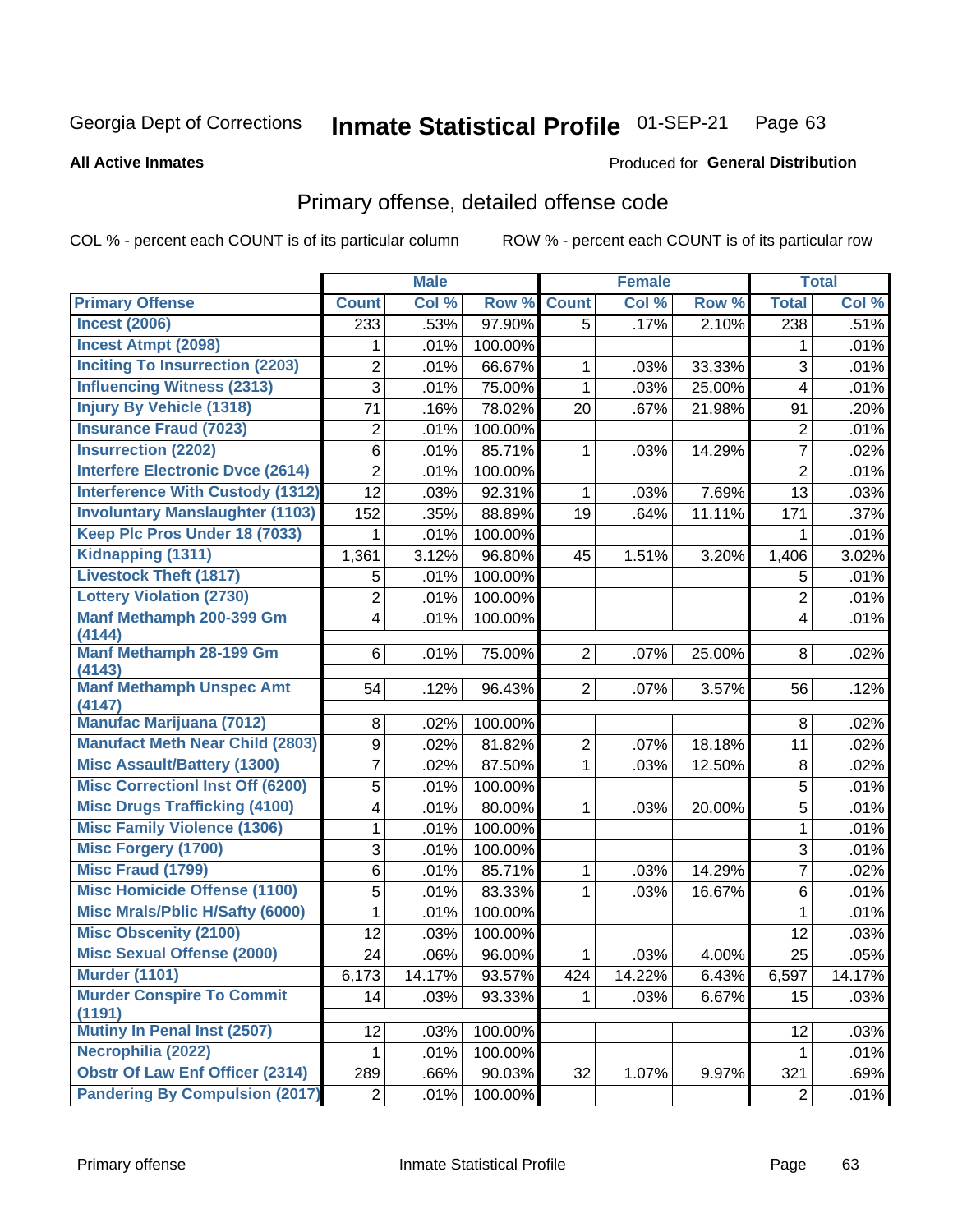### Inmate Statistical Profile 01-SEP-21 Page 64

**All Active Inmates** 

## Produced for General Distribution

# Primary offense, detailed offense code

COL % - percent each COUNT is of its particular column

|                                            |                | <b>Male</b> |                 |                | <b>Female</b> |        |                | <b>Total</b> |
|--------------------------------------------|----------------|-------------|-----------------|----------------|---------------|--------|----------------|--------------|
| <b>Primary Offense</b>                     | <b>Count</b>   | Col %       | Row %           | <b>Count</b>   | Col %         | Row %  | <b>Total</b>   | Col %        |
| Party To A Crime (9911)                    | 1              | .01%        | 100.00%         |                |               |        | 1.             | .01%         |
| Peeping Tom (3002)                         | 9              | .02%        | 100.00%         |                |               |        | 9              | .02%         |
| Pimping A Minor Under 18 (2016)            | 9              | .02%        | 75.00%          | 3              | .10%          | 25.00% | 12             | .03%         |
| Poss Alprazolam (7003)                     | 7              | .02%        | 87.50%          | $\mathbf{1}$   | .03%          | 12.50% | 8              | .02%         |
| Poss By Inm Proh Items (7015)              | 18             | .04%        | 85.71%          | 3              | .10%          | 14.29% | 21             | .05%         |
| <b>Poss Contraband Articles (5171)</b>     | 2              | .01%        | 66.67%          | $\mathbf{1}$   | .03%          | 33.33% | 3              | .01%         |
| <b>Poss Dep Stim Cntrf Drugs</b><br>(4007) | 44             | .10%        | 81.48%          | 10             | .34%          | 18.52% | 54             | .12%         |
| Poss Drug Related Matrl (4016)             | 13             | .03%        | 68.42%          | 6              | .20%          | 31.58% | 19             | .04%         |
| Poss Firearm 1st Offender (2913)           | 101            | .23%        | 93.52%          | $\overline{7}$ | .23%          | 6.48%  | 108            | .23%         |
| <b>Poss Firearm Convct Felon</b><br>(2914) | 951            | 2.18%       | 96.45%          | 35             | 1.17%         | 3.55%  | 986            | 2.12%        |
| Poss Hydrocodone (7004)                    | 15             | .03%        | 71.43%          | 6              | .20%          | 28.57% | 21             | .05%         |
| <b>Poss Knife During Crime (2911)</b>      | 3              | .01%        | 100.00%         |                |               |        | 3              | .01%         |
| Poss Mda/Extsy (4033)                      | 1              | .01%        | 100.00%         |                |               |        | $\mathbf{1}$   | .01%         |
| Poss Methamphetamine (4031)                | 399            | .92%        | 76.44%          | 123            | 4.13%         | 23.56% | 522            | 1.12%        |
| <b>Poss Narcotics Opiates (4006)</b>       | 29             | .07%        | 69.05%          | 13             | .44%          | 30.95% | 42             | .09%         |
| <b>Poss Of Certain Weapons (2912)</b>      | 19             | .04%        | 95.00%          | 1              | .03%          | 5.00%  | 20             | .04%         |
| <b>Poss Of Cocaine (4022)</b>              | 182            | .42%        | 86.67%          | 28             | .94%          | 13.33% | 210            | .45%         |
| <b>Poss Of Firearm Dur Crime</b><br>(2910) | 861            | 1.98%       | 94.82%          | 47             | 1.58%         | 5.18%  | 908            | 1.95%        |
| <b>Poss Of Lsd (4008)</b>                  | $\overline{2}$ | .01%        | 100.00%         |                |               |        | $\overline{2}$ | .01%         |
| Poss Of Marijuana (4009)                   | 30             | .07%        | 85.71%          | $\sqrt{5}$     | .17%          | 14.29% | 35             | .08%         |
| Poss Schedule I Drug (7034)                | 15             | .03%        | 88.24%          | $\overline{2}$ | .07%          | 11.76% | 17             | .04%         |
| <b>Poss Tools Commit Crime (1602)</b>      | 8              | .02%        | 100.00%         |                |               |        | 8              | .02%         |
| Poss W Int Dis Other Drug (4053)           | 82             | .19%        | 86.32%          | 13             | .44%          | 13.68% | 95             | .20%         |
| Poss W Int Dist Cocaine (4050)             | 180            | .41%        | 95.74%          | 8              | .27%          | 4.26%  | 188            | .40%         |
| Poss W Int Dist Marijuana (4051)           | 382            | .88%        | 93.17%          | 28             | .94%          | 6.83%  | 410            | .88%         |
| Poss W Int Dist Meth (4052)                | 464            | 1.06%       | 80.42%          | 113            | 3.79%         | 19.58% | 577            | 1.24%        |
| Poss Within 1000 Hous Pjt (7009)           | 4              | .01%        | 100.00%         |                |               |        | 4              | .01%         |
| <b>Poss Wpn Drugs By Prisnr</b><br>(2965)  | 21             | .05%        | 87.50%          | 3              | .10%          | 12.50% | 24             | .05%         |
| <b>Prov Sex Mater To Minors (2110)</b>     | $\mathbf{2}$   |             | $.01\%$ 100.00% |                |               |        | $\overline{2}$ | .01%         |
| <b>Racketeering (3404)</b>                 | 105            | .24%        | 78.36%          | 29             | .97%          | 21.64% | 134            | .29%         |
| <b>Rape (2001)</b>                         | 1,822          | 4.18%       | 99.56%          | 8              | .27%          | .44%   | 1,830          | 3.93%        |
| <b>Reck Cond Infected Person</b><br>(1317) | $\overline{4}$ | .01%        | 100.00%         |                |               |        | 4              | .01%         |
| <b>Recv Gds Srvs Fraud Obtnd</b><br>(1755) | $\mathbf{1}$   | .01%        | 100.00%         |                |               |        | 1              | .01%         |
| <b>Remov/Atmpt Wpn Pub Offl</b>            | $\mathbf{1}$   | .01%        | 100.00%         |                |               |        | $\mathbf{1}$   | .01%         |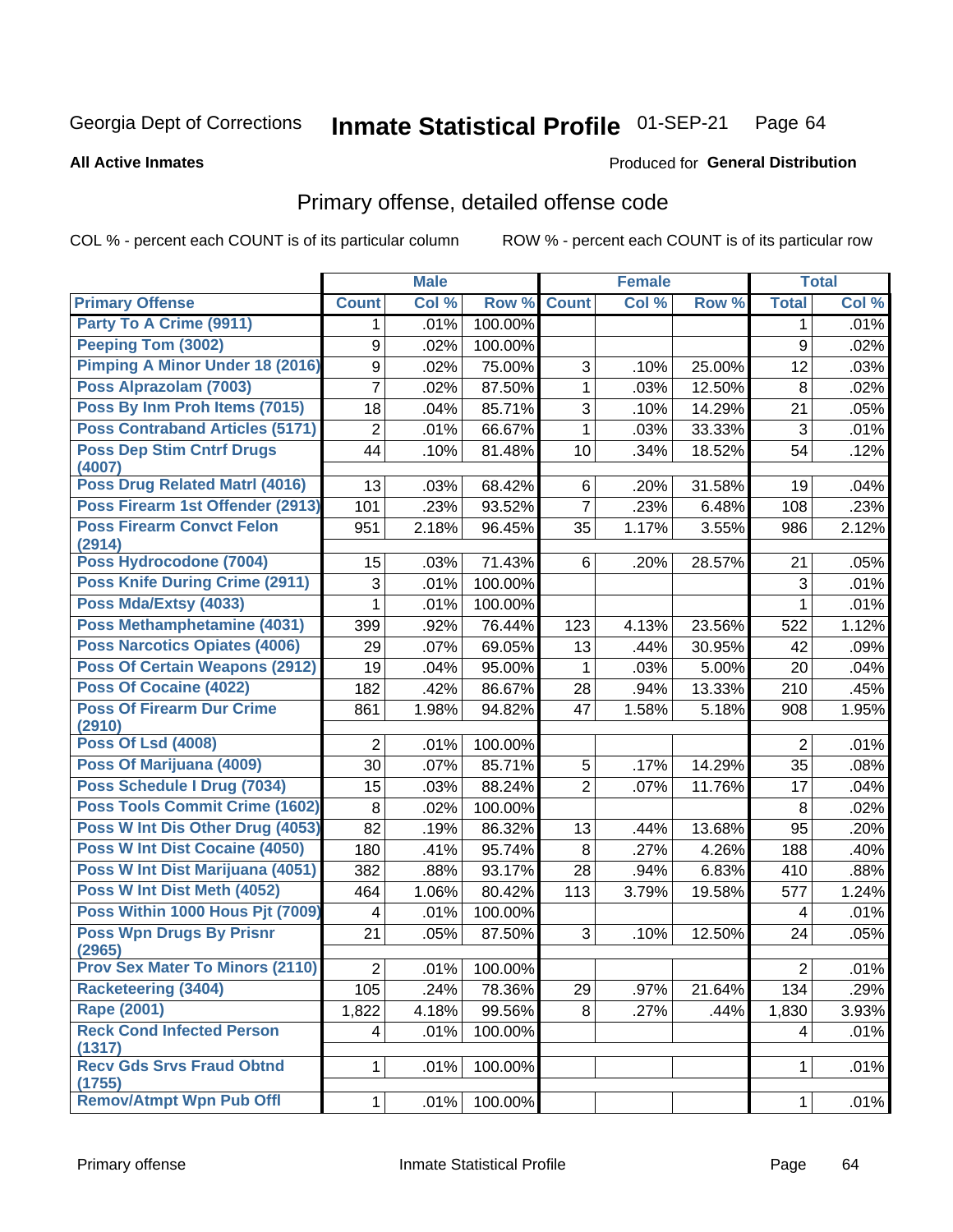### Inmate Statistical Profile 01-SEP-21 Page 65

### **All Active Inmates**

## **Produced for General Distribution**

## Primary offense, detailed offense code

COL % - percent each COUNT is of its particular column

|                                            |                | <b>Male</b> |         |                         | <b>Female</b> |         |                  | <b>Total</b> |
|--------------------------------------------|----------------|-------------|---------|-------------------------|---------------|---------|------------------|--------------|
| <b>Primary Offense</b>                     | <b>Count</b>   | Col %       | Row %   | <b>Count</b>            | Col %         | Row %   | <b>Total</b>     | Col %        |
| (7021)                                     |                |             |         |                         |               |         |                  |              |
| <b>Removal Baggage Cargo Etc</b><br>(2761) | 1              | .01%        | 100.00% |                         |               |         | 1                | .01%         |
| <b>Robbery (1901)</b>                      | 750            | 1.72%       | 94.94%  | 40                      | 1.34%         | 5.06%   | 790              | 1.70%        |
| <b>Robbery By Force (1903)</b>             | 151            | .35%        | 95.57%  | $\overline{7}$          | .23%          | 4.43%   | 158              | .34%         |
| <b>Robbery By Intimidation (1904)</b>      | 213            | .49%        | 90.64%  | 22                      | .74%          | 9.36%   | 235              | .50%         |
| <b>Robbery By Sudden Snatch</b>            | 103            | .24%        | 92.79%  | 8                       | .27%          | 7.21%   | 111              | .24%         |
| (1905)                                     |                |             |         |                         |               |         |                  |              |
| S/D Cocaine (4021)                         | 218            | .50%        | 96.04%  | 9                       | .30%          | 3.96%   | 227              | .49%         |
| S/D Cont Sub Public (4017)                 | 12             | .03%        | 100.00% |                         |               |         | 12               | .03%         |
| S/D Cont Sub School (4018)                 | 15             | .03%        | 93.75%  | 1                       | .03%          | 6.25%   | 16               | .03%         |
| S/D Dep Stim Cntrf Drugs (4002)            | 23             | .05%        | 85.19%  | $\overline{\mathbf{4}}$ | .13%          | 14.81%  | 27               | .06%         |
| <b>S/D Narcotics Opiates (4001)</b>        | 8              | .02%        | 88.89%  | 1                       | .03%          | 11.11%  | 9                | .02%         |
| S/D Of Marijuana (4004)                    | 94             | .22%        | 93.07%  | $\overline{7}$          | .23%          | 6.93%   | 101              | .22%         |
| Sale Mda/Extsy (4034)                      | $\overline{2}$ | .01%        | 100.00% |                         |               |         | $\overline{2}$   | .01%         |
| Sale Methamphetamine (4032)                | 182            | .42%        | 83.11%  | 37                      | 1.24%         | 16.89%  | 219              | .47%         |
| <b>Sex Exploitation Child (2843)</b>       | 247            | .57%        | 99.60%  | 1                       | .03%          | .40%    | 248              | .53%         |
| <b>Sex Offender Fail Registr (2026)</b>    | 439            | 1.01%       | 97.99%  | 9                       | .30%          | 2.01%   | 448              | .96%         |
| <b>Sex Offender Fail To Move (2028)</b>    | 4              | .01%        | 100.00% |                         |               |         | 4                | .01%         |
| Sexl/Asslt/Agn/Pers/Cstdy (2023)           | 16             | .04%        | 94.12%  | 1                       | .03%          | 5.88%   | 17               | .04%         |
| <b>Sexual Battery (2011)</b>               | 119            | .27%        | 99.17%  | 1                       | .03%          | .83%    | 120              | .26%         |
| <b>Simple Battery (1316)</b>               | 13             | .03%        | 86.67%  | $\overline{2}$          | .07%          | 13.33%  | 15               | .03%         |
| <b>Sodomy (2002)</b>                       | 18             | .04%        | 100.00% |                         |               |         | 18               | .04%         |
| <b>Solicit Sodomy From Minor</b>           | $\overline{2}$ | .01%        | 100.00% |                         |               |         | $\overline{2}$   | .01%         |
| (2025)                                     |                |             |         |                         |               |         |                  |              |
| <b>Solicit/Accepting Bribe (2712)</b>      |                |             |         | 1                       | .03%          | 100.00% | 1                | .01%         |
| <b>Stalking (1320)</b>                     | 3              | .01%        | 100.00% |                         |               |         | 3                | .01%         |
| <b>Statutory Rape (2018)</b>               | 646            | 1.48%       | 98.33%  | 11                      | .37%          | 1.67%   | 657              | 1.41%        |
| <b>Tampering With Evidence (2315)</b>      | 13             | .03%        | 86.67%  | $\overline{2}$          | .07%          | 13.33%  | 15               | .03%         |
| <b>Telecommunications Fraud</b>            | 1              | .01%        | 100.00% |                         |               |         | $\mathbf 1$      | .01%         |
| (1759)                                     |                |             |         |                         |               |         |                  |              |
| <b>Terrorist Threats &amp; Acts (1307)</b> | 289            | .66%        | 95.70%  | 13                      | .44%          | 4.30%   | 302              | .65%         |
| <b>Theft Bring Prop In State (1815)</b>    | $\bf 8$        | .02%        | 88.89%  | $\mathbf 1$             | .03%          | 11.11%  | $\boldsymbol{9}$ | .02%         |
| <b>Theft By Conversion (1808)</b>          | 15             | .03%        | 93.75%  | $\mathbf{1}$            | .03%          | 6.25%   | 16               | .03%         |
| <b>Theft By Deception (1803)</b>           | 23             | .05%        | 85.19%  | $\overline{4}$          | .13%          | 14.81%  | 27               | .06%         |
| <b>Theft By Extortion (1804)</b>           | 1              | .01%        | 100.00% |                         |               |         | $\mathbf{1}$     | .01%         |
| Theft By Rec Stolen Prop (1806)            | 351            | .81%        | 93.35%  | 25                      | .84%          | 6.65%   | 376              | .81%         |
| <b>Theft By Shoplifting (1821)</b>         | 239            | .55%        | 74.22%  | 83                      | 2.78%         | 25.78%  | 322              | .69%         |
| <b>Theft By Taking (1802)</b>              | 440            | 1.01%       | 85.27%  | 76                      | 2.55%         | 14.73%  | 516              | 1.11%        |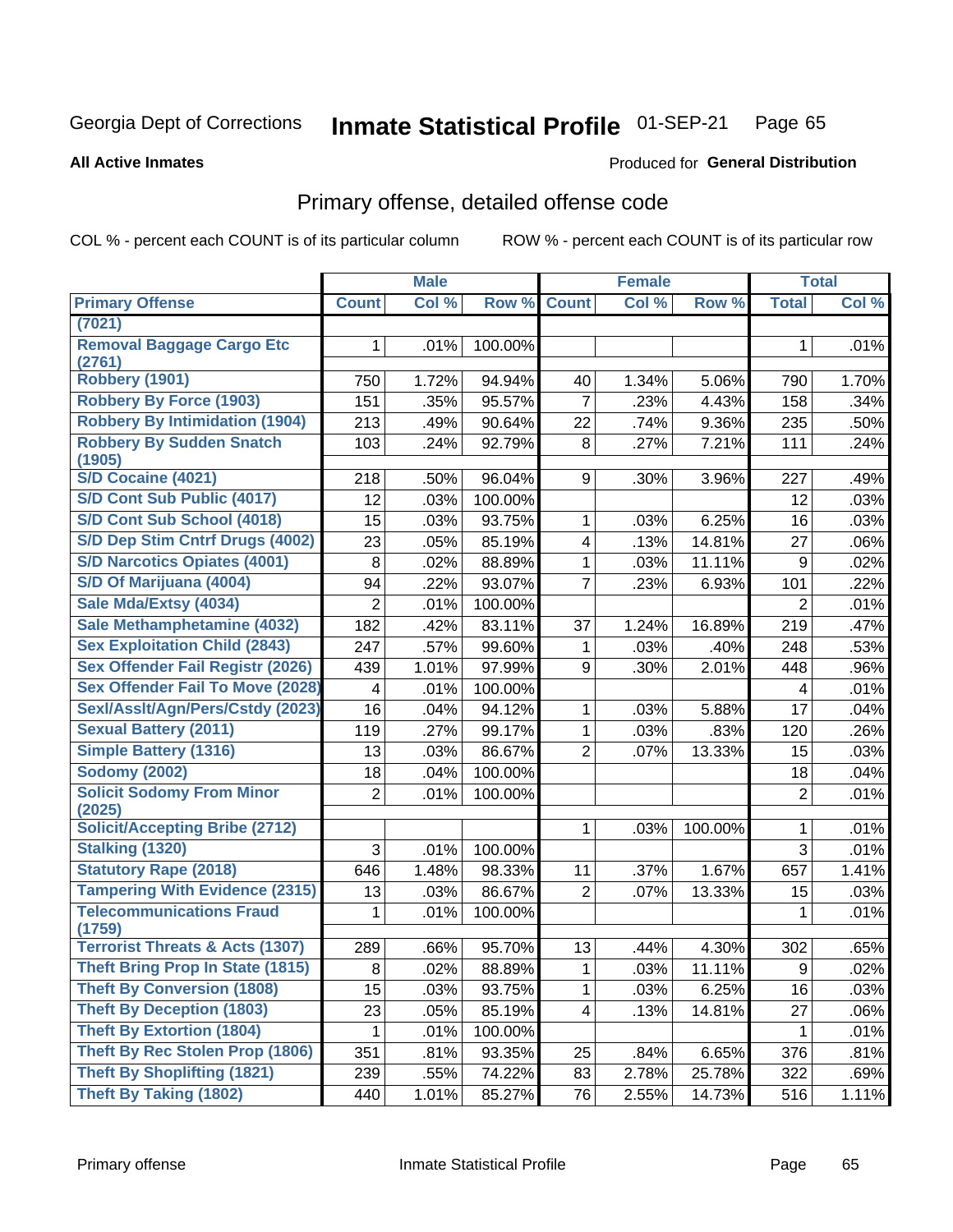### Inmate Statistical Profile 01-SEP-21 Page 66

**All Active Inmates** 

## **Produced for General Distribution**

## Primary offense, detailed offense code

COL % - percent each COUNT is of its particular column

|                                           |                 | <b>Male</b> |         |                | <b>Female</b> |        |                 | <b>Total</b> |
|-------------------------------------------|-----------------|-------------|---------|----------------|---------------|--------|-----------------|--------------|
| <b>Primary Offense</b>                    | <b>Count</b>    | Col %       | Row %   | <b>Count</b>   | Col %         | Row %  | <b>Total</b>    | Col %        |
| <b>Theft Credit Card (1751)</b>           | 11              | .03%        | 73.33%  | 4              | .13%          | 26.67% | $\overline{15}$ | .03%         |
| <b>Theft Motorveh Or Part (1813)</b>      | 17              | .04%        | 100.00% |                |               |        | 17              | .04%         |
| <b>Theft Of Lost Property (1805)</b>      | $\sqrt{3}$      | .01%        | 100.00% |                |               |        | $\sqrt{3}$      | .01%         |
| <b>Theft Of Services (1807)</b>           | 1               | .01%        | 100.00% |                |               |        | 1               | .01%         |
| <b>Theft Recv Prop Out State (1816)</b>   | 5               | .01%        | 100.00% |                |               |        | 5               | .01%         |
| <b>Traf Amphtmine 200-399 Gm</b>          | 5               | .01%        | 71.43%  | $\overline{2}$ | .07%          | 28.57% | $\overline{7}$  | .02%         |
| (4127)                                    |                 |             |         |                |               |        |                 |              |
| <b>Traf Amphtmine 28-199 Gm</b>           | 6               | .01%        | 66.67%  | 3              | .10%          | 33.33% | 9               | .02%         |
| (4126)<br>Traf Amphtmine 400+ Gm (4128)   | 3               | .01%        | 100.00% |                |               |        | 3               | .01%         |
| <b>Traf Cocaine 201-400 Gm (4102)</b>     | 86              | .20%        | 92.47%  | 7              | .23%          | 7.53%  | 93              | .20%         |
| <b>Traf Cocaine 401+ Gm (4103)</b>        | $\overline{74}$ | .17%        | 97.37%  | $\overline{2}$ | .07%          | 2.63%  | 76              | .16%         |
| Traf Cocaine Less 200 Gm (4101)           | 136             | .31%        | 96.45%  | 5              | .17%          | 3.55%  | 141             | .30%         |
| <b>Traf Marijna 10-2000 Lb (4121)</b>     | 35              | .08%        | 87.50%  | 5              | .17%          | 12.50% | 40              | .09%         |
| Traf Mda/Extsy 200-399gm                  | 3               | .01%        | 100.00% |                |               |        | 3               | .01%         |
| (4151)                                    |                 |             |         |                |               |        |                 |              |
| <b>Traf Mda/Extsy 28-199gm (4150)</b>     | 14              | .03%        | 93.33%  | 1              | .03%          | 6.67%  | 15              | .03%         |
| Traf Mda/Extsy 400+Gm (4152)              | 3               | .01%        | 100.00% |                |               |        | 3               | .01%         |
| <b>Traf Methamph 200-399 Gm</b>           | 158             | .36%        | 87.29%  | 23             | .77%          | 12.71% | 181             | .39%         |
| (4141)                                    |                 |             |         |                |               |        |                 |              |
| <b>Traf Methamph 28-199 Gm</b>            | 454             | 1.04%       | 80.93%  | 107            | 3.59%         | 19.07% | 561             | 1.20%        |
| (4140)                                    |                 |             |         |                |               |        |                 |              |
| Traf Methamph 400+ Gm (4142)              | 103             | .24%        | 86.55%  | 16             | .54%          | 13.45% | 119             | .26%         |
| <b>Traf Methamph Unspec Amt</b><br>(4146) | 87              | .20%        | 80.56%  | 21             | .70%          | 19.44% | 108             | .23%         |
| <b>Traf Methaqualone&lt; 400 Gm</b>       | 3               | .01%        | 100.00% |                |               |        | 3               | .01%         |
| (4124)                                    |                 |             |         |                |               |        |                 |              |
| <b>Traf Narcotic 15-28 Gm (4112)</b>      | 44              | .10%        | 91.67%  | 4              | .13%          | 8.33%  | 48              | .10%         |
| Traf Narcotic 29+ Gm (4113)               | 39              | .09%        | 95.12%  | $\overline{2}$ | .07%          | 4.88%  | 41              | .09%         |
| <b>Traf Narcotic Less 14 Gm (4111)</b>    | 48              | .11%        | 85.71%  | 8              | .27%          | 14.29% | 56              | .12%         |
| <b>Traffick Labor Servitude (1330)</b>    | 1               | .01%        | 100.00% |                |               |        | 1               | .01%         |
| <b>Traffick Sexual Servitude (1331)</b>   | 21              | .05%        | 91.30%  | $\overline{2}$ | .07%          | 8.70%  | 23              | .05%         |
| <b>Unauth Dist Recrd Devices</b>          | 1               | .01%        | 100.00% |                |               |        | $\mathbf 1$     | .01%         |
| (9907)                                    |                 |             |         |                |               |        |                 |              |
| <b>Unknown Offense (9999)</b>             | 6               | .01%        | 85.71%  | 1              | .03%          | 14.29% | $\overline{7}$  | .02%         |
| Uniwfl Mfg/Del/Dist N-C S (4014)          | 4               | .01%        | 100.00% |                |               |        | 4               | .01%         |
| <b>Use Comm Facity Vio C Sub</b>          | $\overline{7}$  | .02%        | 87.50%  | $\mathbf 1$    | .03%          | 12.50% | 8               | .02%         |
| (4133)                                    |                 |             |         |                |               |        |                 |              |
| <b>Vandalism To Church Etc (1505)</b>     | 1               | .01%        | 100.00% |                |               |        | 1               | .01%         |
| <b>Vehicular Homicide (1123)</b>          | 291             | .67%        | 78.23%  | 81             | 2.72%         | 21.77% | 372             | .80%         |
| <b>Viol Dngrous Drgs Act (4013)</b>       | 99              | .23%        | 81.82%  | 22             | .74%          | 18.18% | 121             | .26%         |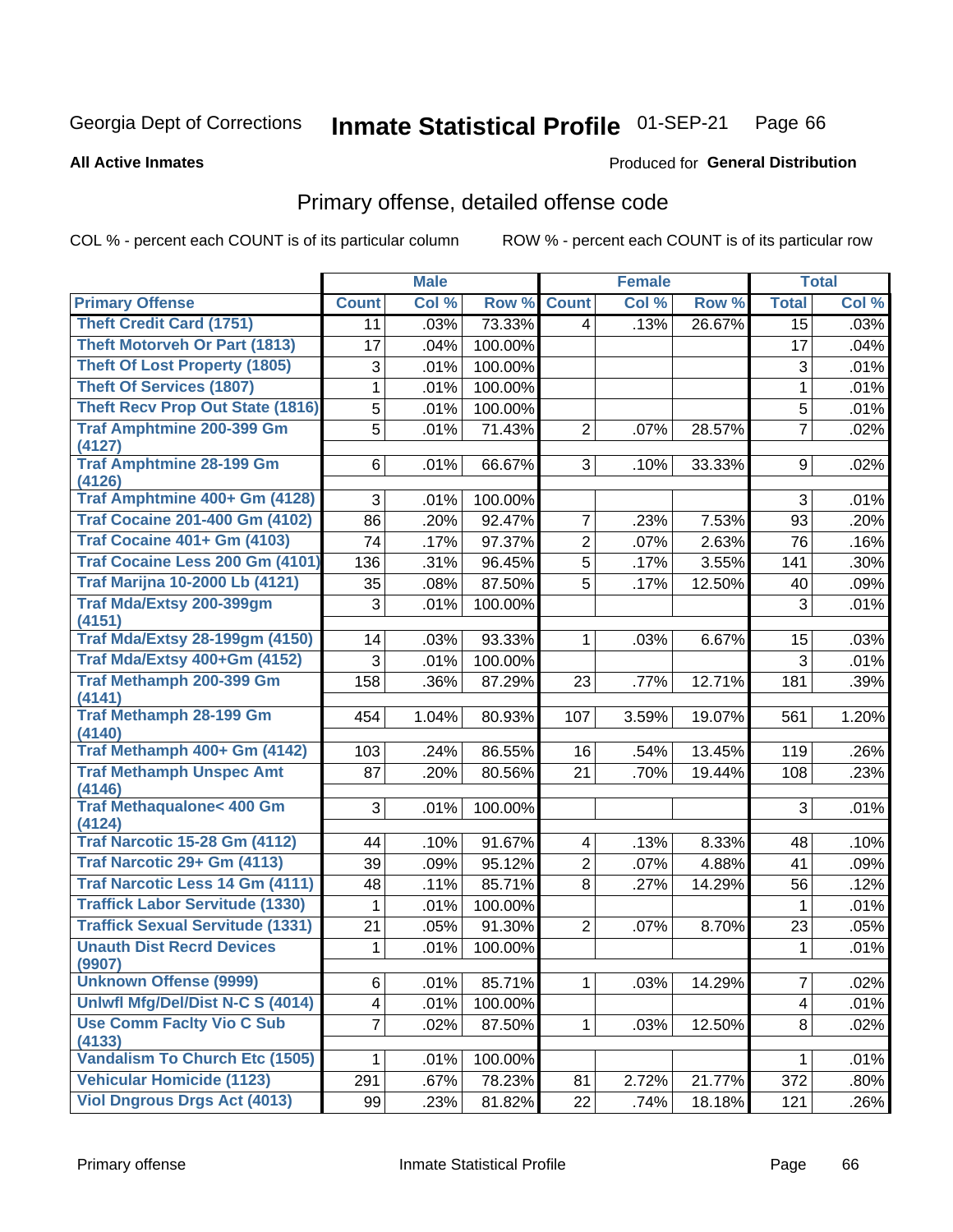### Inmate Statistical Profile 01-SEP-21 Page 67

**All Active Inmates** 

## Produced for General Distribution

# Primary offense, detailed offense code

COL % - percent each COUNT is of its particular column

|                                         |                         | <b>Male</b> |         |                         | <b>Female</b> |         |                 | <b>Total</b> |
|-----------------------------------------|-------------------------|-------------|---------|-------------------------|---------------|---------|-----------------|--------------|
| <b>Primary Offense</b>                  | <b>Count</b>            | Col %       | Row %   | <b>Count</b>            | Col %         | Row %   | <b>Total</b>    | Col %        |
| <b>Viol Motor Vehicle Laws (5001)</b>   | $\overline{21}$         | .05%        | 91.30%  | $\overline{2}$          | .07%          | 8.70%   | $\overline{23}$ | .05%         |
| <b>Violatn Othr States Law (8001)</b>   | 24                      | .06%        | 85.71%  | $\overline{\mathbf{4}}$ | .13%          | 14.29%  | 28              | .06%         |
| <b>Vol Manslaughter Of Fetus</b>        | 3                       | .01%        | 100.00% |                         |               |         | 3               | .01%         |
| (1119)                                  |                         |             |         |                         |               |         |                 |              |
| <b>Voluntary Manslaughter (1102)</b>    | 1,065                   | 2.44%       | 88.97%  | 132                     | 4.43%         | 11.03%  | 1,197           | 2.57%        |
| <b>Abandonment Of Dep Child (11)</b>    | $\overline{\mathbf{4}}$ | .01%        | 100.00% |                         |               |         | 4               | .01%         |
| <b>Abusive Language (63)</b>            | 1                       | .01%        | 100.00% |                         |               |         | $\mathbf{1}$    | .01%         |
| <b>Assault &amp; Battery (21)</b>       | 5                       | .01%        | 100.00% |                         |               |         | 5               | .01%         |
| <b>Bad Checks (52)</b>                  | $\overline{2}$          | .01%        | 66.67%  | 1                       | .03%          | 33.33%  | 3               | .01%         |
| <b>Burglary (45)</b>                    | 9                       | .02%        | 100.00% |                         |               |         | 9               | .02%         |
| <b>Cheating &amp; Swindling (51)</b>    | 1                       | .01%        | 100.00% |                         |               |         | 1               | .01%         |
| <b>Cpwl &amp; Concealed Weapon (93)</b> | 6                       | .01%        | 100.00% |                         |               |         | 6               | .01%         |
| <b>Crmnl Attempt (98)</b>               | 1                       | .01%        | 100.00% |                         |               |         | $\mathbf{1}$    | .01%         |
| <b>Cruelty To Children (37)</b>         | 1                       | .01%        | 100.00% |                         |               |         | $\mathbf{1}$    | .01%         |
| <b>Dui (72)</b>                         | 4                       | .01%        | 100.00% |                         |               |         | 4               | .01%         |
| Escape (92)                             | $\overline{3}$          | .01%        | 100.00% |                         |               |         | $\overline{3}$  | .01%         |
| Forgery (55)                            | 3                       | .01%        | 100.00% |                         |               |         | 3               | .01%         |
| Lottery (54)                            | $\mathbf{1}$            | $.01\%$     | 100.00% |                         |               |         | $\mathbf{1}$    | .01%         |
| <b>Misc Misdemeanor (500)</b>           | $\overline{2}$          | .01%        | 100.00% |                         |               |         | $\overline{2}$  | .01%         |
| <b>Other Misdemeanor (99)</b>           | 17                      | .04%        | 94.44%  | 1                       | .03%          | 5.56%   | 18              | .04%         |
| <b>Pointing Gun At Another (96)</b>     | 1                       | .01%        | 100.00% |                         |               |         | 1               | .01%         |
| Poss Ntp Whiskey (64)                   | 3                       | .01%        | 100.00% |                         |               |         | $\overline{3}$  | .01%         |
| <b>Prostitution (81)</b>                |                         |             |         | 1                       | .03%          | 100.00% | $\mathbf{1}$    | .01%         |
| <b>Public Drunkenness (61)</b>          | 4                       | .01%        | 100.00% |                         |               |         | 4               | .01%         |
| <b>Simple Assault (24)</b>              | $\mathbf{1}$            | .01%        | 100.00% |                         |               |         | $\mathbf{1}$    | .01%         |
| <b>Simple Battery (25)</b>              | 1                       | .01%        | 100.00% |                         |               |         | $\mathbf{1}$    | .01%         |
| <b>Terroristic Threats (78)</b>         | 1                       | .01%        | 100.00% |                         |               |         | 1               | .01%         |
| <b>Theft By Taking - Larceny (41)</b>   | 35                      | .08%        | 100.00% |                         |               |         | 35              | .08%         |
| Viol Motor Veh Law (71)                 | 3                       | .01%        | 100.00% |                         |               |         | 3               | .01%         |
| <b>Wife Beating (28)</b>                | $\overline{2}$          | .01%        | 100.00% |                         |               |         | $\overline{2}$  | .01%         |
| <b>Total Rported</b>                    | 43,578                  | 101%        |         | $93.6\%$ 2,981          | 100%          | 6.4%    | 46,559          | 101%         |

| 106   |       | 107    |
|-------|-------|--------|
| 3.684 | 2,982 | 46.666 |

| Mode (most frequent) | 1101 Murder | 1101 Murder | 1101 Murder |
|----------------------|-------------|-------------|-------------|
|----------------------|-------------|-------------|-------------|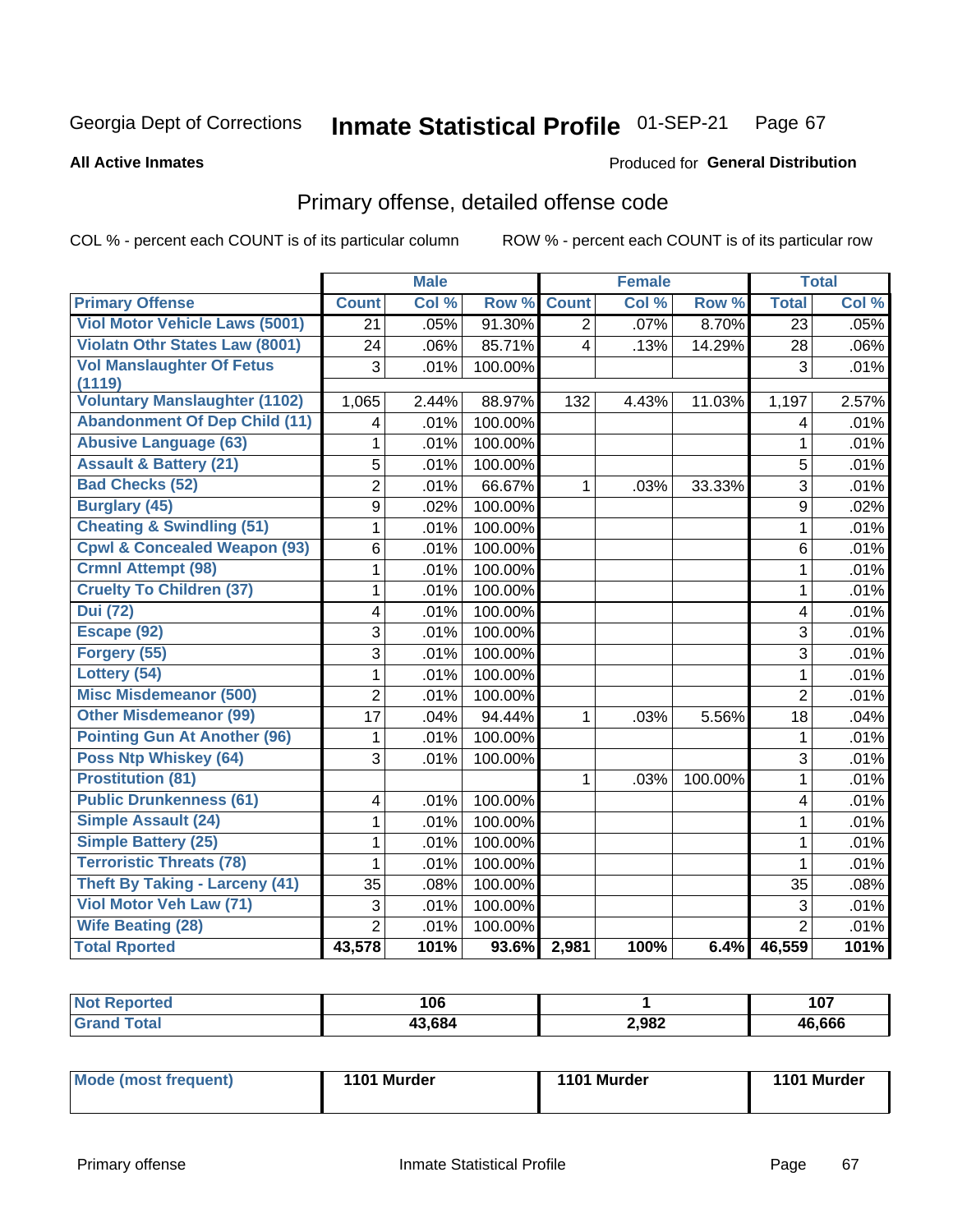### Inmate Statistical Profile 01-SEP-21 Page 68

**All Active Inmates** 

## Produced for General Distribution

# County of conviction of primary offense

COL % - percent each COUNT is of its particular column

|     |                             |              | <b>Male</b> |         |                  | <b>Female</b> |        |              | <b>Total</b> |
|-----|-----------------------------|--------------|-------------|---------|------------------|---------------|--------|--------------|--------------|
|     | <b>County of Conviction</b> | <b>Count</b> | Col %       | Row %   | <b>Count</b>     | Col %         | Row %  | <b>Total</b> | Col %        |
| 000 | <b>Unknown</b>              | 175          | .40%        | 93.58%  | 12               | .40%          | 6.42%  | 187          | .40%         |
| 001 | <b>Appling County</b>       | 109          | .25%        | 98.20%  | $\overline{c}$   | .07%          | 1.80%  | 111          | .24%         |
| 002 | <b>Atkinson County</b>      | 39           | .09%        | 97.50%  | $\mathbf 1$      | .03%          | 2.50%  | 40           | .09%         |
| 003 | <b>Bacon County</b>         | 62           | .14%        | 89.86%  | $\overline{7}$   | .23%          | 10.14% | 69           | .15%         |
| 004 | <b>Baker County</b>         | 11           | .03%        | 78.57%  | 3                | .10%          | 21.43% | 14           | .03%         |
| 005 | <b>Baldwin County</b>       | 263          | .60%        | 91.96%  | 23               | .77%          | 8.04%  | 286          | .61%         |
| 006 | <b>Banks County</b>         | 57           | .13%        | 89.06%  | $\overline{7}$   | .23%          | 10.94% | 64           | .14%         |
| 007 | <b>Barrow County</b>        | 302          | .69%        | 91.24%  | 29               | .97%          | 8.76%  | 331          | .71%         |
| 008 | <b>Bartow County</b>        | 604          | 1.38%       | 91.65%  | 55               | 1.84%         | 8.35%  | 659          | 1.41%        |
| 009 | <b>Ben Hill County</b>      | 216          | .49%        | 95.58%  | 10               | .34%          | 4.42%  | 226          | .48%         |
| 010 | <b>Berrien County</b>       | 88           | .20%        | 96.70%  | 3                | .10%          | 3.30%  | 91           | .20%         |
| 011 | <b>Bibb County</b>          | 967          | 2.21%       | 94.99%  | 51               | 1.71%         | 5.01%  | 1,018        | 2.18%        |
| 012 | <b>Bleckley County</b>      | 62           | .14%        | 92.54%  | 5                | .17%          | 7.46%  | 67           | .14%         |
| 013 | <b>Brantley County</b>      | 97           | .22%        | 88.18%  | 13               | .44%          | 11.82% | 110          | .24%         |
| 014 | <b>Brooks County</b>        | 39           | .09%        | 100.00% |                  |               |        | 39           | .08%         |
| 015 | <b>Bryan County</b>         | 44           | .10%        | 95.65%  | $\overline{2}$   | .07%          | 4.35%  | 46           | .10%         |
| 016 | <b>Bulloch County</b>       | 428          | .98%        | 93.45%  | 30               | 1.01%         | 6.55%  | 458          | .98%         |
| 017 | <b>Burke County</b>         | 200          | .46%        | 96.62%  | $\overline{7}$   | .23%          | 3.38%  | 207          | .44%         |
| 018 | <b>Butts County</b>         | 119          | .27%        | 92.25%  | 10               | .34%          | 7.75%  | 129          | .28%         |
| 019 | <b>Calhoun County</b>       | 24           | .05%        | 88.89%  | 3                | .10%          | 11.11% | 27           | .06%         |
| 020 | <b>Camden County</b>        | 167          | .38%        | 93.82%  | 11               | .37%          | 6.18%  | 178          | .38%         |
| 021 | <b>Candler County</b>       | 101          | .23%        | 91.82%  | $\boldsymbol{9}$ | .30%          | 8.18%  | 110          | .24%         |
| 022 | <b>Carroll County</b>       | 535          | 1.22%       | 93.70%  | 36               | 1.21%         | 6.30%  | 571          | 1.22%        |
| 023 | <b>Catoosa County</b>       | 328          | .75%        | 92.92%  | 25               | .84%          | 7.08%  | 353          | .76%         |
| 024 | <b>Charlton County</b>      | 52           | .12%        | 88.14%  | $\overline{7}$   | .23%          | 11.86% | 59           | .13%         |
| 025 | <b>Chatham County</b>       | 1,561        | 3.57%       | 96.54%  | 56               | 1.88%         | 3.46%  | 1,617        | 3.47%        |
| 026 | <b>Chattahoochee County</b> | 13           | .03%        | 100.00% |                  |               |        | 13           | .03%         |
| 027 | <b>Chattooga County</b>     | 181          | .41%        | 90.50%  | 19               | .64%          | 9.50%  | 200          | .43%         |
| 028 | <b>Cherokee County</b>      | 501          | 1.15%       | 92.61%  | 40               | 1.34%         | 7.39%  | 541          | 1.16%        |
| 029 | <b>Clarke County</b>        | 447          | 1.02%       | 94.11%  | 28               | .94%          | 5.89%  | 475          | 1.02%        |
| 030 | <b>Clay County</b>          | 19           | .04%        | 82.61%  | 4                | .13%          | 17.39% | 23           | .05%         |
| 031 | <b>Clayton County</b>       | 1,152        | 2.64%       | 93.51%  | 80               | 2.68%         | 6.49%  | 1,232        | 2.64%        |
| 032 | <b>Clinch County</b>        | 38           | .09%        | 92.68%  | 3                | .10%          | 7.32%  | 41           | .09%         |
| 033 | <b>Cobb County</b>          | 2,051        | 4.70%       | 93.87%  | 134              | 4.49%         | 6.13%  | 2,185        | 4.68%        |
| 034 | <b>Coffee County</b>        | 270          | .62%        | 94.08%  | 17               | .57%          | 5.92%  | 287          | .62%         |
| 035 | <b>Colquitt County</b>      | 202          | .46%        | 93.52%  | 14               | .47%          | 6.48%  | 216          | .46%         |
| 036 | <b>Columbia County</b>      | 343          | .79%        | 91.47%  | 32               | 1.07%         | 8.53%  | 375          | .80%         |
| 037 | <b>Cook County</b>          | 102          | .23%        | 93.58%  | $\overline{7}$   | .23%          | 6.42%  | 109          | .23%         |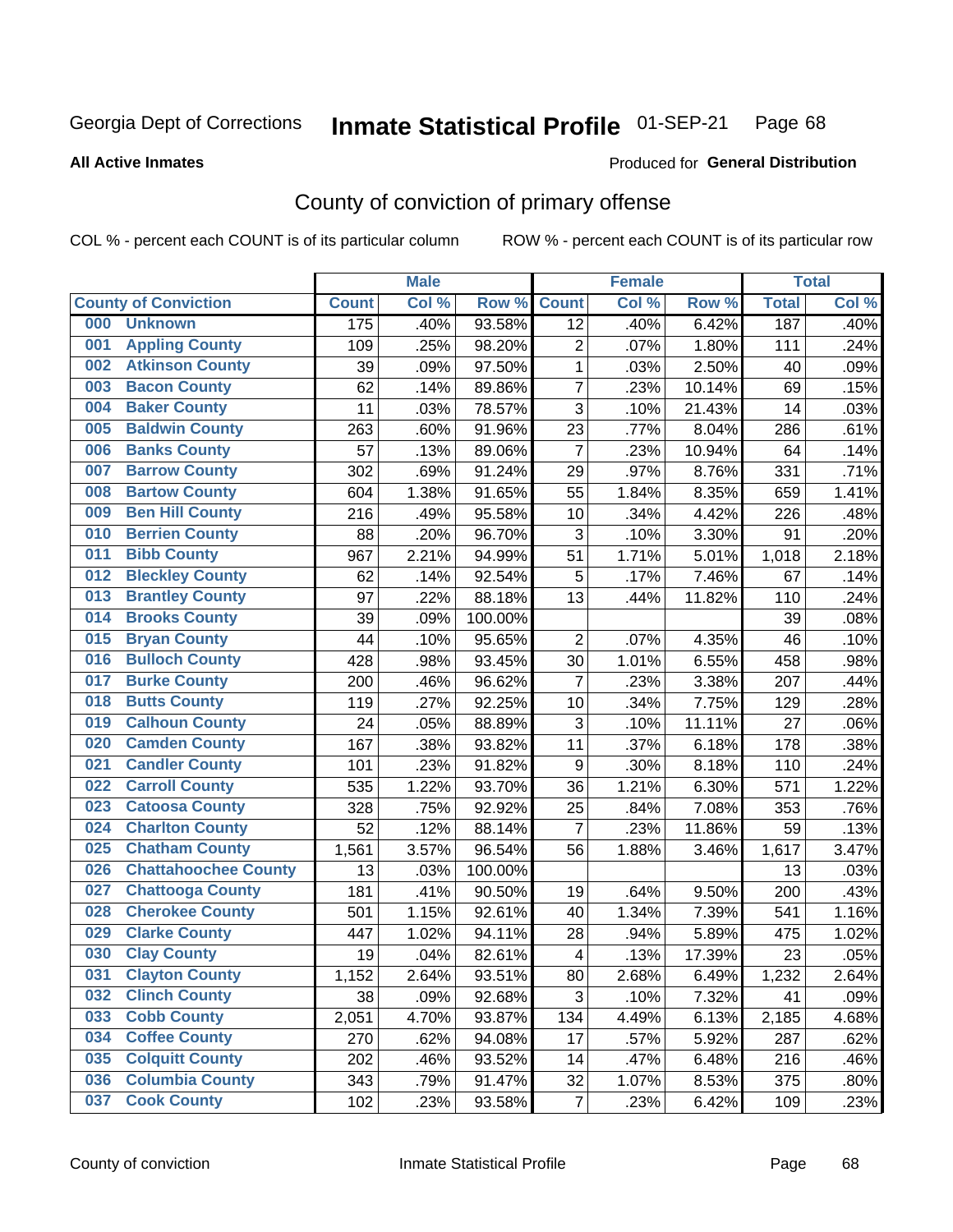### Inmate Statistical Profile 01-SEP-21 Page 69

**All Active Inmates** 

### Produced for General Distribution

# County of conviction of primary offense

COL % - percent each COUNT is of its particular column

|     |                             |              | <b>Male</b> |         |                           | <b>Female</b> |        |                  | <b>Total</b> |
|-----|-----------------------------|--------------|-------------|---------|---------------------------|---------------|--------|------------------|--------------|
|     | <b>County of Conviction</b> | <b>Count</b> | Col %       | Row %   | <b>Count</b>              | Col %         | Row %  | <b>Total</b>     | Col %        |
| 038 | <b>Coweta County</b>        | 548          | 1.25%       | 95.47%  | 26                        | .87%          | 4.53%  | $\overline{574}$ | 1.23%        |
| 039 | <b>Crawford County</b>      | 24           | .05%        | 96.00%  | 1                         | .03%          | 4.00%  | 25               | .05%         |
| 040 | <b>Crisp County</b>         | 342          | .78%        | 94.21%  | 21                        | .70%          | 5.79%  | 363              | .78%         |
| 041 | <b>Dade County</b>          | 80           | .18%        | 96.39%  | $\ensuremath{\mathsf{3}}$ | .10%          | 3.61%  | 83               | .18%         |
| 042 | <b>Dawson County</b>        | 99           | .23%        | 93.40%  | $\overline{7}$            | .23%          | 6.60%  | 106              | .23%         |
| 043 | <b>Decatur County</b>       | 222          | .51%        | 96.52%  | 8                         | .27%          | 3.48%  | 230              | .49%         |
| 044 | <b>Dekalb County</b>        | 2,329        | 5.33%       | 95.41%  | 112                       | 3.76%         | 4.59%  | 2,441            | 5.23%        |
| 045 | <b>Dodge County</b>         | 104          | .24%        | 90.43%  | 11                        | .37%          | 9.57%  | 115              | .25%         |
| 046 | <b>Dooly County</b>         | 113          | .26%        | 94.96%  | 6                         | .20%          | 5.04%  | 119              | .26%         |
| 047 | <b>Dougherty County</b>     | 709          | 1.62%       | 96.46%  | 26                        | .87%          | 3.54%  | 735              | 1.58%        |
| 048 | <b>Douglas County</b>       | 895          | 2.05%       | 91.79%  | 80                        | 2.68%         | 8.21%  | 975              | 2.09%        |
| 049 | <b>Early County</b>         | 79           | .18%        | 98.75%  | 1                         | .03%          | 1.25%  | 80               | .17%         |
| 050 | <b>Echols County</b>        | 12           | .03%        | 92.31%  | $\mathbf{1}$              | .03%          | 7.69%  | 13               | .03%         |
| 051 | <b>Effingham County</b>     | 211          | .48%        | 90.95%  | 21                        | .70%          | 9.05%  | 232              | .50%         |
| 052 | <b>Elbert County</b>        | 126          | .29%        | 95.45%  | 6                         | .20%          | 4.55%  | 132              | .28%         |
| 053 | <b>Emanuel County</b>       | 146          | .33%        | 91.82%  | 13                        | .44%          | 8.18%  | 159              | .34%         |
| 054 | <b>Evans County</b>         | 74           | .17%        | 94.87%  | 4                         | .13%          | 5.13%  | 78               | .17%         |
| 055 | <b>Fannin County</b>        | 90           | .21%        | 88.24%  | 12                        | .40%          | 11.76% | 102              | .22%         |
| 056 | <b>Fayette County</b>       | 296          | .68%        | 96.10%  | 12                        | .40%          | 3.90%  | 308              | .66%         |
| 057 | <b>Floyd County</b>         | 838          | 1.92%       | 90.59%  | 87                        | 2.92%         | 9.41%  | 925              | 1.98%        |
| 058 | <b>Forsyth County</b>       | 348          | .80%        | 91.10%  | 34                        | 1.14%         | 8.90%  | 382              | .82%         |
| 059 | <b>Franklin County</b>      | 142          | .33%        | 87.65%  | 20                        | .67%          | 12.35% | 162              | .35%         |
| 060 | <b>Fulton County</b>        | 4,242        | 9.71%       | 96.28%  | 164                       | 5.50%         | 3.72%  | 4,406            | 9.44%        |
| 061 | <b>Gilmer County</b>        | 99           | .23%        | 93.40%  | 7                         | .23%          | 6.60%  | 106              | .23%         |
| 062 | <b>Glascock County</b>      | 8            | .02%        | 100.00% |                           |               |        | 8                | .02%         |
| 063 | <b>Glynn County</b>         | 491          | 1.12%       | 95.34%  | 24                        | .80%          | 4.66%  | 515              | 1.10%        |
| 064 | <b>Gordon County</b>        | 346          | .79%        | 89.87%  | 39                        | 1.31%         | 10.13% | 385              | .83%         |
| 065 | <b>Grady County</b>         | 145          | .33%        | 95.39%  | $\overline{7}$            | .23%          | 4.61%  | 152              | .33%         |
| 066 | <b>Greene County</b>        | 94           | .22%        | 94.95%  | 5                         | .17%          | 5.05%  | 99               | .21%         |
| 067 | <b>Gwinnett County</b>      | 2,251        | 5.15%       | 93.91%  | 146                       | 4.90%         | 6.09%  | 2,397            | 5.14%        |
| 068 | <b>Habersham County</b>     | 107          | .24%        | 92.24%  | 9                         | .30%          | 7.76%  | 116              | .25%         |
| 069 | <b>Hall County</b>          | 620          | 1.42%       | 93.23%  | 45                        | 1.51%         | 6.77%  | 665              | 1.43%        |
| 070 | <b>Hancock County</b>       | 38           | .09%        | 95.00%  | $\overline{2}$            | .07%          | 5.00%  | 40               | .09%         |
| 071 | <b>Haralson County</b>      | 111          | .25%        | 90.24%  | 12                        | .40%          | 9.76%  | 123              | .26%         |
| 072 | <b>Harris County</b>        | 87           | .20%        | 92.55%  | $\overline{7}$            | .23%          | 7.45%  | 94               | .20%         |
| 073 | <b>Hart County</b>          | 158          | .36%        | 91.86%  | 14                        | .47%          | 8.14%  | 172              | .37%         |
| 074 | <b>Heard County</b>         | 35           | .08%        | 94.59%  | $\overline{2}$            | .07%          | 5.41%  | 37               | .08%         |
| 075 | <b>Henry County</b>         | 576          | 1.32%       | 91.28%  | 55                        | 1.84%         | 8.72%  | 631              | 1.35%        |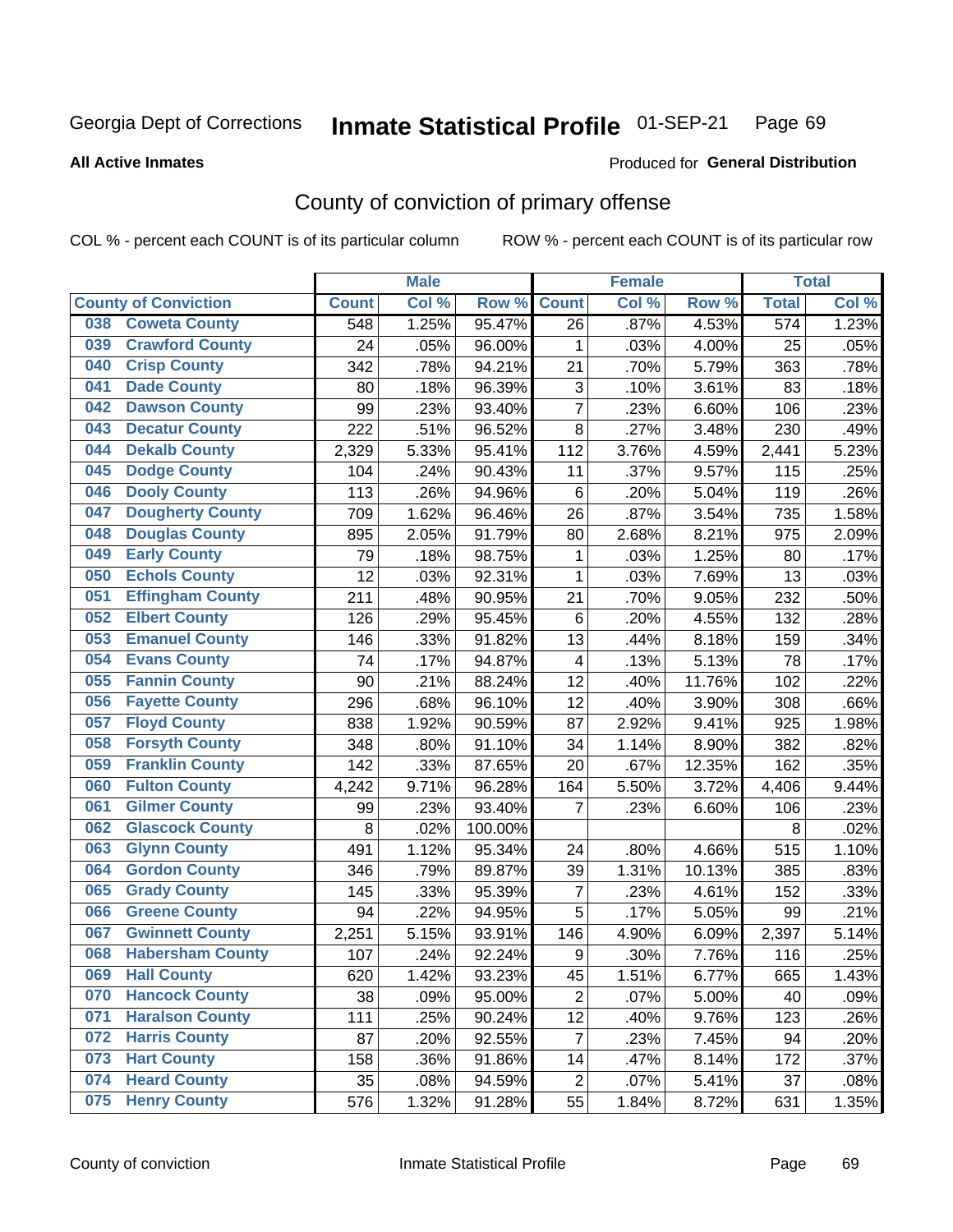### Inmate Statistical Profile 01-SEP-21 Page 70

### **All Active Inmates**

## Produced for General Distribution

# County of conviction of primary offense

COL % - percent each COUNT is of its particular column

|       |                             |              | <b>Male</b> |         |                         | <b>Female</b> |        |              | <b>Total</b> |
|-------|-----------------------------|--------------|-------------|---------|-------------------------|---------------|--------|--------------|--------------|
|       | <b>County of Conviction</b> | <b>Count</b> | Col %       | Row %   | <b>Count</b>            | Col %         | Row %  | <b>Total</b> | Col %        |
| 076   | <b>Houston County</b>       | 704          | 1.61%       | 92.03%  | 61                      | 2.05%         | 7.97%  | 765          | 1.64%        |
| 077   | <b>Irwin County</b>         | 59           | .14%        | 98.33%  | 1                       | .03%          | 1.67%  | 60           | .13%         |
| 078   | <b>Jackson County</b>       | 253          | .58%        | 91.01%  | 25                      | .84%          | 8.99%  | 278          | .60%         |
| 079   | <b>Jasper County</b>        | 55           | .13%        | 96.49%  | $\overline{2}$          | .07%          | 3.51%  | 57           | .12%         |
| 080   | <b>Jeff Davis County</b>    | 72           | .16%        | 94.74%  | $\overline{\mathbf{4}}$ | .13%          | 5.26%  | 76           | .16%         |
| 081   | <b>Jefferson County</b>     | 138          | .32%        | 93.24%  | 10                      | .34%          | 6.76%  | 148          | .32%         |
| 082   | <b>Jenkins County</b>       | 63           | .14%        | 94.03%  | 4                       | .13%          | 5.97%  | 67           | .14%         |
| 083   | <b>Johnson County</b>       | 36           | .08%        | 97.30%  | $\mathbf{1}$            | .03%          | 2.70%  | 37           | .08%         |
| 084   | <b>Jones County</b>         | 166          | .38%        | 86.01%  | 27                      | .91%          | 13.99% | 193          | .41%         |
| 085   | <b>Lamar County</b>         | 85           | .19%        | 91.40%  | 8                       | .27%          | 8.60%  | 93           | .20%         |
| 086   | <b>Lanier County</b>        | 49           | .11%        | 89.09%  | $\,6$                   | .20%          | 10.91% | 55           | .12%         |
| 087   | <b>Laurens County</b>       | 255          | .58%        | 92.73%  | 20                      | .67%          | 7.27%  | 275          | .59%         |
| 088   | <b>Lee County</b>           | 58           | .13%        | 89.23%  | $\overline{7}$          | .23%          | 10.77% | 65           | .14%         |
| 089   | <b>Liberty County</b>       | 182          | .42%        | 93.33%  | 13                      | .44%          | 6.67%  | 195          | .42%         |
| 090   | <b>Lincoln County</b>       | 35           | .08%        | 89.74%  | $\overline{\mathbf{4}}$ | .13%          | 10.26% | 39           | .08%         |
| 091   | <b>Long County</b>          | 63           | .14%        | 94.03%  | 4                       | .13%          | 5.97%  | 67           | .14%         |
| 092   | <b>Lowndes County</b>       | 428          | .98%        | 94.90%  | 23                      | .77%          | 5.10%  | 451          | .97%         |
| 093   | <b>Lumpkin County</b>       | 70           | .16%        | 92.11%  | $\,6$                   | .20%          | 7.89%  | 76           | .16%         |
| 094   | <b>Macon County</b>         | 42           | .10%        | 95.45%  | $\overline{2}$          | .07%          | 4.55%  | 44           | .09%         |
| 095   | <b>Madison County</b>       | 134          | .31%        | 90.54%  | 14                      | .47%          | 9.46%  | 148          | .32%         |
| 096   | <b>Marion County</b>        | 24           | .05%        | 96.00%  | $\mathbf{1}$            | .03%          | 4.00%  | 25           | .05%         |
| 097   | <b>Mcduffie County</b>      | 158          | .36%        | 93.49%  | 11                      | .37%          | 6.51%  | 169          | .36%         |
| 098   | <b>Mcintosh County</b>      | 54           | .12%        | 91.53%  | 5                       | .17%          | 8.47%  | 59           | .13%         |
| 099   | <b>Meriwether County</b>    | 145          | .33%        | 91.77%  | 13                      | .44%          | 8.23%  | 158          | .34%         |
| 100   | <b>Miller County</b>        | 30           | .07%        | 100.00% |                         |               |        | 30           | .06%         |
| 101   | <b>Mitchell County</b>      | 131          | .30%        | 93.57%  | $\boldsymbol{9}$        | .30%          | 6.43%  | 140          | .30%         |
| 102   | <b>Monroe County</b>        | 148          | .34%        | 91.93%  | 13                      | .44%          | 8.07%  | 161          | .35%         |
| 103   | <b>Montgomery County</b>    | 24           | .05%        | 92.31%  | $\overline{c}$          | .07%          | 7.69%  | 26           | .06%         |
| 104   | <b>Morgan County</b>        | 133          | .30%        | 91.10%  | 13                      | .44%          | 8.90%  | 146          | .31%         |
| 105   | <b>Murray County</b>        | 189          | .43%        | 89.57%  | 22                      | .74%          | 10.43% | 211          | .45%         |
| 106   | <b>Muscogee County</b>      | 1,002        | 2.29%       | 95.16%  | 51                      | 1.71%         | 4.84%  | 1,053        | 2.26%        |
| 107   | <b>Newton County</b>        | 618          | 1.41%       | 91.56%  | 57                      | 1.91%         | 8.44%  | 675          | 1.45%        |
| 108   | <b>Oconee County</b>        | 44           | .10%        | 100.00% |                         |               |        | 44           | .09%         |
| 109   | <b>Oglethorpe County</b>    | 64           | .15%        | 100.00% |                         |               |        | 64           | .14%         |
| 110   | <b>Paulding County</b>      | 218          | .50%        | 93.16%  | 16                      | .54%          | 6.84%  | 234          | .50%         |
| 111   | <b>Peach County</b>         | 67           | .15%        | 94.37%  | 4                       | .13%          | 5.63%  | 71           | .15%         |
| $112$ | <b>Pickens County</b>       | 91           | .21%        | 89.22%  | 11                      | .37%          | 10.78% | 102          | .22%         |
| 113   | <b>Pierce County</b>        | 106          | .24%        | 92.17%  | 9                       | .30%          | 7.83%  | 115          | .25%         |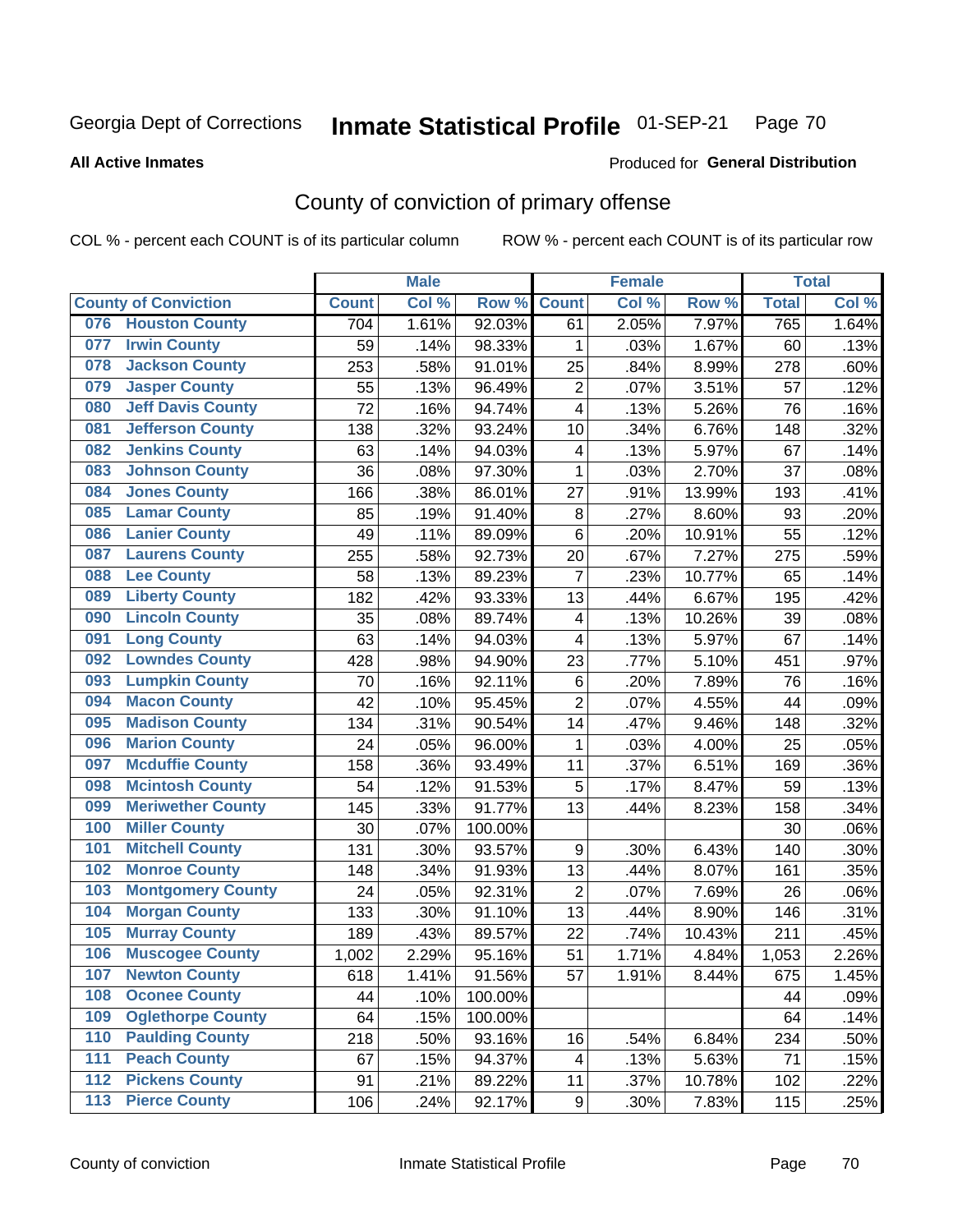### Inmate Statistical Profile 01-SEP-21 Page 71

**All Active Inmates** 

## **Produced for General Distribution**

# County of conviction of primary offense

COL % - percent each COUNT is of its particular column

|                                          |              | <b>Male</b> |         |                         | <b>Female</b> |        |              | <b>Total</b> |
|------------------------------------------|--------------|-------------|---------|-------------------------|---------------|--------|--------------|--------------|
| <b>County of Conviction</b>              | <b>Count</b> | Col %       | Row %   | <b>Count</b>            | Col %         | Row %  | <b>Total</b> | Col %        |
| 114 Pike County                          | 46           | .11%        | 92.00%  | $\overline{4}$          | .13%          | 8.00%  | 50           | .11%         |
| <b>Polk County</b><br>$\overline{115}$   | 186          | .43%        | 90.73%  | 19                      | .64%          | 9.27%  | 205          | .44%         |
| <b>Pulaski County</b><br>116             | 30           | .07%        | 83.33%  | $6\phantom{1}$          | .20%          | 16.67% | 36           | .08%         |
| 117<br><b>Putnam County</b>              | 150          | .34%        | 93.75%  | 10                      | .34%          | 6.25%  | 160          | .34%         |
| <b>Quitman County</b><br>118             | 11           | .03%        | 100.00% |                         |               |        | 11           | .02%         |
| <b>Rabun County</b><br>119               | 55           | .13%        | 82.09%  | 12                      | .40%          | 17.91% | 67           | .14%         |
| <b>Randolph County</b><br>120            | 46           | .11%        | 93.88%  | 3                       | .10%          | 6.12%  | 49           | .11%         |
| <b>Richmond County</b><br>121            | 1,577        | 3.61%       | 94.66%  | 89                      | 2.98%         | 5.34%  | 1,666        | 3.57%        |
| <b>Rockdale County</b><br>122            | 383          | .88%        | 93.19%  | 28                      | .94%          | 6.81%  | 411          | .88%         |
| <b>Schley County</b><br>123              | 16           | .04%        | 100.00% |                         |               |        | 16           | .03%         |
| <b>Screven County</b><br>124             | 95           | .22%        | 95.00%  | 5                       | .17%          | 5.00%  | 100          | .21%         |
| <b>Seminole County</b><br>125            | 57           | .13%        | 85.07%  | 10                      | .34%          | 14.93% | 67           | .14%         |
| <b>Spalding County</b><br>126            | 429          | .98%        | 93.06%  | 32                      | 1.07%         | 6.94%  | 461          | .99%         |
| <b>Stephens County</b><br>127            | 122          | .28%        | 96.83%  | $\overline{\mathbf{4}}$ | .13%          | 3.17%  | 126          | .27%         |
| <b>Stewart County</b><br>128             | 19           | .04%        | 86.36%  | 3                       | .10%          | 13.64% | 22           | .05%         |
| <b>Sumter County</b><br>129              | 194          | .44%        | 96.52%  | $\overline{7}$          | .23%          | 3.48%  | 201          | .43%         |
| <b>Talbot County</b><br>130              | 21           | .05%        | 95.45%  | 1                       | .03%          | 4.55%  | 22           | .05%         |
| <b>Taliaferro County</b><br>131          | 21           | .05%        | 100.00% |                         |               |        | 21           | .05%         |
| <b>Tattnall County</b><br>132            | 161          | .37%        | 89.94%  | 18                      | .60%          | 10.06% | 179          | .38%         |
| <b>Taylor County</b><br>133              | 46           | .11%        | 90.20%  | 5                       | .17%          | 9.80%  | 51           | .11%         |
| <b>Telfair County</b><br>134             | 96           | .22%        | 94.12%  | $\,6$                   | .20%          | 5.88%  | 102          | .22%         |
| <b>Terrell County</b><br>135             | 74           | .17%        | 97.37%  | $\overline{2}$          | .07%          | 2.63%  | 76           | .16%         |
| <b>Thomas County</b><br>136              | 184          | .42%        | 95.83%  | 8                       | .27%          | 4.17%  | 192          | .41%         |
| <b>Tift County</b><br>137                | 301          | .69%        | 96.47%  | 11                      | .37%          | 3.53%  | 312          | .67%         |
| <b>Toombs County</b><br>138              | 280          | .64%        | 92.41%  | 23                      | .77%          | 7.59%  | 303          | .65%         |
| <b>Towns County</b><br>139               | 50           | .11%        | 80.65%  | 12                      | .40%          | 19.35% | 62           | .13%         |
| <b>Treutlen County</b><br>140            | 62           | .14%        | 98.41%  | $\mathbf{1}$            | .03%          | 1.59%  | 63           | .14%         |
| <b>Troup County</b><br>141               | 523          | 1.20%       | 94.06%  | 33                      | 1.11%         | 5.94%  | 556          | 1.19%        |
| <b>Turner County</b><br>142              | 54           | .12%        | 94.74%  | 3                       | .10%          | 5.26%  | 57           | .12%         |
| <b>Twiggs County</b><br>$\overline{143}$ | 37           | .08%        | 90.24%  | $\overline{\mathbf{4}}$ | .13%          | 9.76%  | 41           | .09%         |
| <b>Union County</b><br>144               | 88           | .20%        | 83.81%  | 17                      | .57%          | 16.19% | 105          | .23%         |
| 145<br><b>Upson County</b>               | 156          | .36%        | 94.55%  | 9                       | .30%          | 5.45%  | 165          | .35%         |
| <b>Walker County</b><br>146              | 412          | .94%        | 91.15%  | 40                      | 1.34%         | 8.85%  | 452          | .97%         |
| <b>Walton County</b><br>147              | 605          | 1.38%       | 90.43%  | 64                      | 2.15%         | 9.57%  | 669          | 1.43%        |
| <b>Ware County</b><br>148                | 230          | .53%        | 94.26%  | 14                      | .47%          | 5.74%  | 244          | .52%         |
| <b>Warren County</b><br>149              | 24           | .05%        | 85.71%  | 4                       | .13%          | 14.29% | 28           | .06%         |
| <b>Washington County</b><br>150          | 169          | .39%        | 93.89%  | 11                      | .37%          | 6.11%  | 180          | .39%         |
| <b>Wayne County</b><br>151               | 196          | .45%        | 90.74%  | 20                      | .67%          | 9.26%  | 216          | .46%         |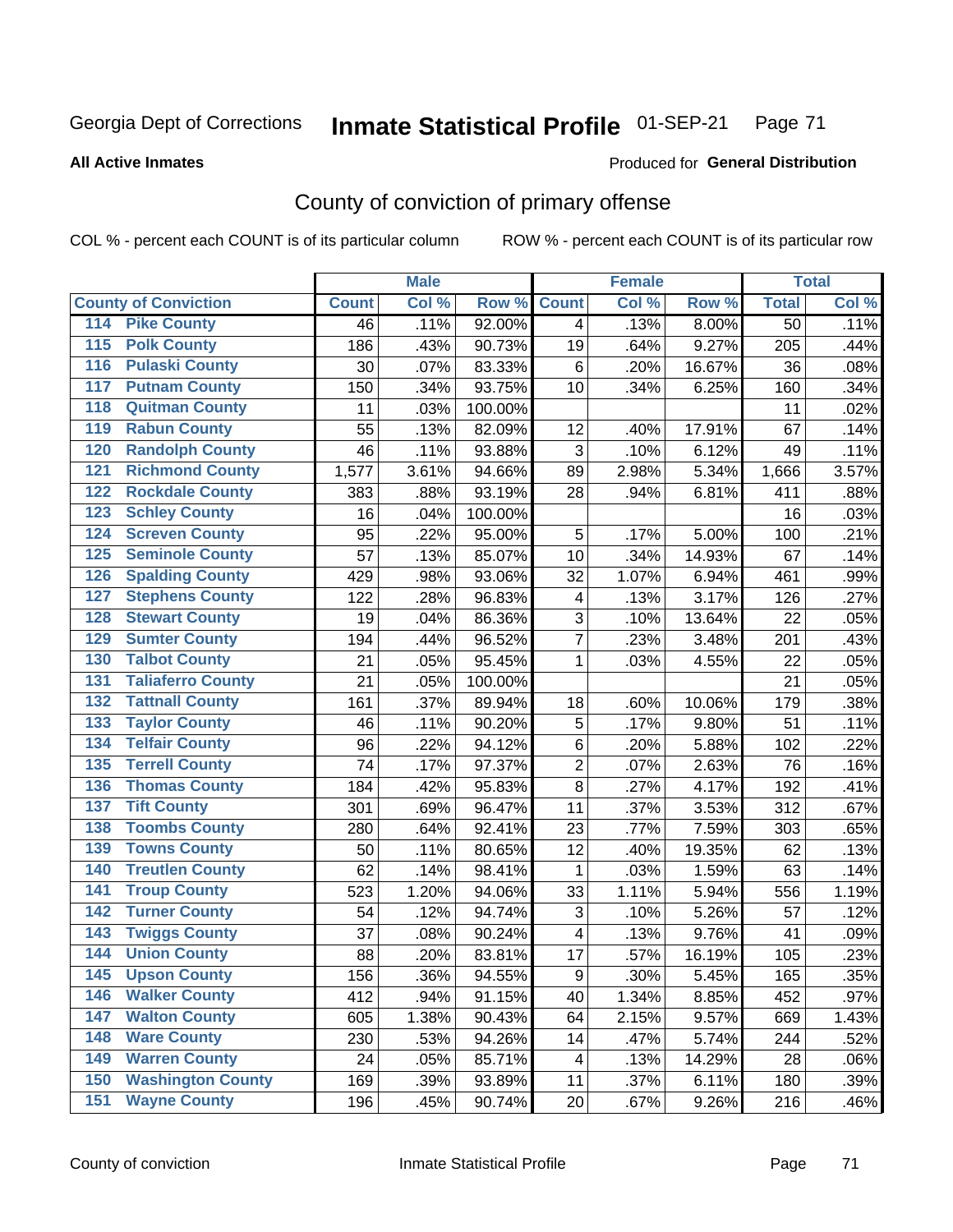### Inmate Statistical Profile 01-SEP-21 Page 72

**All Active Inmates** 

### Produced for General Distribution

# County of conviction of primary offense

COL % - percent each COUNT is of its particular column

|                                |              | <b>Male</b> |             |                | <b>Female</b> |        |              | <b>Total</b> |
|--------------------------------|--------------|-------------|-------------|----------------|---------------|--------|--------------|--------------|
| <b>County of Conviction</b>    | <b>Count</b> | Col %       | Row % Count |                | Col %         | Row %  | <b>Total</b> | Col %        |
| <b>Webster County</b><br>152   | 4            | .01%        | 66.67%      | 2              | $.07\%$       | 33.33% | 6            | .01%         |
| <b>Wheeler County</b><br>153   | 17           | $.04\%$     | 89.47%      | 2              | $.07\%$       | 10.53% | 19           | .04%         |
| <b>White County</b><br>154     | 77           | .18%        | 93.90%      | 5              | .17%          | 6.10%  | 82           | .18%         |
| <b>Whitfield County</b><br>155 | 707          | 1.62%       | 88.71%      | 90             | 3.02%         | 11.29% | 797          | 1.71%        |
| <b>Wilcox County</b><br>156    | 52           | .12%        | 96.30%      | 2              | $.07\%$       | 3.70%  | 54           | .12%         |
| <b>Wilkes County</b><br>157    | 60           | .14%        | 96.77%      | 2              | $.07\%$       | 3.23%  | 62           | .13%         |
| <b>Wilkinson County</b><br>158 | 41           | .09%        | 95.35%      | $\overline{2}$ | $.07\%$       | 4.65%  | 43           | .09%         |
| <b>Worth County</b><br>159     | 123          | .28%        | 89.13%      | 15             | .50%          | 10.87% | 138          | .30%         |
| <b>Total Rported</b>           | 43,684       | 100%        | 93.61%      | 2,982          | 100%          | 6.39%  | 46,666       | 100%         |

| <b>Not Reported</b> |        |       |        |
|---------------------|--------|-------|--------|
| <b>Grand Total</b>  | 43,684 | 2,982 | 46,666 |

| <b>Mode (most frequent)</b> | <b>Fulton County</b> | <b>Fulton County</b> | <b>Fulton County</b> |
|-----------------------------|----------------------|----------------------|----------------------|
|                             |                      |                      |                      |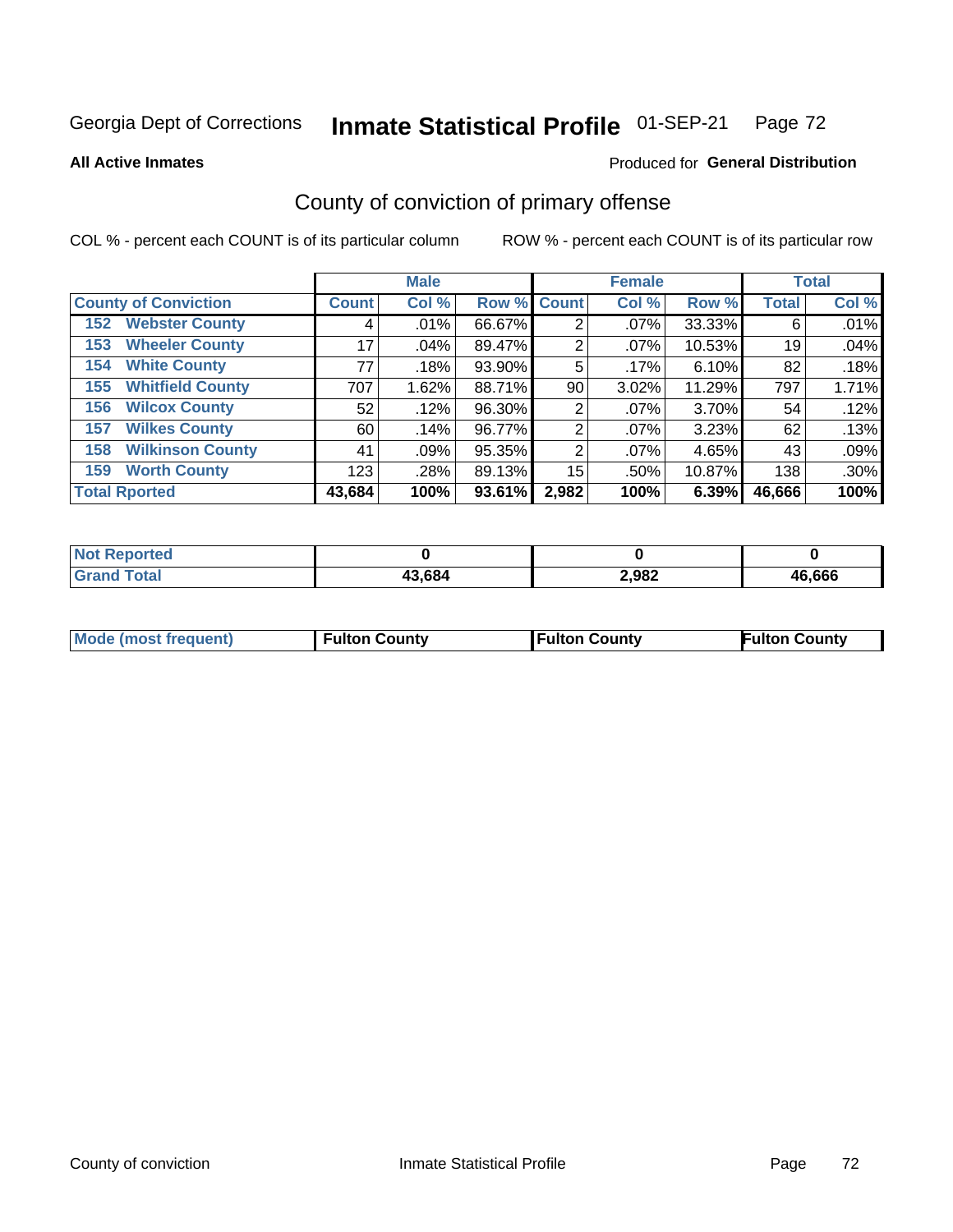## Georgia Dept of Corrections **All Active Inmates**

### Inmate Statistical Profile 01-SEP-21 Page 73

Produced for General Distribution

# Circuit of conviction of primary offense

COL % - percent each COUNT is of its particular column ROW % - percent each COUNT is of its particular row

|                         |                                 | <b>Male</b>  |       |        | <b>Female</b> |       |        | <b>Total</b> |       |
|-------------------------|---------------------------------|--------------|-------|--------|---------------|-------|--------|--------------|-------|
|                         | <b>Circuit of Conviction</b>    | <b>Count</b> | Col % | Row %  | <b>Count</b>  | Col % | Row %  | <b>Total</b> | Col % |
| 1                       | <b>Alapaha Circuit</b>          | 316          | .73%  | 94.05% | 20            | .67%  | 5.95%  | 336          | .72%  |
| $\overline{2}$          | <b>Alcovy Circuit</b>           | 1,223        | 2.81% | 91.00% | 121           | 4.07% | 9.00%  | 1,344        | 2.89% |
| $\overline{\mathbf{3}}$ | <b>Atlanta Circuit</b>          | 4,242        | 9.75% | 96.28% | 164           | 5.52% | 3.72%  | 4,406        | 9.48% |
| 4                       | <b>Atlantic Circuit</b>         | 578          | 1.33% | 92.63% | 46            | 1.55% | 7.37%  | 624          | 1.34% |
| 5                       | <b>Augusta Circuit</b>          | 2,120        | 4.87% | 94.31% | 128           | 4.31% | 5.69%  | 2,248        | 4.84% |
| $\overline{\mathbf{6}}$ | <b>Blue Ridge Circuit</b>       | 501          | 1.15% | 92.61% | 40            | 1.35% | 7.39%  | 541          | 1.16% |
| $\overline{\mathbf{7}}$ | <b>Brunswick Circuit</b>        | 1,035        | 2.38% | 94.43% | 61            | 2.05% | 5.57%  | 1,096        | 2.36% |
| 8                       | <b>Chattahoochee Circuit</b>    | 1,193        | 2.74% | 94.83% | 65            | 2.19% | 5.17%  | 1,258        | 2.71% |
| $\overline{9}$          | <b>Cherokee Circuit</b>         | 950          | 2.18% | 91.00% | 94            | 3.16% | 9.00%  | 1,044        | 2.25% |
| 10                      | <b>Clayton Circuit</b>          | 1,152        | 2.65% | 93.51% | 80            | 2.69% | 6.49%  | 1,232        | 2.65% |
| $\overline{11}$         | <b>Cobb Circuit</b>             | 2,051        | 4.71% | 93.87% | 134           | 4.51% | 6.13%  | 2,185        | 4.70% |
| 12                      | <b>Conasauga Circuit</b>        | 896          | 2.06% | 88.89% | 112           | 3.77% | 11.11% | 1,008        | 2.17% |
| $\overline{13}$         | <b>Cordele Circuit</b>          | 723          | 1.66% | 94.88% | 39            | 1.31% | 5.12%  | 762          | 1.64% |
| $\overline{14}$         | <b>Coweta Circuit</b>           | 1,786        | 4.10% | 94.20% | 110           | 3.70% | 5.80%  | 1,896        | 4.08% |
| 15                      | <b>Dougherty Circuit</b>        | 709          | 1.63% | 96.46% | 26            | .88%  | 3.54%  | 735          | 1.58% |
| 16                      | <b>Dublin Circuit</b>           | 390          | .90%  | 93.75% | 26            | .88%  | 6.25%  | 416          | .90%  |
| $\overline{17}$         | <b>Eastern Circuit</b>          | 1,561        | 3.59% | 96.54% | 56            | 1.89% | 3.46%  | 1,617        | 3.48% |
| 18                      | <b>Flint Circuit</b>            | 576          | 1.32% | 91.28% | 55            | 1.85% | 8.72%  | 631          | 1.36% |
| 19                      | <b>Griffin Circuit</b>          | 927          | 2.13% | 94.21% | 57            | 1.92% | 5.79%  | 984          | 2.12% |
| 20                      | <b>Gwinnett Circuit</b>         | 2,251        | 5.17% | 93.91% | 146           | 4.92% | 6.09%  | 2,397        | 5.16% |
| $\overline{21}$         | <b>Houston Circuit</b>          | 704          | 1.62% | 92.03% | 61            | 2.05% | 7.97%  | 765          | 1.65% |
| $\overline{22}$         | <b>Lookout Mountain Circuit</b> | 1,001        | 2.30% | 92.00% | 87            | 2.93% | 8.00%  | 1,088        | 2.34% |
| 23                      | <b>Macon Circuit</b>            | 1,058        | 2.43% | 94.97% | 56            | 1.89% | 5.03%  | 1,114        | 2.40% |
| 24                      | <b>Middle Circuit</b>           | 834          | 1.92% | 92.67% | 66            | 2.22% | 7.33%  | 900          | 1.94% |
| $\overline{25}$         | <b>Mountain Circuit</b>         | 284          | .65%  | 91.91% | 25            | .84%  | 8.09%  | 309          | .66%  |
| 26                      | <b>Northeastern Circuit</b>     | 719          | 1.65% | 93.26% | 52            | 1.75% | 6.74%  | 771          | 1.66% |
| 27                      | <b>Northern Circuit</b>         | 624          | 1.43% | 92.04% | 54            | 1.82% | 7.96%  | 678          | 1.46% |
| 28                      | <b>Ocmulgee Circuit</b>         | 940          | 2.16% | 91.80% | 84            | 2.83% | 8.20%  | 1,024        | 2.20% |
| 29                      | <b>Oconee Circuit</b>           | 333          | .77%  | 91.23% | 32            | 1.08% | 8.77%  | 365          | .79%  |
| 30                      | <b>Ogeechee Circuit</b>         | 797          | 1.83% | 93.00% | 60            | 2.02% | 7.00%  | 857          | 1.84% |
| $\overline{31}$         | <b>Pataula Circuit</b>          | 316          | .73%  | 94.05% | 20            | .67%  | 5.95%  | 336          | .72%  |
| 32                      | <b>Piedmont Circuit</b>         | 612          | 1.41% | 90.94% | 61            | 2.05% | 9.06%  | 673          | 1.45% |
| 33                      | <b>Rome Circuit</b>             | 838          | 1.93% | 90.59% | 87            | 2.93% | 9.41%  | 925          | 1.99% |
| 34                      | <b>South Georgia Circuit</b>    | 533          | 1.23% | 94.67% | 30            | 1.01% | 5.33%  | 563          | 1.21% |
| 35                      | <b>Southern Circuit</b>         | 865          | 1.99% | 94.95% | 46            | 1.55% | 5.05%  | 911          | 1.96% |
| 36                      | <b>Southwestern Circuit</b>     | 333          | .77%  | 94.07% | 21            | .71%  | 5.93%  | 354          | .76%  |
| 37                      | <b>Stone Mountain Circuit</b>   | 2,329        | 5.35% | 95.41% | 112           | 3.77% | 4.59%  | 2,441        | 5.25% |
| 38                      | <b>Tallapoosa Circuit</b>       | 297          | .68%  | 90.55% | 31            | 1.04% | 9.45%  | 328          | .71%  |
| 39                      | <b>Tifton Circuit</b>           | 537          | 1.23% | 94.71% | 30            | 1.01% | 5.29%  | 567          | 1.22% |
| 40                      | <b>Toombs Circuit</b>           | 306          | .70%  | 93.58% | 21            | .71%  | 6.42%  | 327          | .70%  |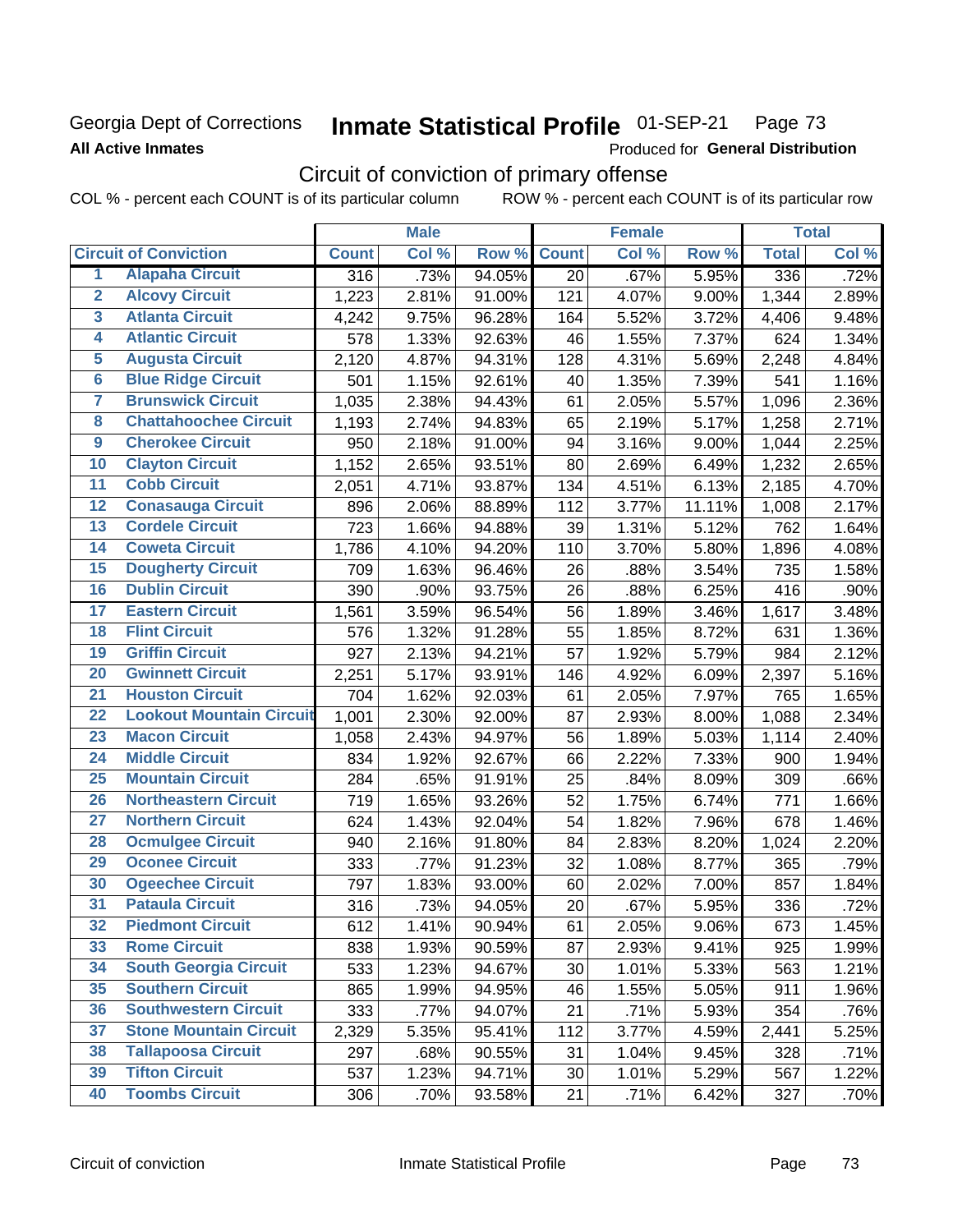### Georgia Dept of Corrections **All Active Inmates**

#### Inmate Statistical Profile 01-SEP-21 Page 74

Produced for General Distribution

# Circuit of conviction of primary offense

|    |                                  |              | <b>Male</b> |        |              | <b>Female</b> |        |              | <b>Total</b> |
|----|----------------------------------|--------------|-------------|--------|--------------|---------------|--------|--------------|--------------|
|    | <b>Circuit of Conviction</b>     | <b>Count</b> | Col %       | Row %  | <b>Count</b> | Col %         | Row %  | <b>Total</b> | Col %        |
| 41 | <b>Waycross Circuit</b>          | 817          | 1.88%       | 92.42% | 67           | 2.26%         | 7.58%  | 884          | 1.90%        |
| 42 | <b>Western Circuit</b>           | 491          | 1.13%       | 94.61% | 28           | .94%          | 5.39%  | 519          | 1.12%        |
| 43 | <b>Rockdale Circuit</b>          | 383          | .88%        | 93.19% | 28           | .94%          | 6.81%  | 411          | .88%         |
| 44 | <b>Douglas Circuit</b>           | 895          | 2.06%       | 91.79% | 80           | 2.69%         | 8.21%  | 975          | 2.10%        |
| 45 | <b>Appalachian Circuit</b>       | 280          | .64%        | 90.32% | 30           | 1.01%         | 9.68%  | 310          | .67%         |
| 46 | <b>Enotah Circuit</b>            | 285          | .66%        | 87.69% | 40           | 1.35%         | 12.31% | 325          | .70%         |
| 47 | <b>Bell-Forsyth J.C.</b>         | 348          | .80%        | 91.10% | 34           | 1.14%         | 8.90%  | 382          | .82%         |
| 48 | <b>Towaliga Judicial Circuit</b> | 352          | .81%        | 91.91% | 31           | 1.04%         | 8.09%  | 383          | .82%         |
| 49 | <b>Paulding Circuit</b>          | 218          | .50%        | 93.16% | 16           | .54%          | 6.84%  | 234          | .50%         |
|    | <b>Total Rported</b>             | 43,509       | 100%        | 93.61% | 2,970        | 100%          | 6.39%  | 46,479       | 100%         |
|    | <b>Not Reported</b>              |              | 175         |        |              | 12            |        |              | 187          |
|    | <b>Grand Total</b>               |              | 43,684      |        |              | 2,982         |        |              | 46,666       |

| <b>Mo</b><br>Atlanta<br>frequent) | Atlanta | Atlanta |
|-----------------------------------|---------|---------|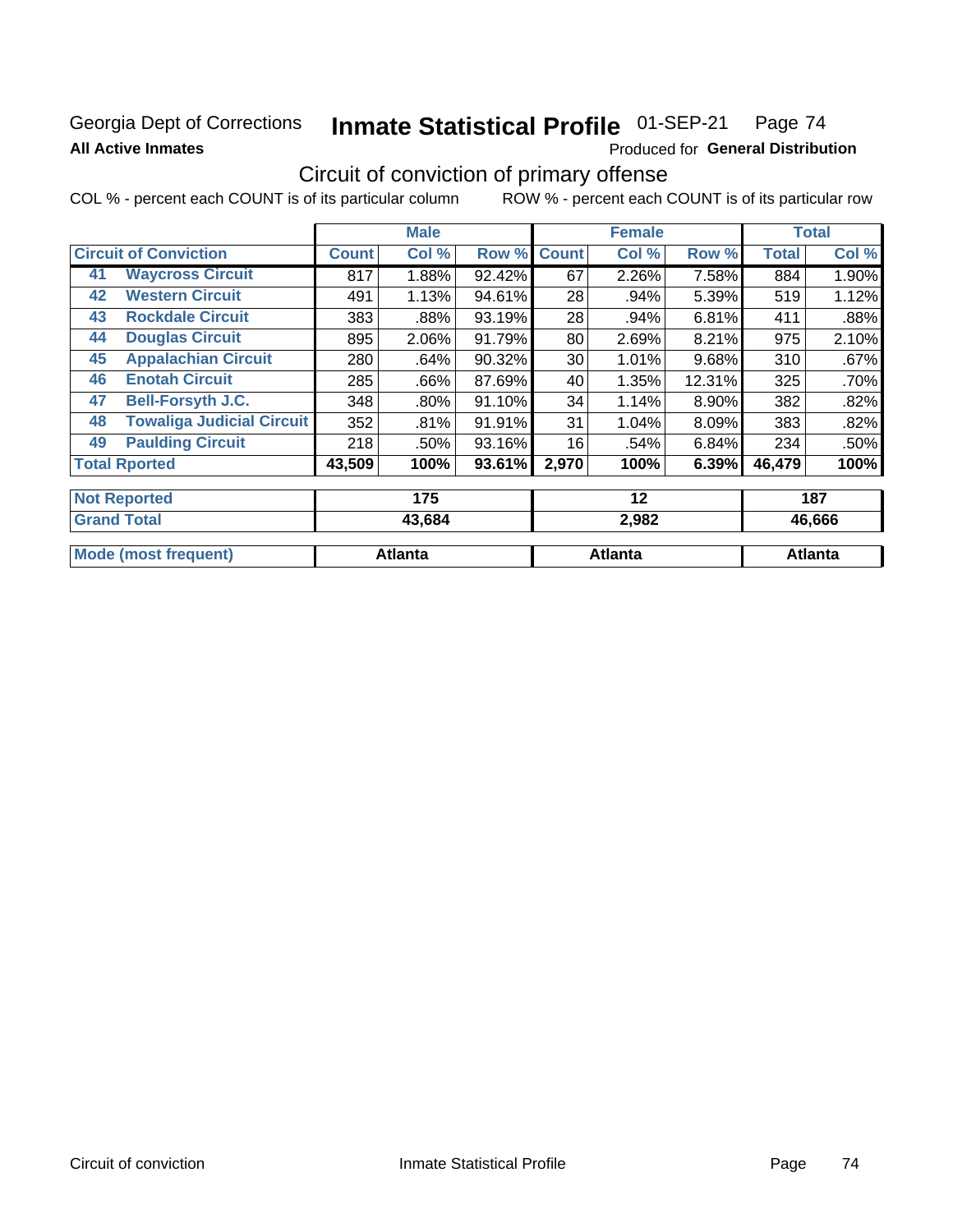### **All Active Inmates**

#### Produced for **General Distribution**

## Years served (jail + prison) in this incarceration

|                              |              | <b>Male</b> |        |                  | <b>Female</b> |                  |              | <b>Total</b> |
|------------------------------|--------------|-------------|--------|------------------|---------------|------------------|--------------|--------------|
| <b>Years Served</b>          | <b>Count</b> | Col %       | Row %  | <b>Count</b>     | Col %         | Row <sub>%</sub> | <b>Total</b> | Col%         |
| Less than one year           | 6,550        | 15.01%      | 91.88% | 579              | 19.44%        | 8.12%            | 7,129        | 15.29%       |
| 1 to 1.99 years              | 4,601        | 10.54%      | 91.91% | 405              | 13.60%        | 8.09%            | 5,006        | 10.74%       |
| 2 to 2.99 years              | 4,794        | 10.99%      | 91.28% | 458              | 15.38%        | 8.72%            | 5,252        | 11.27%       |
| $3$ to $3.99$ years          | 3,946        | 9.04%       | 92.28% | 330              | 11.08%        | 7.72%            | 4,276        | 9.17%        |
| $\overline{4}$ to 4.99 years | 3,123        | 7.16%       | 93.53% | 216              | 7.25%         | 6.47%            | 3,339        | 7.16%        |
| $\overline{5}$ to 5.99 years | 2,592        | 5.94%       | 94.32% | 156              | 5.24%         | 5.68%            | 2,748        | 5.89%        |
| 6 to 6.99 years              | 2,095        | 4.80%       | 94.07% | 132              | 4.43%         | 5.93%            | 2,227        | 4.78%        |
| 7 to 7.99 years              | 1,882        | 4.31%       | 94.38% | 112              | 3.76%         | 5.62%            | 1,994        | 4.28%        |
| 8 to 8.99 years              | 1,663        | 3.81%       | 94.27% | 101              | 3.39%         | 5.73%            | 1,764        | 3.78%        |
| 9 to 9.99 years              | 1,383        | 3.17%       | 95.18% | 70               | 2.35%         | 4.82%            | 1,453        | 3.12%        |
| 10 to 10.99 years            | 1,238        | 2.84%       | 95.60% | 57               | 1.91%         | 4.40%            | 1,295        | 2.78%        |
| 11 to 11.99 years            | 902          | 2.07%       | 95.05% | 47               | 1.58%         | 4.95%            | 949          | 2.04%        |
| 12 to 12.99 years            | 810          | 1.86%       | 94.96% | 43               | 1.44%         | 5.04%            | 853          | 1.83%        |
| 13 to 13.99 years            | 822          | 1.88%       | 96.71% | 28               | 0.94%         | 3.29%            | 850          | 1.82%        |
| 14 to 14.99 years            | 781          | 1.79%       | 96.18% | 31               | 1.04%         | 3.82%            | 812          | 1.74%        |
| 15 to 15.99 years            | 600          | 1.37%       | 96.00% | 25               | 0.84%         | 4.00%            | 625          | 1.34%        |
| 16 to 16.99 years            | 472          | 1.08%       | 95.16% | 24               | 0.81%         | 4.84%            | 496          | 1.06%        |
| 17 to 17.99 years            | 447          | 1.02%       | 95.11% | 23               | 0.77%         | 4.89%            | 470          | 1.01%        |
| 18 to 18.99 years            | 483          | 1.11%       | 95.45% | 23               | 0.77%         | 4.55%            | 506          | 1.09%        |
| 19 to 19.99 years            | 413          | 0.95%       | 95.60% | 19               | 0.64%         | 4.40%            | 432          | 0.93%        |
| 20 to 20.99 years            | 351          | 0.80%       | 97.50% | 9                | 0.30%         | 2.50%            | 360          | 0.77%        |
| 21 to 21.99 years            | 343          | 0.79%       | 96.08% | 14               | 0.47%         | 3.92%            | 357          | 0.77%        |
| 22 to 22.99 years            | 286          | 0.66%       | 94.70% | 16               | 0.54%         | 5.30%            | 302          | 0.65%        |
| 23 to 23.99 years            | 331          | 0.76%       | 96.50% | 12               | 0.40%         | 3.50%            | 343          | 0.74%        |
| 24 to 24.99 years            | 345          | 0.79%       | 97.46% | $\boldsymbol{9}$ | 0.30%         | 2.54%            | 354          | 0.76%        |
| 25 to 25.99 years            | 303          | 0.69%       | 97.12% | 9                | 0.30%         | 2.88%            | 312          | 0.67%        |
| 26 to 26.99 years            | 277          | 0.63%       | 98.58% | 4                | 0.13%         | 1.42%            | 281          | 0.60%        |
| 27 to 27.99 years            | 231          | 0.53%       | 97.47% | 6                | 0.20%         | 2.53%            | 237          | 0.51%        |
| 28 to 28.99 years            | 186          | 0.43%       | 98.94% | $\overline{2}$   | 0.07%         | 1.06%            | 188          | 0.40%        |
| 29 to 29.99 years            | 154          | 0.35%       | 96.86% | 5                | 0.17%         | 3.14%            | 159          | 0.34%        |
| Thirty + years               | 1,234        | 2.83%       | 98.96% | 13               | 0.44%         | 1.04%            | 1,247        | 2.68%        |
| <b>Total Reported</b>        | 43,638       | 100%        | 93.61% | 2,978            | 100%          | 6.39%            | 46,616       | 100.0%       |

| <b>Not Reported</b> | 46     |       | 50     |
|---------------------|--------|-------|--------|
| <b>Grand Total</b>  | 43,684 | 2,982 | 46,666 |
|                     |        |       |        |

| Mean<br>(average)    | 7.93               | 5.12               | 7.75          |
|----------------------|--------------------|--------------------|---------------|
| Median (middle)      | 4.57               | 3.135              | 4.45          |
| Mode (most frequent) | Less than one year | Less than one year | Less than one |
|                      |                    |                    | vear          |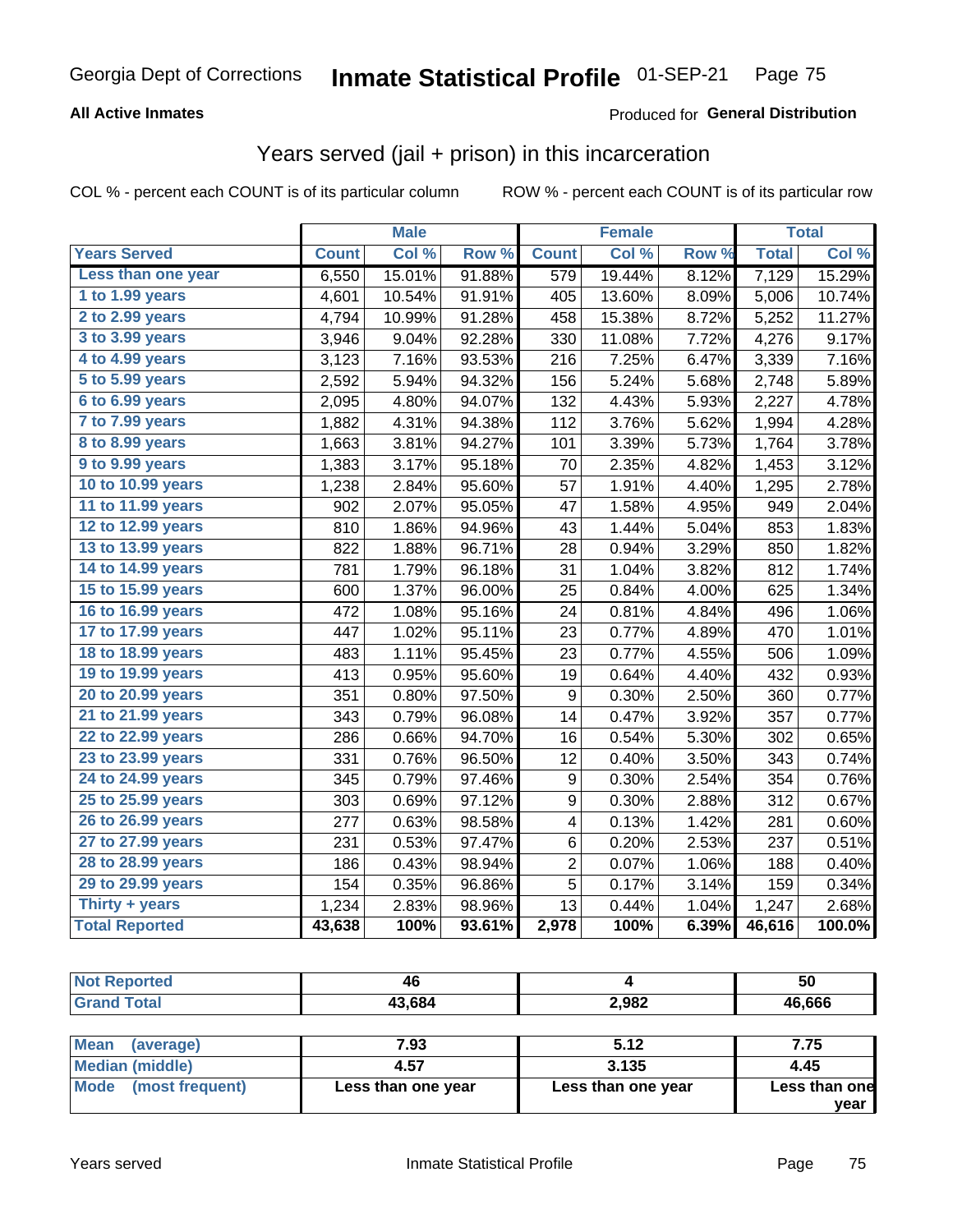#### **All Active Inmates**

Produced for **General Distribution**

## Results of most recent HIV tests

|                         | <b>Male</b>  |          | <b>Female</b> |              |           | Total    |        |        |
|-------------------------|--------------|----------|---------------|--------------|-----------|----------|--------|--------|
| <b>HIV Test Results</b> | <b>Count</b> | Col %    | Row %I        | <b>Count</b> | Col %     | Row %    | Total  | Col %  |
| <b>Positive</b>         | 514          | $1.30\%$ | $93.45\%$     | 36           | 1.48%     | $6.55\%$ | 550    | 1.31%  |
| <b>Negative</b>         | 38,903       | 98.69%   | 94.19%        | 2,400        | $98.52\%$ | $5.81\%$ | 41,303 | 98.68% |
| Indeterminate           | ີ            | 0.01%    | 100.00%       |              |           |          |        | 0.01%  |
| <b>Total Reported</b>   | 39,420       | 100%     | 94.18%        | 2,436        | 100%      | 5.82%    | 41,856 | 100%   |

| <b>Not Reported</b>   | 4,264  | 546   | 1,810  |
|-----------------------|--------|-------|--------|
| Total<br><b>Grand</b> | 43,684 | 2,982 | 46,666 |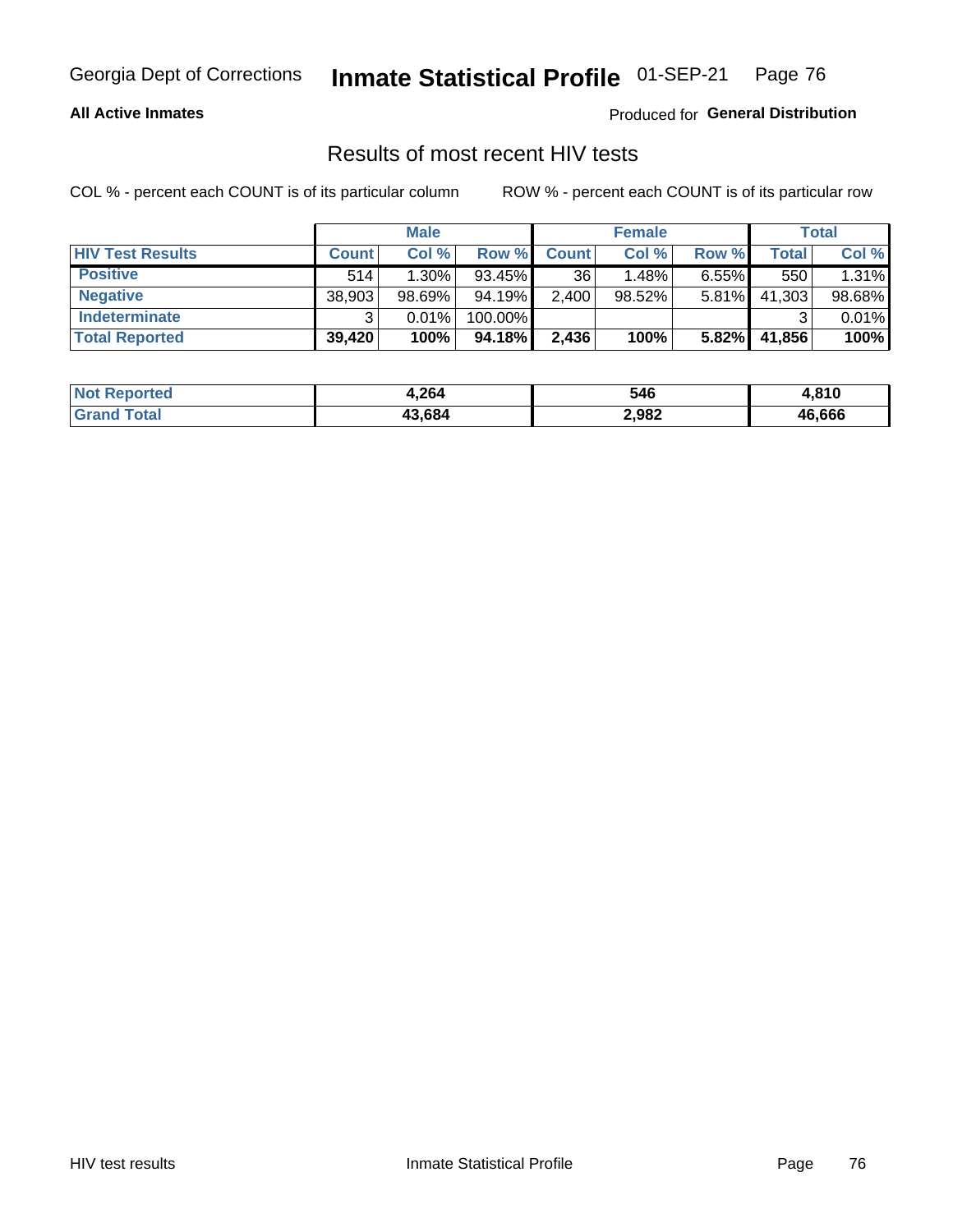#### **All Active Inmates**

### Produced for **General Distribution**

### Results of most recent tuberculosis test

|                                  | <b>Male</b>  |        | <b>Female</b> |              |        | Total    |        |        |
|----------------------------------|--------------|--------|---------------|--------------|--------|----------|--------|--------|
| <b>Tuberculosis Test Results</b> | <b>Count</b> | Col %  | Row %         | <b>Count</b> | Col %  | Row %    | Total  | Col %  |
| <b>Positive on current test</b>  | 4.968        | 12.23% | 98.07%        | 98           | 3.79%  | 1.93%    | 5,066  | 11.72% |
| <b>Positive on previous test</b> |              | 0.01%  | 100.00%       |              |        |          |        | 0.01%  |
| <b>Negative</b>                  | 35.655       | 87.77% | 93.48%        | 2,486        | 96.21% | $6.52\%$ | 38,141 | 88.27% |
| <b>Total Reported</b>            | 40,625       | 100%   | $94.02\%$     | 2,584        | 100%   | 5.98%    | 43,209 | 100%   |

| <b>Not Reported</b> | 3,059  | 398   | 3,457  |
|---------------------|--------|-------|--------|
| <b>Total</b>        | 43,684 | 2,982 | 46,666 |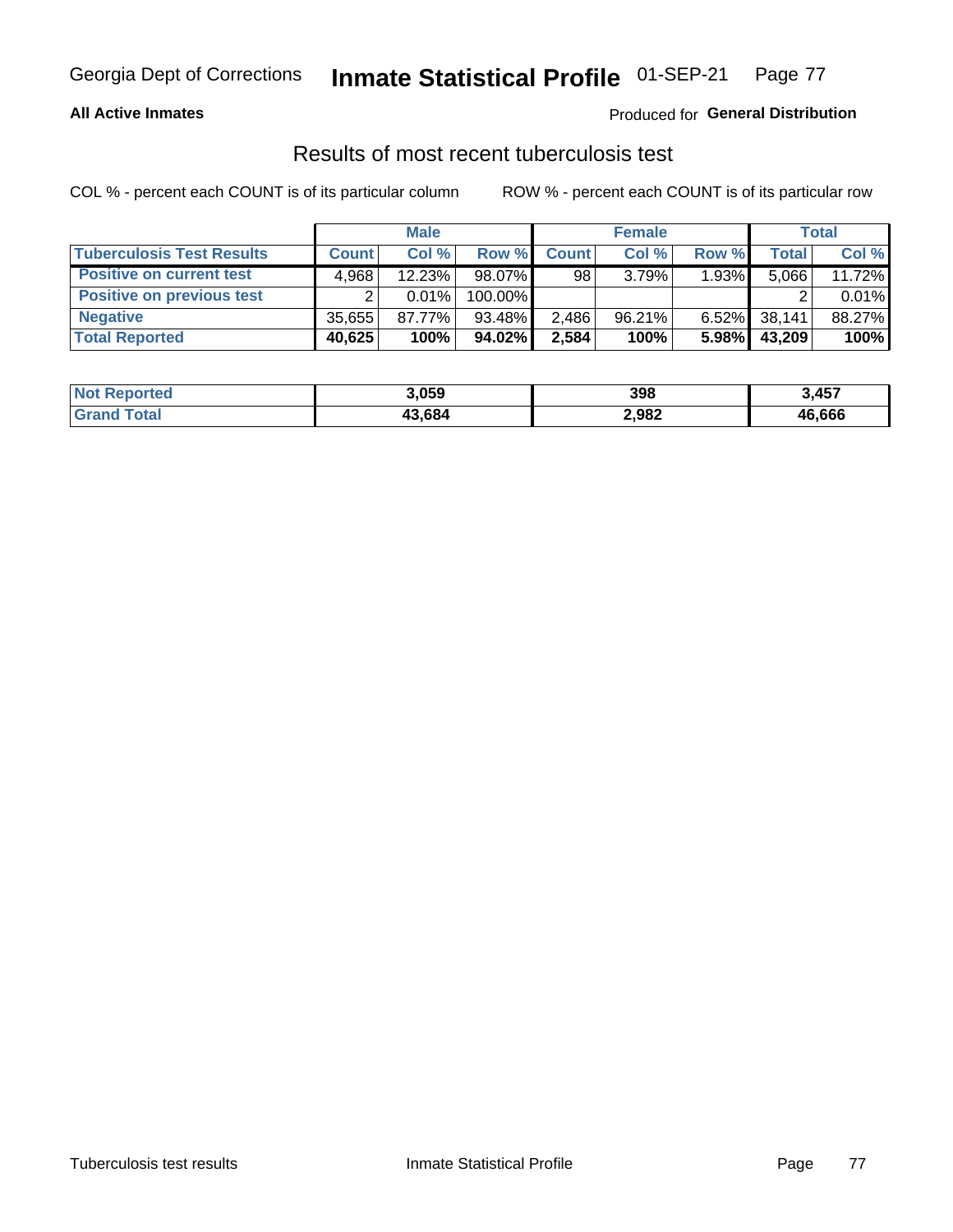#### **All Active Inmates**

Produced for **General Distribution**

### Results of most recent syphilis test

|                                 | <b>Male</b>  |        | <b>Female</b> |              |        | Total    |       |        |
|---------------------------------|--------------|--------|---------------|--------------|--------|----------|-------|--------|
| <b>Syphilis Test Results</b>    | <b>Count</b> | Col%   | Row %         | <b>Count</b> | Col %  | Row %    | Total | Col %  |
| <b>Positive on current test</b> | 130          | 1.43%  | $94.89\%$     |              | 2.22%  | $5.11\%$ | 137   | .46%   |
| <b>Negative</b>                 | 8.951        | 98.57% | 96.66%        | 309          | 97.78% | 3.34%    | 9,260 | 98.54% |
| <b>Total Reported</b>           | 9,081        | 100%   | 96.64%        | 316          | 100%   | $3.36\%$ | 9,397 | 100%   |

| <b>Not Reported</b> | 34,603 | 2,666 | 37,269 |
|---------------------|--------|-------|--------|
| <b>Grand Total</b>  | 43.684 | 2,982 | 46,666 |